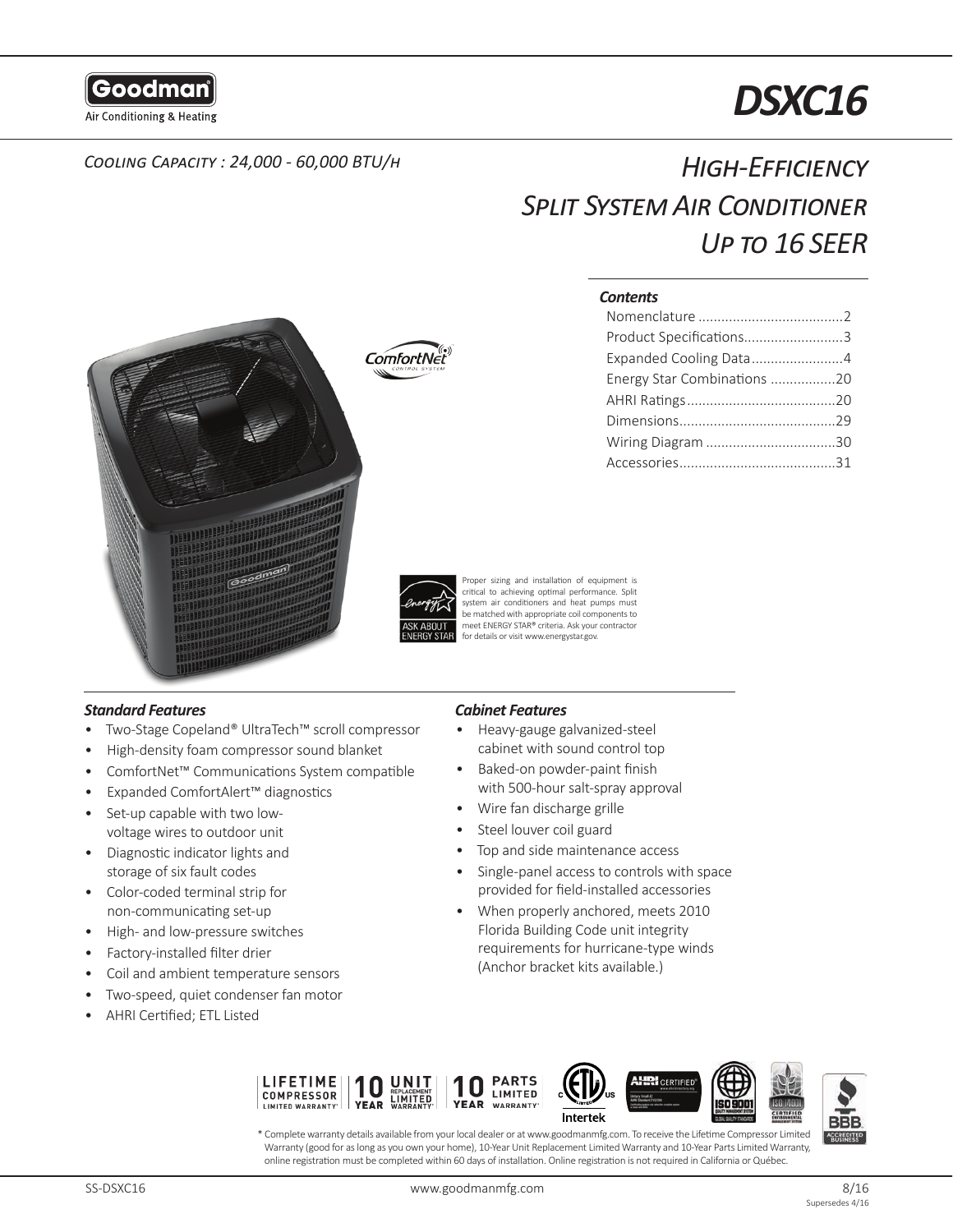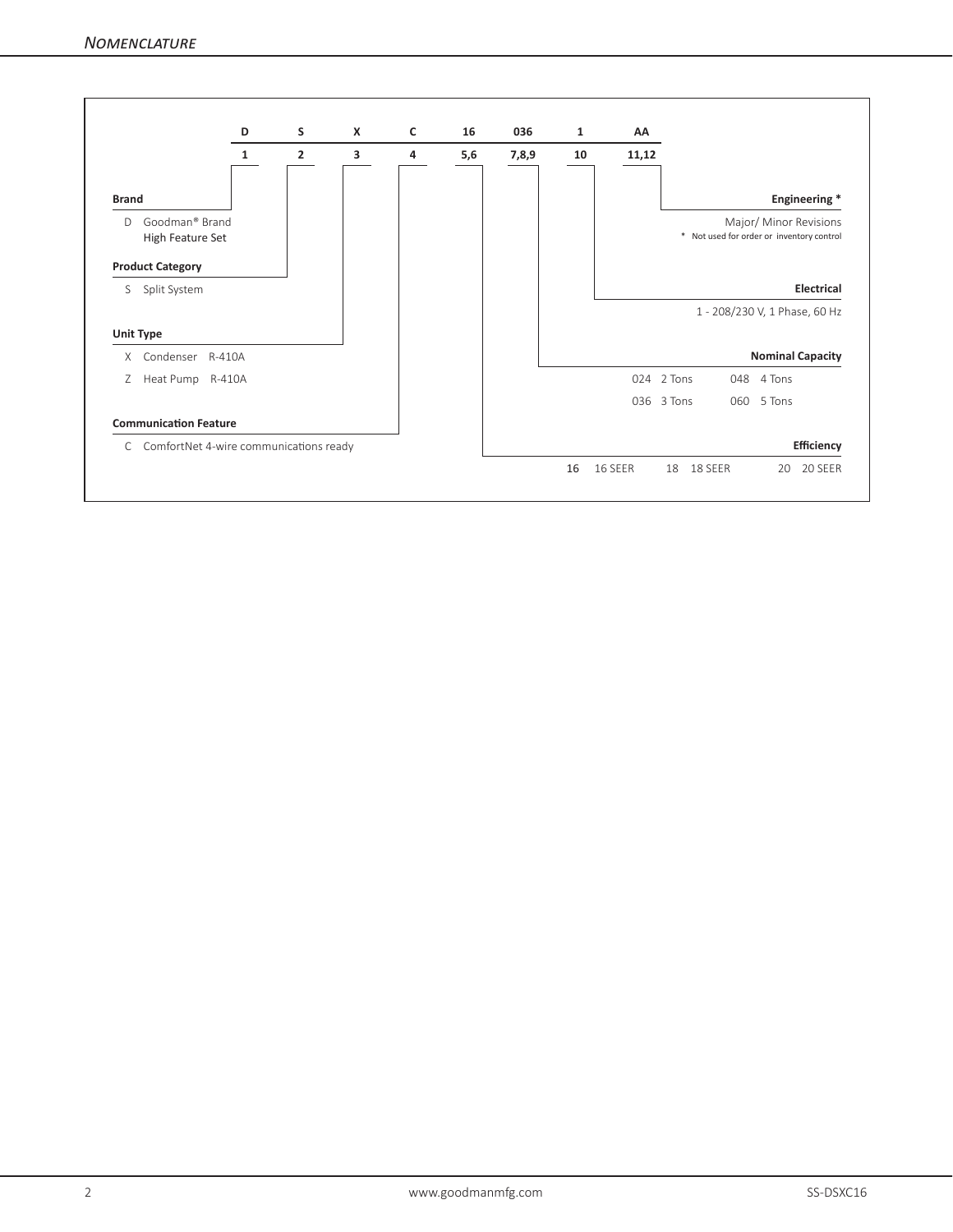|                                          | DSXC16<br>0241AA/B                 | DSXC16<br>0241AC                   | DSXC16<br>0241AF                   | DSXC16<br>0361AA/B                 | DSXC16<br>0361AC                   | DSXC16<br>0481B*                   | DSXC16<br>0601B*                   |
|------------------------------------------|------------------------------------|------------------------------------|------------------------------------|------------------------------------|------------------------------------|------------------------------------|------------------------------------|
| <b>COOLING CAPACITY</b>                  |                                    |                                    |                                    |                                    |                                    |                                    |                                    |
| Nominal Cooling (BTU/h)                  | 24,000                             | 24,000                             | 24,000                             | 36,000                             | 36,000                             | 48,000                             | 60,000                             |
| Decibels                                 | 71                                 | 71                                 | 71                                 | 70.4/70.9                          | 70.4/70.9                          | 74                                 | 75                                 |
| <b>COMPRESSOR</b>                        |                                    |                                    |                                    |                                    |                                    |                                    |                                    |
| <b>RLA</b>                               | 10.3                               | 11.7                               | 11.7                               | 16.7                               | 15.3                               | 21.2                               | 28.8                               |
| <b>LRA</b>                               | 52.0                               | 58.0                               | 58.3                               | 82.0                               | 83.0                               | 104.0                              | 152.9                              |
| <b>CONDENSER FAN MOTOR</b>               |                                    |                                    |                                    |                                    |                                    |                                    |                                    |
| Horsepower (RPM)                         | 1/6                                | 1/6                                | 1/6                                | 1/6                                | 1/6                                | 1/6                                | 1/6                                |
| <b>FLA</b>                               | 1.1                                | 1.1                                | 1.1                                | 0.9                                | 0.9                                | 1.2                                | 1.0                                |
| <b>REFRIGERATION SYSTEM</b>              |                                    |                                    |                                    |                                    |                                    |                                    |                                    |
| Refrigerant Line Size <sup>1</sup>       |                                    |                                    |                                    |                                    |                                    |                                    |                                    |
| Liquid Line Size ("O.D.)                 | $\frac{3}{8}$ <sup>11</sup>        | $\frac{3}{8}$ <sup>11</sup>        | $\frac{3}{8}$ <sup>11</sup>        | $\frac{3}{8}$ <sup>11</sup>        | $\frac{3}{8}$ <sup>11</sup>        | $\frac{3}{8}$ <sup>11</sup>        | $\frac{3}{8}$ !!                   |
| Suction Line Size ("O.D.)                | $\frac{3}{4}$ <sup>11</sup>        | $\frac{3}{4}$ <sup>11</sup>        | $\frac{3}{4}$ <sup>11</sup>        | $\frac{7}{8}$ "                    | $\frac{7}{8}$ "                    | $1\frac{1}{8}$ "                   | $1\%$ "                            |
| Refrigerant Connection Size              |                                    |                                    |                                    |                                    |                                    |                                    |                                    |
| Liquid Valve Size ("O.D.)                | $\frac{3}{8}$ <sup>11</sup>        | $\frac{3}{8}$ <sup>11</sup>        | $\frac{3}{8}$ <sup>11</sup>        | $\frac{3}{8}$ <sup>11</sup>        | $\frac{3}{8}$ <sup>11</sup>        | $\frac{3}{8}$ <sup>11</sup>        | $\frac{3}{8}$ <sup>11</sup>        |
| Suction Valve Size ("O.D.)               | $\frac{3}{4}$ <sup>11</sup>        | $\frac{3}{4}$ <sup>11</sup>        | $\frac{3}{4}$ <sup>11</sup>        | $\frac{3}{4}$ <sup>11</sup>        | $\frac{3}{4}$ <sup>11</sup>        | $\frac{7}{8}$ "                    | $\frac{7}{8}$ "                    |
| Valve Connection Type                    | Sweat                              | Sweat                              | Sweat                              | Sweat                              | Sweat                              | Sweat                              | Sweat                              |
| Refrigerant Charge                       | 97                                 | 97                                 | 62                                 | 107                                | 107                                | 124                                | 197                                |
| <b>ELECTRICAL DATA</b>                   |                                    |                                    |                                    |                                    |                                    |                                    |                                    |
| Voltage-Hz                               | 208/230-60                         | 208/230-60                         | 208/230-60                         | 208/230-60                         | 208/230-60                         | 208/230-60                         | 208/230-60                         |
| Minimum Circuit Ampacity <sup>2</sup>    | 14.0                               | 15.7                               | 15.7                               | 21.8                               | 20.0                               | 27.7                               | 37.2                               |
| Max. Overcurrent Protection <sup>3</sup> | 20                                 | 20                                 | 25                                 | 35                                 | 35                                 | 45                                 | 60                                 |
| Min / Max Volts                          | 197/253                            | 197/253                            | 197/253                            | 197/253                            | 197/253                            | 197/253                            | 197/253                            |
| Power Supply                             | $\frac{1}{2}$ " or $\frac{3}{4}$ " | $\frac{1}{2}$ " or $\frac{3}{4}$ " | $\frac{1}{2}$ " or $\frac{3}{4}$ " | $\frac{1}{2}$ " or $\frac{3}{4}$ " | $\frac{1}{2}$ " or $\frac{3}{4}$ " | $\frac{1}{2}$ " or $\frac{3}{4}$ " | $\frac{1}{2}$ " or $\frac{3}{4}$ " |
| <b>EQUIPMENT WEIGHT (LBS)</b>            | 181                                | 181                                | 181                                | 184                                | 184                                | 219                                | 279                                |
| SHIP WEIGHT (LBS)                        | 198                                | 198                                | 198                                | 202                                | 202                                | 241                                | 301                                |
| <b>ENERGY STAR® CERTIFIED</b>            |                                    | <b>ENERGY STAR</b>                 |                                    |                                    |                                    |                                    | <b>NO</b>                          |

#### **Energy Star Notes**

• Proper sizing and installation of equipment is critical to achieving optimal performance. Split system air conditioners and heat pumps must be matched with appropriate coil components to meet ENERGY STAR criteria. Ask your contractor for details or visit www.energystar.gov.

• The www.energystar.gov website provides up-to-date system combinations certified to meet ENERGY STAR requirements. See Page 20 for all ENERGY STAR certified combinations as of this document's revision date.

<sup>1</sup> Tested and rated in accordance with AHRI Standard 210/240

<sup>2</sup> Wire size should be determined in accordance with National Electrical Codes; extensive wire runs will require larger wire sizes

<sup>3</sup> Must use time-delay fuses or HACR-type circuit breakers of the same size as noted.

#### **Notes**

- Always check the S&R plate for electrical data on the unit being installed.
- Installer will need to supply %" to 1%" adapters for suction line connections.
- Unit is charged with refrigerant for 15' of 3%" liquid line. System charge must be adjusted per Installation Instructions Final Charge Procedure.
- Installation of these units requires the specified TXV Kit to be installed on the indoor coil. THE SPECI-FIED TXV IS DETERMINED BY THE OUTDOOR UNIT, NOT THE INDOOR COIL.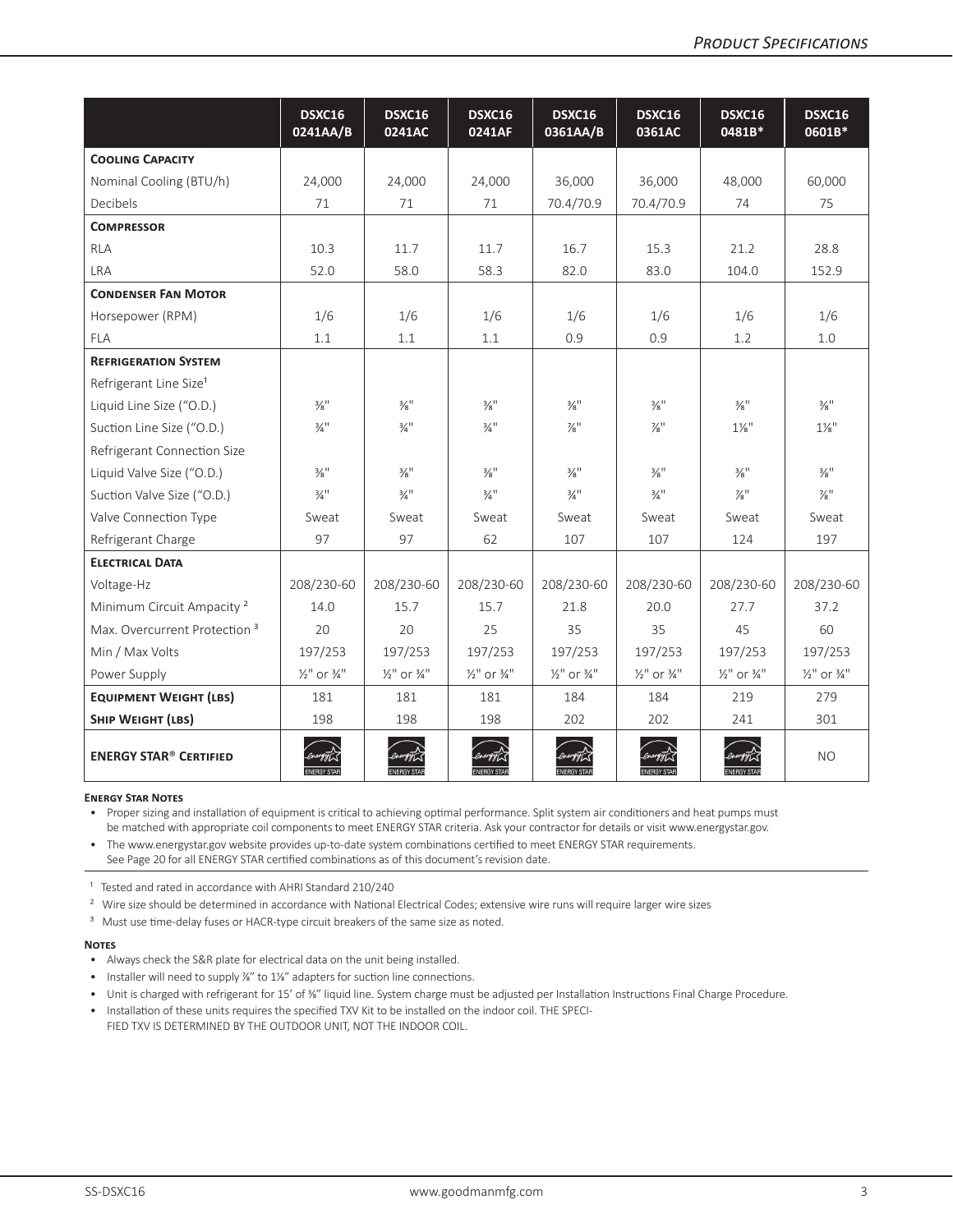|                                             | ιa                   | $\mathbf{g}$                                                                                                                                                                                                                                                                                                      |                                                                                                                                                                                                                                                                                                                                                                                                                                                                                              |                                                                                                                                                                                                                                                                                                                                                                                                        | 75  |     |
|---------------------------------------------|----------------------|-------------------------------------------------------------------------------------------------------------------------------------------------------------------------------------------------------------------------------------------------------------------------------------------------------------------|----------------------------------------------------------------------------------------------------------------------------------------------------------------------------------------------------------------------------------------------------------------------------------------------------------------------------------------------------------------------------------------------------------------------------------------------------------------------------------------------|--------------------------------------------------------------------------------------------------------------------------------------------------------------------------------------------------------------------------------------------------------------------------------------------------------------------------------------------------------------------------------------------------------|-----|-----|
|                                             | 675                  | 600                                                                                                                                                                                                                                                                                                               | 525                                                                                                                                                                                                                                                                                                                                                                                                                                                                                          | 675                                                                                                                                                                                                                                                                                                                                                                                                    | 600 | 525 |
|                                             | $\delta$             |                                                                                                                                                                                                                                                                                                                   |                                                                                                                                                                                                                                                                                                                                                                                                                                                                                              | $\begin{array}{ l l l l }\hline \frac{1}{2} & \frac{1}{2} & \frac{1}{2} & \frac{1}{2} & \frac{1}{2} & \frac{1}{2} & \frac{1}{2} & \frac{1}{2} & \frac{1}{2} & \frac{1}{2} \\ \hline \frac{1}{2} & \frac{1}{2} & \frac{1}{2} & \frac{1}{2} & \frac{1}{2} & \frac{1}{2} & \frac{1}{2} & \frac{1}{2} & \frac{1}{2} & \frac{1}{2} & \frac{1}{2} & \frac{1}{2} & \frac{1}{2} & \frac{1}{2} & \frac{1}{2} &$ |     |     |
|                                             | ြို့                 |                                                                                                                                                                                                                                                                                                                   |                                                                                                                                                                                                                                                                                                                                                                                                                                                                                              |                                                                                                                                                                                                                                                                                                                                                                                                        |     |     |
|                                             | 63                   |                                                                                                                                                                                                                                                                                                                   | $\begin{bmatrix} \tilde{\mathbf{g}} & \tilde{\mathbf{g}} & \tilde{\mathbf{g}} & \tilde{\mathbf{g}} & \tilde{\mathbf{g}} & \tilde{\mathbf{g}} \\ \tilde{\mathbf{g}} & \tilde{\mathbf{g}} & \tilde{\mathbf{g}} & \tilde{\mathbf{g}} & \tilde{\mathbf{g}} \\ \tilde{\mathbf{g}} & \tilde{\mathbf{g}} & \tilde{\mathbf{g}} & \tilde{\mathbf{g}} & \tilde{\mathbf{g}} \\ \end{bmatrix} \begin{bmatrix} \tilde{\mathbf{g}} & \tilde{\mathbf{g}} & \tilde{\mathbf{g}} & \tilde{\mathbf{g}} \\ \til$ | 828224222224222222222222222                                                                                                                                                                                                                                                                                                                                                                            |     |     |
|                                             | 67                   |                                                                                                                                                                                                                                                                                                                   |                                                                                                                                                                                                                                                                                                                                                                                                                                                                                              |                                                                                                                                                                                                                                                                                                                                                                                                        |     |     |
|                                             |                      |                                                                                                                                                                                                                                                                                                                   |                                                                                                                                                                                                                                                                                                                                                                                                                                                                                              |                                                                                                                                                                                                                                                                                                                                                                                                        |     |     |
|                                             | $\sqrt{5}$           |                                                                                                                                                                                                                                                                                                                   |                                                                                                                                                                                                                                                                                                                                                                                                                                                                                              |                                                                                                                                                                                                                                                                                                                                                                                                        |     |     |
|                                             |                      |                                                                                                                                                                                                                                                                                                                   |                                                                                                                                                                                                                                                                                                                                                                                                                                                                                              |                                                                                                                                                                                                                                                                                                                                                                                                        |     |     |
|                                             |                      |                                                                                                                                                                                                                                                                                                                   |                                                                                                                                                                                                                                                                                                                                                                                                                                                                                              |                                                                                                                                                                                                                                                                                                                                                                                                        |     |     |
|                                             |                      |                                                                                                                                                                                                                                                                                                                   |                                                                                                                                                                                                                                                                                                                                                                                                                                                                                              | 11 20 21 21 22 23 24 25 26 26 27 28 27 28 27 28 29 20 20 21 22 23 24 25 26 27 28 27 28 27 27 28 27 27 28 27 2                                                                                                                                                                                                                                                                                          |     |     |
|                                             | <b>S</b>             | $\frac{1}{2}$ $\frac{2}{8}$ $\frac{8}{12}$ $\frac{8}{12}$ $\frac{1}{2}$ $\frac{1}{3}$ $\frac{3}{12}$ $\frac{2}{12}$ $\frac{1}{12}$ $\frac{2}{12}$ $\frac{2}{12}$ $\frac{1}{22}$ $\frac{1}{22}$ $\frac{1}{22}$ $\frac{1}{22}$ $\frac{1}{22}$ $\frac{1}{22}$ $\frac{1}{22}$ $\frac{1}{22}$ $\frac{1}{22}$ $\frac{1$ | 290<br>128<br>15.4<br>0.73<br>20<br>12<br>5.1<br>5.7<br>27                                                                                                                                                                                                                                                                                                                                                                                                                                   |                                                                                                                                                                                                                                                                                                                                                                                                        |     |     |
|                                             | ENTERIN<br>63        |                                                                                                                                                                                                                                                                                                                   |                                                                                                                                                                                                                                                                                                                                                                                                                                                                                              |                                                                                                                                                                                                                                                                                                                                                                                                        |     |     |
| OUTDOOR AMBIENT TEMPERATURE<br>359F<br>959F | ה<br>ה T1<br>ה Proce |                                                                                                                                                                                                                                                                                                                   |                                                                                                                                                                                                                                                                                                                                                                                                                                                                                              |                                                                                                                                                                                                                                                                                                                                                                                                        |     |     |
|                                             |                      |                                                                                                                                                                                                                                                                                                                   | the contract of the con-                                                                                                                                                                                                                                                                                                                                                                                                                                                                     |                                                                                                                                                                                                                                                                                                                                                                                                        |     |     |
|                                             | $\frac{1}{5}$ 39     |                                                                                                                                                                                                                                                                                                                   | re signal control of the signal signal signal signal signal signal signal signal signal signal signal signal s<br>Control of the signal signal signal signal signal signal signal signal signal signal signal signal signal sign                                                                                                                                                                                                                                                             |                                                                                                                                                                                                                                                                                                                                                                                                        |     |     |
|                                             |                      |                                                                                                                                                                                                                                                                                                                   | $\frac{17}{12}$ $\frac{18}{12}$ $\frac{17}{12}$ $\frac{18}{12}$ $\frac{18}{12}$ $\frac{18}{12}$ $\frac{17}{12}$ $\frac{17}{12}$ $\frac{17}{12}$ $\frac{18}{12}$ $\frac{19}{12}$ $\frac{19}{12}$ $\frac{17}{12}$ $\frac{17}{12}$ $\frac{19}{12}$ $\frac{19}{12}$ $\frac{19}{12}$ $\frac{19}{12}$ $\frac{1$                                                                                                                                                                                    | ដូ ខ្ទី ខ ដូ ៉េ ឌូ ដូ <mark>ដូ ខ្ញី ដ ដូ ៉េ ឌូ ដូ ដូ</mark> ដូ ្ងូ ដ ដូ ៉េ ឌូ ដូ ដូ <mark>ដ</mark>                                                                                                                                                                                                                                                                                                     |     |     |
|                                             |                      |                                                                                                                                                                                                                                                                                                                   |                                                                                                                                                                                                                                                                                                                                                                                                                                                                                              |                                                                                                                                                                                                                                                                                                                                                                                                        |     |     |
|                                             | $\mathbf{z}$         |                                                                                                                                                                                                                                                                                                                   |                                                                                                                                                                                                                                                                                                                                                                                                                                                                                              |                                                                                                                                                                                                                                                                                                                                                                                                        |     |     |
|                                             | <b>S</b>             |                                                                                                                                                                                                                                                                                                                   |                                                                                                                                                                                                                                                                                                                                                                                                                                                                                              | $\begin{bmatrix} 1 & 2 & 2 & 3 \\ 1 & 2 & 3 & 1 \\ 2 & 3 & 2 & 3 \\ 3 & 3 & 3 & 5 \\ 4 & 5 & 5 & 6 \\ 5 & 6 & 6 & 7 \\ 6 & 6 & 7 & 8 \\ 7 & 8 & 1 & 1 \\ 8 & 9 & 1 & 1 \\ 10 & 10 & 2 & 3 \\ 11 & 11 & 2 & 3 & 3 \\ 12 & 12 & 3 & 3 & 3 \\ 13 & 13 & 13 & 1 & 1 \\ 14 & 15 & 2 & 3 & 3 & 3 \\ 15 & 2 & 1 & 3 & 3 & 3 \\ $                                                                              |     |     |
|                                             | 63                   |                                                                                                                                                                                                                                                                                                                   |                                                                                                                                                                                                                                                                                                                                                                                                                                                                                              |                                                                                                                                                                                                                                                                                                                                                                                                        |     |     |
|                                             | $\mathbb{P}$         |                                                                                                                                                                                                                                                                                                                   |                                                                                                                                                                                                                                                                                                                                                                                                                                                                                              |                                                                                                                                                                                                                                                                                                                                                                                                        |     |     |
|                                             |                      |                                                                                                                                                                                                                                                                                                                   |                                                                                                                                                                                                                                                                                                                                                                                                                                                                                              | a d u m e a d   a d u u u a d u   u a d u   u a d u d d d u                                                                                                                                                                                                                                                                                                                                            |     |     |
|                                             | 3 <sup>o</sup>       |                                                                                                                                                                                                                                                                                                                   |                                                                                                                                                                                                                                                                                                                                                                                                                                                                                              |                                                                                                                                                                                                                                                                                                                                                                                                        |     |     |
|                                             | $-5$                 |                                                                                                                                                                                                                                                                                                                   | [5] 2010 10:00 2010 10:00 10:00 10:00 10:00 10:00 10:00 10:00 10:00 10:00 10:00 10:00 10:00 10:00 10:00 10:00 10:00 10:00 10:00 10:00 10:00 10:00 10:00 10:00 10:00 10:00 10:00 10:00 10:00 10:00 10:00 10:00 10:00 10:00 10:00                                                                                                                                                                                                                                                              |                                                                                                                                                                                                                                                                                                                                                                                                        |     |     |
|                                             |                      |                                                                                                                                                                                                                                                                                                                   |                                                                                                                                                                                                                                                                                                                                                                                                                                                                                              |                                                                                                                                                                                                                                                                                                                                                                                                        |     |     |
|                                             |                      |                                                                                                                                                                                                                                                                                                                   |                                                                                                                                                                                                                                                                                                                                                                                                                                                                                              |                                                                                                                                                                                                                                                                                                                                                                                                        |     |     |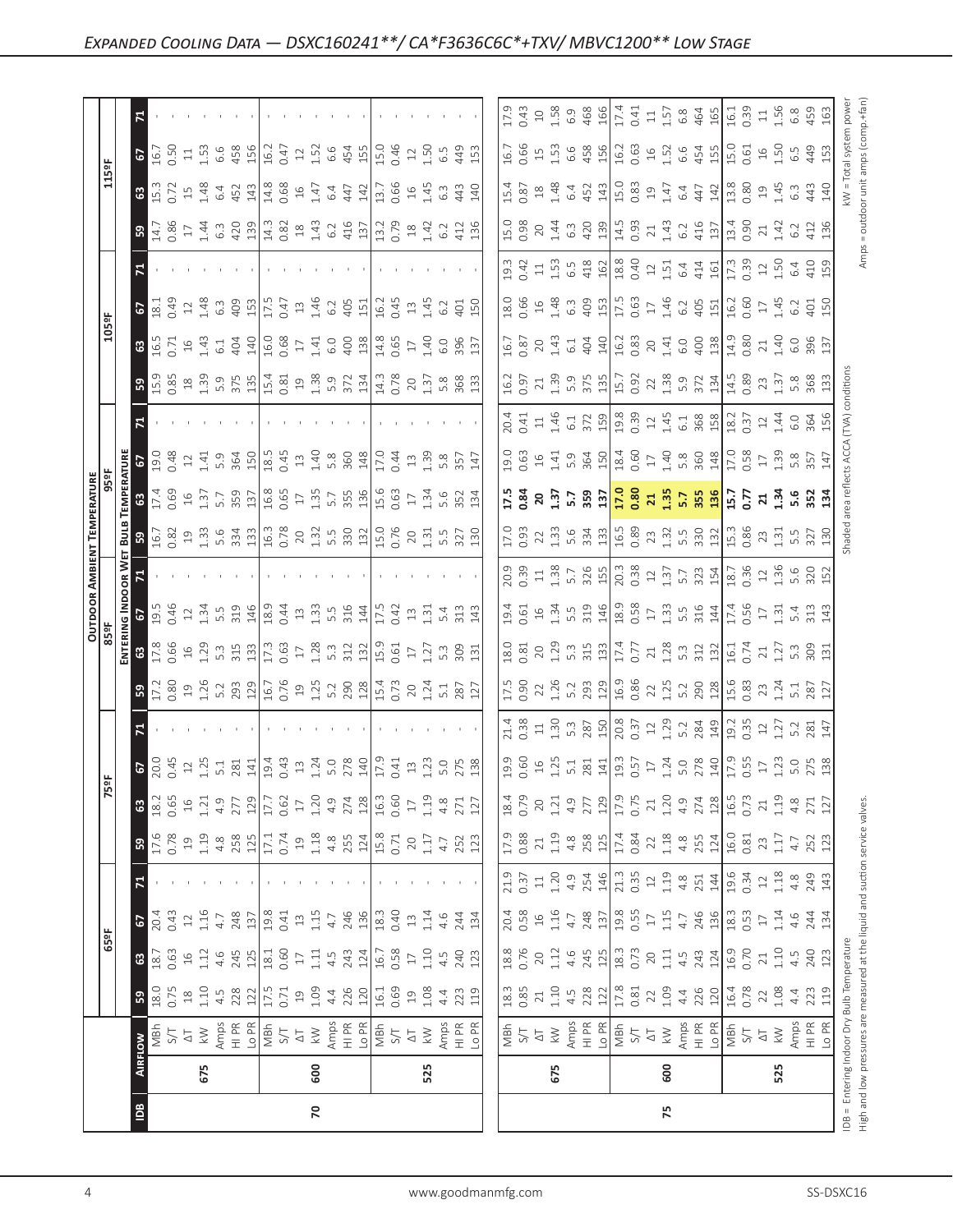| ιã                                                        |                                                                                                                                                                                                                                                                                                                                                                                                                                | 80              |                                                                       |                                                                                                                                                                                                                                                                                                               | 85                                                                                                                                                                                                                                                                                                                                                                                                                                                                   |  |                                                                                                                                                   |                                        |                                                                                                       |                                                                                                                           |
|-----------------------------------------------------------|--------------------------------------------------------------------------------------------------------------------------------------------------------------------------------------------------------------------------------------------------------------------------------------------------------------------------------------------------------------------------------------------------------------------------------|-----------------|-----------------------------------------------------------------------|---------------------------------------------------------------------------------------------------------------------------------------------------------------------------------------------------------------------------------------------------------------------------------------------------------------|----------------------------------------------------------------------------------------------------------------------------------------------------------------------------------------------------------------------------------------------------------------------------------------------------------------------------------------------------------------------------------------------------------------------------------------------------------------------|--|---------------------------------------------------------------------------------------------------------------------------------------------------|----------------------------------------|-------------------------------------------------------------------------------------------------------|---------------------------------------------------------------------------------------------------------------------------|
|                                                           | 675                                                                                                                                                                                                                                                                                                                                                                                                                            | 600             |                                                                       | 525                                                                                                                                                                                                                                                                                                           | 675                                                                                                                                                                                                                                                                                                                                                                                                                                                                  |  | 600                                                                                                                                               |                                        |                                                                                                       | 525                                                                                                                       |
| $\frac{3}{6}$                                             |                                                                                                                                                                                                                                                                                                                                                                                                                                |                 |                                                                       |                                                                                                                                                                                                                                                                                                               | $\begin{array}{ l l l }\hline \frac{\pi}{2} & \pi & \pi\\ \hline \frac{\pi}{2} & \pi & \pi\\ \hline \frac{\pi}{2} & \pi & \pi\\ \hline \frac{\pi}{2} & \pi & \pi\\ \hline \frac{\pi}{2} & \pi & \pi\\ \hline \frac{\pi}{2} & \pi & \pi\\ \hline \frac{\pi}{2} & \pi & \pi\\ \hline \frac{\pi}{2} & \pi & \pi\\ \hline \frac{\pi}{2} & \pi & \pi\\ \hline \frac{\pi}{2} & \pi & \pi\\ \hline \frac{\pi}{2} & \pi & \pi\\ \hline \frac{\pi}{2} & \pi & \pi\\ \hline \$ |  |                                                                                                                                                   |                                        |                                                                                                       | $\begin{array}{c}\n\Delta T \\ \hline\n\lambda \gg \Delta F \\ \Delta T \\ \Delta T \\ \Delta T \\ \Delta T\n\end{array}$ |
| ြို့                                                      | $\begin{array}{c c}\n 24 & 1.10 \\  4.1 & 2.8 \\  2 & 2.1\n \end{array}$<br>0.93                                                                                                                                                                                                                                                                                                                                               | 0.89<br>25      | $\begin{array}{c c}\n1.09 \\ 4.4 \\ 226 \\ 16.7 \\ 0.86\n\end{array}$ | $35$<br>$108$<br>$43$<br>$12$<br>$11$                                                                                                                                                                                                                                                                         | $\begin{array}{ l } \hline 19.0 & 0.98 \\ 0.98 & 0.10 \\ 1.10 & 4.02 \\ \hline \end{array}$                                                                                                                                                                                                                                                                                                                                                                          |  | $\begin{array}{ l l l l l }\n\hline\n18.9 & 26 & 48 & 120 \\ 0.9 & 26 & 48 & 120 \\ 0.9 & 4 & 24 & 120 \\ \hline\n11 & 12 & 12 & 12\n\end{array}$ |                                        | 0.90<br>26.8<br>4.4<br>223<br>119                                                                     |                                                                                                                           |
| <b>63</b>                                                 |                                                                                                                                                                                                                                                                                                                                                                                                                                |                 |                                                                       |                                                                                                                                                                                                                                                                                                               | $\begin{array}{ l } \hline 19.34 & 0.94 \\ 0.34 & 0.12 \\ 0.14 & 0.45 \\ \hline 0.80 & 0.90 \\ \hline \end{array}$                                                                                                                                                                                                                                                                                                                                                   |  |                                                                                                                                                   | $26$<br>1.11 4.5<br>243<br>124<br>17.3 | $\begin{bmatrix} . & . & . \\ . & . & . \\ . & . & . \\ . & . & . & . \\ . & . & . & . \end{bmatrix}$ |                                                                                                                           |
| <b>G7</b>                                                 | $\begin{array}{c} 20.3 \\ 0.71 \\ 20 \\ 1.16 \\ 4.7 \\ 8 \\ 248 \\ 13 \\ \hline \end{array}$                                                                                                                                                                                                                                                                                                                                   |                 |                                                                       |                                                                                                                                                                                                                                                                                                               | $\begin{bmatrix} 22 & 23 & 23 & 23 & 23 \\ 24 & 23 & 24 & 23 & 23 \\ 25 & 23 & 24 & 23 & 24 \\ 25 & 24 & 25 & 24 & 24 & 25 \\ 25 & 25 & 25 & 25 & 25 & 25 \\ 25 & 25 & 25 & 25 & 25 & 25 \\ 25 & 25 & 25 & 25 & 25 & 25 \\ 25 & 25 & 25 & 25 & 25 & 25 \\ 25 & 25 & 25 & 25 & 25 & 25 \\ 25 & 25 & 2$                                                                                                                                                                |  |                                                                                                                                                   |                                        |                                                                                                       |                                                                                                                           |
| $\mathbb{R}$                                              | $\begin{array}{cccc}\n7.17 & 0.53 & 0.00 & 0.00 & 0.00 & 0.00 & 0.00 & 0.00 & 0.00 & 0.00 & 0.00 & 0.00 & 0.00 & 0.00 & 0.00 & 0.00 & 0.00 & 0.00 & 0.00 & 0.00 & 0.00 & 0.00 & 0.00 & 0.00 & 0.00 & 0.00 & 0.00 & 0.00 & 0.00 & 0.00 & 0.00 & 0.00 & 0.00 & 0.00 & 0.00 & 0.$                                                                                                                                                 |                 |                                                                       | $\begin{array}{c} 1.51 \\ 2.51 \\ 3.44 \\ 4.53 \\ 5.64 \\ 6.75 \\ 7.75 \\ 7.75 \\ 8.75 \\ 7.43 \\ 7.43 \\ 8.75 \\ 1.43 \\ 1.43 \\ 1.43 \\ 1.43 \\ 1.43 \\ 1.43 \\ 1.43 \\ 1.43 \\ 1.43 \\ 1.43 \\ 1.43 \\ 1.43 \\ 1.43 \\ 1.43 \\ 1.43 \\ 1.43 \\ 1.43 \\ 1.43 \\ 1.43 \\ 1.43 \\ 1.43 \\ 1.43 \\ 1.43 \\ 1.$ |                                                                                                                                                                                                                                                                                                                                                                                                                                                                      |  |                                                                                                                                                   |                                        |                                                                                                       |                                                                                                                           |
| ြို့                                                      | $\begin{array}{ l }\n 225 \\  235 \\  345 \\  438 \\  588 \\  717 \\  117\n \end{array}$                                                                                                                                                                                                                                                                                                                                       |                 |                                                                       | $\begin{array}{c} 0.92 \\ 0.94 \\ 0.74 \\ 0.74 \\ 0.85 \\ 0.74 \\ 0.89 \\ 0.71 \\ 0.71 \\ 0.89 \\ 0.71 \\ 0.71 \\ 0.72 \\ 0.73 \\ 0.74 \\ 0.73 \\ 0.74 \\ 0.73 \\ 0.75 \\ 0.74 \\ 0.75 \\ 0.75 \\ 0.77 \\ 0.77 \\ 0.78 \\ 0.79 \\ 0.79 \\ 0.79 \\ 0.79 \\ 0.79 \\ 0.79 \\ 0.79 \\ 0.79 \\ 0.79 \\ 0.79 \\ 0.$ | $18.5$<br>$1.00$                                                                                                                                                                                                                                                                                                                                                                                                                                                     |  |                                                                                                                                                   |                                        |                                                                                                       | -8 21                                                                                                                     |
|                                                           |                                                                                                                                                                                                                                                                                                                                                                                                                                |                 |                                                                       |                                                                                                                                                                                                                                                                                                               |                                                                                                                                                                                                                                                                                                                                                                                                                                                                      |  |                                                                                                                                                   |                                        |                                                                                                       | $1.19$<br>4.8<br>271<br>127                                                                                               |
| $\frac{6}{2}$                                             |                                                                                                                                                                                                                                                                                                                                                                                                                                |                 |                                                                       |                                                                                                                                                                                                                                                                                                               |                                                                                                                                                                                                                                                                                                                                                                                                                                                                      |  |                                                                                                                                                   |                                        |                                                                                                       |                                                                                                                           |
| $\mathbb{R}$                                              |                                                                                                                                                                                                                                                                                                                                                                                                                                | $1.29$<br>$5.2$ |                                                                       | $\begin{array}{c cc}\n 284 & 149 \\  \hline\n 19.0 & 17 \\  0.51 & 1.27 \\  0.51 & 0.281 \\  \end{array}$                                                                                                                                                                                                     | $\begin{array}{l} 11.72 & 12.73 & 13.73 & 14.73 \\ 11.72 & 13.73 & 14.73 & 15.73 \\ 13.73 & 14.73 & 15.73 & 15.73 \\ 15.73 & 15.73 & 15.73 & 15.73 \\ 16.73 & 17.73 & 18.73 & 15.73 \\ 17.73 & 18.73 & 19.73 & 19.73 \\ 18.73 & 19.73 & 19.73 & 19.73 \\ 19.73 & 19.73 & 19$                                                                                                                                                                                         |  |                                                                                                                                                   |                                        |                                                                                                       |                                                                                                                           |
| ြို့                                                      | $\begin{bmatrix} 2 & 3 & 4 & 6 \\ 11 & 3 & 5 & 1 & 1 \\ 21 & 3 & 5 & 1 & 1 \\ 31 & 3 & 5 & 1 & 1 \\ 41 & 3 & 5 & 1 & 1 \\ 51 & 3 & 5 & 1 & 1 \\ 61 & 3 & 5 & 1 & 1 \\ 71 & 3 & 5 & 1 & 1 \\ 81 & 3 & 5 & 1 & 1 \\ 91 & 3 & 5 & 1 & 1 \\ 10 & 3 & 5 & 1 & 1 \\ 11 & 3 & 5 & 1 & 1 \\ 12 & 3 & 5 & 1 & 1 \\ 13 & 3 & 5 &$                                                                                                        |                 |                                                                       |                                                                                                                                                                                                                                                                                                               | $\begin{bmatrix} 1 & 1 & 1 & 1 & 1 \\ 1 & 1 & 1 & 1 & 1 \\ 1 & 1 & 1 & 1 & 1 \\ 1 & 1 & 1 & 1 & 1 \\ 1 & 1 & 1 & 1 & 1 \\ 1 & 1 & 1 & 1 & 1 \\ 1 & 1 & 1 & 1 & 1 \\ 1 & 1 & 1 & 1 & 1 \\ 1 & 1 & 1 & 1 & 1 \\ 1 & 1 & 1 & 1 & 1 \\ 1 & 1 & 1 & 1 & 1 \\ 1 & 1 & 1 & 1 & 1 \\ 1 & 1 & 1 & 1 & 1 \\ 1 & 1 & 1 & 1 & 1 \\ 1 & $                                                                                                                                         |  |                                                                                                                                                   |                                        |                                                                                                       |                                                                                                                           |
|                                                           | <u>ផ្ទា និង ដូច ដូច និង ដូច ង ដូច និង ដូច និង ដ</u> ូ                                                                                                                                                                                                                                                                                                                                                                          |                 |                                                                       |                                                                                                                                                                                                                                                                                                               | $\begin{bmatrix} \vec{a} & \vec{c} & \vec{c} & \vec{c} \\ \vec{c} & \vec{c} & \vec{c} & \vec{c} \\ \vec{c} & \vec{c} & \vec{c} & \vec{c} \\ \vec{c} & \vec{c} & \vec{c} & \vec{c} \\ \vec{c} & \vec{c} & \vec{c} & \vec{c} \\ \vec{c} & \vec{c} & \vec{c} & \vec{c} \\ \vec{c} & \vec{c} & \vec{c} & \vec{c} \\ \vec{c} & \vec{c} & \vec{c} & \vec{c} \\ \vec{c} & \vec{c} & \vec{c} & \vec{c$                                                                       |  |                                                                                                                                                   |                                        |                                                                                                       |                                                                                                                           |
|                                                           | $\begin{array}{l} 1976 \\ 1926 \\ 1946 \\ 1956 \\ 1966 \\ 1976 \\ 1986 \\ 1996 \\ 1996 \\ 1996 \\ 1996 \\ 1996 \\ 1996 \\ 1996 \\ 1996 \\ 1996 \\ 1996 \\ 1996 \\ 1996 \\ 1996 \\ 1996 \\ 1996 \\ 1996 \\ 1996 \\ 1996 \\ 1996 \\ 1996 \\ 1996 \\ 1996 \\ 1996 \\ 1996 \\ 1996 \\ 1996 \\ 1996 \\ 1996 \\ 19$                                                                                                                  |                 |                                                                       |                                                                                                                                                                                                                                                                                                               |                                                                                                                                                                                                                                                                                                                                                                                                                                                                      |  |                                                                                                                                                   |                                        |                                                                                                       |                                                                                                                           |
|                                                           |                                                                                                                                                                                                                                                                                                                                                                                                                                |                 |                                                                       |                                                                                                                                                                                                                                                                                                               |                                                                                                                                                                                                                                                                                                                                                                                                                                                                      |  |                                                                                                                                                   |                                        |                                                                                                       |                                                                                                                           |
|                                                           | $\begin{array}{l} 1255 \\ 1556 \end{array} \begin{array}{l} 245 \\ 2556 \end{array} \begin{array}{l} 2556 \\ 2556 \end{array} \begin{array}{l} 2556 \\ 2556 \end{array} \begin{array}{l} 2556 \\ 2556 \end{array} \begin{array}{l} 2556 \\ 2556 \end{array} \begin{array}{l} 2556 \\ 2556 \end{array} \begin{array}{l} 2556 \\ 2556 \end{array}$                                                                               |                 |                                                                       |                                                                                                                                                                                                                                                                                                               | $\frac{17.6}{1.00}$                                                                                                                                                                                                                                                                                                                                                                                                                                                  |  |                                                                                                                                                   |                                        |                                                                                                       |                                                                                                                           |
| <b>TEMPERATURE</b><br>63 67<br><b>TEMPERATURE</b><br>959F | $\frac{12}{13}$ $\frac{26}{13}$ $\frac{12}{12}$ $\frac{12}{12}$ $\frac{26}{13}$ $\frac{14}{12}$ $\frac{15}{12}$ $\frac{16}{12}$ $\frac{18}{12}$ $\frac{19}{12}$ $\frac{19}{12}$ $\frac{19}{12}$ $\frac{19}{12}$ $\frac{19}{12}$ $\frac{19}{12}$ $\frac{19}{12}$ $\frac{19}{12}$ $\frac{19}{12}$ $\frac{1$                                                                                                                      |                 |                                                                       |                                                                                                                                                                                                                                                                                                               |                                                                                                                                                                                                                                                                                                                                                                                                                                                                      |  |                                                                                                                                                   |                                        |                                                                                                       |                                                                                                                           |
|                                                           | 18, 2007 19, 2008 19, 2009 19, 2009 19, 2009 19, 2009 19, 2009 19, 2009 19, 2009 19, 2009 19, 2009 19, 2009 19                                                                                                                                                                                                                                                                                                                 |                 |                                                                       |                                                                                                                                                                                                                                                                                                               |                                                                                                                                                                                                                                                                                                                                                                                                                                                                      |  |                                                                                                                                                   |                                        |                                                                                                       |                                                                                                                           |
| $\mathbf{z}$                                              |                                                                                                                                                                                                                                                                                                                                                                                                                                |                 |                                                                       |                                                                                                                                                                                                                                                                                                               |                                                                                                                                                                                                                                                                                                                                                                                                                                                                      |  |                                                                                                                                                   |                                        | $2\frac{1}{4}$ 3 $\frac{36}{4}$                                                                       |                                                                                                                           |
| ြို့                                                      |                                                                                                                                                                                                                                                                                                                                                                                                                                |                 |                                                                       |                                                                                                                                                                                                                                                                                                               |                                                                                                                                                                                                                                                                                                                                                                                                                                                                      |  |                                                                                                                                                   |                                        |                                                                                                       |                                                                                                                           |
| $\frac{2}{3}$                                             | $3.68\frac{3}{10} = 2.73\frac{1}{10} = 2.53\frac{1}{10} = 2.53\frac{1}{10} = 2.53\frac{1}{10} = 2.53\frac{1}{10} = 2.53\frac{1}{10} = 2.53\frac{1}{10} = 2.53\frac{1}{10} = 2.53\frac{1}{10} = 2.53\frac{1}{10} = 2.53\frac{1}{10} = 2.53\frac{1}{10} = 2.53\frac{1}{10} = 2.53\frac{1}{10} = 2.53\frac{1}{1$                                                                                                                  |                 |                                                                       |                                                                                                                                                                                                                                                                                                               | 1202 x a c d c d l l l c c x d c d c d l l d c c x d c d l l d c c x d c d l l d c c x d c l l l c c c d l l l                                                                                                                                                                                                                                                                                                                                                       |  |                                                                                                                                                   |                                        |                                                                                                       |                                                                                                                           |
| $\mathbf{z}$                                              | $\begin{array}{l} 23.65 \\ 25.67 \\ 25.67 \\ 25.67 \\ 25.67 \\ 25.67 \\ 25.67 \\ 25.67 \\ 25.67 \\ 25.67 \\ 25.67 \\ 25.67 \\ 25.67 \\ 25.67 \\ 25.67 \\ 25.67 \\ 25.67 \\ 25.67 \\ 25.67 \\ 25.67 \\ 25.67 \\ 25.67 \\ 25.67 \\ 25.67 \\ 25.67 \\ 25.67 \\ 25.67 \\ 25.67 \\ 25.67 \\ 25.67 \\ 25$                                                                                                                            |                 |                                                                       |                                                                                                                                                                                                                                                                                                               |                                                                                                                                                                                                                                                                                                                                                                                                                                                                      |  |                                                                                                                                                   |                                        |                                                                                                       |                                                                                                                           |
| ြို့                                                      |                                                                                                                                                                                                                                                                                                                                                                                                                                |                 |                                                                       |                                                                                                                                                                                                                                                                                                               |                                                                                                                                                                                                                                                                                                                                                                                                                                                                      |  |                                                                                                                                                   |                                        |                                                                                                       |                                                                                                                           |
|                                                           | $\begin{array}{ l l l l l }\hline \textbf{3} & \textbf{5} & \textbf{2} & \textbf{3} & \textbf{4} & \textbf{5} \\ \hline \textbf{4} & \textbf{5} & \textbf{5} & \textbf{5} & \textbf{5} & \textbf{5} & \textbf{5} \\ \textbf{5} & \textbf{5} & \textbf{5} & \textbf{5} & \textbf{5} & \textbf{5} & \textbf{5} & \textbf{5} \\ \textbf{6} & \textbf{5} & \textbf{5} & \textbf{5} & \textbf{5} & \textbf{5} & \textbf{5} & \text$ |                 |                                                                       | $477\n140\n092\n745\n0344\n440\n0440$                                                                                                                                                                                                                                                                         |                                                                                                                                                                                                                                                                                                                                                                                                                                                                      |  |                                                                                                                                                   |                                        |                                                                                                       |                                                                                                                           |
|                                                           | $G \sin 2\theta$ $G \sin 2\theta$ $G \sin 2\theta$ $G \sin 2\theta$ $G \sin 2\theta$ $G \sin 2\theta$ $G \sin 2\theta$ $G \sin 2\theta$ $G \sin 2\theta$ $G \sin 2\theta$ $G \sin 2\theta$ $G \sin 2\theta$ $G \sin 2\theta$ $G \sin 2\theta$ $G \sin 2\theta$ $G \sin 2\theta$ $G \sin 2\theta$ $G \sin 2\theta$ $G \sin 2\theta$ $G \sin 2\theta$ $G \sin 2\theta$ $G \sin 2\theta$                                          |                 |                                                                       |                                                                                                                                                                                                                                                                                                               | 1988 2 3 3 4 5 5 6 7 7 9 9 9 2 9 2 9 9 2 9 9 2 9 9 2 9 9 2 9 9 2 9 9 2 9 9 2 9 9 9 2 9 9 9 1 9 9 9 0 1 9 9 9 1                                                                                                                                                                                                                                                                                                                                                       |  |                                                                                                                                                   |                                        |                                                                                                       |                                                                                                                           |
|                                                           |                                                                                                                                                                                                                                                                                                                                                                                                                                |                 |                                                                       |                                                                                                                                                                                                                                                                                                               |                                                                                                                                                                                                                                                                                                                                                                                                                                                                      |  |                                                                                                                                                   |                                        |                                                                                                       |                                                                                                                           |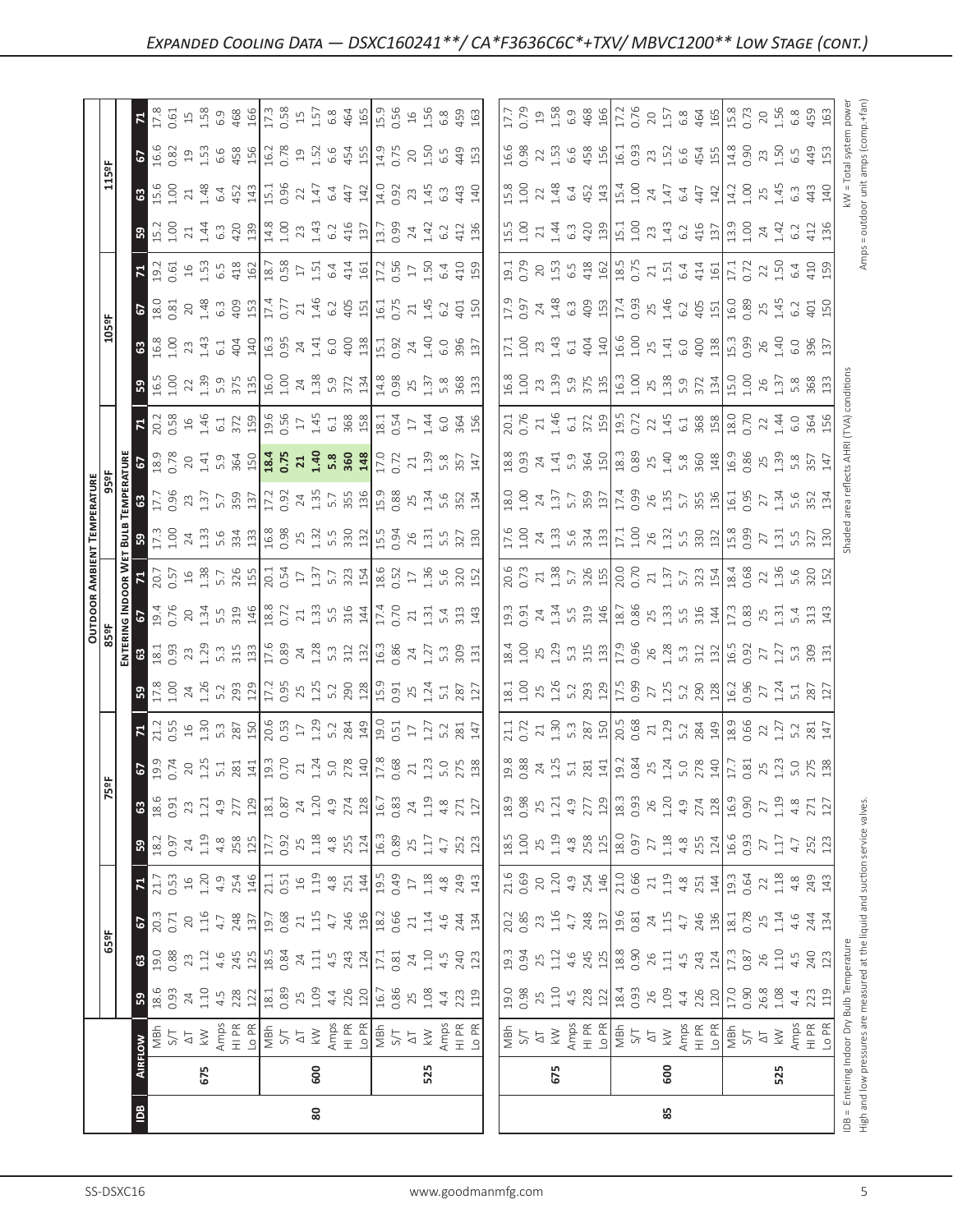|                                                       | 900                                                                                       | $\frac{1}{2}$<br>$\frac{1}{2}$<br>$\frac{1}{2}$<br>$\frac{1}{2}$<br>$\frac{1}{2}$<br>$\frac{1}{2}$<br>$\frac{1}{2}$<br>$\frac{1}{2}$<br>$\frac{1}{2}$<br>$\frac{1}{2}$<br>$\frac{1}{2}$<br>$\frac{1}{2}$<br>$\frac{1}{2}$<br>$\frac{1}{2}$<br>$\frac{1}{2}$<br>$\frac{1}{2}$<br>$\frac{1}{2}$<br>$\frac{1}{2}$<br>$\frac{1}{2}$<br>$\frac{1}{2}$<br><br>800                                                                                              | 700                                                                                                                                                                                                                                                                                                             | $\begin{array}{ l l l l }\hline \frac{1}{2} & \frac{1}{2} & \frac{1}{2} & \frac{1}{2} & \frac{1}{2} & \frac{1}{2} & \frac{1}{2} & \frac{1}{2} & \frac{1}{2} & \frac{1}{2} \\ \hline \frac{1}{2} & \frac{1}{2} & \frac{1}{2} & \frac{1}{2} & \frac{1}{2} & \frac{1}{2} & \frac{1}{2} & \frac{1}{2} & \frac{1}{2} & \frac{1}{2} & \frac{1}{2} & \frac{1}{2} & \frac{1}{2} \\ \hline \frac{1}{2} & \frac{1}{$<br>900 | 800 | 700                                                                                                                                                                                                                                                                                                                      |
|-------------------------------------------------------|-------------------------------------------------------------------------------------------|----------------------------------------------------------------------------------------------------------------------------------------------------------------------------------------------------------------------------------------------------------------------------------------------------------------------------------------------------------------------------------------------------------------------------------------------------------|-----------------------------------------------------------------------------------------------------------------------------------------------------------------------------------------------------------------------------------------------------------------------------------------------------------------|-------------------------------------------------------------------------------------------------------------------------------------------------------------------------------------------------------------------------------------------------------------------------------------------------------------------------------------------------------------------------------------------------------------------|-----|--------------------------------------------------------------------------------------------------------------------------------------------------------------------------------------------------------------------------------------------------------------------------------------------------------------------------|
|                                                       |                                                                                           |                                                                                                                                                                                                                                                                                                                                                                                                                                                          |                                                                                                                                                                                                                                                                                                                 |                                                                                                                                                                                                                                                                                                                                                                                                                   |     |                                                                                                                                                                                                                                                                                                                          |
| 65°F<br>$\sqrt{3}$                                    |                                                                                           |                                                                                                                                                                                                                                                                                                                                                                                                                                                          |                                                                                                                                                                                                                                                                                                                 |                                                                                                                                                                                                                                                                                                                                                                                                                   |     |                                                                                                                                                                                                                                                                                                                          |
|                                                       |                                                                                           |                                                                                                                                                                                                                                                                                                                                                                                                                                                          |                                                                                                                                                                                                                                                                                                                 |                                                                                                                                                                                                                                                                                                                                                                                                                   |     |                                                                                                                                                                                                                                                                                                                          |
| R                                                     |                                                                                           |                                                                                                                                                                                                                                                                                                                                                                                                                                                          |                                                                                                                                                                                                                                                                                                                 |                                                                                                                                                                                                                                                                                                                                                                                                                   |     |                                                                                                                                                                                                                                                                                                                          |
|                                                       |                                                                                           |                                                                                                                                                                                                                                                                                                                                                                                                                                                          |                                                                                                                                                                                                                                                                                                                 |                                                                                                                                                                                                                                                                                                                                                                                                                   |     |                                                                                                                                                                                                                                                                                                                          |
|                                                       |                                                                                           |                                                                                                                                                                                                                                                                                                                                                                                                                                                          |                                                                                                                                                                                                                                                                                                                 |                                                                                                                                                                                                                                                                                                                                                                                                                   |     |                                                                                                                                                                                                                                                                                                                          |
|                                                       |                                                                                           |                                                                                                                                                                                                                                                                                                                                                                                                                                                          |                                                                                                                                                                                                                                                                                                                 |                                                                                                                                                                                                                                                                                                                                                                                                                   |     |                                                                                                                                                                                                                                                                                                                          |
|                                                       |                                                                                           |                                                                                                                                                                                                                                                                                                                                                                                                                                                          |                                                                                                                                                                                                                                                                                                                 |                                                                                                                                                                                                                                                                                                                                                                                                                   |     |                                                                                                                                                                                                                                                                                                                          |
|                                                       | $32489$<br>$23489$<br>$-1259$<br>$-125$<br>$-125$<br>$-125$<br>$-125$<br>$-125$<br>$-125$ |                                                                                                                                                                                                                                                                                                                                                                                                                                                          | $\begin{array}{c c}\n301 & 128 \\ 120 & 74 \\ 0 & 74 \\ 0 & 4 & 6 \\ 0 & 4 & 6 \\ 0 & 3 & 7 \\ 1 & 6 & 8 \\ 1 & 7 & 7\n\end{array}$                                                                                                                                                                             | $\begin{bmatrix} 23 & 23 & 23 & 23 \\ 23 & 23 & 23 & 23 \\ 24 & 25 & 25 & 26 \\ 25 & 25 & 26 & 27 \\ 25 & 25 & 27 & 28 \\ 25 & 25 & 27 & 28 \\ 25 & 25 & 27 & 29 \\ 25 & 25 & 27 & 29 \\ 25 & 25 & 27 & 29 \\ 25 & 25 & 27 & 29 \\ 25 & 25 & 27 & 29 \\ 25 & 25 & 27 & 29 \\ 25 & 25 & 27 & 29 \\ 25 & 2$                                                                                                         |     |                                                                                                                                                                                                                                                                                                                          |
|                                                       |                                                                                           | $\begin{array}{l} \begin{array}{l} \hline \text{I} & \text{I} & \text{I} & \text{I} \\ \hline \text{I} & \text{I} & \text{I} & \text{I} \\ \hline \text{I} & \text{I} & \text{I} & \text{I} \\ \hline \end{array} & \begin{array}{l} \text{I} & \text{I} & \text{I} & \text{I} \\ \text{I} & \text{I} & \text{I} & \text{I} \\ \text{I} & \text{I} & \text{I} & \text{I} \\ \text{I} & \text{I} & \text{I} & \text{I} \\ \end{array} & \begin{array}{l}$ |                                                                                                                                                                                                                                                                                                                 |                                                                                                                                                                                                                                                                                                                                                                                                                   |     |                                                                                                                                                                                                                                                                                                                          |
|                                                       |                                                                                           |                                                                                                                                                                                                                                                                                                                                                                                                                                                          |                                                                                                                                                                                                                                                                                                                 | $\begin{array}{l} 1.75 & 0.75 & 0.75 & 0.75 \\ 1.75 & 0.75 & 0.75 & 0.75 \\ 1.75 & 0.75 & 0.75 & 0.75 \\ 1.75 & 0.75 & 0.75 & 0.75 \\ 1.75 & 0.75 & 0.75 & 0.75 \\ 1.75 & 0.75 & 0.75 & 0.75 \\ 1.75 & 0.75 & 0.75 & 0.75 \\ 1.75 & 0.75 & 0.75 & 0.75 \\ 1.75 & 0.75 & 0.75 & 0.$                                                                                                                                |     |                                                                                                                                                                                                                                                                                                                          |
|                                                       |                                                                                           |                                                                                                                                                                                                                                                                                                                                                                                                                                                          |                                                                                                                                                                                                                                                                                                                 |                                                                                                                                                                                                                                                                                                                                                                                                                   |     |                                                                                                                                                                                                                                                                                                                          |
| 936<br>82ae<br>82ae<br>TEMPE<br>63<br>$\frac{2}{5}$ s |                                                                                           |                                                                                                                                                                                                                                                                                                                                                                                                                                                          |                                                                                                                                                                                                                                                                                                                 |                                                                                                                                                                                                                                                                                                                                                                                                                   |     |                                                                                                                                                                                                                                                                                                                          |
|                                                       |                                                                                           | $\frac{1}{20}$ $\frac{1}{20}$ $\frac{1}{20}$ $\frac{1}{20}$ $\frac{1}{20}$ $\frac{1}{20}$ $\frac{1}{20}$ $\frac{1}{20}$ $\frac{1}{20}$ $\frac{1}{20}$ $\frac{1}{20}$ $\frac{1}{20}$ $\frac{1}{20}$ $\frac{1}{20}$ $\frac{1}{20}$ $\frac{1}{20}$ $\frac{1}{20}$ $\frac{1}{20}$ $\frac{1}{20}$ $\frac{1}{20}$                                                                                                                                              |                                                                                                                                                                                                                                                                                                                 |                                                                                                                                                                                                                                                                                                                                                                                                                   |     |                                                                                                                                                                                                                                                                                                                          |
|                                                       |                                                                                           |                                                                                                                                                                                                                                                                                                                                                                                                                                                          |                                                                                                                                                                                                                                                                                                                 | $\begin{bmatrix} 2 & 2 & 3 & 3 & 3 & 3 & 3 & 3 & 4 & 5 & 6 & 7 & 8 & 8 & 8 & 9 & 6 & 7 & 8 & 7 & 8 & 8 & 9 & 6 & 7 & 8 & 8 & 9 & 6 & 7 & 8 & 8 & 9 & 6 & 7 & 8 & 8 & 9 & 6 & 7 & 8 & 8 & 9 & 8 & 9 & 8 & 9 & 8 & 9 & 8 & 9 & 8 & 9 & 8 & 9 & 8 & 9 & 8 & 9 & 8 & 9 & 8 & 9 & 8 & 9 & 8 & 9 & 8 & 9 & 8 & 9 & $                                                                                                    |     |                                                                                                                                                                                                                                                                                                                          |
| 1년                                                    |                                                                                           |                                                                                                                                                                                                                                                                                                                                                                                                                                                          |                                                                                                                                                                                                                                                                                                                 |                                                                                                                                                                                                                                                                                                                                                                                                                   |     |                                                                                                                                                                                                                                                                                                                          |
|                                                       |                                                                                           |                                                                                                                                                                                                                                                                                                                                                                                                                                                          | $\begin{array}{c} 386 \\ 384 \\ 186 \\ 186 \\ 0.79 \\ 0.99 \\ 1.86 \\ 7.7 \\ 82 \\ 1.33 \\ 1.33 \\ 1.33 \\ 1.33 \\ 1.33 \\ 1.33 \\ 1.33 \\ 1.33 \\ 1.33 \\ 1.33 \\ 1.33 \\ 1.33 \\ 1.33 \\ 1.33 \\ 1.33 \\ 1.33 \\ 1.33 \\ 1.33 \\ 1.33 \\ 1.33 \\ 1.33 \\ 1.33 \\ 1.33 \\ 1.33 \\ 1.33 \\ 1.33 \\ 1.33 \\ 1.3$ |                                                                                                                                                                                                                                                                                                                                                                                                                   |     |                                                                                                                                                                                                                                                                                                                          |
| 105ºF                                                 |                                                                                           |                                                                                                                                                                                                                                                                                                                                                                                                                                                          |                                                                                                                                                                                                                                                                                                                 |                                                                                                                                                                                                                                                                                                                                                                                                                   |     |                                                                                                                                                                                                                                                                                                                          |
|                                                       |                                                                                           |                                                                                                                                                                                                                                                                                                                                                                                                                                                          |                                                                                                                                                                                                                                                                                                                 |                                                                                                                                                                                                                                                                                                                                                                                                                   |     |                                                                                                                                                                                                                                                                                                                          |
|                                                       |                                                                                           |                                                                                                                                                                                                                                                                                                                                                                                                                                                          |                                                                                                                                                                                                                                                                                                                 |                                                                                                                                                                                                                                                                                                                                                                                                                   |     |                                                                                                                                                                                                                                                                                                                          |
|                                                       |                                                                                           |                                                                                                                                                                                                                                                                                                                                                                                                                                                          |                                                                                                                                                                                                                                                                                                                 |                                                                                                                                                                                                                                                                                                                                                                                                                   |     |                                                                                                                                                                                                                                                                                                                          |
| 115eF                                                 |                                                                                           |                                                                                                                                                                                                                                                                                                                                                                                                                                                          |                                                                                                                                                                                                                                                                                                                 |                                                                                                                                                                                                                                                                                                                                                                                                                   |     |                                                                                                                                                                                                                                                                                                                          |
|                                                       |                                                                                           |                                                                                                                                                                                                                                                                                                                                                                                                                                                          |                                                                                                                                                                                                                                                                                                                 |                                                                                                                                                                                                                                                                                                                                                                                                                   |     | $\begin{bmatrix} 3 & 3 & 3 & 3 & 3 & 6 \\ 3 & 3 & 3 & 3 & 5 & 6 \\ 3 & 3 & 3 & 3 & 5 & 6 \\ 4 & 3 & 3 & 3 & 5 & 6 \\ 5 & 4 & 3 & 3 & 5 & 6 \\ 6 & 5 & 3 & 3 & 5 & 6 \\ 7 & 3 & 3 & 3 & 5 & 6 \\ 8 & 3 & 3 & 3 & 5 & 6 \\ 9 & 3 & 3 & 3 & 5 & 6 \\ 10 & 3 & 3 & 3 & 5 & 6 \\ 11 & 3 & 3 & 3 & 5 & 6 \\ 13 & 3 & 3 & 3 & $ |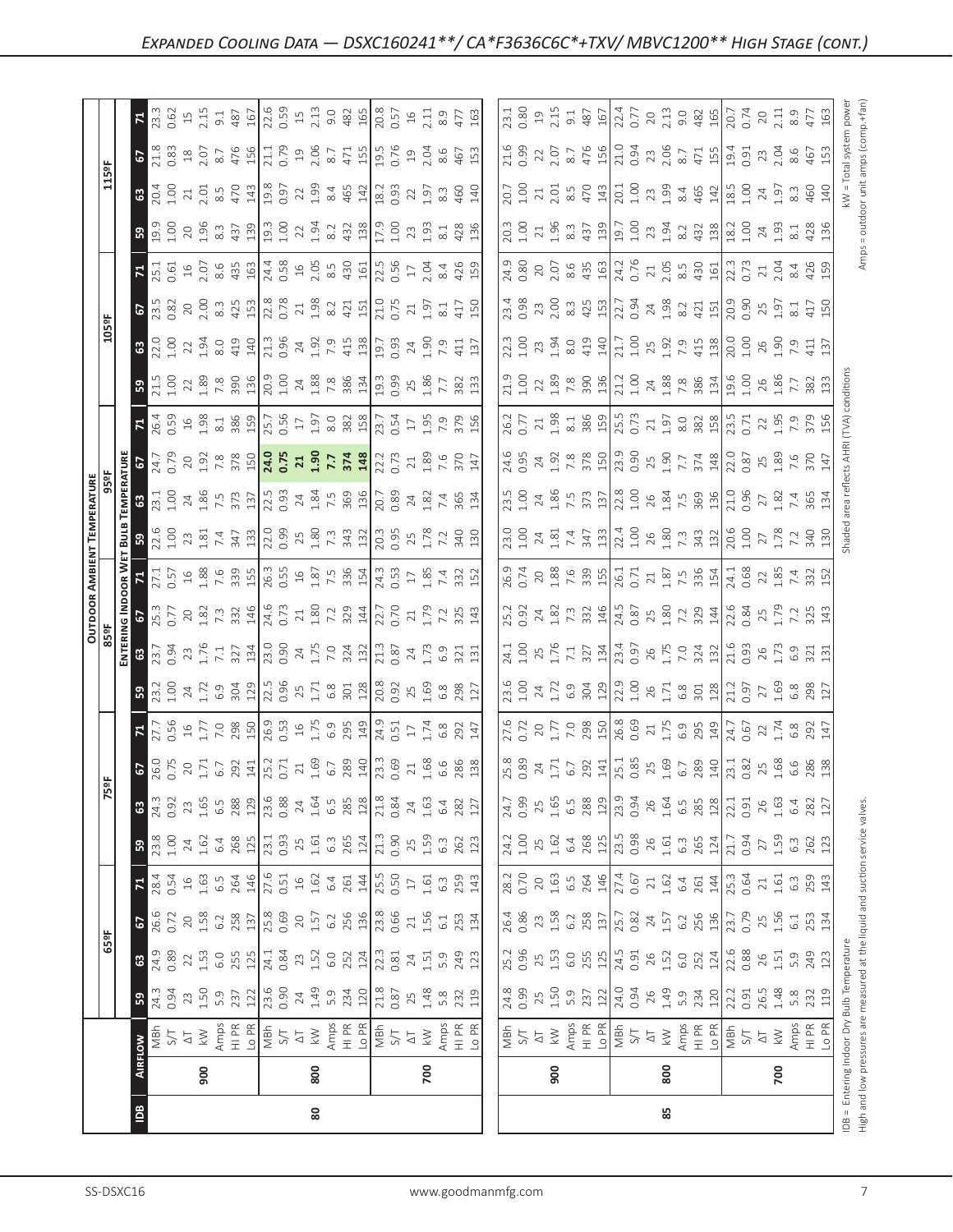|                                                                                               |     |                                                                                                                                                                                                                                                                                                                                                                                                                                                                                                                                                                                                                                                                                                                                                                                                                                                                                                                                                                                                                                                                                                                                                                                                                                                                                                                                                                      |                                                                                                                                                                                                                                                                                                                                                                                                                                                                                                                                                                                                                                                                                                                                                                                                                                                                                                                                                                                                                                                                                                                                                                                                                                                                                                             | $rac{2}{4}$ $rac{2}{10}$                                                                                                                                                                                                                                                                                                                                                                                                                                                                                                                                                                                                                                                                                                                                                                                                                                                                                                                                                                                                                                                                                                                                                                                                                                                                                                                                                                                                                                                                                                                                                                                                                                                                                                                                                                                                                                                                                                                                                                                                                                                                                                                                                                                                                                                                                                                                                                                                                                                                                                                                                                                    |
|-----------------------------------------------------------------------------------------------|-----|----------------------------------------------------------------------------------------------------------------------------------------------------------------------------------------------------------------------------------------------------------------------------------------------------------------------------------------------------------------------------------------------------------------------------------------------------------------------------------------------------------------------------------------------------------------------------------------------------------------------------------------------------------------------------------------------------------------------------------------------------------------------------------------------------------------------------------------------------------------------------------------------------------------------------------------------------------------------------------------------------------------------------------------------------------------------------------------------------------------------------------------------------------------------------------------------------------------------------------------------------------------------------------------------------------------------------------------------------------------------|-------------------------------------------------------------------------------------------------------------------------------------------------------------------------------------------------------------------------------------------------------------------------------------------------------------------------------------------------------------------------------------------------------------------------------------------------------------------------------------------------------------------------------------------------------------------------------------------------------------------------------------------------------------------------------------------------------------------------------------------------------------------------------------------------------------------------------------------------------------------------------------------------------------------------------------------------------------------------------------------------------------------------------------------------------------------------------------------------------------------------------------------------------------------------------------------------------------------------------------------------------------------------------------------------------------|-------------------------------------------------------------------------------------------------------------------------------------------------------------------------------------------------------------------------------------------------------------------------------------------------------------------------------------------------------------------------------------------------------------------------------------------------------------------------------------------------------------------------------------------------------------------------------------------------------------------------------------------------------------------------------------------------------------------------------------------------------------------------------------------------------------------------------------------------------------------------------------------------------------------------------------------------------------------------------------------------------------------------------------------------------------------------------------------------------------------------------------------------------------------------------------------------------------------------------------------------------------------------------------------------------------------------------------------------------------------------------------------------------------------------------------------------------------------------------------------------------------------------------------------------------------------------------------------------------------------------------------------------------------------------------------------------------------------------------------------------------------------------------------------------------------------------------------------------------------------------------------------------------------------------------------------------------------------------------------------------------------------------------------------------------------------------------------------------------------------------------------------------------------------------------------------------------------------------------------------------------------------------------------------------------------------------------------------------------------------------------------------------------------------------------------------------------------------------------------------------------------------------------------------------------------------------------------------------------------|
|                                                                                               |     |                                                                                                                                                                                                                                                                                                                                                                                                                                                                                                                                                                                                                                                                                                                                                                                                                                                                                                                                                                                                                                                                                                                                                                                                                                                                                                                                                                      |                                                                                                                                                                                                                                                                                                                                                                                                                                                                                                                                                                                                                                                                                                                                                                                                                                                                                                                                                                                                                                                                                                                                                                                                                                                                                                             |                                                                                                                                                                                                                                                                                                                                                                                                                                                                                                                                                                                                                                                                                                                                                                                                                                                                                                                                                                                                                                                                                                                                                                                                                                                                                                                                                                                                                                                                                                                                                                                                                                                                                                                                                                                                                                                                                                                                                                                                                                                                                                                                                                                                                                                                                                                                                                                                                                                                                                                                                                                                             |
|                                                                                               |     |                                                                                                                                                                                                                                                                                                                                                                                                                                                                                                                                                                                                                                                                                                                                                                                                                                                                                                                                                                                                                                                                                                                                                                                                                                                                                                                                                                      |                                                                                                                                                                                                                                                                                                                                                                                                                                                                                                                                                                                                                                                                                                                                                                                                                                                                                                                                                                                                                                                                                                                                                                                                                                                                                                             |                                                                                                                                                                                                                                                                                                                                                                                                                                                                                                                                                                                                                                                                                                                                                                                                                                                                                                                                                                                                                                                                                                                                                                                                                                                                                                                                                                                                                                                                                                                                                                                                                                                                                                                                                                                                                                                                                                                                                                                                                                                                                                                                                                                                                                                                                                                                                                                                                                                                                                                                                                                                             |
|                                                                                               |     |                                                                                                                                                                                                                                                                                                                                                                                                                                                                                                                                                                                                                                                                                                                                                                                                                                                                                                                                                                                                                                                                                                                                                                                                                                                                                                                                                                      |                                                                                                                                                                                                                                                                                                                                                                                                                                                                                                                                                                                                                                                                                                                                                                                                                                                                                                                                                                                                                                                                                                                                                                                                                                                                                                             |                                                                                                                                                                                                                                                                                                                                                                                                                                                                                                                                                                                                                                                                                                                                                                                                                                                                                                                                                                                                                                                                                                                                                                                                                                                                                                                                                                                                                                                                                                                                                                                                                                                                                                                                                                                                                                                                                                                                                                                                                                                                                                                                                                                                                                                                                                                                                                                                                                                                                                                                                                                                             |
|                                                                                               |     |                                                                                                                                                                                                                                                                                                                                                                                                                                                                                                                                                                                                                                                                                                                                                                                                                                                                                                                                                                                                                                                                                                                                                                                                                                                                                                                                                                      |                                                                                                                                                                                                                                                                                                                                                                                                                                                                                                                                                                                                                                                                                                                                                                                                                                                                                                                                                                                                                                                                                                                                                                                                                                                                                                             |                                                                                                                                                                                                                                                                                                                                                                                                                                                                                                                                                                                                                                                                                                                                                                                                                                                                                                                                                                                                                                                                                                                                                                                                                                                                                                                                                                                                                                                                                                                                                                                                                                                                                                                                                                                                                                                                                                                                                                                                                                                                                                                                                                                                                                                                                                                                                                                                                                                                                                                                                                                                             |
|                                                                                               |     |                                                                                                                                                                                                                                                                                                                                                                                                                                                                                                                                                                                                                                                                                                                                                                                                                                                                                                                                                                                                                                                                                                                                                                                                                                                                                                                                                                      |                                                                                                                                                                                                                                                                                                                                                                                                                                                                                                                                                                                                                                                                                                                                                                                                                                                                                                                                                                                                                                                                                                                                                                                                                                                                                                             |                                                                                                                                                                                                                                                                                                                                                                                                                                                                                                                                                                                                                                                                                                                                                                                                                                                                                                                                                                                                                                                                                                                                                                                                                                                                                                                                                                                                                                                                                                                                                                                                                                                                                                                                                                                                                                                                                                                                                                                                                                                                                                                                                                                                                                                                                                                                                                                                                                                                                                                                                                                                             |
|                                                                                               |     |                                                                                                                                                                                                                                                                                                                                                                                                                                                                                                                                                                                                                                                                                                                                                                                                                                                                                                                                                                                                                                                                                                                                                                                                                                                                                                                                                                      |                                                                                                                                                                                                                                                                                                                                                                                                                                                                                                                                                                                                                                                                                                                                                                                                                                                                                                                                                                                                                                                                                                                                                                                                                                                                                                             | 696                                                                                                                                                                                                                                                                                                                                                                                                                                                                                                                                                                                                                                                                                                                                                                                                                                                                                                                                                                                                                                                                                                                                                                                                                                                                                                                                                                                                                                                                                                                                                                                                                                                                                                                                                                                                                                                                                                                                                                                                                                                                                                                                                                                                                                                                                                                                                                                                                                                                                                                                                                                                         |
|                                                                                               |     |                                                                                                                                                                                                                                                                                                                                                                                                                                                                                                                                                                                                                                                                                                                                                                                                                                                                                                                                                                                                                                                                                                                                                                                                                                                                                                                                                                      |                                                                                                                                                                                                                                                                                                                                                                                                                                                                                                                                                                                                                                                                                                                                                                                                                                                                                                                                                                                                                                                                                                                                                                                                                                                                                                             |                                                                                                                                                                                                                                                                                                                                                                                                                                                                                                                                                                                                                                                                                                                                                                                                                                                                                                                                                                                                                                                                                                                                                                                                                                                                                                                                                                                                                                                                                                                                                                                                                                                                                                                                                                                                                                                                                                                                                                                                                                                                                                                                                                                                                                                                                                                                                                                                                                                                                                                                                                                                             |
| <b>63</b><br>$\mathbb{R}$<br>$\mathbf{z}$<br><u>ដ្ឋី ឩ</u><br>59<br>$\sqrt{2}$<br>ြို့<br>904 | 800 | $\frac{23}{23}$ $\frac{26}{25}$ $\frac{25}{27}$ $\frac{27}{27}$ $\frac{27}{27}$ $\frac{27}{27}$ $\frac{27}{27}$ $\frac{27}{27}$ $\frac{27}{27}$ $\frac{27}{27}$ $\frac{27}{27}$ $\frac{27}{27}$ $\frac{27}{27}$ $\frac{27}{27}$ $\frac{27}{27}$ $\frac{27}{27}$ $\frac{27}{27}$ $\frac{27}{27}$ $\frac{2$<br>$2.66$ $\frac{2}{3}$ $\frac{1}{2}$ $\frac{1}{3}$ $\frac{1}{2}$ $\frac{1}{3}$ $\frac{1}{3}$ $\frac{1}{3}$ $\frac{1}{3}$ $\frac{1}{3}$ $\frac{1}{3}$ $\frac{1}{2}$ $\frac{1}{3}$ $\frac{1}{2}$ $\frac{1}{3}$ $\frac{1}{3}$ $\frac{1}{3}$ $\frac{1}{3}$ $\frac{1}{3}$ $\frac{1}{3}$ $\frac{1}{3}$ $\frac{1}{3}$ $\frac{$<br>$\frac{23}{25}$ a $\frac{25}{25}$ a $\frac{25}{25}$ a $\frac{25}{25}$ a $\frac{25}{25}$ a $\frac{25}{25}$ a $\frac{25}{25}$ a $\frac{25}{25}$ a $\frac{25}{25}$ a $\frac{25}{25}$ a $\frac{25}{25}$ a $\frac{25}{25}$ a $\frac{25}{25}$ a $\frac{25}{25}$<br>$\begin{bmatrix} 1 & 1 & 1 & 1 \\ 1 & 1 & 1 & 1 \\ 1 & 1 & 1 & 1 \\ 1 & 1 & 1 & 1 \\ 1 & 1 & 1 & 1 \\ 1 & 1 & 1 & 1 \\ 1 & 1 & 1 & 1 \\ 1 & 1 & 1 & 1 \\ 1 & 1 & 1 & 1 \\ 1 & 1 & 1 & 1 \\ 1 & 1 & 1 & 1 \\ 1 & 1 & 1 & 1 \\ 1 & 1 & 1 & 1 & 1 \\ 1 & 1 & 1 & 1 & 1 \\ 1 & 1 & 1 & 1 & 1 \\ 1 & 1 & 1 & 1 & 1 \\ 1 & 1 & 1 & $<br>  28 H   28 H   28 H   29 H   29 H   29 H   29 H   20 H   20 H   20 H   20 H   20 H   20 H   20 H   20 H   20<br>$3.888$<br>696 | $\frac{6}{3}$ $\frac{2}{3}$ $\frac{2}{3}$ $\frac{2}{3}$ $\frac{1}{3}$ $\frac{2}{3}$ $\frac{1}{3}$ $\frac{1}{2}$ $\frac{1}{3}$ $\frac{1}{3}$ $\frac{1}{2}$ $\frac{1}{2}$ $\frac{1}{3}$ $\frac{1}{3}$ $\frac{1}{3}$ $\frac{1}{3}$ $\frac{1}{3}$ $\frac{1}{3}$ $\frac{1}{3}$ $\frac{1}{3}$ $\frac{1}{3}$ $\frac{1}{3}$<br>$\frac{3}{10}$ $\frac{1}{10}$ $\frac{1}{10}$ $\frac{1}{10}$ $\frac{1}{10}$ $\frac{1}{10}$ $\frac{1}{10}$ $\frac{1}{10}$ $\frac{1}{10}$ $\frac{1}{10}$ $\frac{1}{10}$ $\frac{1}{10}$ $\frac{1}{10}$ $\frac{1}{10}$ $\frac{1}{10}$ $\frac{1}{10}$ $\frac{1}{10}$ $\frac{1}{10}$ $\frac{1}{10}$ $\frac{1}{10}$<br>$\begin{bmatrix} 23 & 23 & 23 & 24 & 25 \\ 23 & 23 & 23 & 25 & 26 & 27 \\ 24 & 23 & 24 & 25 & 27 \\ 25 & 24 & 25 & 27 & 28 \\ 26 & 27 & 28 & 27 & 28 \\ 27 & 29 & 29 & 27 & 28 \\ 28 & 29 & 29 & 27 & 28 \\ 29 & 29 & 29 & 27 & 28 \\ 21 & 23 & 23 & 27 & 28 \\ 21 & 23 & 23 & 27 & 28 \\ 21 & 23 & 2$<br>$\frac{1}{2}$<br>$\frac{1}{2}$<br>$\frac{1}{2}$<br>$\frac{1}{2}$<br>$\frac{1}{2}$<br>$\frac{1}{2}$<br>$\frac{1}{2}$<br>$\frac{1}{2}$<br>$\frac{1}{2}$<br>$\frac{1}{2}$<br>$\frac{1}{2}$<br>$\frac{1}{2}$<br>$\frac{1}{2}$<br>$\frac{1}{2}$<br>$\frac{1}{2}$<br>$\frac{1}{2}$<br>$\frac{1}{2}$<br>$\frac{1}{2}$<br>$\frac{1}{2}$<br>$\frac{1}{2}$<br><br>904 | $\begin{bmatrix} \frac{1}{2} & \frac{1}{2} & \frac{1}{2} & \frac{1}{2} & \frac{1}{2} & \frac{1}{2} & \frac{1}{2} & \frac{1}{2} & \frac{1}{2} & \frac{1}{2} & \frac{1}{2} & \frac{1}{2} & \frac{1}{2} & \frac{1}{2} & \frac{1}{2} & \frac{1}{2} & \frac{1}{2} & \frac{1}{2} & \frac{1}{2} & \frac{1}{2} & \frac{1}{2} & \frac{1}{2} & \frac{1}{2} & \frac{1}{2} & \frac{1}{2} & \frac{1}{2} & \frac{1}{2$<br>$\begin{bmatrix} 0.00000 & 0.00000 & 0.00000 & 0.00000 \\ 0.00000 & 0.00000 & 0.00000 & 0.00000 \\ 0.00000 & 0.00000 & 0.00000 & 0.00000 \\ 0.00000 & 0.00000 & 0.00000 & 0.00000 \\ 0.00000 & 0.00000 & 0.00000 & 0.00000 \\ 0.00000 & 0.00000 & 0.00000 & 0.0000$<br>$\begin{bmatrix} \vec{a} & \vec{a} & \vec{c} & \vec{c} & \vec{c} \\ \vec{a} & \vec{a} & \vec{c} & \vec{c} & \vec{c} & \vec{c} \\ \vec{a} & \vec{a} & \vec{c} & \vec{c} & \vec{c} & \vec{c} \end{bmatrix} \begin{bmatrix} \vec{a} & \vec{c} & \vec{c} & \vec{c} & \vec{c} & \vec{c} \\ \vec{a} & \vec{c} & \vec{c} & \vec{c} & \vec{c} & \vec{c} \\ \vec{a} & \vec{c} & \vec{c} & \vec{c} & \vec{c}$<br>$\begin{bmatrix} 83 & 83 & 7 & 7 & 73 & 12 \\ 83 & 83 & 7 & 7 & 73 & 12 \\ 1 & 8 & 7 & 7 & 7 & 12 \\ 1 & 8 & 7 & 7 & 12 & 12 \\ 1 & 8 & 8 & 7 & 7 & 12 & 12 \\ 1 & 8 & 7 & 7 & 7 & 12 & 12 \\ 1 & 8 & 7 & 7 & 7 & 12 & 12 \\ 1 & 8 & 7 & 7 & 7 & 12 & 12 \\ 1 & 9 & 7 & 7 & 7 & 12 & 12 \\ 1 & 9 & 7 & 7 & 7 & $<br>$\begin{bmatrix} x; x_0 \\ x & y_1 \\ y_2 & z_3 \\ z & z_4 \end{bmatrix} \begin{bmatrix} x_1 \\ x_2 \\ x_3 \\ y_4 \end{bmatrix} \begin{bmatrix} x_1 \\ x_2 \\ x_3 \\ y_4 \end{bmatrix} \begin{bmatrix} x_1 \\ x_2 \\ x_3 \\ y_4 \end{bmatrix} \begin{bmatrix} x_1 \\ x_2 \\ y_3 \\ z_4 \end{bmatrix} \begin{bmatrix} x_1 \\ x_2 \\ y_4 \end{bmatrix} \begin{bmatrix} x_1 \\ x_2 \\ y_4 \end{bmatrix} \begin{bmatrix} x_1 \\ x_2 \\ y_4 \end{bmatrix} \begin{bmatrix}$<br>$\begin{array}{r} 6.56 & 6.57 & 0.57 & 0.57 & 0.57 & 0.57 & 0.57 & 0.57 & 0.57 & 0.57 & 0.57 & 0.57 & 0.57 & 0.57 & 0.57 & 0.57 & 0.57 & 0.57 & 0.57 & 0.57 & 0.57 & 0.57 & 0.57 & 0.57 & 0.57 & 0.57 & 0.57 & 0.57 & 0.57 & 0.57 & 0.57 & 0.57 & 0.57 & 0.57 & 0.57 & 0.$<br>$\begin{array}{ l l l l l }\hline\hline \psi&\psi&\psi&\psi\\ \hline \psi&\psi&\psi&\psi&\psi\\ \hline \psi&\psi&\psi&\psi&\psi\\ \hline \psi&\psi&\psi&\psi&\psi\\ \hline \psi&\psi&\psi&\psi&\psi\\ \hline \psi&\psi&\psi&\psi&\psi\\ \hline \psi&\psi&\psi&\psi&\psi\\ \hline \psi&\psi&\psi&\psi&\psi\\ \hline \psi&\psi&\psi&\psi&\psi\\ \hline \psi&\psi&\psi&\psi&\psi\\ \hline \psi&\psi&\psi&\psi&\psi\\ \hline \psi&$<br>800 |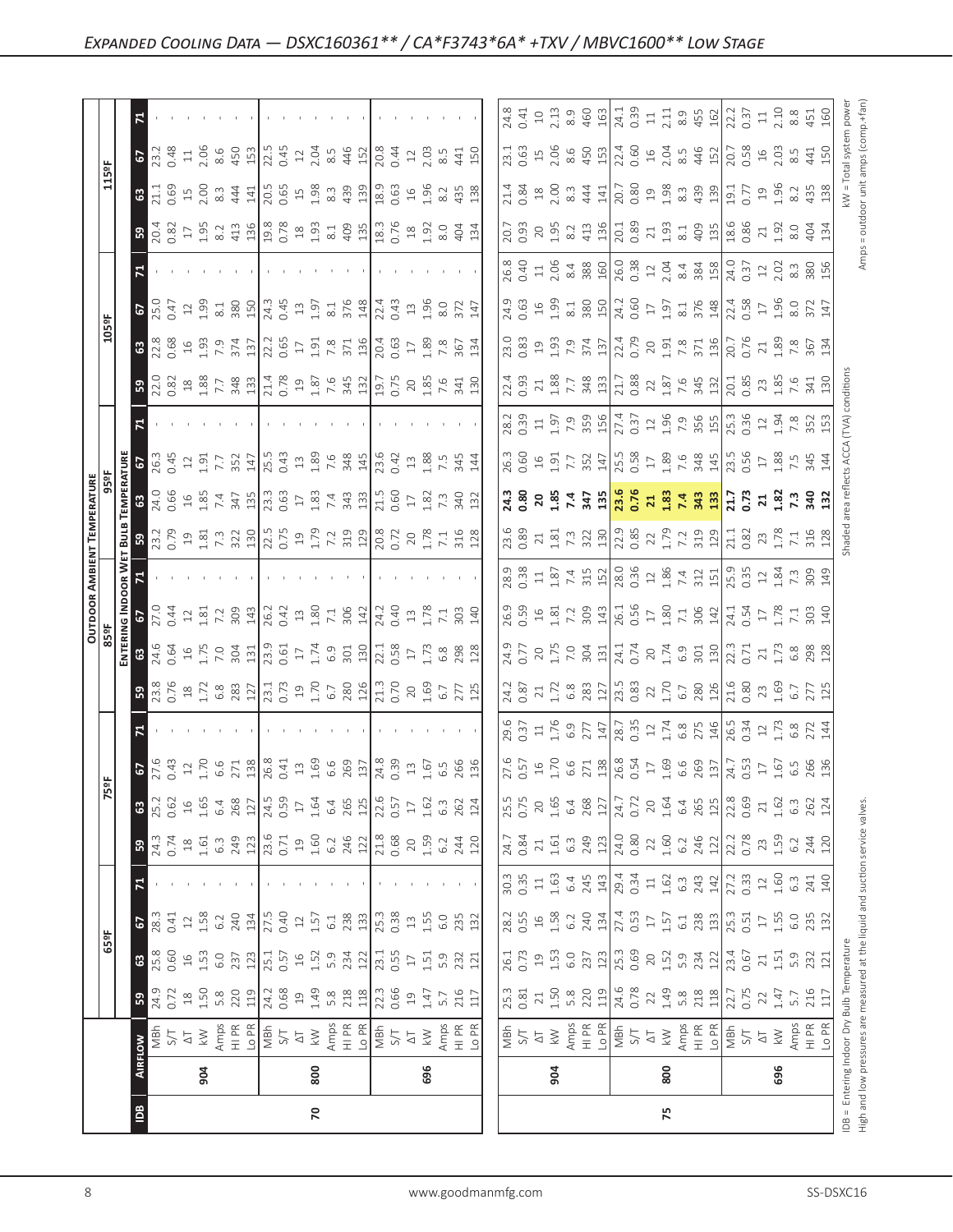|                                                                                                                                                    | 80                                                                                                       |                                                                                                                                                                                                                                                                                                                                                                                                                              | 85                 |                                                                                                                                                                                                                                                                                                                                                                                                    |  |                                                                                                                                                                                                                                                                                                               |     |  |                                   |                           |
|----------------------------------------------------------------------------------------------------------------------------------------------------|----------------------------------------------------------------------------------------------------------|------------------------------------------------------------------------------------------------------------------------------------------------------------------------------------------------------------------------------------------------------------------------------------------------------------------------------------------------------------------------------------------------------------------------------|--------------------|----------------------------------------------------------------------------------------------------------------------------------------------------------------------------------------------------------------------------------------------------------------------------------------------------------------------------------------------------------------------------------------------------|--|---------------------------------------------------------------------------------------------------------------------------------------------------------------------------------------------------------------------------------------------------------------------------------------------------------------|-----|--|-----------------------------------|---------------------------|
|                                                                                                                                                    | 800                                                                                                      | 696                                                                                                                                                                                                                                                                                                                                                                                                                          |                    | 904                                                                                                                                                                                                                                                                                                                                                                                                |  |                                                                                                                                                                                                                                                                                                               | 800 |  | 696                               |                           |
|                                                                                                                                                    |                                                                                                          |                                                                                                                                                                                                                                                                                                                                                                                                                              |                    | $\begin{array}{ l l l l l }\hline \frac{1}{2} & \frac{1}{2} & \frac{1}{2} & \frac{1}{2} & \frac{1}{2} & \frac{1}{2} & \frac{1}{2} & \frac{1}{2} & \frac{1}{2} & \frac{1}{2} & \frac{1}{2} & \frac{1}{2} & \frac{1}{2} & \frac{1}{2} & \frac{1}{2} & \frac{1}{2} & \frac{1}{2} & \frac{1}{2} & \frac{1}{2} & \frac{1}{2} & \frac{1}{2} & \frac{1}{2} & \frac{1}{2} & \frac{1}{2} & \frac{1}{2} & \$ |  |                                                                                                                                                                                                                                                                                                               |     |  |                                   | Amps<br>$\frac{10}{2}$ PR |
| $\begin{array}{c c c c c} \hline s, & s, & s, & s, \\ \hline s, & s, & s, & s, & s, \\ \hline 0.89 & 7.5 & 8.8 & 2.20 & 1.9 \\ \hline \end{array}$ | $385$<br>$249$<br>$-149$<br>$-149$<br>$-149$<br>$-149$<br>$-149$<br>$-149$<br>$-149$<br>$-149$<br>$-149$ | $25$<br>$1.47$<br>$5.7$<br>$216$<br>$117$                                                                                                                                                                                                                                                                                                                                                                                    | 26.2<br>0.94<br>25 |                                                                                                                                                                                                                                                                                                                                                                                                    |  | $\begin{array}{c} 1.58 \\ 5.88 \\ 2.11 \\ 2.11 \\ 2.12 \\ 2.13 \\ 2.14 \\ 2.15 \\ 2.16 \\ 2.17 \\ 2.18 \\ 2.19 \\ 2.19 \\ 2.10 \\ 2.11 \\ 2.12 \\ 2.13 \\ 2.14 \\ 2.15 \\ 2.16 \\ 2.17 \\ 2.19 \\ 2.11 \\ 2.12 \\ 2.13 \\ 2.14 \\ 2.15 \\ 2.16 \\ 2.17 \\ 2.18 \\ 2.19 \\ 2.19 \\ 2.19 \\ 2.19 \\ 2.19 \\ 2.$ |     |  |                                   |                           |
| $\begin{array}{c c} 1.33 & 0.84 \\ 0.84 & 1.53 \\ 1.53 & 6.87 \\ 1.52 & 6.87 \\ \hline \end{array}$                                                |                                                                                                          | $\frac{25}{25}$<br>$\frac{25}{25}$<br>$\frac{25}{25}$<br>$\frac{25}{25}$<br>$\frac{25}{25}$<br>$\frac{25}{25}$<br>$\frac{25}{25}$<br>$\frac{25}{25}$<br>$\frac{25}{25}$<br>$\frac{25}{25}$<br>$\frac{25}{25}$<br>$\frac{25}{25}$<br>$\frac{25}{25}$                                                                                                                                                                          |                    | 26.000 26.000 26.000 26.000 26.000 26.000 26.000 27.000 27.000 27.000 27.000 27.000 27.000 27.000 27.000 27.00                                                                                                                                                                                                                                                                                     |  |                                                                                                                                                                                                                                                                                                               |     |  |                                   |                           |
|                                                                                                                                                    |                                                                                                          | $\begin{array}{l} 23.68 & 22.67 & 23.68 & 24.67 & 25.67 & 26.67 & 27.67 & 28.67 & 29.67 & 20.67 & 20.67 & 20.67 & 20.67 & 20.67 & 20.67 & 20.67 & 20.67 & 20.67 & 20.67 & 20.67 & 20.67 & 20.67 & 20.67 & 20.67 & 20.67 & 20.67 & 20.67 & 20.67 & 20.67 & 20.67 & 20$                                                                                                                                                        |                    |                                                                                                                                                                                                                                                                                                                                                                                                    |  |                                                                                                                                                                                                                                                                                                               |     |  |                                   |                           |
| 30.1<br>0.51<br>1.63<br>4.4<br>245<br>29.2                                                                                                         |                                                                                                          |                                                                                                                                                                                                                                                                                                                                                                                                                              |                    | $\begin{bmatrix} 9 & 6 & 6 & 6 & 7 & 7 & 7 & 8 & 7 & 7 & 8 & 7 & 7 & 8 & 7 & 7 & 8 & 7 & 7 & 8 & 7 & 7 & 8 & 7 & 7 & 8 & 7 & 7 & 8 & 7 & 7 & 8 & 7 & 8 & 7 & 7 & 8 & 7 & 8 & 7 & 7 & 8 & 7 & 8 & 7 & 8 & 7 & 8 & 7 & 8 & 7 & 8 & 7 & 8 & 7 & 8 & 7 & 8 & 7 & 8 & 7 & 8 & 7 & 8 & 7 & 8 & 7 & 8 & 7 & 8 & 7 & $                                                                                     |  |                                                                                                                                                                                                                                                                                                               |     |  |                                   |                           |
|                                                                                                                                                    |                                                                                                          | $25.3$ $3.4$ $5.4$ $3.4$ $7.4$ $7.4$ $8.4$ $8.4$ $9.4$ $1.4$ $1.4$ $1.4$ $1.4$ $1.4$ $1.4$ $1.4$ $1.4$ $1.4$ $1.4$ $1.4$ $1.4$ $1.4$ $1.4$ $1.4$ $1.4$ $1.4$ $1.4$ $1.4$ $1.4$ $1.4$ $1.4$ $1.4$ $1.4$ $1.4$ $1.4$ $1.4$ $1.4$                                                                                                                                                                                               |                    | $\begin{array}{ l } \hline 15.6 \\ 0.97 \\ 0.51 \\ 1.61 \\ 6.3 \\ \hline \end{array}$                                                                                                                                                                                                                                                                                                              |  | $\begin{array}{ l l l l l } \hline 24.9 & 0.9 & 0.00 & 0.00 & 0.00 & 0.00 & 0.00 & 0.00 & 0.00 & 0.00 & 0.00 & 0.00 & 0.00 & 0.00 & 0.00 & 0.00 & 0.00 & 0.00 & 0.00 & 0.00 & 0.00 & 0.00 & 0.00 & 0.00 & 0.00 & 0.00 & 0.00 & 0.00 & 0.00 & 0.00 & 0.00 & 0.00 & 0.00 & 0.$                                  |     |  | $1.59$<br>6.2                     | 244                       |
|                                                                                                                                                    |                                                                                                          | $3.537$ $\frac{15}{10}$ $\frac{15}{10}$ $\frac{15}{10}$ $\frac{15}{10}$ $\frac{15}{10}$ $\frac{15}{10}$ $\frac{15}{10}$ $\frac{33}{10}$ $\frac{15}{10}$ $\frac{4}{10}$ $\frac{15}{10}$ $\frac{17}{10}$ $\frac{3}{10}$ $\frac{3}{10}$ $\frac{4}{10}$ $\frac{15}{10}$ $\frac{3}{10}$ $\frac{4}{10}$ $\frac$                                                                                                                    |                    |                                                                                                                                                                                                                                                                                                                                                                                                    |  |                                                                                                                                                                                                                                                                                                               |     |  | $1.62$<br>$6.3$<br>$262$<br>$124$ |                           |
|                                                                                                                                                    |                                                                                                          | $\begin{array}{l} 7.711 \\ 7.721 \\ 7.731 \\ 7.741 \\ 7.751 \\ 7.761 \\ 7.772 \\ 7.773 \\ 7.773 \\ 7.773 \\ 7.773 \\ 7.773 \\ 7.773 \\ 7.773 \\ 7.773 \\ 7.773 \\ 7.773 \\ 7.773 \\ 7.773 \\ 7.773 \\ 7.773 \\ 7.773 \\ 7.773 \\ 7.773 \\ 7.773 \\ 7.773 \\ 7.773 \\ 7.773 \\ 7.773 \\ 7.773 \\ 7.$                                                                                                                          |                    | $\begin{bmatrix} 7.7 & 8 & 7 & 7 & 8 \\ 7.7 & 8 & 7 & 7 & 8 \\ 7.7 & 7.7 & 8 & 7 & 8 \\ 7.7 & 8 & 7 & 8 & 8 \\ 7.7 & 8 & 8 & 7 & 8 \\ 8 & 8 & 8 & 8 & 8 \\ 9 & 9 & 1 & 8 & 8 \\ 10 & 10 & 10 & 8 & 8 \\ 11 & 11 & 11 & 12 & 8 \\ 12 & 13 & 15 & 15 & 8 \\ 13 & 16 & 15 & 15 & 8 \\ 14 & 15 & 16 & 15 & 8 \\ 15$                                                                                    |  |                                                                                                                                                                                                                                                                                                               |     |  |                                   |                           |
|                                                                                                                                                    |                                                                                                          | $\begin{array}{cccccccccc} 23.53 & 6 & 22.7 & 24.7 & 25.7 & 26.7 & 27.7 & 28.7 & 29.7 & 20.7 & 27.7 & 28.7 & 29.7 & 20.7 & 20.7 & 20.7 & 27.7 & 28.7 & 29.7 & 20.7 & 20.7 & 20.7 & 20.7 & 20.7 & 20.7 & 20.7 & 20.7 & 20.7 & 20.7 & 20.7 & 20.7 & 20.7 & 20.7 & 20.7 & 20.7 & 20$                                                                                                                                            |                    |                                                                                                                                                                                                                                                                                                                                                                                                    |  |                                                                                                                                                                                                                                                                                                               |     |  |                                   |                           |
|                                                                                                                                                    |                                                                                                          | $(3.95 \times 2.87)$<br>$(3.95 \times 2.7)$<br>$(3.95 \times 2.7)$<br>$(3.95 \times 2.7)$<br>$(3.95 \times 2.7)$<br>$(3.95 \times 2.7)$<br>$(3.95 \times 2.7)$                                                                                                                                                                                                                                                               |                    |                                                                                                                                                                                                                                                                                                                                                                                                    |  |                                                                                                                                                                                                                                                                                                               |     |  |                                   |                           |
|                                                                                                                                                    |                                                                                                          |                                                                                                                                                                                                                                                                                                                                                                                                                              |                    |                                                                                                                                                                                                                                                                                                                                                                                                    |  |                                                                                                                                                                                                                                                                                                               |     |  |                                   |                           |
|                                                                                                                                                    |                                                                                                          | $\begin{bmatrix} 8 & 2 & 2 & 3 & 4 \\ 2 & 2 & 2 & 3 & 4 \\ 3 & 2 & 2 & 3 & 4 \\ 2 & 3 & 2 & 4 & 5 \\ 3 & 4 & 5 & 5 & 6 \\ 4 & 5 & 5 & 6 & 7 \\ 5 & 6 & 6 & 7 & 7 \\ 6 & 6 & 7 & 8 & 7 \\ 6 & 6 & 7 & 7 & 8 \\ 7 & 8 & 7 & 8 & 7 \\ 8 & 9 & 1 & 1 & 2 \\ 10 & 10 & 10 & 1 & 2 \\ 11 & 11 & 12 & 1 & 2 \\ 12 & 13 & 13 & $                                                                                                     |                    |                                                                                                                                                                                                                                                                                                                                                                                                    |  |                                                                                                                                                                                                                                                                                                               |     |  |                                   |                           |
|                                                                                                                                                    |                                                                                                          | $\begin{array}{l} 28.7 \\ 0.54 \\ 1.31 \\ 7.4 \\ 8.2 \end{array}$                                                                                                                                                                                                                                                                                                                                                            |                    | $\begin{bmatrix} 8.8 & 8 & 7 & 7 & 13 \\ 8.8 & 1 & 1 & 13 \\ 9.8 & 1 & 1 & 13 \\ 1 & 1 & 1 & 1 & 15 \\ 1 & 1 & 1 & 1 & 15 \\ 1 & 1 & 1 & 1 & 15 \\ 1 & 1 & 1 & 1 & 15 \\ 1 & 1 & 1 & 1 & 15 \\ 1 & 1 & 1 & 1 & 15 \\ 1 & 1 & 1 & 1 & 15 \\ 1 & 1 & 1 & 1 & 15 \\ 1 & 1 & 1 & 1 & 15 \\ 1 & 1 & 1 & 1 & 15 \\ 1 & 1 &$                                                                              |  |                                                                                                                                                                                                                                                                                                               |     |  |                                   |                           |
|                                                                                                                                                    |                                                                                                          | $\left[\frac{1}{2}, \frac{1}{2}, \frac{1}{2}, \frac{1}{2}, \frac{1}{2}, \frac{1}{2}, \frac{1}{2}, \frac{1}{2}, \frac{1}{2}, \frac{1}{2}, \frac{1}{2}, \frac{1}{2}, \frac{1}{2}, \frac{1}{2}, \frac{1}{2}, \frac{1}{2}, \frac{1}{2}, \frac{1}{2}, \frac{1}{2}, \frac{1}{2}, \frac{1}{2}, \frac{1}{2}, \frac{1}{2}, \frac{1}{2}, \frac{1}{2}, \frac{1}{2}, \frac{1}{2}, \frac{1}{2}, \frac{1}{2}, \frac{1}{2}, \frac{1}{2}, \$ |                    |                                                                                                                                                                                                                                                                                                                                                                                                    |  |                                                                                                                                                                                                                                                                                                               |     |  |                                   |                           |
|                                                                                                                                                    |                                                                                                          | $\begin{array}{l} 4.93 \ 2.81 \ 2.92 \ 2.93 \ 2.94 \ 2.95 \ 2.96 \ 2.97 \ 2.97 \ 2.98 \ 2.97 \ 2.99 \ 2.99 \ 2.99 \ 2.99 \ 2.99 \ 2.99 \ 2.99 \ 2.99 \ 2.99 \ 2.99 \ 2.99 \ 2.99 \ 2.99 \ 2.99 \ 2.99 \ 2.99 \ 2.99 \ 2.99 \ 2.99 \ 2.99 \ 2.99 \ 2.99 \ 2.99 \ 2.99 \ 2.$                                                                                                                                                   |                    | $\begin{bmatrix} 3 & 3 & 3 & 3 & 4 & 5 & 6 \\ 4 & 3 & 3 & 5 & 4 & 5 & 6 \\ 5 & 6 & 6 & 3 & 5 & 5 & 6 \\ 6 & 6 & 6 & 3 & 5 & 6 & 6 \\ 7 & 8 & 3 & 3 & 6 & 7 & 8 \\ 8 & 10 & 3 & 3 & 6 & 8 & 8 \\ 9 & 11 & 3 & 3 & 6 & 8 & 8 \\ 10 & 3 & 3 & 3 & 6 & 8 & 8 \\ 11 & 3 & 3 & 3 & 6 & 8 & 8 \\ 12 & 3 & 3 & 3 & 6 & 8 & 8$                                                                              |  |                                                                                                                                                                                                                                                                                                               |     |  |                                   |                           |
|                                                                                                                                                    |                                                                                                          |                                                                                                                                                                                                                                                                                                                                                                                                                              |                    |                                                                                                                                                                                                                                                                                                                                                                                                    |  |                                                                                                                                                                                                                                                                                                               |     |  |                                   |                           |
|                                                                                                                                                    |                                                                                                          |                                                                                                                                                                                                                                                                                                                                                                                                                              |                    |                                                                                                                                                                                                                                                                                                                                                                                                    |  |                                                                                                                                                                                                                                                                                                               |     |  |                                   |                           |
|                                                                                                                                                    |                                                                                                          | $\begin{array}{c} 23.63 & 23.64 & 24.65 \\ 24.61 & 24.63 & 25.64 \\ 25.62 & 25.64 & 25.64 \\ 25.63 & 25.64 & 25.64 \\ 25.64 & 25.64 & 25.64 \\ 25.65 & 25.64 & 25.64 \\ 25.65 & 25.64 & 25.64 \\ 25.67 & 25.64 & 25.64 \\ 25.67 & 25.64 & 25.64 \\ 25.67 & 25.64 & 25.64 \\ 25$                                                                                                                                              |                    |                                                                                                                                                                                                                                                                                                                                                                                                    |  |                                                                                                                                                                                                                                                                                                               |     |  |                                   |                           |
|                                                                                                                                                    |                                                                                                          | $\begin{array}{c} 33.65 & 23.67 & 24.67 & 25.67 \\ 25.67 & 25.67 & 25.67 & 25.67 \\ 25.67 & 25.67 & 25.67 & 25.67 \\ 25.67 & 25.67 & 25.67 & 25.67 \\ 25.67 & 25.67 & 25.67 & 25.67 \\ 25.67 & 25.67 & 25.67 & 25.67 \\ 25.67 & 25.67 & 25.67 & 25.67 \\ 25.67 & 25.67 & 25$                                                                                                                                                 |                    |                                                                                                                                                                                                                                                                                                                                                                                                    |  |                                                                                                                                                                                                                                                                                                               |     |  |                                   |                           |
|                                                                                                                                                    |                                                                                                          | $\begin{array}{l} 21.8 \\ 22.8 \\ 23.8 \\ 24.8 \\ 25.8 \\ 26.8 \\ 27.4 \\ 28.8 \\ 29.4 \\ 21.4 \\ 23.4 \\ 24.4 \\ 25.4 \\ 26.4 \\ 27.4 \\ 28.4 \\ 29.4 \\ 20.4 \\ 21.4 \\ 22.4 \\ 23.4 \\ 24.4 \\ 25.4 \\ 26.4 \\ 27.4 \\ 28.4 \\ 29.4 \\ 21.4 \\ 22.4 \\ 23.4 \\ 24.4 \\ 25.4 \\ 26.4 \\ 27.4 \\ 28.4 \\ 29$                                                                                                                |                    |                                                                                                                                                                                                                                                                                                                                                                                                    |  |                                                                                                                                                                                                                                                                                                               |     |  |                                   |                           |
|                                                                                                                                                    |                                                                                                          |                                                                                                                                                                                                                                                                                                                                                                                                                              |                    |                                                                                                                                                                                                                                                                                                                                                                                                    |  |                                                                                                                                                                                                                                                                                                               |     |  |                                   |                           |
|                                                                                                                                                    |                                                                                                          |                                                                                                                                                                                                                                                                                                                                                                                                                              |                    |                                                                                                                                                                                                                                                                                                                                                                                                    |  |                                                                                                                                                                                                                                                                                                               |     |  |                                   |                           |
|                                                                                                                                                    |                                                                                                          |                                                                                                                                                                                                                                                                                                                                                                                                                              |                    | $\begin{bmatrix} 1 & 1 & 1 & 1 \\ 1 & 1 & 1 & 1 \\ 1 & 1 & 1 & 1 \\ 1 & 1 & 1 & 1 \\ 1 & 1 & 1 & 1 \\ 1 & 1 & 1 & 1 \\ 1 & 1 & 1 & 1 \\ 1 & 1 & 1 & 1 \\ 1 & 1 & 1 & 1 \\ 1 & 1 & 1 & 1 \\ 1 & 1 & 1 & 1 \\ 1 & 1 & 1 & 1 \\ 1 & 1 & 1 & 1 \\ 1 & 1 & 1 & 1 \\ 1 & 1 & 1 & 1 \\ 1 & 1 & 1 & 1 \\ 1 & 1 & 1 & 1 \\ 1 & 1 & 1 & $                                                                    |  |                                                                                                                                                                                                                                                                                                               |     |  |                                   |                           |
|                                                                                                                                                    |                                                                                                          |                                                                                                                                                                                                                                                                                                                                                                                                                              |                    |                                                                                                                                                                                                                                                                                                                                                                                                    |  |                                                                                                                                                                                                                                                                                                               |     |  |                                   |                           |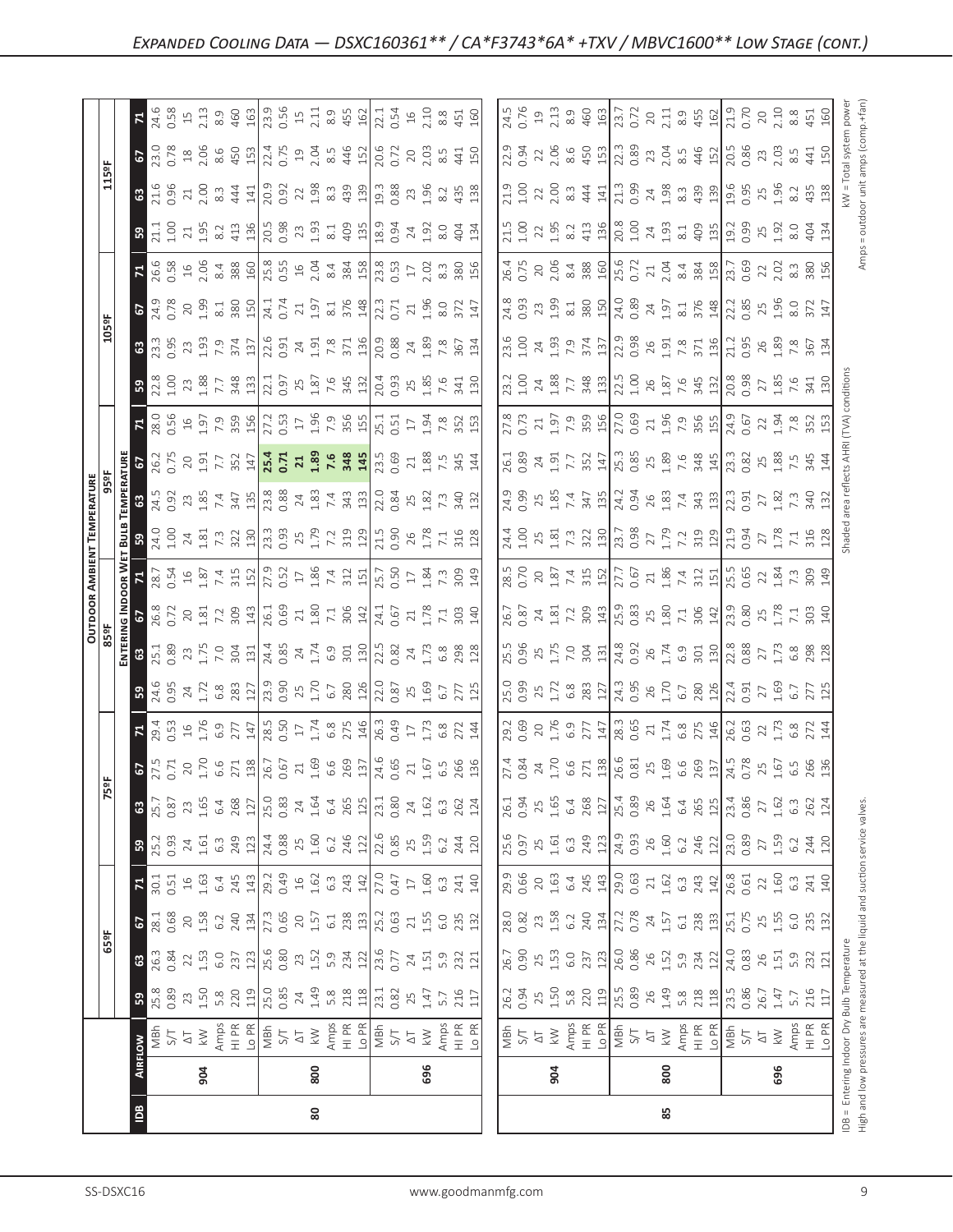|                                      |                                                                                                                                                                                                        |      |                                                                                                                                                                                                                                                                                                                                                                                                                                                                                                                                                                                                                                                                                                                                                                                                                                                                                                                                                                                                                                                                                                                                                                                                                                                                                                                                                                                                                                                                                                                                                                                                                                                                                                                                                                                                                                                                                                                                                                                                                                                                                                                                                                                                                                                                                                                                                                                                                                                                                                                                                                                                                                                                                                                                                                                                                                                                                                                                                                                                                                                                      |      | $227$<br>$114$                                                                                                                                                                                                                                                                                                                                                                                                                                                                                                                                                                                                                                                                                                                                                                                                                                                                                                                                                                                                                                                                                                                                                                                                                                                                                                                                                                                                                                                                                                                             |
|--------------------------------------|--------------------------------------------------------------------------------------------------------------------------------------------------------------------------------------------------------|------|----------------------------------------------------------------------------------------------------------------------------------------------------------------------------------------------------------------------------------------------------------------------------------------------------------------------------------------------------------------------------------------------------------------------------------------------------------------------------------------------------------------------------------------------------------------------------------------------------------------------------------------------------------------------------------------------------------------------------------------------------------------------------------------------------------------------------------------------------------------------------------------------------------------------------------------------------------------------------------------------------------------------------------------------------------------------------------------------------------------------------------------------------------------------------------------------------------------------------------------------------------------------------------------------------------------------------------------------------------------------------------------------------------------------------------------------------------------------------------------------------------------------------------------------------------------------------------------------------------------------------------------------------------------------------------------------------------------------------------------------------------------------------------------------------------------------------------------------------------------------------------------------------------------------------------------------------------------------------------------------------------------------------------------------------------------------------------------------------------------------------------------------------------------------------------------------------------------------------------------------------------------------------------------------------------------------------------------------------------------------------------------------------------------------------------------------------------------------------------------------------------------------------------------------------------------------------------------------------------------------------------------------------------------------------------------------------------------------------------------------------------------------------------------------------------------------------------------------------------------------------------------------------------------------------------------------------------------------------------------------------------------------------------------------------------------------|------|--------------------------------------------------------------------------------------------------------------------------------------------------------------------------------------------------------------------------------------------------------------------------------------------------------------------------------------------------------------------------------------------------------------------------------------------------------------------------------------------------------------------------------------------------------------------------------------------------------------------------------------------------------------------------------------------------------------------------------------------------------------------------------------------------------------------------------------------------------------------------------------------------------------------------------------------------------------------------------------------------------------------------------------------------------------------------------------------------------------------------------------------------------------------------------------------------------------------------------------------------------------------------------------------------------------------------------------------------------------------------------------------------------------------------------------------------------------------------------------------------------------------------------------------|
|                                      |                                                                                                                                                                                                        |      |                                                                                                                                                                                                                                                                                                                                                                                                                                                                                                                                                                                                                                                                                                                                                                                                                                                                                                                                                                                                                                                                                                                                                                                                                                                                                                                                                                                                                                                                                                                                                                                                                                                                                                                                                                                                                                                                                                                                                                                                                                                                                                                                                                                                                                                                                                                                                                                                                                                                                                                                                                                                                                                                                                                                                                                                                                                                                                                                                                                                                                                                      |      |                                                                                                                                                                                                                                                                                                                                                                                                                                                                                                                                                                                                                                                                                                                                                                                                                                                                                                                                                                                                                                                                                                                                                                                                                                                                                                                                                                                                                                                                                                                                            |
|                                      |                                                                                                                                                                                                        |      |                                                                                                                                                                                                                                                                                                                                                                                                                                                                                                                                                                                                                                                                                                                                                                                                                                                                                                                                                                                                                                                                                                                                                                                                                                                                                                                                                                                                                                                                                                                                                                                                                                                                                                                                                                                                                                                                                                                                                                                                                                                                                                                                                                                                                                                                                                                                                                                                                                                                                                                                                                                                                                                                                                                                                                                                                                                                                                                                                                                                                                                                      |      | 1043                                                                                                                                                                                                                                                                                                                                                                                                                                                                                                                                                                                                                                                                                                                                                                                                                                                                                                                                                                                                                                                                                                                                                                                                                                                                                                                                                                                                                                                                                                                                       |
| $\vert \underline{\mathbb{B}} \vert$ | $\overline{2}$                                                                                                                                                                                         |      |                                                                                                                                                                                                                                                                                                                                                                                                                                                                                                                                                                                                                                                                                                                                                                                                                                                                                                                                                                                                                                                                                                                                                                                                                                                                                                                                                                                                                                                                                                                                                                                                                                                                                                                                                                                                                                                                                                                                                                                                                                                                                                                                                                                                                                                                                                                                                                                                                                                                                                                                                                                                                                                                                                                                                                                                                                                                                                                                                                                                                                                                      | 75   |                                                                                                                                                                                                                                                                                                                                                                                                                                                                                                                                                                                                                                                                                                                                                                                                                                                                                                                                                                                                                                                                                                                                                                                                                                                                                                                                                                                                                                                                                                                                            |
|                                      | $\sqrt{2}$<br>63<br>$\sqrt{3}$<br>$-5$<br>63<br>$\sqrt{3}$<br>$\mathbf{z}$<br>55<br>ទី ន<br><u>ដ្ឋី ឩ</u><br><b>CTLE CA</b><br>CTLE CTLE<br>冒8<br>ြို့<br>59<br>$\sqrt{2}$<br><b>8</b><br>ြို့<br>1356 | 1200 | $\begin{bmatrix} 8 & 8 & 6 & 8 \\ 6 & 6 & 9 & 15 \\ 1 & 1 & 15 & 15 \\ 1 & 1 & 15 & 15 \\ 1 & 1 & 15 & 15 \\ 1 & 1 & 15 & 15 \\ 1 & 1 & 15 & 15 \\ 1 & 1 & 15 & 15 \\ 1 & 1 & 15 & 15 \\ 1 & 1 & 15 & 15 \\ 1 & 1 & 15 & 15 & 15 \\ 1 & 1 & 15 & 15 & 15 \\ 1 & 1 & 15 & 15 & 15 \\ 1 & 15 & 15 & 15 & 15 \\ 1 & $<br>$\begin{array}{l} 23.82 \oplus 22.7 \\ 25.84 \oplus 22.7 \\ 25.1 \oplus 32.7 \\ 25.1 \oplus 32.7 \\ 25.1 \oplus 32.7 \\ 25.1 \oplus 32.7 \\ 25.1 \oplus 32.7 \\ 25.1 \oplus 32.7 \\ 25.1 \oplus 32.7 \\ 25.1 \oplus 32.7 \\ 25.1 \oplus 32.7 \\ 25.1 \oplus 32.7 \\ 25.1 \oplus 32.7 \\ 25.1 \oplus 32.7 \\ 25.1 \oplus 32.7 \\ $<br>$\begin{array}{c} 1186 \\ 1362 \end{array} \begin{array}{c} 121 \\ 1564 \end{array} \begin{array}{c} 121 \\ 1564 \end{array} \begin{array}{c} 121 \\ 1564 \end{array} \begin{array}{c} 121 \\ 1564 \end{array} \begin{array}{c} 121 \\ 1564 \end{array} \begin{array}{c} 121 \\ 1564 \end{array}$<br>$\begin{array}{l} 0.83 \hbox{ } C_1 \hbox{ } C_2 \hbox{ } C_3 \hbox{ } C_4 \hbox{ } C_5 \hbox{ } C_6 \hbox{ } C_7 \hbox{ } C_8 \hbox{ } C_9 \hbox{ } C_9 \hbox{ } C_9 \hbox{ } C_9 \hbox{ } C_9 \hbox{ } C_9 \hbox{ } C_9 \hbox{ } C_9 \hbox{ } C_9 \hbox{ } C_9 \hbox{ } C_9 \hbox{ } C_9 \hbox{ } C_9 \hbox{ } C_9 \hbox{ } C_9 \hbox{ } C_9 \hbox{ } C_9 \hbox{ } C_9$<br>$\begin{array}{l} 35.8 \\ 36.9 \\ 27.1 \\ 27.1 \\ 28.1 \\ 29.1 \\ 20.1 \\ 21.1 \\ 22.1 \\ 23.1 \\ 24.1 \\ 25.1 \\ 26.1 \\ 27.1 \\ 28.1 \\ 29.1 \\ 20.1 \\ 20.1 \\ 20.1 \\ 20.1 \\ 20.1 \\ 20.1 \\ 20.1 \\ 20.1 \\ 20.1 \\ 20.1 \\ 20.1 \\ 20.1 \\ 20.1 \\ 20.1 \\ 20.1 \\ 20.1 \\ 20.1 \\ 20.1 \\ 20.1 \\ 20$<br>$\frac{1}{2}$ $\frac{1}{2}$ $\frac{1}{6}$ $\frac{1}{2}$ $\frac{1}{6}$ $\frac{1}{6}$ $\frac{1}{6}$ $\frac{1}{6}$ $\frac{1}{6}$ $\frac{1}{6}$ $\frac{1}{6}$ $\frac{1}{6}$ $\frac{1}{6}$ $\frac{1}{6}$ $\frac{1}{6}$ $\frac{1}{6}$ $\frac{1}{6}$ $\frac{1}{6}$ $\frac{1}{6}$ $\frac{1}{6}$ $\frac{1}{6}$ $\frac{1}{6}$<br>$\begin{array}{c} 11.6 & 12.6 & 12.6 & 12.6 & 12.6 & 12.6 & 12.6 & 12.6 & 12.6 & 12.6 & 12.6 & 12.6 & 12.6 & 12.6 & 12.6 & 12.6 & 12.6 & 12.6 & 12.6 & 12.6 & 12.6 & 12.6 & 12.6 & 12.6 & 12.6 & 12.6 & 12.6 & 12.6 & 12.6 & 12.6 & 12.6 & 12.6 & 12.6 & 12.6 & 12.6 & 12$<br>$\begin{array}{l} 3.65 & 7.43 & 8.83 & 1.43 & 1.43 & 1.43 & 1.43 & 1.43 & 1.43 & 1.43 & 1.43 & 1.43 & 1.43 & 1.43 & 1.43 & 1.43 & 1.43 & 1.43 & 1.43 & 1.43 & 1.43 & 1.43 & 1.43 & 1.43 & 1.43 & 1.43 & 1.43 & 1.43 & 1.43 & 1.43 & 1.43 & 1.43 & 1.43 & 1.43 & 1.43 & 1.$<br>$\begin{array}{l} 33.75 \rightarrow 27.75 \rightarrow 27.75 \rightarrow 27.75 \rightarrow 27.75 \rightarrow 27.75 \rightarrow 27.75 \rightarrow 27.75 \rightarrow 27.75 \rightarrow 27.75 \rightarrow 27.75 \rightarrow 27.75 \rightarrow 27.75 \rightarrow 27.75 \rightarrow 27.75 \rightarrow 27.75 \rightarrow 27.75 \rightarrow 27.75 \rightarrow 27.75 \rightarrow 27.75 \rightarrow 27.75 \rightarrow 27.75 \rightarrow 27.75 \rightarrow 27.75 \rightarrow 27.75 \rightarrow 27.75 \rightarrow 27.7$<br>1043 | 1356 | $\begin{bmatrix} 88.8 & 8 & 17.6 & 17.6 & 17.6 & 17.6 & 17.6 & 17.6 & 17.6 & 17.6 & 17.6 & 17.6 & 17.6 & 17.6 & 17.6 & 17.6 & 17.6 & 17.6 & 17.6 & 17.6 & 17.6 & 17.6 & 17.6 & 17.6 & 17.6 & 17.6 & 17.6 & 17.6 & 17.6 & 17.6 & 17.6 & 17.6 & 17.6 & 17.6 & 17.6 & 17.6 & $<br>$\begin{bmatrix} \frac{1}{36} & \frac{1}{16} & \frac{1}{16} & \frac{1}{16} & \frac{1}{16} \\ \frac{1}{16} & \frac{1}{16} & \frac{1}{16} & \frac{1}{16} & \frac{1}{16} \\ \frac{1}{16} & \frac{1}{16} & \frac{1}{16} & \frac{1}{16} & \frac{1}{16} \\ \frac{1}{16} & \frac{1}{16} & \frac{1}{16} & \frac{1}{16} & \frac{1}{16} \\ \frac{1}{16} & \frac{1}{16} & \frac{1}{16} & \frac{1}{16$<br>$\begin{bmatrix} \frac{17}{31} & \frac{17}{32} & \frac{17}{32} & \frac{17}{32} & \frac{17}{32} & \frac{17}{32} & \frac{17}{32} & \frac{17}{32} & \frac{17}{32} & \frac{17}{32} & \frac{17}{32} & \frac{17}{32} & \frac{17}{32} & \frac{17}{32} & \frac{17}{32} & \frac{17}{32} & \frac{17}{32} & \frac{17}{32} & \frac{17}{32} & \frac{17}{32} & \frac{17}{32} & \frac{1$<br>$\begin{array}{ l l l l l }\hline \frac{\pi}{2} & \pi & \pi & \pi \\ \hline \frac{\pi}{2} & \pi & \pi & \pi \\ \hline \frac{\pi}{2} & \pi & \pi & \pi \\ \hline \frac{\pi}{2} & \pi & \pi & \pi \\ \hline \frac{\pi}{2} & \pi & \pi & \pi \\ \hline \frac{\pi}{2} & \pi & \pi & \pi \\ \hline \frac{\pi}{2} & \pi & \pi & \pi \\ \hline \frac{\pi}{2} & \pi & \pi & \pi \\ \hline \frac{\pi}{2} & \pi & \pi & \pi \\ \hline \frac{\pi}{2} & \pi & \pi & \pi \\ \hline \$<br>1200 |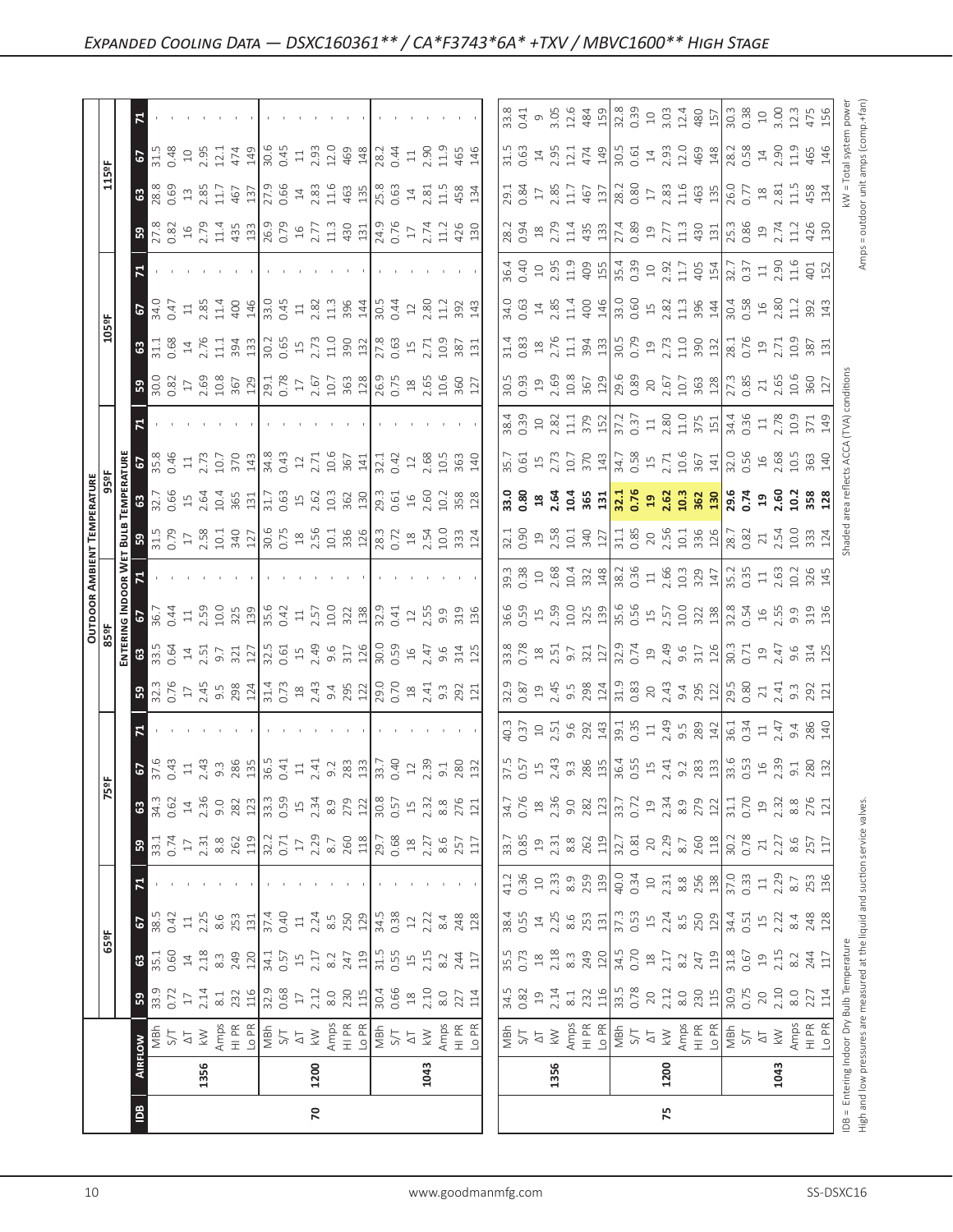|                                                                                                                                                                                                                                                                                                                                            | ≌                                                                                                                                                                                                                                                                                                                                                                                                                                                                                                                | 80                          |                                                                                                                                                                                                                                                                                                               |                                                                  |                                                                                                                                                                                                                                                                                                                                                                                                                            | 85                                                                                                                                                                                                                                                                                                                                                                                                                                                                                                                                                                                                                                     |                                                                                                                                                                                                                                                                                                               |                                                                   | $EB =$<br>High a      |
|--------------------------------------------------------------------------------------------------------------------------------------------------------------------------------------------------------------------------------------------------------------------------------------------------------------------------------------------|------------------------------------------------------------------------------------------------------------------------------------------------------------------------------------------------------------------------------------------------------------------------------------------------------------------------------------------------------------------------------------------------------------------------------------------------------------------------------------------------------------------|-----------------------------|---------------------------------------------------------------------------------------------------------------------------------------------------------------------------------------------------------------------------------------------------------------------------------------------------------------|------------------------------------------------------------------|----------------------------------------------------------------------------------------------------------------------------------------------------------------------------------------------------------------------------------------------------------------------------------------------------------------------------------------------------------------------------------------------------------------------------|----------------------------------------------------------------------------------------------------------------------------------------------------------------------------------------------------------------------------------------------------------------------------------------------------------------------------------------------------------------------------------------------------------------------------------------------------------------------------------------------------------------------------------------------------------------------------------------------------------------------------------------|---------------------------------------------------------------------------------------------------------------------------------------------------------------------------------------------------------------------------------------------------------------------------------------------------------------|-------------------------------------------------------------------|-----------------------|
|                                                                                                                                                                                                                                                                                                                                            | 1356                                                                                                                                                                                                                                                                                                                                                                                                                                                                                                             | 1200                        |                                                                                                                                                                                                                                                                                                               | 1043                                                             | 1356                                                                                                                                                                                                                                                                                                                                                                                                                       | 1200                                                                                                                                                                                                                                                                                                                                                                                                                                                                                                                                                                                                                                   |                                                                                                                                                                                                                                                                                                               | 1043                                                              | ng In<br>Enter        |
|                                                                                                                                                                                                                                                                                                                                            | $\begin{array}{l} \left[\begin{array}{c} \frac{1}{2} & \frac{1}{2} \\ \frac{1}{2} & \frac{1}{2} \\ \frac{1}{2} & \frac{1}{2} \\ \frac{1}{2} & \frac{1}{2} \\ \frac{1}{2} & \frac{1}{2} \\ \frac{1}{2} & \frac{1}{2} \\ \frac{1}{2} & \frac{1}{2} \\ \frac{1}{2} & \frac{1}{2} \\ \frac{1}{2} & \frac{1}{2} \\ \frac{1}{2} & \frac{1}{2} \\ \frac{1}{2} & \frac{1}{2} \\ \frac{1}{2} & \frac{1}{2} \\ \frac{1}{2} & \frac{1$<br>RFLOW                                                                             |                             |                                                                                                                                                                                                                                                                                                               |                                                                  | $\begin{array}{ l l l l l }\hline\hline \mathbf{g} & \mathbf{g} & \mathbf{g} & \mathbf{g} & \mathbf{g} & \mathbf{g} & \mathbf{g} & \mathbf{g} & \mathbf{g} & \mathbf{g} & \mathbf{g} & \mathbf{g} & \mathbf{g} & \mathbf{g} & \mathbf{g} & \mathbf{g} & \mathbf{g} & \mathbf{g} & \mathbf{g} & \mathbf{g} & \mathbf{g} & \mathbf{g} & \mathbf{g} & \mathbf{g} & \mathbf{g} & \mathbf{g} & \mathbf{g} & \mathbf{g} & \math$ |                                                                                                                                                                                                                                                                                                                                                                                                                                                                                                                                                                                                                                        |                                                                                                                                                                                                                                                                                                               |                                                                   | ă                     |
|                                                                                                                                                                                                                                                                                                                                            | ြို့                                                                                                                                                                                                                                                                                                                                                                                                                                                                                                             |                             |                                                                                                                                                                                                                                                                                                               |                                                                  |                                                                                                                                                                                                                                                                                                                                                                                                                            |                                                                                                                                                                                                                                                                                                                                                                                                                                                                                                                                                                                                                                        |                                                                                                                                                                                                                                                                                                               |                                                                   | ∐<br>⊟                |
|                                                                                                                                                                                                                                                                                                                                            | $\begin{array}{l} 35.36 \\ 0.36 \\ 0.37 \\ 0.38 \\ \end{array} \begin{array}{l} 25.36 \\ 25.37 \\ 25.38 \\ 25.39 \\ 25.30 \\ \end{array} \begin{array}{l} 25.36 \\ 25.37 \\ 25.37 \\ 25.37 \\ 25.37 \\ 25.37 \\ \end{array}$<br>63                                                                                                                                                                                                                                                                               |                             |                                                                                                                                                                                                                                                                                                               |                                                                  |                                                                                                                                                                                                                                                                                                                                                                                                                            |                                                                                                                                                                                                                                                                                                                                                                                                                                                                                                                                                                                                                                        |                                                                                                                                                                                                                                                                                                               |                                                                   |                       |
|                                                                                                                                                                                                                                                                                                                                            | $\begin{array}{l} 38.33 \\ 0.68 \\ 0.87 \\ 0.98 \\ 0.01 \\ 0.02 \\ 0.03 \\ 0.04 \\ 0.05 \\ 0.07 \\ 0.07 \\ 0.07 \\ 0.07 \\ 0.07 \\ 0.07 \\ 0.07 \\ 0.07 \\ 0.07 \\ 0.07 \\ 0.07 \\ 0.07 \\ 0.07 \\ 0.07 \\ 0.07 \\ 0.07 \\ 0.07 \\ 0.07 \\ 0.07 \\ 0.07 \\ 0.07 \\ 0.07 \\ 0.07 \\ 0.07 \\ 0.07 \\ 0.07 \\ 0$<br>$\frac{5}{2}$                                                                                                                                                                                   |                             |                                                                                                                                                                                                                                                                                                               |                                                                  | $\begin{bmatrix} 180 & 180 & 180 \\ 180 & 180 & 180 \\ 180 & 180 & 180 \\ 180 & 180 & 180 \\ 180 & 180 & 180 \\ 180 & 180 & 180 \\ 180 & 180 & 180 \\ 180 & 180 & 180 \\ 180 & 180 & 180 \\ 180 & 180 & 180 \\ 180 & 180 & 180 \\ 180 & 180 & 180 \\ 180 & 180 & 180 \\ 180 & 180 & 180 \\ 180$                                                                                                                            |                                                                                                                                                                                                                                                                                                                                                                                                                                                                                                                                                                                                                                        |                                                                                                                                                                                                                                                                                                               |                                                                   |                       |
|                                                                                                                                                                                                                                                                                                                                            | $\begin{bmatrix} 1 & 1 & 1 & 1 \\ 1 & 1 & 1 & 1 \\ 1 & 1 & 1 & 1 \\ 1 & 1 & 1 & 1 \\ 1 & 1 & 1 & 1 \\ 1 & 1 & 1 & 1 \\ 1 & 1 & 1 & 1 \\ 1 & 1 & 1 & 1 \\ 1 & 1 & 1 & 1 \\ 1 & 1 & 1 & 1 \\ 1 & 1 & 1 & 1 \\ 1 & 1 & 1 & 1 \\ 1 & 1 & 1 & 1 \\ 1 & 1 & 1 & 1 \\ 1 & 1 & 1 & 1 \\ 1 & 1 & 1 & 1 \\ 1 & 1 & 1 & 1 \\ 1 & 1 & 1 & $<br>$\mathbf{z}$                                                                                                                                                                  |                             |                                                                                                                                                                                                                                                                                                               |                                                                  | $\begin{bmatrix} 1 & 1 & 1 & 1 & 1 \\ 1 & 1 & 1 & 1 & 1 & 1 \\ 1 & 1 & 1 & 1 & 1 & 1 \\ 1 & 1 & 1 & 1 & 1 & 1 \\ 1 & 1 & 1 & 1 & 1 & 1 \\ 1 & 1 & 1 & 1 & 1 & 1 \\ 1 & 1 & 1 & 1 & 1 & 1 \\ 1 & 1 & 1 & 1 & 1 & 1 \\ 1 & 1 & 1 & 1 & 1 & 1 \\ 1 & 1 & 1 & 1 & 1 & 1 \\ 1 & 1 & 1 & 1 & 1 & 1 \\ 1 & 1 & 1 & 1 & 1 & 1 \\ $                                                                                                 |                                                                                                                                                                                                                                                                                                                                                                                                                                                                                                                                                                                                                                        |                                                                                                                                                                                                                                                                                                               |                                                                   |                       |
|                                                                                                                                                                                                                                                                                                                                            | ြို့                                                                                                                                                                                                                                                                                                                                                                                                                                                                                                             |                             |                                                                                                                                                                                                                                                                                                               |                                                                  |                                                                                                                                                                                                                                                                                                                                                                                                                            |                                                                                                                                                                                                                                                                                                                                                                                                                                                                                                                                                                                                                                        |                                                                                                                                                                                                                                                                                                               |                                                                   | 257                   |
|                                                                                                                                                                                                                                                                                                                                            | $\frac{35}{36}$ $\frac{25}{36}$ $\frac{27}{36}$ $\frac{36}{36}$ $\frac{28}{31}$ $\frac{12}{36}$ $\frac{42}{36}$ $\frac{32}{32}$ $\frac{37}{36}$ $\frac{32}{32}$ $\frac{21}{31}$ $\frac{4}{31}$ $\frac{36}{36}$ $\frac{31}{31}$ $\frac{33}{36}$ $\frac{32}{31}$ $\frac{31}{31}$                                                                                                                                                                                                                                   |                             |                                                                                                                                                                                                                                                                                                               |                                                                  |                                                                                                                                                                                                                                                                                                                                                                                                                            |                                                                                                                                                                                                                                                                                                                                                                                                                                                                                                                                                                                                                                        |                                                                                                                                                                                                                                                                                                               |                                                                   |                       |
|                                                                                                                                                                                                                                                                                                                                            | $\frac{3}{2}$ , $\frac{1}{2}$ , $\frac{3}{2}$ , $\frac{3}{2}$ , $\frac{3}{2}$ , $\frac{3}{2}$ , $\frac{3}{2}$ , $\frac{3}{2}$ , $\frac{3}{2}$ , $\frac{3}{2}$ , $\frac{3}{2}$ , $\frac{3}{2}$ , $\frac{3}{2}$ , $\frac{3}{2}$ , $\frac{3}{2}$ , $\frac{3}{2}$ , $\frac{3}{2}$ , $\frac{3}{2}$ , $\frac{3}{2}$ , $\frac{3}{2}$ ,<br>$\frac{5}{2}$                                                                                                                                                                 |                             |                                                                                                                                                                                                                                                                                                               |                                                                  | $\frac{37.2}{0.85}$                                                                                                                                                                                                                                                                                                                                                                                                        | $\begin{array}{l} 2.43\\ 2.36\\ 3.67\\ 2.88\\ 2.14\\ 2.16\\ 2.16\\ 2.16\\ 2.16\\ 2.16\\ 2.16\\ 2.17\\ 2.18\\ 2.18\\ 2.18\\ 2.18\\ 2.19\\ 2.18\\ 2.19\\ 2.18\\ 2.19\\ 2.19\\ 2.19\\ 2.19\\ 2.19\\ 2.19\\ 2.19\\ 2.19\\ 2.19\\ 2.19\\ 2.19\\ 2.19\\ 2.19\\ 2.19\\ 2.19\\ 2.$                                                                                                                                                                                                                                                                                                                                                             |                                                                                                                                                                                                                                                                                                               |                                                                   |                       |
|                                                                                                                                                                                                                                                                                                                                            | $2.51$<br>$9.6$<br>$9.2$<br>$9.3$<br>$143$<br>$38.8$<br>$0.50$<br>$40.0$<br>0.53<br>14<br>$\mathbb{R}$                                                                                                                                                                                                                                                                                                                                                                                                           | $15$<br>$2.49$<br>$9.5$     | $\begin{array}{c c}\n 289 \\  142 \\  35.8 \\  0.49 \\  15\n\end{array}$                                                                                                                                                                                                                                      | $2.47$<br>9.4 86<br>280                                          |                                                                                                                                                                                                                                                                                                                                                                                                                            |                                                                                                                                                                                                                                                                                                                                                                                                                                                                                                                                                                                                                                        |                                                                                                                                                                                                                                                                                                               |                                                                   |                       |
|                                                                                                                                                                                                                                                                                                                                            | $\frac{33.5}{0.95}$ $\frac{24.45}{0.95}$ $\frac{33.41}{0.98}$ $\frac{24.5}{0.95}$<br>ြို့                                                                                                                                                                                                                                                                                                                                                                                                                        | $2.43$<br>9.4<br>0.91<br>23 | $\begin{array}{c c}\n395 & 21 \\ 200 & 30 \\ 0 & 30 \\ 0 & 3\n\end{array}$                                                                                                                                                                                                                                    |                                                                  |                                                                                                                                                                                                                                                                                                                                                                                                                            |                                                                                                                                                                                                                                                                                                                                                                                                                                                                                                                                                                                                                                        |                                                                                                                                                                                                                                                                                                               |                                                                   |                       |
| $\begin{bmatrix} 1 & 0 \\ 0 & 0 \\ 0 & 0 \\ 0 & 0 \\ 0 & 0 \\ 0 & 0 \\ 0 & 0 \\ 0 & 0 \\ 0 & 0 \\ 0 & 0 \\ 0 & 0 \\ 0 & 0 \\ 0 & 0 \\ 0 & 0 \\ 0 & 0 \\ 0 & 0 \\ 0 & 0 \\ 0 & 0 \\ 0 & 0 \\ 0 & 0 \\ 0 & 0 \\ 0 & 0 & 0 \\ 0 & 0 & 0 \\ 0 & 0 & 0 \\ 0 & 0 & 0 & 0 \\ 0 & 0 & 0 & 0 \\ 0 & 0 & 0 & 0 \\ 0 & 0 & 0 & 0 \\ 0 & 0 & 0 & 0 & $ | $\frac{8}{2}$ $\frac{8}{2}$ $\frac{1}{2}$ $\frac{1}{2}$ $\frac{1}{2}$ $\frac{1}{2}$ $\frac{1}{2}$ $\frac{1}{2}$ $\frac{1}{2}$ $\frac{1}{2}$ $\frac{1}{2}$ $\frac{1}{2}$ $\frac{1}{2}$ $\frac{1}{2}$ $\frac{1}{2}$ $\frac{1}{2}$ $\frac{1}{2}$ $\frac{1}{2}$ $\frac{1}{2}$ $\frac{1}{2}$ $\frac{1}{2}$ $\frac{1}{2}$                                                                                                                                                                                              |                             |                                                                                                                                                                                                                                                                                                               |                                                                  |                                                                                                                                                                                                                                                                                                                                                                                                                            |                                                                                                                                                                                                                                                                                                                                                                                                                                                                                                                                                                                                                                        |                                                                                                                                                                                                                                                                                                               |                                                                   |                       |
| <b>OUTDOOR AMBIE</b><br>LEGE<br><b>AC INDOOR WE</b><br>67<br>67                                                                                                                                                                                                                                                                            |                                                                                                                                                                                                                                                                                                                                                                                                                                                                                                                  |                             |                                                                                                                                                                                                                                                                                                               |                                                                  |                                                                                                                                                                                                                                                                                                                                                                                                                            |                                                                                                                                                                                                                                                                                                                                                                                                                                                                                                                                                                                                                                        |                                                                                                                                                                                                                                                                                                               |                                                                   |                       |
|                                                                                                                                                                                                                                                                                                                                            | $\begin{array}{cccccc}\n39.0 & 7 & 4 & 8 & 4 & 8 & 7 & 8 & 8 & 7 & 8 & 8 & 7 & 8 & 8 & 7 & 8 & 8 & 7 & 8 & 8 & 7 & 8 & 8 & 7 & 8 & 8 & 7 & 8 & 8 & 7 & 8 & 8 & 7 & 8 & 8 & 7 & 8 & 8 & 9 & 8 & 9 & 9 & 9 & 8 & 9 & 8 & 9 & 8 & 9 & 8 & 9 & 8 & 9 & 8 & 9 & 8 & 9 & 8 & 9 & 8 & 9 & 8 & 9 & 8 & 9 & 8 & 9 & 8 & 9$                                                                                                                                                                                                |                             |                                                                                                                                                                                                                                                                                                               | $\frac{15}{15}$ $\frac{63}{10.2}$ $\frac{326}{345}$              | $\begin{array}{l} 8,65\atop 8,66\atop 10,66\atop 10,66\atop 10,66\atop 10,66\atop 10,66\atop 10,66\atop 10,66\atop 10,66\atop 10,66\atop 10,66\atop 10,66\atop 10,66\atop 10,66\atop 10,66\atop 10,66\atop 10,66\atop 10,66\atop 10,66\atop 10,66\atop 10,66\atop 10,66\atop 10,66\at$                                                                                                                                     |                                                                                                                                                                                                                                                                                                                                                                                                                                                                                                                                                                                                                                        |                                                                                                                                                                                                                                                                                                               |                                                                   |                       |
| <b>TEMPERATURE</b><br>959F<br>Es                                                                                                                                                                                                                                                                                                           |                                                                                                                                                                                                                                                                                                                                                                                                                                                                                                                  |                             |                                                                                                                                                                                                                                                                                                               |                                                                  |                                                                                                                                                                                                                                                                                                                                                                                                                            |                                                                                                                                                                                                                                                                                                                                                                                                                                                                                                                                                                                                                                        |                                                                                                                                                                                                                                                                                                               |                                                                   |                       |
|                                                                                                                                                                                                                                                                                                                                            | $\begin{array}{c} 33.3 \\ 0.91 \\ 2.61 \\ 0.91 \\ 0.91 \\ 0.91 \\ 0.91 \\ 0.91 \\ 0.91 \\ 0.91 \\ 0.91 \\ 0.91 \\ 0.91 \\ 0.91 \\ 0.91 \\ 0.92 \\ 0.91 \\ 0.92 \\ 0.93 \\ 0.93 \\ 0.93 \\ 0.93 \\ 0.93 \\ 0.93 \\ 0.93 \\ 0.93 \\ 0.93 \\ 0.93 \\ 0.93 \\ 0.93 \\ 0.93 \\ 0.93 \\ 0.93 \\ 0.93 \\ 0.93 \\ 0.$                                                                                                                                                                                                    | $0.88$<br>22                | $\begin{array}{c} 1.62 \\ 1.36 \\ 2.60 \\ 3.60 \\ 1.80 \\ 2.85 \\ 3.85 \\ 4.80 \\ 5.80 \\ 1.28 \\ 1.28 \\ 1.28 \\ 1.28 \\ 1.28 \\ 1.28 \\ 1.28 \\ 1.28 \\ 1.28 \\ 1.28 \\ 1.28 \\ 1.28 \\ 1.28 \\ 1.28 \\ 1.28 \\ 1.28 \\ 1.28 \\ 1.28 \\ 1.28 \\ 1.28 \\ 1.28 \\ 1.28 \\ 1.28 \\ 1.28 \\ 1.28 \\ 1.28 \\ 1.$ | 2.68<br>10.5<br>363<br>140                                       | 35.5<br>0.90<br>22<br>$\frac{9}{0.99}$                                                                                                                                                                                                                                                                                                                                                                                     | $\begin{array}{l} 2.75 \\ 2.75 \\ 2.75 \\ 2.75 \\ 2.75 \\ 2.75 \\ 2.75 \\ 2.75 \\ 2.75 \\ 2.75 \\ 2.75 \\ 2.75 \\ 2.75 \\ 2.75 \\ 2.75 \\ 2.75 \\ 2.75 \\ 2.75 \\ 2.75 \\ 2.75 \\ 2.75 \\ 2.75 \\ 2.75 \\ 2.75 \\ 2.75 \\ 2.75 \\ 2.75 \\ 2.75 \\ 2.75 \\ 2.75 \\ 2.75 \\ 2.75 \\ 2.75 \\ 2.75 \\ 2.75 \\ 2.$<br>$23.58$ $\frac{1}{2}$ $\frac{1}{2}$ $\frac{1}{2}$ $\frac{1}{2}$ $\frac{1}{2}$ $\frac{1}{2}$ $\frac{1}{2}$ $\frac{1}{2}$ $\frac{1}{2}$ $\frac{1}{2}$ $\frac{1}{2}$ $\frac{1}{2}$ $\frac{1}{2}$ $\frac{1}{2}$ $\frac{1}{2}$ $\frac{1}{2}$ $\frac{1}{2}$ $\frac{1}{2}$ $\frac{1}{2}$ $\frac{1}{2}$ $\frac{1}{2}$ $\frac$ |                                                                                                                                                                                                                                                                                                               |                                                                   |                       |
|                                                                                                                                                                                                                                                                                                                                            | 38.1<br>0.56<br>$\begin{array}{c}\n 14 \\  23 \\  11 \\  37 \\  57 \\  6\n \end{array}$<br>$\mathbb{R}$                                                                                                                                                                                                                                                                                                                                                                                                          |                             | $0.53$<br>$1.38$<br>$2.80$<br>$1.51$<br>$1.51$<br>$3.41$<br>$3.52$<br>16                                                                                                                                                                                                                                      | 2.78<br>10.9<br>371<br>149                                       | 37.8                                                                                                                                                                                                                                                                                                                                                                                                                       |                                                                                                                                                                                                                                                                                                                                                                                                                                                                                                                                                                                                                                        |                                                                                                                                                                                                                                                                                                               | 0.67                                                              | $2.78$<br>10.9<br>371 |
|                                                                                                                                                                                                                                                                                                                                            | $\begin{array}{c c c c c c} 1.03 & 0.01 & 0.01 & 0.01 & 0.01 & 0.01 & 0.01 & 0.01 & 0.01 & 0.01 & 0.01 & 0.01 & 0.01 & 0.01 & 0.01 & 0.01 & 0.01 & 0.01 & 0.01 & 0.01 & 0.01 & 0.01 & 0.01 & 0.01 & 0.01 & 0.01 & 0.01 & 0.01 & 0.01 & 0.01 & 0.01 & 0.01 & 0.01 & 0.01$<br>ြို့                                                                                                                                                                                                                                 |                             |                                                                                                                                                                                                                                                                                                               | 2.65<br>10.6<br>360<br>127                                       |                                                                                                                                                                                                                                                                                                                                                                                                                            |                                                                                                                                                                                                                                                                                                                                                                                                                                                                                                                                                                                                                                        | $\begin{array}{c c} 1.00 \\ 2.07 \\ 2.07 \\ 2.07 \\ 2.08 \\ 2.09 \\ 2.09 \\ 2.09 \\ 2.09 \\ 2.09 \\ 2.09 \\ 2.09 \\ 2.09 \\ 2.09 \\ 2.09 \\ 2.09 \\ 2.09 \\ 2.09 \\ 2.09 \\ 2.09 \\ 2.09 \\ 2.09 \\ 2.09 \\ 2.09 \\ 2.09 \\ 2.09 \\ 2.09 \\ 2.09 \\ 2.09 \\ 2.09 \\ 2.09 \\ 2.09 \\ 2.09 \\ 2.09 \\ 2.09 \\ $ |                                                                   |                       |
|                                                                                                                                                                                                                                                                                                                                            | $\begin{array}{c c} 21 & 21 & 21 \\ 21 & 11 & 39 & 30 \\ 13 & 13 & 30 & 30 \\ 14 & 10 & 30 & 31 \\ 15 & 13 & 30 & 31 \\ 16 & 13 & 30 & 31 \\ 17 & 18 & 31 & 31 \\ 18 & 19 & 31 & 31 \\ 19 & 10 & 31 & 31 \\ 11 & 10 & 31 & 31 \\ 13 & 12 & 32 & 31 & 31 \\ 14 & 13 & 33 & 31 & 31 \\ 16 & 13 & 33 & 31$<br>0.96<br>63                                                                                                                                                                                            |                             | $\begin{array}{c c} 2.73 \\ 11.0 \\ 390 \\ 132 \\ 28.4 \\ 0.88 \end{array}$                                                                                                                                                                                                                                   | $2,71$<br>$10.9$<br>$387$<br>$131$                               | $\begin{array}{l} 23.65 & 25.75 & 25.75 & 25.75 & 25.75 & 25.75 & 25.75 & 25.75 & 25.75 & 25.75 & 25.75 & 25.75 & 25.75 & 25.75 & 25.75 & 25.75 & 25.75 & 25.75 & 25.75 & 25.75 & 25.75 & 25.75 & 25.75 & 25.75 & 25.75 & 25.75 & 25.75 & 25.75 & 25.75 & 25.75 & 25$                                                                                                                                                      |                                                                                                                                                                                                                                                                                                                                                                                                                                                                                                                                                                                                                                        |                                                                                                                                                                                                                                                                                                               |                                                                   |                       |
| ë                                                                                                                                                                                                                                                                                                                                          | 0.78<br>$\begin{array}{c} \begin{array}{c} \vdots \\ \vdots \\ \end{array} \\ \begin{array}{c} \mathbf{a} \\ \mathbf{c} \\ \mathbf{c} \\ \mathbf{c} \\ \mathbf{d} \end{array} \\ \begin{array}{c} \mathbf{a} \\ \mathbf{c} \\ \mathbf{d} \\ \mathbf{c} \\ \mathbf{c} \\ \mathbf{c} \\ \mathbf{c} \end{array} \\ \begin{array}{c} \mathbf{a} \\ \mathbf{c} \\ \mathbf{c} \\ \mathbf{c} \\ \mathbf{c} \\ \mathbf{c} \\ \mathbf{c} \\ \mathbf{c} \\ \mathbf{c} \end{array} \\ \begin{array}{c} \math$<br><u>[ 9</u> |                             | $\overline{19}$                                                                                                                                                                                                                                                                                               | $2.80$<br>$1.13$<br>$392$<br>$143$                               | $2.85$<br>11.4<br>400<br>14<br>32.7<br>33.7<br>21                                                                                                                                                                                                                                                                                                                                                                          |                                                                                                                                                                                                                                                                                                                                                                                                                                                                                                                                                                                                                                        | $0.89$<br>$2.82$<br>$2.81$<br>$3.96$<br>$44$<br>$3.86$<br>$0.86$                                                                                                                                                                                                                                              | $\begin{array}{c} 23 \\ 2.80 \\ 1.1 \\ 392 \\ 141 \\ \end{array}$ |                       |
|                                                                                                                                                                                                                                                                                                                                            | $\begin{array}{c} 36.83 & 46.81 & 46.82 \\ 26.81 & 46.81 & 46.83 \\ 26.82 & 46.81 & 46.83 \\ 26.83 & 46.81 & 46.83 \\ 26.84 & 26.81 & 46.83 \\ 26.85 & 26.81 & 46.83 \\ 26.87 & 26.81 & 46.83 \\ 26.87 & 26.81 & 46.83 \\ 26.81 & 26.82 & 46.83 \\ 26.81 & 26.83 & 46.83 \\ 26$<br>$\mathbf{z}$                                                                                                                                                                                                                  |                             |                                                                                                                                                                                                                                                                                                               | 2.90<br>11.6<br>401<br>152                                       | 35.9<br>0.75                                                                                                                                                                                                                                                                                                                                                                                                               |                                                                                                                                                                                                                                                                                                                                                                                                                                                                                                                                                                                                                                        |                                                                                                                                                                                                                                                                                                               |                                                                   |                       |
|                                                                                                                                                                                                                                                                                                                                            | $\begin{array}{c} 0.00 \\ 0.01 \end{array}$<br>$2.79$<br>$11.4$<br>$43.3$<br>$17.9$<br>ြို့                                                                                                                                                                                                                                                                                                                                                                                                                      | 0.98                        | $\begin{array}{c} 21 \\ 2.77 \\ 11.3 \\ 430 \\ \hline 19.7 \\ 25.7 \\ 0.95 \\ \hline \end{array}$<br>21                                                                                                                                                                                                       | 2.74<br>11.2<br>426<br>130                                       | 29.2<br>1.00<br>$2.79$<br>$11.4$<br>$43.3$<br>$13.4$<br>$28.4$<br>20                                                                                                                                                                                                                                                                                                                                                       |                                                                                                                                                                                                                                                                                                                                                                                                                                                                                                                                                                                                                                        | $\begin{array}{c} 1.00 \\ 2.7 \\ 2.7 \\ 1.13 \\ 4.30 \\ \hline \end{array}$                                                                                                                                                                                                                                   | $2.74$<br>$1.2$<br>$426$<br>$1.3$<br>0.99                         |                       |
|                                                                                                                                                                                                                                                                                                                                            | $0.96$<br>$1.7$<br>$1.7$<br>$4.5$<br>$1.7$<br>$1.7$<br>$1.7$<br>$1.7$<br>$1.7$<br>$1.7$<br>$1.7$<br>$1.7$<br>$1.7$<br>$1.7$<br>$1.7$<br>$1.7$<br>$1.7$<br>$1.7$<br>$1.7$<br>$1.7$<br>$1.7$<br>$1.7$<br>$1.7$<br>$1.7$<br>$1.7$<br>$1.7$<br>$1.7$<br>$1.7$<br>$1.7$<br>$1.7$<br>$1.7$<br>$1.$<br>ြို့                                                                                                                                                                                                             |                             | $\begin{array}{c}\n 20 \\  2.83 \\  \hline\n 11.6 \\  \hline\n 463 \\  \hline\n 136.3 \\  \hline\n 0.89 \\  \hline\n 0.89\n \end{array}$<br>21                                                                                                                                                                | 2.81<br>11.5<br>458<br>134                                       | 29.8<br>1.00<br>20                                                                                                                                                                                                                                                                                                                                                                                                         | $2.85 + 2.7$ $2.75 + 2.7$ $2.85 + 2.7$ $2.85 + 2.7$ $2.85 + 2.7$ $2.85 + 2.7$ $2.85 + 2.7$ $2.85 + 2.7$ $2.85 + 2.7$ $2.85 + 2.7$ $2.85 + 2.7$ $2.85 + 2.7$ $2.85 + 2.7$ $2.85 + 2.7$ $2.85 + 2.7$ $2.85 + 2.7$ $2.85 + 2.7$ $2.85 + 2.7$ $2.85$                                                                                                                                                                                                                                                                                                                                                                                       |                                                                                                                                                                                                                                                                                                               | $23.81$<br>$2.81$ 458<br>$4.5$                                    |                       |
|                                                                                                                                                                                                                                                                                                                                            |                                                                                                                                                                                                                                                                                                                                                                                                                                                                                                                  |                             |                                                                                                                                                                                                                                                                                                               |                                                                  |                                                                                                                                                                                                                                                                                                                                                                                                                            |                                                                                                                                                                                                                                                                                                                                                                                                                                                                                                                                                                                                                                        |                                                                                                                                                                                                                                                                                                               |                                                                   |                       |
|                                                                                                                                                                                                                                                                                                                                            | <b>67</b>                                                                                                                                                                                                                                                                                                                                                                                                                                                                                                        |                             |                                                                                                                                                                                                                                                                                                               | $\begin{array}{c}\n 18 \\  29 \\  11 \\  46 \\  4\n \end{array}$ |                                                                                                                                                                                                                                                                                                                                                                                                                            |                                                                                                                                                                                                                                                                                                                                                                                                                                                                                                                                                                                                                                        |                                                                                                                                                                                                                                                                                                               |                                                                   |                       |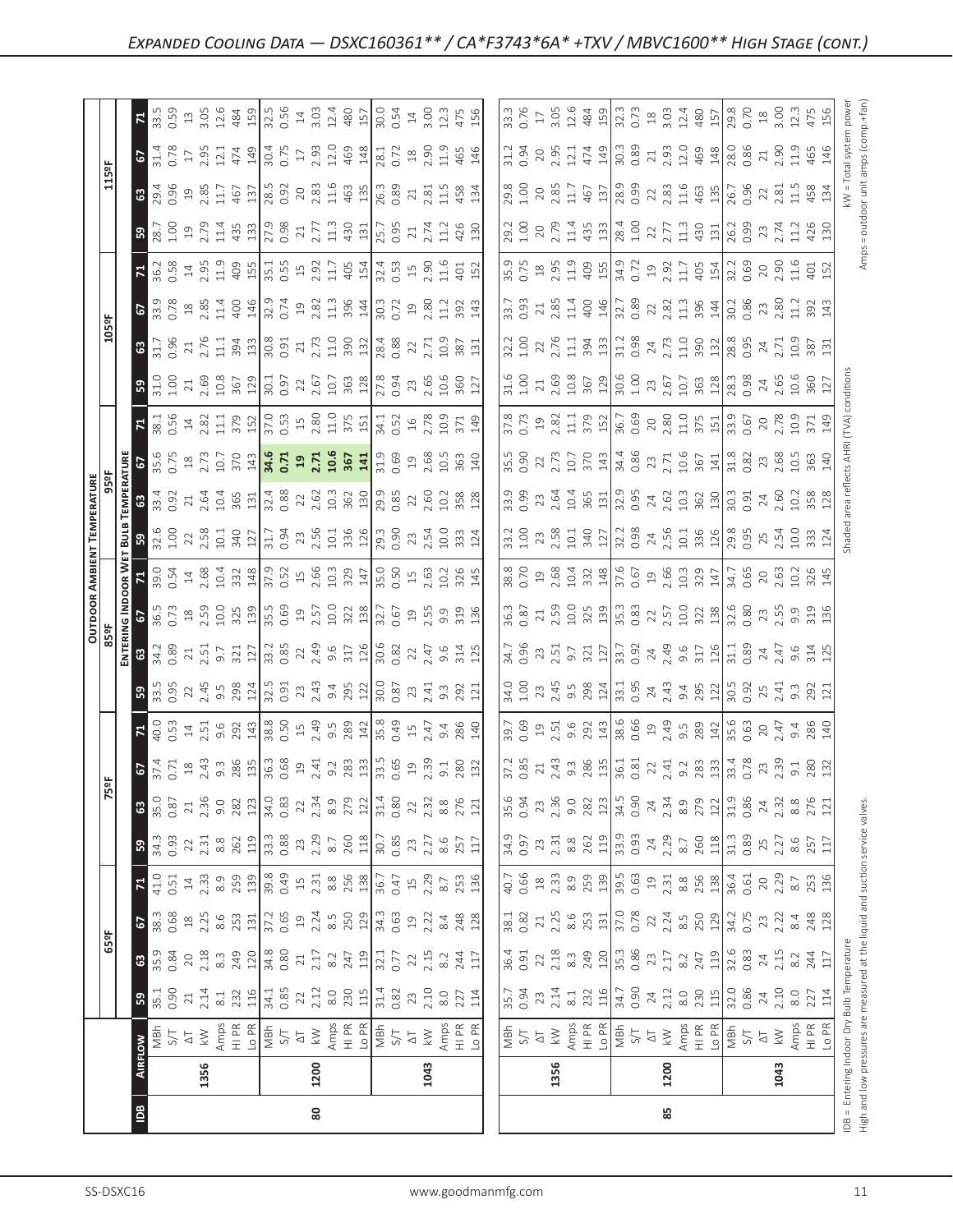|                            |                                                                                                                                                                                                                                                                                                                     |                                                                                                                                                                                                                                                                                                                                                                                                                                                                                                                                                                                                                                                                                                               |                                  | $\begin{bmatrix} x_1 & x_1 & x_2 & x_3 & x_4 & x_5 & x_6 \\ x_1 & x_2 & x_3 & x_4 & x_5 & x_6 \\ x_2 & x_3 & x_4 & x_5 & x_6 & x_7 \\ x_3 & x_4 & x_5 & x_6 & x_7 & x_8 & x_9 \\ x_4 & x_5 & x_6 & x_7 & x_8 & x_9 & x_9 \\ x_6 & x_7 & x_8 & x_9 & x_9 & x_0 & x_0 & x_0 \\ x_7 & x_8 & x_9 & x_9 & x_9 & x_0 & x_0 & x_0 \\ x_8 & x_9 & x_9 & x_9 & x_$                                                                                                                |      |                                                                                                                                                                                                                                                                                                                                                            |
|----------------------------|---------------------------------------------------------------------------------------------------------------------------------------------------------------------------------------------------------------------------------------------------------------------------------------------------------------------|---------------------------------------------------------------------------------------------------------------------------------------------------------------------------------------------------------------------------------------------------------------------------------------------------------------------------------------------------------------------------------------------------------------------------------------------------------------------------------------------------------------------------------------------------------------------------------------------------------------------------------------------------------------------------------------------------------------|----------------------------------|--------------------------------------------------------------------------------------------------------------------------------------------------------------------------------------------------------------------------------------------------------------------------------------------------------------------------------------------------------------------------------------------------------------------------------------------------------------------------|------|------------------------------------------------------------------------------------------------------------------------------------------------------------------------------------------------------------------------------------------------------------------------------------------------------------------------------------------------------------|
|                            | $-5$                                                                                                                                                                                                                                                                                                                | $\begin{array}{c} 31.63 & 32.64 & 33.64 & 34.64 \\ 31.62 & 32.64 & 34.64 & 34.64 \\ 31.63 & 32.64 & 32.64 & 34.64 \\ 31.64 & 32.64 & 32.64 & 34.64 \\ 31.65 & 32.64 & 32.64 & 34.64 \\ 31.65 & 32.64 & 32.64 & 34.64 \\ 31.65 & 32.64 & 32.64 & 34.64 \\ 31.65 & 32.64 & 32$                                                                                                                                                                                                                                                                                                                                                                                                                                  |                                  |                                                                                                                                                                                                                                                                                                                                                                                                                                                                          |      |                                                                                                                                                                                                                                                                                                                                                            |
|                            | <b>63</b>                                                                                                                                                                                                                                                                                                           |                                                                                                                                                                                                                                                                                                                                                                                                                                                                                                                                                                                                                                                                                                               | $2.63$<br>$4.33$<br>$4.35$<br>16 |                                                                                                                                                                                                                                                                                                                                                                                                                                                                          |      |                                                                                                                                                                                                                                                                                                                                                            |
|                            | $\begin{bmatrix} 28.1 \\ 0.85 \\ 2.66 \\ 1.3 \\ 3.9 \\ 3.9 \\ 1.3 \end{bmatrix}$<br>ြက္တ                                                                                                                                                                                                                            |                                                                                                                                                                                                                                                                                                                                                                                                                                                                                                                                                                                                                                                                                                               |                                  | 2.68<br>13.3<br>394<br>$\frac{28.6}{0.97}$                                                                                                                                                                                                                                                                                                                                                                                                                               |      | $\frac{135}{27.7}$ $\frac{13}{27.7}$ $\frac{33}{27.7}$ $\frac{33}{27.7}$ $\frac{33}{27.7}$ $\frac{33}{27.7}$ $\frac{33}{27.7}$ $\frac{33}{27.7}$ $\frac{33}{27.7}$ $\frac{33}{27.7}$ $\frac{33}{27.7}$ $\frac{33}{27.7}$                                                                                                                                   |
|                            |                                                                                                                                                                                                                                                                                                                     |                                                                                                                                                                                                                                                                                                                                                                                                                                                                                                                                                                                                                                                                                                               |                                  |                                                                                                                                                                                                                                                                                                                                                                                                                                                                          |      |                                                                                                                                                                                                                                                                                                                                                            |
| asa                        | $-2$                                                                                                                                                                                                                                                                                                                |                                                                                                                                                                                                                                                                                                                                                                                                                                                                                                                                                                                                                                                                                                               |                                  |                                                                                                                                                                                                                                                                                                                                                                                                                                                                          |      |                                                                                                                                                                                                                                                                                                                                                            |
|                            | ිස                                                                                                                                                                                                                                                                                                                  | $\begin{array}{l} 3.75 \text{ } \begin{array}{l} \text{1.5}\ \text{1.6}\ \text{2.7}\ \text{2.8}\ \text{3.8}\ \text{3.8}\ \text{4.8}\ \text{4.8}\ \text{5.8}\ \text{5.8}\ \text{6.8}\ \text{6.8}\ \text{7.8}\ \text{7.8}\ \text{8.8}\ \text{8.8}\ \text{9.8}\ \text{10}\ \text{15.8}\ \text{17.8}\ \text{18.8}\ \text{18.8}\ \text{19.8}\ \text{19.8}\ \text{10.8}\ \text{11.8}\ \text{13.8}\$                                                                                                                                                                                                                                                                                                                 |                                  |                                                                                                                                                                                                                                                                                                                                                                                                                                                                          |      |                                                                                                                                                                                                                                                                                                                                                            |
|                            | ြို့                                                                                                                                                                                                                                                                                                                |                                                                                                                                                                                                                                                                                                                                                                                                                                                                                                                                                                                                                                                                                                               |                                  |                                                                                                                                                                                                                                                                                                                                                                                                                                                                          |      |                                                                                                                                                                                                                                                                                                                                                            |
|                            | $\mathbf{z}$                                                                                                                                                                                                                                                                                                        |                                                                                                                                                                                                                                                                                                                                                                                                                                                                                                                                                                                                                                                                                                               |                                  |                                                                                                                                                                                                                                                                                                                                                                                                                                                                          |      |                                                                                                                                                                                                                                                                                                                                                            |
| $\frac{2}{3}$              |                                                                                                                                                                                                                                                                                                                     | $36.377$ $\frac{1}{2}$ $\frac{1}{2}$ $\frac{1}{2}$ $\frac{1}{2}$ $\frac{1}{2}$ $\frac{1}{2}$ $\frac{1}{2}$ $\frac{1}{2}$ $\frac{1}{2}$ $\frac{1}{2}$ $\frac{1}{2}$ $\frac{1}{2}$ $\frac{1}{2}$ $\frac{1}{2}$ $\frac{1}{2}$ $\frac{1}{2}$ $\frac{1}{2}$ $\frac{1}{2}$ $\frac{1}{2}$ $\frac{1}{2}$ $\frac{1}{2}$ $\$                                                                                                                                                                                                                                                                                                                                                                                            |                                  |                                                                                                                                                                                                                                                                                                                                                                                                                                                                          |      |                                                                                                                                                                                                                                                                                                                                                            |
| <b>TEMPERATURE</b><br>959F | ∃ឌ∣                                                                                                                                                                                                                                                                                                                 | $\frac{1}{3}$ $\frac{1}{3}$ $\frac{1}{6}$ $\frac{1}{6}$ $\frac{1}{6}$ $\frac{1}{6}$ $\frac{1}{6}$ $\frac{1}{6}$ $\frac{1}{6}$ $\frac{1}{6}$ $\frac{1}{6}$ $\frac{1}{6}$ $\frac{1}{6}$ $\frac{1}{6}$ $\frac{1}{6}$ $\frac{1}{6}$ $\frac{1}{6}$ $\frac{1}{6}$ $\frac{1}{6}$ $\frac{1}{6}$ $\frac{1}{6}$ $\frac{1}{6}$                                                                                                                                                                                                                                                                                                                                                                                           |                                  | $\begin{bmatrix} \vec{a},\vec{a} & \vec{a} & \vec{c}\\ \vec{a},\vec{a} & \vec{c} & \vec{c}\\ \vec{a},\vec{a} & \vec{c} & \vec{c}\\ \vec{c} & \vec{c} & \vec{c}\\ \vec{c} & \vec{c} & \vec{c}\\ \vec{c} & \vec{c} & \vec{c}\\ \vec{c} & \vec{c} & \vec{c}\\ \vec{c} & \vec{c} & \vec{c}\\ \vec{c} & \vec{c} & \vec{c}\\ \vec{c} & \vec{c} & \vec{c}\\ \vec{c} & \vec{c} & \vec{c}\\ \vec{c} & \vec{c} &$                                                                  |      |                                                                                                                                                                                                                                                                                                                                                            |
| <u>ដ្ឋី ន</u>              |                                                                                                                                                                                                                                                                                                                     |                                                                                                                                                                                                                                                                                                                                                                                                                                                                                                                                                                                                                                                                                                               |                                  | $\begin{vmatrix} \vec{a} & \vec{a} & \vec{b} & \vec{c} \\ \vec{a} & \vec{b} & \vec{c} & \vec{c} \\ \vec{a} & \vec{c} & \vec{c} & \vec{c} \\ \vec{a} & \vec{c} & \vec{c} & \vec{c} \\ \vec{a} & \vec{c} & \vec{c} & \vec{c} \\ \vec{a} & \vec{c} & \vec{c} & \vec{c} \\ \vec{a} & \vec{c} & \vec{c} & \vec{c} \\ \vec{a} & \vec{c} & \vec{c} & \vec{c} \\ \vec{a} & \vec{c} & \vec{c} & \vec{c$                                                                           |      |                                                                                                                                                                                                                                                                                                                                                            |
| <b>OUTDOOR AMBIENT</b>     |                                                                                                                                                                                                                                                                                                                     |                                                                                                                                                                                                                                                                                                                                                                                                                                                                                                                                                                                                                                                                                                               |                                  |                                                                                                                                                                                                                                                                                                                                                                                                                                                                          |      |                                                                                                                                                                                                                                                                                                                                                            |
|                            | G INDOOR V<br>67<br>67<br>21                                                                                                                                                                                                                                                                                        | $\begin{array}{l} 1.76 \\ 2.47 \\ 3.58 \\ 4.71 \\ 5.82 \\ 6.91 \\ 7.11 \\ 7.11 \\ 7.12 \\ 7.13 \\ 7.14 \\ 7.15 \\ 7.12 \\ 7.13 \\ 7.13 \\ 7.14 \\ 7.15 \\ 7.15 \\ 7.15 \\ 7.15 \\ 7.15 \\ 7.15 \\ 7.15 \\ 7.15 \\ 7.15 \\ 7.15 \\ 7.15 \\ 7.15 \\ 7.15 \\ 7.15 \\ 7.15 \\ 7.15 \\ 7.15 \\ 7.15 \\ 7.15 \\ 7.$                                                                                                                                                                                                                                                                                                                                                                                                 |                                  |                                                                                                                                                                                                                                                                                                                                                                                                                                                                          |      |                                                                                                                                                                                                                                                                                                                                                            |
| <b>REER</b><br>63          |                                                                                                                                                                                                                                                                                                                     | $\frac{13}{2}$ $\frac{16}{5}$ $\frac{16}{2}$ $\frac{17}{2}$ $\frac{18}{2}$ $\frac{16}{2}$ $\frac{16}{2}$ $\frac{16}{2}$ $\frac{17}{2}$ $\frac{17}{2}$ $\frac{17}{2}$ $\frac{17}{2}$ $\frac{17}{2}$ $\frac{17}{2}$ $\frac{17}{2}$ $\frac{17}{2}$ $\frac{17}{2}$ $\frac{17}{2}$ $\frac{17}{2}$ $\frac{17}{2}$                                                                                                                                                                                                                                                                                                                                                                                                   |                                  |                                                                                                                                                                                                                                                                                                                                                                                                                                                                          |      |                                                                                                                                                                                                                                                                                                                                                            |
|                            | ြု့                                                                                                                                                                                                                                                                                                                 |                                                                                                                                                                                                                                                                                                                                                                                                                                                                                                                                                                                                                                                                                                               |                                  |                                                                                                                                                                                                                                                                                                                                                                                                                                                                          |      |                                                                                                                                                                                                                                                                                                                                                            |
|                            |                                                                                                                                                                                                                                                                                                                     |                                                                                                                                                                                                                                                                                                                                                                                                                                                                                                                                                                                                                                                                                                               |                                  |                                                                                                                                                                                                                                                                                                                                                                                                                                                                          |      |                                                                                                                                                                                                                                                                                                                                                            |
|                            |                                                                                                                                                                                                                                                                                                                     |                                                                                                                                                                                                                                                                                                                                                                                                                                                                                                                                                                                                                                                                                                               |                                  | $\begin{bmatrix} 89.95 & 10.7 & 10.7 & 10.7 & 10.7 & 10.7 & 10.7 & 10.7 & 10.7 & 10.7 & 10.7 & 10.7 & 10.7 & 10.7 & 10.7 & 10.7 & 10.7 & 10.7 & 10.7 & 10.7 & 10.7 & 10.7 & 10.7 & 10.7 & 10.7 & 10.7 & 10.7 & 10.7 & 10.7 & 10.7 & 10.7 & 10.7 & 10.7 & 10.7 & 10.7 & 10$                                                                                                                                                                                               |      |                                                                                                                                                                                                                                                                                                                                                            |
|                            | $\frac{3}{8}$ $\frac{1}{8}$ $\frac{3}{8}$ $\frac{1}{2}$ $\frac{1}{2}$ $\frac{1}{2}$ $\frac{1}{2}$ $\frac{1}{2}$ $\frac{1}{2}$ $\frac{1}{2}$ $\frac{1}{2}$ $\frac{1}{2}$ $\frac{1}{2}$ $\frac{1}{2}$ $\frac{1}{2}$ $\frac{1}{2}$ $\frac{1}{2}$ $\frac{1}{2}$ $\frac{1}{2}$ $\frac{1}{2}$ $\frac{1}{2}$ $\frac{1}{2}$ |                                                                                                                                                                                                                                                                                                                                                                                                                                                                                                                                                                                                                                                                                                               |                                  |                                                                                                                                                                                                                                                                                                                                                                                                                                                                          |      |                                                                                                                                                                                                                                                                                                                                                            |
|                            | 59                                                                                                                                                                                                                                                                                                                  | $\begin{array}{l} \left  \begin{array}{l} \alpha \\ \beta \end{array} \right  \leq \alpha \\ \left  \begin{array}{l} \alpha \\ \gamma \end{array} \right  \leq \alpha \\ \left  \begin{array}{l} \alpha \\ \beta \end{array} \right  \leq \alpha \\ \left  \begin{array}{l} \alpha \\ \beta \end{array} \right  \leq \alpha \\ \left  \begin{array}{l} \alpha \\ \gamma \end{array} \right  \leq \alpha \\ \left  \begin{array}{l} \alpha \\ \gamma \end{array} \right  \leq \alpha \\ \left  \begin{array}{l} \alpha \\ \gamma \end{array} \right  \leq \alpha \\ \left  \begin{array}{l}$                                                                                                                   |                                  | $\begin{bmatrix} \vec{a} & \vec{a} & \vec{c} \\ \vec{a} & \vec{a} & \vec{c} \\ \vec{c} & \vec{c} & \vec{c} \\ \vec{c} & \vec{c} & \vec{c} \\ \vec{c} & \vec{c} & \vec{c} \\ \vec{c} & \vec{c} & \vec{c} \\ \vec{c} & \vec{c} & \vec{c} \\ \vec{c} & \vec{c} & \vec{c} \\ \vec{c} & \vec{c} & \vec{c} \\ \vec{c} & \vec{c} & \vec{c} \\ \vec{c} & \vec{c} & \vec{c} \\ \vec{c} & \vec{c} & \vec{c$                                                                        |      |                                                                                                                                                                                                                                                                                                                                                            |
|                            |                                                                                                                                                                                                                                                                                                                     |                                                                                                                                                                                                                                                                                                                                                                                                                                                                                                                                                                                                                                                                                                               |                                  |                                                                                                                                                                                                                                                                                                                                                                                                                                                                          |      | $\left  \frac{11}{43} \frac{13}{13} \frac{13}{13} \frac{13}{13} \frac{13}{13} \frac{13}{13} \frac{13}{13} \frac{13}{13} \frac{13}{13} \frac{13}{13} \frac{13}{13} \frac{13}{13} \frac{13}{13} \frac{13}{13} \frac{13}{13} \frac{13}{13} \frac{13}{13} \frac{13}{13} \frac{13}{13} \frac{13}{13} \frac{13}{13} \frac{13}{13} \frac{13}{13} \frac{13}{13} \$ |
|                            | $\sqrt{2}$                                                                                                                                                                                                                                                                                                          |                                                                                                                                                                                                                                                                                                                                                                                                                                                                                                                                                                                                                                                                                                               |                                  |                                                                                                                                                                                                                                                                                                                                                                                                                                                                          |      |                                                                                                                                                                                                                                                                                                                                                            |
| 65a                        | <b>3</b>                                                                                                                                                                                                                                                                                                            | $\begin{bmatrix} 1 & 1 & 1 & 1 & 1 \\ 1 & 1 & 1 & 1 & 1 \\ 1 & 1 & 1 & 1 & 1 \\ 1 & 1 & 1 & 1 & 1 \\ 1 & 1 & 1 & 1 & 1 \\ 1 & 1 & 1 & 1 & 1 \\ 1 & 1 & 1 & 1 & 1 \\ 1 & 1 & 1 & 1 & 1 \\ 1 & 1 & 1 & 1 & 1 \\ 1 & 1 & 1 & 1 & 1 \\ 1 & 1 & 1 & 1 & 1 \\ 1 & 1 & 1 & 1 & 1 \\ 1 & 1 & 1 & 1 & 1 \\ 1 & 1 & 1 & 1 & 1 \\ 1 & $                                                                                                                                                                                                                                                                                                                                                                                  |                                  |                                                                                                                                                                                                                                                                                                                                                                                                                                                                          |      |                                                                                                                                                                                                                                                                                                                                                            |
|                            | $5^{\circ}$                                                                                                                                                                                                                                                                                                         | $\begin{array}{l} 3,7,8,9,3,6,8 \\ 1,3,4,5,6,7,8 \\ 1,4,5,6,7,8 \\ 1,5,6,7,7,8 \\ 1,5,6,7,7,8 \\ 1,5,6,7,7,8 \\ 1,5,6,7,7,8 \\ 1,5,6,7,7,8 \\ 1,5,6,7,7,8 \\ 1,5,6,7,7,8 \\ 1,5,6,7,7,8 \\ 1,5,6,7,7,8 \\ 1,5,6,7,7,8 \\ 1,5,6,7,7,8 \\ 1,5,6,7,7,8 \\ 1,5,6,7,7,8 \\ $                                                                                                                                                                                                                                                                                                                                                                                                                                       |                                  | $\begin{bmatrix} \frac{1}{31} & \frac{1}{32} & \frac{1}{32} & \frac{1}{32} & \frac{1}{32} \\ \frac{1}{31} & \frac{1}{32} & \frac{1}{32} & \frac{1}{32} & \frac{1}{32} \\ \frac{1}{31} & \frac{1}{32} & \frac{1}{32} & \frac{1}{32} & \frac{1}{32} \\ \frac{1}{31} & \frac{1}{32} & \frac{1}{32} & \frac{1}{32} & \frac{1}{32} \\ \frac{1}{31} & \frac{1}{32} & \frac{1}{32} & \frac{1}{32$                                                                               |      |                                                                                                                                                                                                                                                                                                                                                            |
|                            | $\overline{\tilde{S}}$                                                                                                                                                                                                                                                                                              | $\begin{array}{l} \text{MS} \rightarrow \text{MS} \rightarrow \text{MS} \rightarrow \text{MS} \rightarrow \text{MS} \rightarrow \text{MS} \rightarrow \text{MS} \rightarrow \text{MS} \rightarrow \text{MS} \rightarrow \text{MS} \rightarrow \text{MS} \rightarrow \text{MS} \rightarrow \text{MS} \rightarrow \text{MS} \rightarrow \text{MS} \rightarrow \text{MS} \rightarrow \text{MS} \rightarrow \text{MS} \rightarrow \text{MS} \rightarrow \text{MS} \rightarrow \text{MS} \rightarrow \text{MS} \rightarrow \text{MS} \rightarrow \text{MS} \rightarrow \text{MS} \rightarrow \text{MS} \rightarrow \text{MS} \rightarrow \text{MS} \rightarrow \text{MS} \rightarrow \text{MS} \rightarrow \text{$ |                                  | $\begin{array}{ l l l }\hline \frac{\pi}{2} & \xi & \xi & \xi & \xi & \xi \\ \hline \xi & \xi & \xi & \xi & \xi & \xi & \xi \\ \hline \xi & \xi & \xi & \xi & \xi & \xi & \xi \\ \hline \xi & \xi & \xi & \xi & \xi & \xi & \xi \\ \hline \xi & \xi & \xi & \xi & \xi & \xi & \xi \\ \hline \xi & \xi & \xi & \xi & \xi & \xi & \xi \\ \hline \xi & \xi & \xi & \xi & \xi & \xi & \xi \\ \hline \xi & \xi & \xi & \xi & \xi & \xi & \xi \\ \hline \xi & \xi & \xi & \xi$ |      |                                                                                                                                                                                                                                                                                                                                                            |
|                            | 1238                                                                                                                                                                                                                                                                                                                | 1100                                                                                                                                                                                                                                                                                                                                                                                                                                                                                                                                                                                                                                                                                                          | 963                              | 1238                                                                                                                                                                                                                                                                                                                                                                                                                                                                     | 1100 | 963                                                                                                                                                                                                                                                                                                                                                        |
|                            |                                                                                                                                                                                                                                                                                                                     |                                                                                                                                                                                                                                                                                                                                                                                                                                                                                                                                                                                                                                                                                                               |                                  |                                                                                                                                                                                                                                                                                                                                                                                                                                                                          |      |                                                                                                                                                                                                                                                                                                                                                            |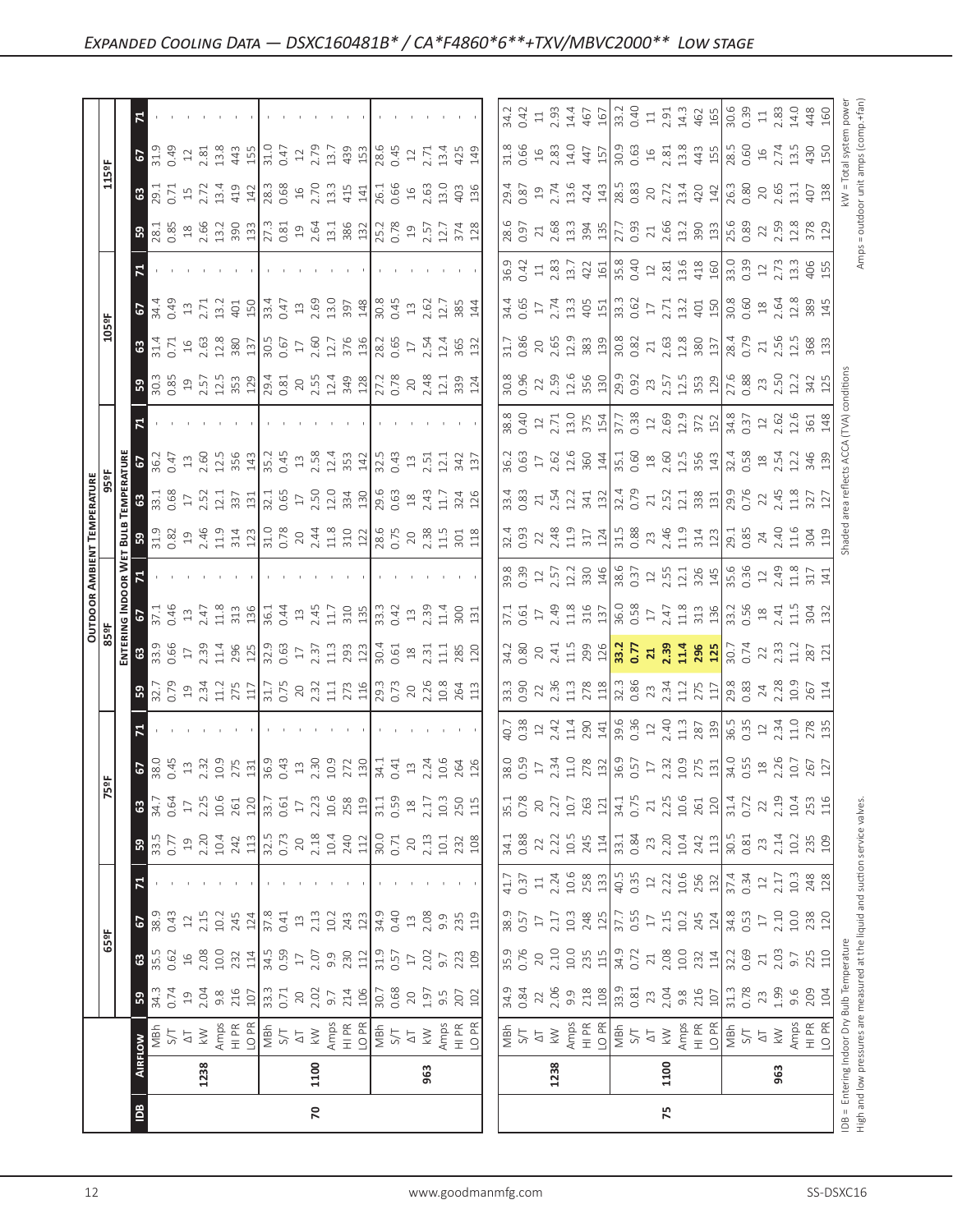|                                        | $\vert \underline{\mathbb{B}} \vert$                                                                                                                                                                                                                                                                                                         | 80                                                                                                                                                                                                                                                                                                                         |     |                                                                                                                                                                                                                                                                                                                                                                                                          | 85   |     |                                              |
|----------------------------------------|----------------------------------------------------------------------------------------------------------------------------------------------------------------------------------------------------------------------------------------------------------------------------------------------------------------------------------------------|----------------------------------------------------------------------------------------------------------------------------------------------------------------------------------------------------------------------------------------------------------------------------------------------------------------------------|-----|----------------------------------------------------------------------------------------------------------------------------------------------------------------------------------------------------------------------------------------------------------------------------------------------------------------------------------------------------------------------------------------------------------|------|-----|----------------------------------------------|
|                                        | 1238                                                                                                                                                                                                                                                                                                                                         | 1100                                                                                                                                                                                                                                                                                                                       | 963 | 1238                                                                                                                                                                                                                                                                                                                                                                                                     | 1100 | 963 | IDB = Entering Indoc<br>High and low pressur |
|                                        |                                                                                                                                                                                                                                                                                                                                              |                                                                                                                                                                                                                                                                                                                            |     | $\begin{array}{ l l l l }\hline \frac{1}{2} & \frac{1}{2} & \frac{1}{2} & \frac{1}{2} & \frac{1}{2} & \frac{1}{2} & \frac{1}{2} & \frac{1}{2} & \frac{1}{2} & \frac{1}{2} \\ \hline \frac{1}{2} & \frac{1}{2} & \frac{1}{2} & \frac{1}{2} & \frac{1}{2} & \frac{1}{2} & \frac{1}{2} & \frac{1}{2} & \frac{1}{2} & \frac{1}{2} & \frac{1}{2} & \frac{1}{2} & \frac{1}{2} & \frac{1}{2} & \frac{1}{2} \\$  |      |     |                                              |
|                                        | 3                                                                                                                                                                                                                                                                                                                                            |                                                                                                                                                                                                                                                                                                                            |     |                                                                                                                                                                                                                                                                                                                                                                                                          |      |     | $\triangleq$                                 |
|                                        |                                                                                                                                                                                                                                                                                                                                              | $3\frac{1}{8}$ $\frac{1}{3}$ $\frac{1}{3}$ $\frac{1}{3}$ $\frac{1}{3}$ $\frac{1}{3}$ $\frac{1}{3}$ $\frac{1}{3}$ $\frac{1}{3}$ $\frac{1}{3}$ $\frac{1}{3}$ $\frac{1}{3}$ $\frac{1}{3}$ $\frac{1}{3}$ $\frac{1}{3}$ $\frac{1}{3}$ $\frac{1}{3}$ $\frac{1}{3}$ $\frac{1}{3}$ $\frac{1}{3}$ $\frac{1}{3}$ $\frac{1}{3}$       |     |                                                                                                                                                                                                                                                                                                                                                                                                          |      |     | eratu                                        |
| $\frac{1}{25}$                         |                                                                                                                                                                                                                                                                                                                                              |                                                                                                                                                                                                                                                                                                                            |     | $\begin{array}{l} 88.6 & 87.4 & 87.6 & 87.6 & 87.6 & 87.6 & 87.6 & 87.6 & 87.6 & 87.6 & 87.6 & 87.6 & 87.6 & 87.6 & 87.6 & 87.6 & 87.6 & 87.6 & 87.6 & 87.6 & 87.6 & 87.6 & 87.6 & 87.6 & 87.6 & 87.6 & 87.6 & 87.6 & 87.6 & 87.6 & 87.6 & 87.6 & 87.6 & 87.6 & 87.6 & 87$                                                                                                                               |      |     |                                              |
|                                        |                                                                                                                                                                                                                                                                                                                                              |                                                                                                                                                                                                                                                                                                                            |     | $\begin{bmatrix} \frac{1}{4} & \frac{1}{3} & \frac{3}{3} & \frac{3}{3} & \frac{3}{3} & \frac{3}{3} & \frac{3}{3} & \frac{3}{3} & \frac{3}{3} & \frac{3}{3} & \frac{3}{3} & \frac{3}{3} & \frac{3}{3} & \frac{3}{3} & \frac{3}{3} & \frac{3}{3} & \frac{3}{3} & \frac{3}{3} & \frac{3}{3} & \frac{3}{3} & \frac{3}{3} & \frac{3}{3} & \frac{3}{3} & \frac{3}{3} & \frac{3}{3} & \frac{3}{3} & \frac{3}{3$ |      |     |                                              |
|                                        | 34.7<br>0.96<br>$\mathbb{R}$                                                                                                                                                                                                                                                                                                                 | $\begin{array}{l} 23.31 & 23.41 & 23.41 & 23.41 & 23.41 & 23.41 & 23.41 & 23.41 & 23.41 & 23.41 & 23.41 & 23.41 & 23.41 & 23.41 & 23.41 & 23.41 & 23.41 & 23.41 & 23.41 & 23.42 & 24.41 & 25.42 & 26.43 & 27.43 & 28.43 & 29.43 & 23.41 & 23.43 & 23.44 & 24.45 & 25$                                                      |     |                                                                                                                                                                                                                                                                                                                                                                                                          |      |     |                                              |
|                                        |                                                                                                                                                                                                                                                                                                                                              | $3.533 \times 2.233 \times 2.233 \times 2.233 \times 2.233 \times 2.233 \times 2.233 \times 2.233 \times 2.233 \times 2.233 \times 2.233 \times 2.233 \times 2.233 \times 2.233 \times 2.233$                                                                                                                              |     |                                                                                                                                                                                                                                                                                                                                                                                                          |      |     |                                              |
|                                        | $\mathbb{C}$                                                                                                                                                                                                                                                                                                                                 | $\begin{array}{l} 22.5 \\ 25.7 \\ 26.7 \\ 27.7 \\ 28.7 \\ 29.7 \\ 21.7 \\ 22.7 \\ 23.7 \\ 24.7 \\ 25.7 \\ 26.7 \\ 27.7 \\ 28.7 \\ 29.7 \\ 20.7 \\ 20.7 \\ 27.7 \\ 28.7 \\ 29.7 \\ 20.7 \\ 20.7 \\ 20.7 \\ 20.7 \\ 20.7 \\ 20.7 \\ 21.7 \\ 22.7 \\ 23.7 \\ 24.7 \\ 25.7 \\ 26.7 \\ 27.7 \\ 28.7 \\ 29.7 \\ 29$              |     |                                                                                                                                                                                                                                                                                                                                                                                                          |      |     |                                              |
|                                        | $\mathbb{E}$                                                                                                                                                                                                                                                                                                                                 | $45.5$ $65.4$ $7.4$ $7.4$ $7.4$ $7.4$ $7.4$ $7.4$ $7.4$ $7.4$ $7.4$ $7.4$ $7.4$ $7.4$ $7.4$ $7.4$ $7.4$ $7.4$ $7.4$ $7.4$ $7.4$ $7.4$ $7.4$ $7.4$ $7.4$ $7.4$ $7.4$ $7.4$ $7.4$ $7.4$ $7.4$ $7.4$ $7.4$ $7.4$ $7.4$ $7.4$ $7.$                                                                                             |     |                                                                                                                                                                                                                                                                                                                                                                                                          |      |     |                                              |
|                                        | B                                                                                                                                                                                                                                                                                                                                            | $\frac{15}{12}$ $\frac{25}{12}$ $\frac{25}{12}$ $\frac{15}{12}$ $\frac{25}{12}$ $\frac{25}{12}$ $\frac{25}{12}$ $\frac{25}{12}$ $\frac{25}{12}$ $\frac{25}{12}$ $\frac{25}{12}$ $\frac{25}{12}$ $\frac{25}{12}$ $\frac{25}{12}$ $\frac{25}{12}$ $\frac{25}{12}$ $\frac{25}{12}$ $\frac{25}{12}$ $\frac{2$                  |     |                                                                                                                                                                                                                                                                                                                                                                                                          |      |     |                                              |
|                                        |                                                                                                                                                                                                                                                                                                                                              |                                                                                                                                                                                                                                                                                                                            |     |                                                                                                                                                                                                                                                                                                                                                                                                          |      |     |                                              |
| OUTDOOR AMBIEN<br>85ºF<br>를 입          |                                                                                                                                                                                                                                                                                                                                              |                                                                                                                                                                                                                                                                                                                            |     |                                                                                                                                                                                                                                                                                                                                                                                                          |      |     |                                              |
| $\frac{2}{5}$ $\overline{5}$           |                                                                                                                                                                                                                                                                                                                                              | $30.56$ $\frac{1}{2}$ $\frac{1}{2}$ $\frac{1}{2}$ $\frac{1}{2}$ $\frac{1}{2}$ $\frac{1}{2}$ $\frac{1}{2}$ $\frac{1}{2}$ $\frac{1}{2}$ $\frac{1}{2}$ $\frac{1}{2}$ $\frac{1}{2}$ $\frac{1}{2}$ $\frac{1}{2}$ $\frac{1}{2}$ $\frac{1}{2}$ $\frac{1}{2}$ $\frac{1}{2}$ $\frac{1}{2}$ $\frac{1}{2}$ $\frac{1}{2}$ $\frac$      |     |                                                                                                                                                                                                                                                                                                                                                                                                          |      |     |                                              |
| TEMPERATURE<br>959F<br><u> ដ្ឋី  ន</u> |                                                                                                                                                                                                                                                                                                                                              |                                                                                                                                                                                                                                                                                                                            |     |                                                                                                                                                                                                                                                                                                                                                                                                          |      |     |                                              |
| 림 의<br>ទី ន                            | 33.7<br>0.95                                                                                                                                                                                                                                                                                                                                 | $\begin{array}{l} 36.7\\ 0.7\\ 2.6\\ 2.6\\ 2.5\\ 3.6\\ 3.7\\ 4\\ 6\\ 9\\ 1\\ 3\\ 6\\ 1\\ 4\\ 9\\ 1\\ 1\\ 1\\ 2\\ 3\\ 1\\ 3\\ 4\\ 1\\ 4\\ 1\\ 1\\ 2\\ 1\\ 3\\ 1\\ 4\\ 1\\ 1\\ 2\\ 1\\ 3\\ 1\\ 4\\ 1\\ 2\\ 1\\ 3\\ 1\\ 2\\ 1\\ 3\\ 1\\ 4\\ 1\\ 4\\ 1\\ 1\\ 2\\ 1\\ 2\\ 1\\ 2\\ 1\\ 2\\ 1\\ 2\\ 1\\ 2\\ 1\\$<br>$\frac{1}{2}$ |     |                                                                                                                                                                                                                                                                                                                                                                                                          |      |     |                                              |
|                                        | F                                                                                                                                                                                                                                                                                                                                            |                                                                                                                                                                                                                                                                                                                            |     |                                                                                                                                                                                                                                                                                                                                                                                                          |      |     |                                              |
|                                        | အျ                                                                                                                                                                                                                                                                                                                                           | $\frac{1}{12}$ and $\frac{1}{2}$ and $\frac{1}{2}$ and $\frac{1}{2}$ and $\frac{1}{2}$ and $\frac{1}{2}$ and $\frac{1}{2}$ and $\frac{1}{2}$ and $\frac{1}{2}$ and $\frac{1}{2}$ and $\frac{1}{2}$ and $\frac{1}{2}$ and $\frac{1}{2}$ and $\frac{1}{2}$ and $\frac{1}{2}$ and $\frac{1}{2}$                               |     |                                                                                                                                                                                                                                                                                                                                                                                                          |      |     |                                              |
|                                        | $\begin{array}{c c}\n1.00 & 24 \\ 2.67 & 1.30 \\ 3.87 & 3.49 \\ 5.11 & 3.30 \\ 1 & 3.30 \\ 1 & 3.30 \\ 1 & 3.30 \\ 1 & 3.30 \\ 1 & 3.30 \\ 1 & 3.30 \\ 1 & 3.30 \\ 1 & 3.30 \\ 1 & 3.30 \\ 1 & 3.30 \\ 1 & 3.30 \\ 1 & 3.30 \\ 1 & 3.30 \\ 1 & 3.30 \\ 1 & 3.30 \\ 1 & 3.30 \\ 1 & 3.30 \\ 1 & 3.30 \\ 1 & 3.30 \\ 1 & 3.30 \\ 1 & 3.30 \\ $ |                                                                                                                                                                                                                                                                                                                            |     |                                                                                                                                                                                                                                                                                                                                                                                                          |      |     |                                              |
| $105$ <sup>e</sup> F                   | 5                                                                                                                                                                                                                                                                                                                                            |                                                                                                                                                                                                                                                                                                                            |     |                                                                                                                                                                                                                                                                                                                                                                                                          |      |     |                                              |
|                                        |                                                                                                                                                                                                                                                                                                                                              |                                                                                                                                                                                                                                                                                                                            |     |                                                                                                                                                                                                                                                                                                                                                                                                          |      |     |                                              |
|                                        | $\mathbb{B}$                                                                                                                                                                                                                                                                                                                                 | $\begin{array}{l} 21.6 \\ 22.7 \\ 23.8 \\ 24.7 \\ 25.8 \\ 26.9 \\ 27.8 \\ 28.9 \\ 29.8 \\ 20.8 \\ 21.8 \\ 22.8 \\ 23.8 \\ 24.8 \\ 25.8 \\ 26.8 \\ 27.8 \\ 28.8 \\ 29.8 \\ 21.8 \\ 22.8 \\ 23.8 \\ 24.8 \\ 25.8 \\ 27.8 \\ 28.8 \\ 29.8 \\ 29.8 \\ 21.8 \\ 23.8 \\ 24.8 \\ 25.8 \\ 26.8 \\ 27.8 \\ 28.8 \\ 29$              |     |                                                                                                                                                                                                                                                                                                                                                                                                          |      |     |                                              |
|                                        | $\frac{3}{6}$                                                                                                                                                                                                                                                                                                                                | $\frac{1}{12}$ $\frac{1}{22}$ $\frac{1}{22}$ $\frac{1}{22}$ $\frac{1}{22}$ $\frac{1}{22}$ $\frac{1}{22}$ $\frac{1}{22}$ $\frac{1}{22}$ $\frac{1}{22}$ $\frac{1}{22}$ $\frac{1}{22}$ $\frac{1}{22}$ $\frac{1}{22}$ $\frac{1}{22}$ $\frac{1}{22}$ $\frac{1}{22}$ $\frac{1}{22}$ $\frac{1}{22}$ $\frac{1}{22}$                |     |                                                                                                                                                                                                                                                                                                                                                                                                          |      |     |                                              |
| $\frac{125eF}{2}$                      | $\mathbb{C}$                                                                                                                                                                                                                                                                                                                                 |                                                                                                                                                                                                                                                                                                                            |     |                                                                                                                                                                                                                                                                                                                                                                                                          |      |     |                                              |
|                                        |                                                                                                                                                                                                                                                                                                                                              |                                                                                                                                                                                                                                                                                                                            |     |                                                                                                                                                                                                                                                                                                                                                                                                          |      |     |                                              |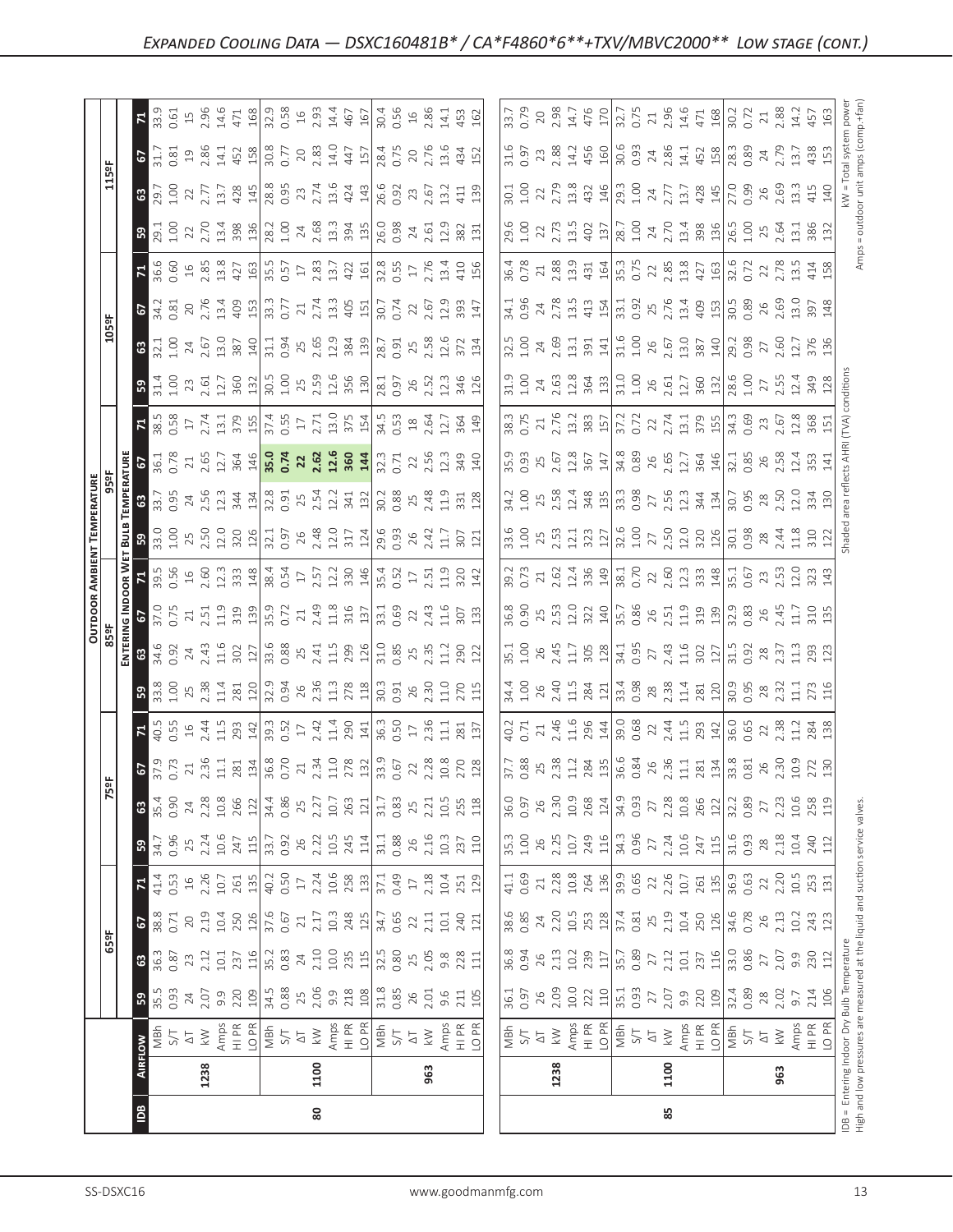| $\frac{1159F}{F}$   | $\overline{6}$                   |                                                                                                |                                                                                                                                                                                                                                                                                                                                                                                                                                                                                                                                            |                                                                                                                                     |                     |                                                                                                                                                                                                                                                                                                                                                                                                                                                                                                                                                                                                                                                                                                                                                                                                                                                                                                                                                                                                                                                                                                                                                                                                                                                                                                                                                                                                                                                                                                                                                                                                                                                                                                                                                                                                                                                                                                                                                                                                                                                                                                                                                                                                                                                                                                                                                                                                                                                                                                                                                                                       |                                                                     |
|---------------------|----------------------------------|------------------------------------------------------------------------------------------------|--------------------------------------------------------------------------------------------------------------------------------------------------------------------------------------------------------------------------------------------------------------------------------------------------------------------------------------------------------------------------------------------------------------------------------------------------------------------------------------------------------------------------------------------|-------------------------------------------------------------------------------------------------------------------------------------|---------------------|---------------------------------------------------------------------------------------------------------------------------------------------------------------------------------------------------------------------------------------------------------------------------------------------------------------------------------------------------------------------------------------------------------------------------------------------------------------------------------------------------------------------------------------------------------------------------------------------------------------------------------------------------------------------------------------------------------------------------------------------------------------------------------------------------------------------------------------------------------------------------------------------------------------------------------------------------------------------------------------------------------------------------------------------------------------------------------------------------------------------------------------------------------------------------------------------------------------------------------------------------------------------------------------------------------------------------------------------------------------------------------------------------------------------------------------------------------------------------------------------------------------------------------------------------------------------------------------------------------------------------------------------------------------------------------------------------------------------------------------------------------------------------------------------------------------------------------------------------------------------------------------------------------------------------------------------------------------------------------------------------------------------------------------------------------------------------------------------------------------------------------------------------------------------------------------------------------------------------------------------------------------------------------------------------------------------------------------------------------------------------------------------------------------------------------------------------------------------------------------------------------------------------------------------------------------------------------------|---------------------------------------------------------------------|
|                     |                                  |                                                                                                |                                                                                                                                                                                                                                                                                                                                                                                                                                                                                                                                            |                                                                                                                                     |                     |                                                                                                                                                                                                                                                                                                                                                                                                                                                                                                                                                                                                                                                                                                                                                                                                                                                                                                                                                                                                                                                                                                                                                                                                                                                                                                                                                                                                                                                                                                                                                                                                                                                                                                                                                                                                                                                                                                                                                                                                                                                                                                                                                                                                                                                                                                                                                                                                                                                                                                                                                                                       |                                                                     |
|                     | $\mathbf{G}$                     |                                                                                                | $\begin{array}{c} 33.71 & 43.61 & 83.61 & 24.61 & 25.61 & 26.61 & 27.62 & 28.61 & 29.61 & 29.61 & 29.61 & 29.61 & 29.61 & 29.61 & 29.61 & 29.61 & 29.61 & 29.61 & 29.61 & 29.61 & 29.61 & 29.61 & 29.61 & 29.61 & 29.61 & 29.61 & 29.61 & 29.61 & 29.61 & 29.61 & 29$                                                                                                                                                                                                                                                                      |                                                                                                                                     |                     |                                                                                                                                                                                                                                                                                                                                                                                                                                                                                                                                                                                                                                                                                                                                                                                                                                                                                                                                                                                                                                                                                                                                                                                                                                                                                                                                                                                                                                                                                                                                                                                                                                                                                                                                                                                                                                                                                                                                                                                                                                                                                                                                                                                                                                                                                                                                                                                                                                                                                                                                                                                       |                                                                     |
|                     | ြို့                             |                                                                                                |                                                                                                                                                                                                                                                                                                                                                                                                                                                                                                                                            |                                                                                                                                     |                     |                                                                                                                                                                                                                                                                                                                                                                                                                                                                                                                                                                                                                                                                                                                                                                                                                                                                                                                                                                                                                                                                                                                                                                                                                                                                                                                                                                                                                                                                                                                                                                                                                                                                                                                                                                                                                                                                                                                                                                                                                                                                                                                                                                                                                                                                                                                                                                                                                                                                                                                                                                                       |                                                                     |
|                     | $\mathbf{z}$                     |                                                                                                |                                                                                                                                                                                                                                                                                                                                                                                                                                                                                                                                            |                                                                                                                                     |                     |                                                                                                                                                                                                                                                                                                                                                                                                                                                                                                                                                                                                                                                                                                                                                                                                                                                                                                                                                                                                                                                                                                                                                                                                                                                                                                                                                                                                                                                                                                                                                                                                                                                                                                                                                                                                                                                                                                                                                                                                                                                                                                                                                                                                                                                                                                                                                                                                                                                                                                                                                                                       |                                                                     |
| $\frac{1058F}{\pi}$ | 67                               |                                                                                                |                                                                                                                                                                                                                                                                                                                                                                                                                                                                                                                                            |                                                                                                                                     |                     |                                                                                                                                                                                                                                                                                                                                                                                                                                                                                                                                                                                                                                                                                                                                                                                                                                                                                                                                                                                                                                                                                                                                                                                                                                                                                                                                                                                                                                                                                                                                                                                                                                                                                                                                                                                                                                                                                                                                                                                                                                                                                                                                                                                                                                                                                                                                                                                                                                                                                                                                                                                       |                                                                     |
|                     | $\mathbf{G}$                     |                                                                                                | $42.71999931314191659988899318989517335729$                                                                                                                                                                                                                                                                                                                                                                                                                                                                                                |                                                                                                                                     |                     |                                                                                                                                                                                                                                                                                                                                                                                                                                                                                                                                                                                                                                                                                                                                                                                                                                                                                                                                                                                                                                                                                                                                                                                                                                                                                                                                                                                                                                                                                                                                                                                                                                                                                                                                                                                                                                                                                                                                                                                                                                                                                                                                                                                                                                                                                                                                                                                                                                                                                                                                                                                       |                                                                     |
|                     | ြိ                               |                                                                                                | $40.89$ $\frac{2}{3}$ $\frac{2}{3}$ $\frac{2}{3}$ $\frac{2}{3}$ $\frac{2}{3}$ $\frac{2}{3}$ $\frac{2}{3}$ $\frac{2}{3}$ $\frac{2}{3}$ $\frac{2}{3}$ $\frac{2}{3}$ $\frac{2}{3}$ $\frac{2}{3}$ $\frac{2}{3}$ $\frac{2}{3}$ $\frac{2}{3}$ $\frac{2}{3}$ $\frac{2}{3}$ $\frac{2}{3}$ $\frac{2}{3}$ $\frac{2}{3}$ $\frac$                                                                                                                                                                                                                      |                                                                                                                                     |                     |                                                                                                                                                                                                                                                                                                                                                                                                                                                                                                                                                                                                                                                                                                                                                                                                                                                                                                                                                                                                                                                                                                                                                                                                                                                                                                                                                                                                                                                                                                                                                                                                                                                                                                                                                                                                                                                                                                                                                                                                                                                                                                                                                                                                                                                                                                                                                                                                                                                                                                                                                                                       |                                                                     |
|                     | $\overline{z}$                   |                                                                                                |                                                                                                                                                                                                                                                                                                                                                                                                                                                                                                                                            |                                                                                                                                     |                     |                                                                                                                                                                                                                                                                                                                                                                                                                                                                                                                                                                                                                                                                                                                                                                                                                                                                                                                                                                                                                                                                                                                                                                                                                                                                                                                                                                                                                                                                                                                                                                                                                                                                                                                                                                                                                                                                                                                                                                                                                                                                                                                                                                                                                                                                                                                                                                                                                                                                                                                                                                                       |                                                                     |
|                     | $3\mathbb{E}$                    |                                                                                                | $\begin{array}{l} 48.7 \\ 60.47 \\ 71.7 \\ 82.8 \\ 93.8 \\ 12.8 \\ 96.8 \\ 97.8 \\ 98.8 \\ 99.8 \\ 90.4 \\ 91.4 \\ 92.4 \\ 93.4 \\ 94.8 \\ 96.4 \\ 96.4 \\ 96.4 \\ 97.4 \\ 98.4 \\ 98.4 \\ 98.4 \\ 98.4 \\ 98.4 \\ 98.4 \\ 98.4 \\ 98.4 \\ 98.4 \\ 98.4 \\ 98.4 \\ 98.4 \\ 98.4 \\ 98.4 \\ 98.4 \\ 98.4 \\ 9$                                                                                                                                                                                                                              |                                                                                                                                     |                     |                                                                                                                                                                                                                                                                                                                                                                                                                                                                                                                                                                                                                                                                                                                                                                                                                                                                                                                                                                                                                                                                                                                                                                                                                                                                                                                                                                                                                                                                                                                                                                                                                                                                                                                                                                                                                                                                                                                                                                                                                                                                                                                                                                                                                                                                                                                                                                                                                                                                                                                                                                                       |                                                                     |
| PERATURE<br>95°F    | ] ឌ                              |                                                                                                |                                                                                                                                                                                                                                                                                                                                                                                                                                                                                                                                            |                                                                                                                                     |                     |                                                                                                                                                                                                                                                                                                                                                                                                                                                                                                                                                                                                                                                                                                                                                                                                                                                                                                                                                                                                                                                                                                                                                                                                                                                                                                                                                                                                                                                                                                                                                                                                                                                                                                                                                                                                                                                                                                                                                                                                                                                                                                                                                                                                                                                                                                                                                                                                                                                                                                                                                                                       |                                                                     |
| EM                  | <u> នី</u> ន                     |                                                                                                | $\begin{bmatrix} 8 & 8 & 8 \\ 6 & 8 & 8 \\ 6 & 8 & 1 \\ 7 & 8 & 1 \\ 8 & 9 & 1 \\ 9 & 10 & 1 \\ 11 & 12 & 1 \\ 12 & 13 & 1 \\ 13 & 14 & 1 \\ 14 & 15 & 1 \\ 15 & 16 & 1 \\ 16 & 17 & 18 \\ 17 & 18 & 1 \\ 18 & 19 & 1 \\ 19 & 19 & 1 \\ 10 & 10 & 1 \\ 11 & 13 & 1 \\ 12 & 14 & 1 \\ 13 & 15 & 1 \\ 14 & 16 & 1 \\ 16 &$                                                                                                                                                                                                                   |                                                                                                                                     |                     |                                                                                                                                                                                                                                                                                                                                                                                                                                                                                                                                                                                                                                                                                                                                                                                                                                                                                                                                                                                                                                                                                                                                                                                                                                                                                                                                                                                                                                                                                                                                                                                                                                                                                                                                                                                                                                                                                                                                                                                                                                                                                                                                                                                                                                                                                                                                                                                                                                                                                                                                                                                       |                                                                     |
| OUTDOOR AMBIENT     | ¤                                |                                                                                                |                                                                                                                                                                                                                                                                                                                                                                                                                                                                                                                                            |                                                                                                                                     |                     |                                                                                                                                                                                                                                                                                                                                                                                                                                                                                                                                                                                                                                                                                                                                                                                                                                                                                                                                                                                                                                                                                                                                                                                                                                                                                                                                                                                                                                                                                                                                                                                                                                                                                                                                                                                                                                                                                                                                                                                                                                                                                                                                                                                                                                                                                                                                                                                                                                                                                                                                                                                       |                                                                     |
|                     | 5                                |                                                                                                |                                                                                                                                                                                                                                                                                                                                                                                                                                                                                                                                            |                                                                                                                                     |                     |                                                                                                                                                                                                                                                                                                                                                                                                                                                                                                                                                                                                                                                                                                                                                                                                                                                                                                                                                                                                                                                                                                                                                                                                                                                                                                                                                                                                                                                                                                                                                                                                                                                                                                                                                                                                                                                                                                                                                                                                                                                                                                                                                                                                                                                                                                                                                                                                                                                                                                                                                                                       |                                                                     |
|                     | ≣ ਃ∣                             |                                                                                                | $45.66$ 5 m $\frac{1}{2}$ 5 m $\frac{1}{2}$ $\frac{1}{3}$ $\frac{1}{6}$ $\frac{1}{6}$ 5 $\frac{1}{6}$ 5 m $\frac{1}{2}$ $\frac{1}{6}$ $\frac{1}{6}$ $\frac{1}{6}$ $\frac{1}{6}$ $\frac{1}{6}$ $\frac{1}{6}$ $\frac{1}{6}$ $\frac{1}{6}$ $\frac{1}{6}$ $\frac{1}{6}$ $\frac{1}{6}$ $\frac{1}{6}$ $\frac{1}{6}$                                                                                                                                                                                                                              |                                                                                                                                     |                     |                                                                                                                                                                                                                                                                                                                                                                                                                                                                                                                                                                                                                                                                                                                                                                                                                                                                                                                                                                                                                                                                                                                                                                                                                                                                                                                                                                                                                                                                                                                                                                                                                                                                                                                                                                                                                                                                                                                                                                                                                                                                                                                                                                                                                                                                                                                                                                                                                                                                                                                                                                                       |                                                                     |
|                     | 59                               |                                                                                                | $\begin{array}{cccccccccc} 43.9 & 8 & 8 & 7 & 8 & 7 & 8 & 7 & 8 & 7 & 8 & 7 & 8 & 7 & 8 & 7 & 8 & 7 & 8 & 7 & 8 & 7 & 8 & 7 & 8 & 7 & 8 & 7 & 8 & 7 & 8 & 7 & 8 & 7 & 8 & 7 & 8 & 7 & 8 & 7 & 8 & 7 & 8 & 7 & 8 & 7 & 8 & 7 & 8 & 7 & 8 & 7 & 8 & 7 & 8 & 7 & 8 & 7 & 8 & 7 & 8 & 7 & 8 & 7 & 8 & 7 & 8 & 7 & 8 & $                                                                                                                                                                                                                        |                                                                                                                                     |                     |                                                                                                                                                                                                                                                                                                                                                                                                                                                                                                                                                                                                                                                                                                                                                                                                                                                                                                                                                                                                                                                                                                                                                                                                                                                                                                                                                                                                                                                                                                                                                                                                                                                                                                                                                                                                                                                                                                                                                                                                                                                                                                                                                                                                                                                                                                                                                                                                                                                                                                                                                                                       |                                                                     |
|                     | $\mathbf{z}$                     | <b>Contract Contract</b>                                                                       |                                                                                                                                                                                                                                                                                                                                                                                                                                                                                                                                            |                                                                                                                                     |                     |                                                                                                                                                                                                                                                                                                                                                                                                                                                                                                                                                                                                                                                                                                                                                                                                                                                                                                                                                                                                                                                                                                                                                                                                                                                                                                                                                                                                                                                                                                                                                                                                                                                                                                                                                                                                                                                                                                                                                                                                                                                                                                                                                                                                                                                                                                                                                                                                                                                                                                                                                                                       |                                                                     |
| $\frac{1}{2}$       | 5                                |                                                                                                |                                                                                                                                                                                                                                                                                                                                                                                                                                                                                                                                            |                                                                                                                                     |                     |                                                                                                                                                                                                                                                                                                                                                                                                                                                                                                                                                                                                                                                                                                                                                                                                                                                                                                                                                                                                                                                                                                                                                                                                                                                                                                                                                                                                                                                                                                                                                                                                                                                                                                                                                                                                                                                                                                                                                                                                                                                                                                                                                                                                                                                                                                                                                                                                                                                                                                                                                                                       |                                                                     |
|                     | 3                                |                                                                                                |                                                                                                                                                                                                                                                                                                                                                                                                                                                                                                                                            | 272<br>112                                                                                                                          |                     |                                                                                                                                                                                                                                                                                                                                                                                                                                                                                                                                                                                                                                                                                                                                                                                                                                                                                                                                                                                                                                                                                                                                                                                                                                                                                                                                                                                                                                                                                                                                                                                                                                                                                                                                                                                                                                                                                                                                                                                                                                                                                                                                                                                                                                                                                                                                                                                                                                                                                                                                                                                       | 0.72<br>20<br>3.26<br>15.5                                          |
|                     | ြို့                             | $45.7$<br>$3.27$<br>$3.27$<br>$3.4$<br>$3.5$<br>$43.7$<br>$43.7$<br>$43.7$<br>$45.7$<br>$45.4$ |                                                                                                                                                                                                                                                                                                                                                                                                                                                                                                                                            | $\begin{array}{c} 19 \\ 3.16 \\ 15.1 \\ 253 \\ 106 \end{array}$<br>$\frac{1}{2}$ 50 $\frac{1}{2}$ 50 $\frac{1}{2}$ 50 $\frac{1}{2}$ | $\frac{45.7}{0.88}$ |                                                                                                                                                                                                                                                                                                                                                                                                                                                                                                                                                                                                                                                                                                                                                                                                                                                                                                                                                                                                                                                                                                                                                                                                                                                                                                                                                                                                                                                                                                                                                                                                                                                                                                                                                                                                                                                                                                                                                                                                                                                                                                                                                                                                                                                                                                                                                                                                                                                                                                                                                                                       |                                                                     |
|                     |                                  |                                                                                                |                                                                                                                                                                                                                                                                                                                                                                                                                                                                                                                                            |                                                                                                                                     |                     | $\begin{bmatrix} 38.5 & 5 & 36.8 \\ 36.5 & 5 & 36.8 \\ 20.5 & 5 & 5 & 5 \\ 30.5 & 5 & 5 & 5 \\ 30.5 & 5 & 5 & 5 \\ 30.5 & 5 & 5 & 5 \\ 30.5 & 5 & 5 & 5 \\ 30.5 & 5 & 5 & 5 \\ 30.5 & 5 & 5 & 5 \\ 30.5 & 5 & 5 & 5 \\ 30.5 & 5 & 5 & 5 \\ 30.5 & 5 & 5 & 5 \\ 30.5 & 5 & 5 & 5 \\ 30.5 & 5 & 5 & 5 \\ 30.$<br>$\begin{bmatrix} 6 & 6 & 6 & 6 \\ 6 & 6 & 6 & 6 \\ 6 & 6 & 6 & 6 \\ 6 & 6 & 6 & 6 \\ 6 & 6 & 6 & 6 \\ 6 & 6 & 6 & 6 \\ 6 & 6 & 6 & 6 \\ 6 & 6 & 6 & 6 \\ 6 & 6 & 6 & 6 \\ 6 & 6 & 6 & 6 \\ 6 & 6 & 6 & 6 \\ 6 & 6 & 6 & 6 \\ 6 & 6 & 6 & 6 \\ 6 & 6 & 6 & 6 & 6 \\ 6 & 6 & 6 & 6 & 6 \\ 7 & 8 & 6 & 6 & 6 \\ 8 & 9 & 10 & 10$<br>$\begin{bmatrix} 1 & 1 & 1 & 1 & 1 \\ 1 & 1 & 1 & 1 & 1 \\ 1 & 1 & 1 & 1 & 1 \\ 1 & 1 & 1 & 1 & 1 \\ 1 & 1 & 1 & 1 & 1 \\ 1 & 1 & 1 & 1 & 1 \\ 1 & 1 & 1 & 1 & 1 \\ 1 & 1 & 1 & 1 & 1 \\ 1 & 1 & 1 & 1 & 1 \\ 1 & 1 & 1 & 1 & 1 \\ 1 & 1 & 1 & 1 & 1 \\ 1 & 1 & 1 & 1 & 1 \\ 1 & 1 & 1 & 1 & 1 \\ 1 & 1 & 1 & 1 & 1 \\ 1 & $<br>$\begin{bmatrix} 4 & 3 & 3 & 5 \\ 4 & 3 & 3 & 5 \\ 5 & 6 & 7 & 3 \\ 6 & 7 & 8 & 5 \\ 7 & 8 & 3 & 5 \\ 8 & 1 & 3 & 5 \\ 9 & 1 & 1 & 1 \\ 1 & 1 & 1 & 1 \\ 1 & 1 & 1 & 1 \\ 1 & 1 & 1 & 1 \\ 1 & 1 & 1 & 1 \\ 1 & 1 & 1 & 1 \\ 1 & 1 & 1 & 1 \\ 1 & 1 & 1 & 1 \\ 1 & 1 & 1 & 1 \\ 1 & 1 & 1 & 1 \\ 1 & 1 & 1 & 1 \\ 1 & 1 & 1 & $<br>$\begin{bmatrix} 8.6 & 1 \\ 9.6 & 1 \\ 0.6 & 1 \end{bmatrix} \begin{bmatrix} 6.7 & 1 \\ 7.7 & 1 \\ 7.7 & 1 \end{bmatrix} \begin{bmatrix} 6.7 & 1 \\ 7.7 & 1 \\ 7.7 & 1 \end{bmatrix} \begin{bmatrix} 6.7 & 1 \\ 7.7 & 1 \\ 7.7 & 1 \end{bmatrix} \begin{bmatrix} 6.7 & 1 \\ 7.7 & 1 \\ 7.7 & 1 \end{bmatrix} \begin{bmatrix} 6.7 & 1 \\ 7.7 & 1 \end{bmatrix} \begin{bmatrix} 6.7 & 1 \\ 7.7$<br>$\begin{bmatrix} \frac{1}{4} & \frac{1}{6} & \frac{1}{6} & \frac{1}{6} & \frac{1}{6} & \frac{1}{6} \\ \frac{1}{6} & \frac{1}{6} & \frac{1}{6} & \frac{1}{6} & \frac{1}{6} & \frac{1}{6} \\ \frac{1}{6} & \frac{1}{6} & \frac{1}{6} & \frac{1}{6} & \frac{1}{6} & \frac{1}{6} \\ \frac{1}{6} & \frac{1}{6} & \frac{1}{6} & \frac{1}{6} & \frac{1}{6} & \frac{1}{6} \\ \frac{1}{6} & \frac{1}{6} & \frac{1}{6$<br>$\begin{array}{l} 3.05 \\ 3.05 \\ 1.06 \\ 1.07 \\ 1.08 \\ 1.09 \\ 1.01 \\ 1.04 \\ 1.05 \\ 1.07 \\ 1.09 \\ 1.01 \\ 1.01 \\ 1.01 \\ 1.01 \\ 1.01 \\ 1.01 \\ 1.01 \\ 1.01 \\ 1.01 \\ 1.01 \\ 1.01 \\ 1.01 \\ 1.01 \\ 1.01 \\ 1.01 \\ 1.01 \\ 1.01 \\ 1.01 \\ 1.01 \\ 1.01 \\ 1.01 \\ 1.01 \\ 1.01 \\ 1.01 \\ 1.$<br>$\begin{array}{c} 3.06 \\ 14.7 \\ 237 \\ 105 \\ 45.5 \\ 0.81 \\ 1 \end{array}$<br>20<br>1800<br>1600<br>75<br>www.goodmanmfg.com |                                                                     |
|                     | $\sqrt{2}$                       |                                                                                                | $\begin{array}{l} \mathbf{12.333} \\ \mathbf{23.43} \\ \mathbf{24.53} \\ \mathbf{25.45} \\ \mathbf{26.54} \\ \mathbf{27.53} \\ \mathbf{28.51} \\ \mathbf{29.51} \\ \mathbf{21.53} \\ \mathbf{28.51} \\ \mathbf{21.53} \\ \mathbf{23.53} \\ \mathbf{24.53} \\ \mathbf{25.53} \\ \mathbf{28.53} \\ \mathbf{29.53} \\ \mathbf{21.53} \\ \mathbf{21.53} \\ \mathbf{22.53} \\ \mathbf$                                                                                                                                                          |                                                                                                                                     |                     |                                                                                                                                                                                                                                                                                                                                                                                                                                                                                                                                                                                                                                                                                                                                                                                                                                                                                                                                                                                                                                                                                                                                                                                                                                                                                                                                                                                                                                                                                                                                                                                                                                                                                                                                                                                                                                                                                                                                                                                                                                                                                                                                                                                                                                                                                                                                                                                                                                                                                                                                                                                       |                                                                     |
| $\frac{1}{25}$      | 63                               | $47.7$<br>$0.62$<br>$1.9$<br>$0.9$<br>$0.5$<br>$1.4$<br>$0.5$<br>$0.5$<br>$0.5$                |                                                                                                                                                                                                                                                                                                                                                                                                                                                                                                                                            |                                                                                                                                     |                     |                                                                                                                                                                                                                                                                                                                                                                                                                                                                                                                                                                                                                                                                                                                                                                                                                                                                                                                                                                                                                                                                                                                                                                                                                                                                                                                                                                                                                                                                                                                                                                                                                                                                                                                                                                                                                                                                                                                                                                                                                                                                                                                                                                                                                                                                                                                                                                                                                                                                                                                                                                                       | $14.5$<br>$245$<br>$108$                                            |
|                     | ြို့                             | $3.03$<br>$14.6$<br>$235$<br>$104.7$<br>$46.74$<br>0.74<br>0.7                                 | $\frac{18}{3.01}$                                                                                                                                                                                                                                                                                                                                                                                                                                                                                                                          | $\begin{array}{c} 19 \\ 2.93 \\ 14.2 \\ 200 \\ \hline \end{array}$<br>$\frac{23}{103}$                                              | $\frac{46.8}{0.84}$ |                                                                                                                                                                                                                                                                                                                                                                                                                                                                                                                                                                                                                                                                                                                                                                                                                                                                                                                                                                                                                                                                                                                                                                                                                                                                                                                                                                                                                                                                                                                                                                                                                                                                                                                                                                                                                                                                                                                                                                                                                                                                                                                                                                                                                                                                                                                                                                                                                                                                                                                                                                                       | $\begin{array}{c} 3.03 \\ 14.6 \\ 235 \\ 240 \\ \hline \end{array}$ |
|                     | $\overline{\tilde{6}}$           |                                                                                                | $\begin{array}{l} \mathbb{E}\setminus\mathbb{E}\setminus\mathbb{E}\setminus\mathbb{E}\setminus\mathbb{E}\setminus\mathbb{E}\setminus\mathbb{E}\setminus\mathbb{E}\setminus\mathbb{E}\setminus\mathbb{E}\setminus\mathbb{E}\setminus\mathbb{E}\setminus\mathbb{E}\setminus\mathbb{E}\setminus\mathbb{E}\setminus\mathbb{E}\setminus\mathbb{E}\setminus\mathbb{E}\setminus\mathbb{E}\setminus\mathbb{E}\setminus\mathbb{E}\setminus\mathbb{E}\setminus\mathbb{E}\setminus\mathbb{E}\setminus\mathbb{E}\setminus\mathbb{E}\setminus\mathbb{E$ |                                                                                                                                     |                     |                                                                                                                                                                                                                                                                                                                                                                                                                                                                                                                                                                                                                                                                                                                                                                                                                                                                                                                                                                                                                                                                                                                                                                                                                                                                                                                                                                                                                                                                                                                                                                                                                                                                                                                                                                                                                                                                                                                                                                                                                                                                                                                                                                                                                                                                                                                                                                                                                                                                                                                                                                                       |                                                                     |
|                     |                                  | 1800                                                                                           | 1600                                                                                                                                                                                                                                                                                                                                                                                                                                                                                                                                       | 1400                                                                                                                                |                     |                                                                                                                                                                                                                                                                                                                                                                                                                                                                                                                                                                                                                                                                                                                                                                                                                                                                                                                                                                                                                                                                                                                                                                                                                                                                                                                                                                                                                                                                                                                                                                                                                                                                                                                                                                                                                                                                                                                                                                                                                                                                                                                                                                                                                                                                                                                                                                                                                                                                                                                                                                                       | 1400                                                                |
|                     | $\boxed{\underline{\mathbf{B}}}$ |                                                                                                | $\mathbf{r}$                                                                                                                                                                                                                                                                                                                                                                                                                                                                                                                               |                                                                                                                                     |                     |                                                                                                                                                                                                                                                                                                                                                                                                                                                                                                                                                                                                                                                                                                                                                                                                                                                                                                                                                                                                                                                                                                                                                                                                                                                                                                                                                                                                                                                                                                                                                                                                                                                                                                                                                                                                                                                                                                                                                                                                                                                                                                                                                                                                                                                                                                                                                                                                                                                                                                                                                                                       |                                                                     |
|                     |                                  |                                                                                                |                                                                                                                                                                                                                                                                                                                                                                                                                                                                                                                                            |                                                                                                                                     |                     |                                                                                                                                                                                                                                                                                                                                                                                                                                                                                                                                                                                                                                                                                                                                                                                                                                                                                                                                                                                                                                                                                                                                                                                                                                                                                                                                                                                                                                                                                                                                                                                                                                                                                                                                                                                                                                                                                                                                                                                                                                                                                                                                                                                                                                                                                                                                                                                                                                                                                                                                                                                       |                                                                     |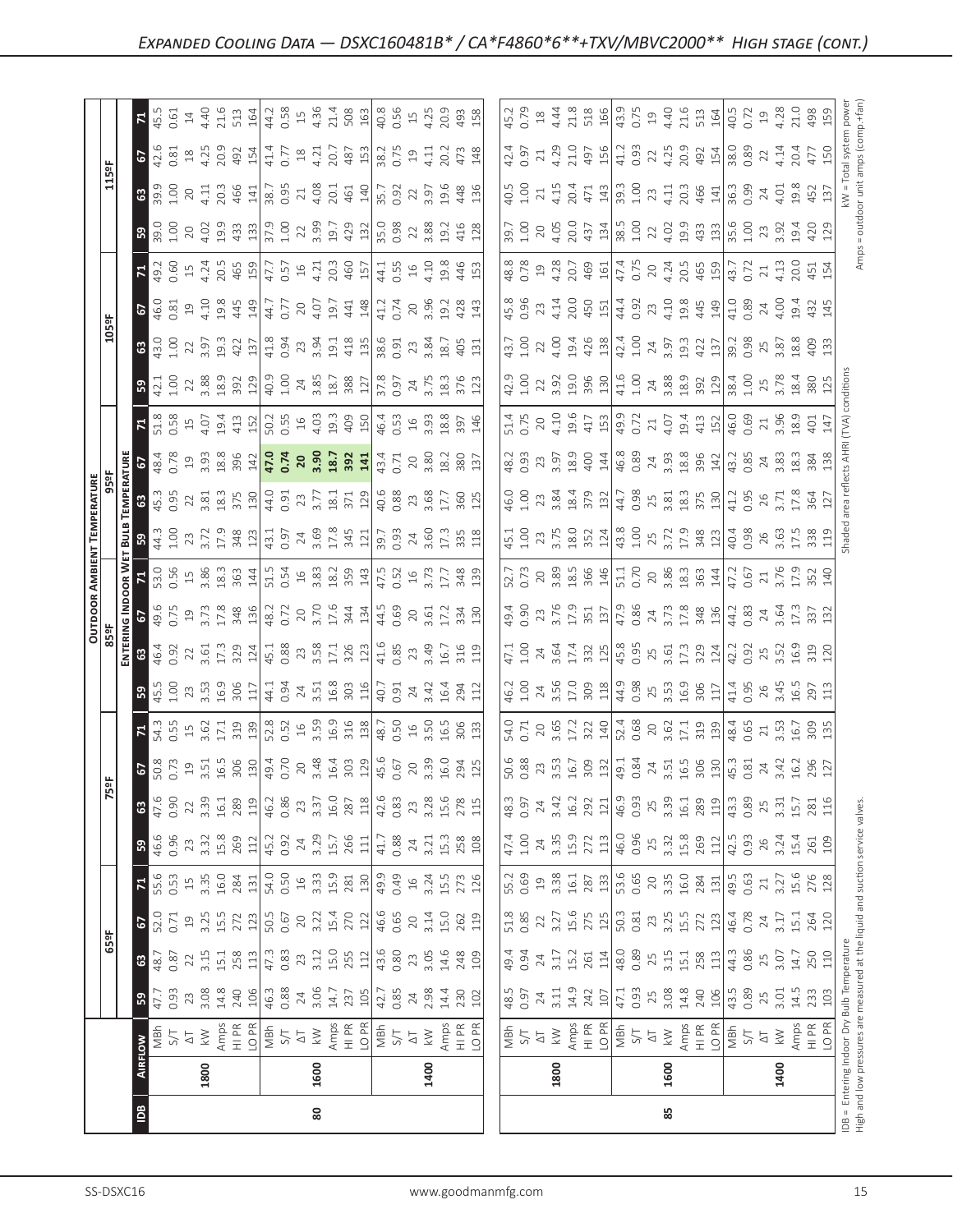| 16                         |                                                                                 |                                                                                                                                                                                                                                                                                                                                                                                                                                                           | www.goodmanmfg.com |                                                                                                                                                                                                                                                                                                                                                                                                                                                                           |      | SS-DSXC16                                                                                                                                                                                                                                                                                                                                                       |
|----------------------------|---------------------------------------------------------------------------------|-----------------------------------------------------------------------------------------------------------------------------------------------------------------------------------------------------------------------------------------------------------------------------------------------------------------------------------------------------------------------------------------------------------------------------------------------------------|--------------------|---------------------------------------------------------------------------------------------------------------------------------------------------------------------------------------------------------------------------------------------------------------------------------------------------------------------------------------------------------------------------------------------------------------------------------------------------------------------------|------|-----------------------------------------------------------------------------------------------------------------------------------------------------------------------------------------------------------------------------------------------------------------------------------------------------------------------------------------------------------------|
|                            | $ \mathbf{\tilde{e}} $                                                          | $\mathbf{r}$                                                                                                                                                                                                                                                                                                                                                                                                                                              |                    |                                                                                                                                                                                                                                                                                                                                                                                                                                                                           | 75   |                                                                                                                                                                                                                                                                                                                                                                 |
|                            | 1350                                                                            | 1217                                                                                                                                                                                                                                                                                                                                                                                                                                                      | 1050               | 1350                                                                                                                                                                                                                                                                                                                                                                                                                                                                      | 1217 | 1050                                                                                                                                                                                                                                                                                                                                                            |
|                            | $\frac{3}{2}$                                                                   |                                                                                                                                                                                                                                                                                                                                                                                                                                                           |                    | $\begin{array}{ l l l }\hline \frac{\pi}{2} & \xi & \xi & \xi & \xi \\ \hline \frac{\pi}{2} & \xi & \xi & \xi & \xi \\ \hline \frac{\pi}{2} & \xi & \xi & \xi & \xi \\ \hline \frac{\pi}{2} & \xi & \xi & \xi & \xi \\ \hline \frac{\pi}{2} & \xi & \xi & \xi & \xi \\ \hline \frac{\pi}{2} & \xi & \xi & \xi & \xi \\ \hline \frac{\pi}{2} & \xi & \xi & \xi & \xi \\ \hline \frac{\pi}{2} & \xi & \xi & \xi & \xi \\ \hline \frac{\pi}{2} & \xi & \xi & \xi & \xi \\ \$ |      |                                                                                                                                                                                                                                                                                                                                                                 |
|                            | 59                                                                              | $\begin{array}{l} 39.33 \\ 0.72 \\ 0.84 \\ 0.93 \\ 0.00 \\ 0.00 \\ 0.00 \\ 0.00 \\ 0.00 \\ 0.00 \\ 0.00 \\ 0.00 \\ 0.00 \\ 0.00 \\ 0.00 \\ 0.00 \\ 0.00 \\ 0.00 \\ 0.00 \\ 0.00 \\ 0.00 \\ 0.00 \\ 0.00 \\ 0.00 \\ 0.00 \\ 0.00 \\ 0.00 \\ 0.00 \\ 0.00 \\ 0.00 \\ 0.00 \\ 0.00 \\ 0.00 \\ 0.00 \\ 0.00 \\ 0$                                                                                                                                             |                    |                                                                                                                                                                                                                                                                                                                                                                                                                                                                           |      |                                                                                                                                                                                                                                                                                                                                                                 |
| $\frac{1}{25}$             | 63                                                                              | $\begin{array}{l} 1200 \\ 1500 \\ 1600 \\ 1700 \\ 1800 \\ 1900 \\ 1900 \\ 1900 \\ 1900 \\ 1900 \\ 1900 \\ 1900 \\ 1900 \\ 1900 \\ 1900 \\ 1900 \\ 1900 \\ 1900 \\ 1900 \\ 1900 \\ 1900 \\ 1900 \\ 1900 \\ 1900 \\ 1900 \\ 1900 \\ 1900 \\ 1900 \\ 1900 \\ 1900 \\ 1900 \\ 1900 \\ 1900 \\ 1900 \\ 1900 \\ 19$                                                                                                                                             |                    | $\begin{bmatrix} 1 & 1 & 1 & 1 & 1 \\ 1 & 1 & 1 & 1 & 1 \\ 1 & 1 & 1 & 1 & 1 \\ 1 & 1 & 1 & 1 & 1 \\ 1 & 1 & 1 & 1 & 1 \\ 1 & 1 & 1 & 1 & 1 \\ 1 & 1 & 1 & 1 & 1 \\ 1 & 1 & 1 & 1 & 1 \\ 1 & 1 & 1 & 1 & 1 \\ 1 & 1 & 1 & 1 & 1 \\ 1 & 1 & 1 & 1 & 1 \\ 1 & 1 & 1 & 1 & 1 \\ 1 & 1 & 1 & 1 & 1 \\ 1 & 1 & 1 & 1 & 1 \\ 1 & $                                                                                                                                              |      |                                                                                                                                                                                                                                                                                                                                                                 |
|                            | $\sqrt{2}$                                                                      |                                                                                                                                                                                                                                                                                                                                                                                                                                                           |                    | $\begin{bmatrix} 4 & 6 & 6 \\ 4 & 6 & 6 \\ 3 & 6 & 7 \\ 1 & 3 & 5 \\ 2 & 6 & 8 \\ 3 & 7 & 8 \\ 4 & 6 & 9 \\ 5 & 6 & 8 \\ 6 & 7 & 8 \\ 7 & 8 & 9 \\ 8 & 9 & 12 \\ 10 & 12 & 4 \\ 11 & 13 & 14 \\ 12 & 14 & 15 \\ 13 & 15 & 16 \\ 15 & 13 & 15 \\ 16 & 13 & 17 \\ 17 & 18 & 19 \\ 18 & 19 & 13 & 17 \\ 19 & 19 & 13 & 17$                                                                                                                                                   |      |                                                                                                                                                                                                                                                                                                                                                                 |
|                            | $\overline{z}$                                                                  |                                                                                                                                                                                                                                                                                                                                                                                                                                                           |                    |                                                                                                                                                                                                                                                                                                                                                                                                                                                                           |      |                                                                                                                                                                                                                                                                                                                                                                 |
|                            | 59                                                                              | $\begin{array}{l} 33.65 & 23.63 & 23.63 & 23.63 & 23.63 & 23.63 & 23.63 & 24.63 & 25.63 & 26.63 & 27.63 & 28.63 & 29.63 & 20.63 & 20.63 & 20.63 & 20.63 & 20.63 & 20.63 & 20.63 & 20.63 & 20.63 & 20.63 & 20.63 & 20.63 & 20.63 & 20.63 & 20.63 & 20.63 & 20.63 & 20$                                                                                                                                                                                     |                    |                                                                                                                                                                                                                                                                                                                                                                                                                                                                           |      |                                                                                                                                                                                                                                                                                                                                                                 |
| א                          | 3                                                                               | $\begin{array}{l} 39.5 \\ 39.5 \\ 21.6 \\ 39.6 \\ 21.6 \\ 22.6 \\ 23.6 \\ 24.6 \\ 25.6 \\ 26.6 \\ 27.6 \\ 28.6 \\ 29.6 \\ 20.6 \\ 21.6 \\ 22.6 \\ 23.6 \\ 24.6 \\ 25.6 \\ 26.6 \\ 27.6 \\ 28.6 \\ 29.6 \\ 21.6 \\ 22.6 \\ 23.6 \\ 24.6 \\ 25.6 \\ 26.6 \\ 27.6 \\ 28.6 \\ 29.6 \\ 29.6 \\ 21.6 \\ 22.6 \\ 23$                                                                                                                                             |                    |                                                                                                                                                                                                                                                                                                                                                                                                                                                                           |      |                                                                                                                                                                                                                                                                                                                                                                 |
|                            | 5                                                                               |                                                                                                                                                                                                                                                                                                                                                                                                                                                           |                    | $\begin{bmatrix} 43.88 \\ 0.58 \\ 2.81 \end{bmatrix} \begin{bmatrix} 2 \\ 2 \\ 3 \\ 4 \end{bmatrix} \begin{bmatrix} 2 \\ 3 \\ 6 \\ 6 \end{bmatrix} \begin{bmatrix} 2 \\ 3 \\ 6 \\ 6 \end{bmatrix} \begin{bmatrix} 2 \\ 3 \\ 2 \\ 1 \end{bmatrix} \begin{bmatrix} 2 \\ 2 \\ 3 \\ 2 \end{bmatrix} \begin{bmatrix} 2 \\ 2 \\ 3 \\ 4 \end{bmatrix} \begin{bmatrix} 2 \\ 3 \\ 4 \\ 6 \end{bmatrix} \begin{bmatrix} 2 \\ 3 \\ 4 \\ 6 \end{bmatrix} \begin{bmatrix}$             |      |                                                                                                                                                                                                                                                                                                                                                                 |
|                            | E                                                                               |                                                                                                                                                                                                                                                                                                                                                                                                                                                           |                    |                                                                                                                                                                                                                                                                                                                                                                                                                                                                           |      |                                                                                                                                                                                                                                                                                                                                                                 |
|                            | ြို့                                                                            |                                                                                                                                                                                                                                                                                                                                                                                                                                                           |                    |                                                                                                                                                                                                                                                                                                                                                                                                                                                                           |      |                                                                                                                                                                                                                                                                                                                                                                 |
|                            | ≣ ਃ∣                                                                            |                                                                                                                                                                                                                                                                                                                                                                                                                                                           |                    |                                                                                                                                                                                                                                                                                                                                                                                                                                                                           |      |                                                                                                                                                                                                                                                                                                                                                                 |
| OUTDOOR AMBIEN             | ∃ឲ                                                                              |                                                                                                                                                                                                                                                                                                                                                                                                                                                           |                    | $\sqrt{42.42}_{0.60}$                                                                                                                                                                                                                                                                                                                                                                                                                                                     |      | $\begin{array}{c} 3.03 \text{ } \frac{1}{2} \text{ } 3.04 \text{ } 2.05 \text{ } 3.04 \text{ } 3.04 \text{ } 3.04 \text{ } 3.04 \text{ } 3.04 \text{ } 3.04 \text{ } 3.04 \text{ } 3.04 \text{ } 3.04 \text{ } 3.04 \text{ } 3.04 \text{ } 3.04 \text{ } 3.04 \text{ } 3.04 \text{ } 3.04 \text{ } 3.04 \text{ } 3.04 \text{ } 3.04 \text{ } 3.04 \text{ } 3.0$ |
|                            | 15                                                                              |                                                                                                                                                                                                                                                                                                                                                                                                                                                           |                    |                                                                                                                                                                                                                                                                                                                                                                                                                                                                           |      |                                                                                                                                                                                                                                                                                                                                                                 |
|                            | $\begin{array}{c} 1.5 \\ 0.80 \\ 0.80 \end{array}$<br>រ៉ាន                      | $\begin{array}{c}\n 1.38 \\  1.40 \\  1.50 \\  1.50 \\  1.50 \\  1.50 \\  1.50 \\  1.50 \\  1.50 \\  1.50 \\  1.50 \\  1.50 \\  1.50 \\  1.50 \\  1.50 \\  1.50 \\  1.50 \\  1.50 \\  1.50 \\  1.50 \\  1.50 \\  1.50 \\  1.50 \\  1.50 \\  1.50 \\  1.50 \\  1.50 \\  1.50 \\  1.50 \\  1.50 \\  1.50 \\  1.50 \\  1.50 \\  1.50 \\  1.50 \\  1$                                                                                                         |                    | $\frac{13}{10.91}$                                                                                                                                                                                                                                                                                                                                                                                                                                                        |      | $\frac{303}{120}$                                                                                                                                                                                                                                                                                                                                               |
| <b>TEMPERATURE</b><br>959F | $\frac{1}{37}$ .<br>$\frac{1}{37}$ .<br>$\frac{1}{67}$<br>$\frac{1}{37}$<br>] ឌ | $\frac{3.5}{2.1}$ $\frac{1}{3.1}$ $\frac{1}{3.1}$ $\frac{1}{3.1}$ $\frac{1}{3.1}$ $\frac{1}{3.1}$ $\frac{1}{3.1}$ $\frac{1}{3.1}$ $\frac{1}{3.1}$ $\frac{1}{3.1}$ $\frac{1}{3.1}$ $\frac{1}{3.1}$ $\frac{1}{3.1}$ $\frac{1}{3.1}$ $\frac{1}{3.1}$ $\frac{1}{3.1}$ $\frac{1}{3.1}$ $\frac{1}{3.1}$ $\frac$                                                                                                                                                 |                    | <mark> ខ្ល</mark> ី ទី ។ ខ្លី ដូ ឌូ ឌូ ឌូ <mark>ខ្វី ខ្វី ទី ម ខ្ញី ខ្លី ដូ ឌូ ឌូ</mark> ខ្លី ។ ខ្ញុំ ខ្លី ។ ខ្លី ដូ ឌូ ឌ <mark>ូ</mark>                                                                                                                                                                                                                                                                                                                                  |      |                                                                                                                                                                                                                                                                                                                                                                 |
|                            | 15 E                                                                            | $\begin{bmatrix} 11 & 2 & 3 & 4 \\ 11 & 2 & 3 & 4 \\ 12 & 3 & 4 & 4 \\ 23 & 4 & 4 & 4 \\ 24 & 4 & 4 & 5 \\ 25 & 4 & 4 & 5 \\ 26 & 4 & 5 & 5 \\ 27 & 4 & 5 & 6 \\ 28 & 4 & 5 & 6 \\ 29 & 5 & 4 & 5 & 6 \\ 20 & 5 & 4 & 5 & 6 \\ 21 & 5 & 5 & 5 & 6 \\ 21 & 5 & 5 & 5 & 6 \\ 21 & 5 & 5 & 5 & 6 \\ 21 & 5 & 5 & 5 & 6 \\ $                                                                                                                                  |                    | $\frac{41.38}{0.62}$<br>$\Gamma$                                                                                                                                                                                                                                                                                                                                                                                                                                          |      |                                                                                                                                                                                                                                                                                                                                                                 |
|                            | 長                                                                               |                                                                                                                                                                                                                                                                                                                                                                                                                                                           |                    | $\begin{bmatrix} 4 & 3 & 3 & 3 & 3 & 4 \\ 4 & 3 & 3 & 3 & 3 & 4 \\ 5 & 6 & 7 & 3 & 3 & 3 & 4 \\ 6 & 7 & 3 & 3 & 3 & 3 & 4 \\ 7 & 8 & 3 & 3 & 3 & 3 & 4 \\ 8 & 9 & 3 & 3 & 3 & 3 & 4 \\ 9 & 10 & 3 & 3 & 3 & 3 & 4 \\ 11 & 11 & 12 & 13 & 13 & 13 & 13 \\ 12 & 13 & 13 & 13 & 13 & 13 & 14 \\ 13 & 14 & 13 & 14 &$                                                                                                                                                         |      |                                                                                                                                                                                                                                                                                                                                                                 |
|                            | ြို့                                                                            |                                                                                                                                                                                                                                                                                                                                                                                                                                                           |                    | 35.28<br>0.95<br>$\begin{bmatrix} 1 & 1 & 1 & 1 & 1 \\ 1 & 1 & 1 & 1 & 1 \\ 1 & 1 & 1 & 1 & 1 \\ 1 & 1 & 1 & 1 & 1 \\ 1 & 1 & 1 & 1 & 1 \\ 1 & 1 & 1 & 1 & 1 \\ 1 & 1 & 1 & 1 & 1 \\ 1 & 1 & 1 & 1 & 1 \\ 1 & 1 & 1 & 1 & 1 \\ 1 & 1 & 1 & 1 & 1 \\ 1 & 1 & 1 & 1 & 1 \\ 1 & 1 & 1 & 1 & 1 \\ 1 & 1 & 1 & 1 & 1 \\ 1 & 1 & 1 & 1 & 1 \\ 1 & $                                                                                                                             |      |                                                                                                                                                                                                                                                                                                                                                                 |
| $\frac{105}{95}$           | $\begin{array}{c} 36.0 \\ 0.70 \\ 17 \end{array}$<br>63                         | $\frac{1}{3} \cdot \frac{1}{3} \cdot \frac{1}{3} \cdot \frac{1}{3} \cdot \frac{1}{3} \cdot \frac{1}{6} \cdot \frac{1}{6} \cdot \frac{1}{3} \cdot \frac{1}{3} \cdot \frac{1}{3} \cdot \frac{1}{3} \cdot \frac{1}{3} \cdot \frac{1}{3} \cdot \frac{1}{6} \cdot \frac{1}{3} \cdot \frac{1}{3} \cdot \frac{1}{3} \cdot \frac{1}{3} \cdot \frac{1}{3} \cdot \frac{1}{3} \cdot \frac{1}{3} \cdot \frac{1}{3} \cdot \frac{1}{3} \cdot \frac{1}{3} \cdot \frac{1$ |                    | $\begin{bmatrix} 26 & 82 & 12 & 12 & 16 \\ 18 & 26 & 12 & 12 & 16 \\ 18 & 24 & 12 & 16 & 16 \\ 18 & 24 & 16 & 16 & 16 \\ 18 & 25 & 12 & 16 & 16 \\ 18 & 25 & 12 & 16 & 16 \\ 18 & 25 & 12 & 16 & 16 \\ 18 & 25 & 12 & 16 & 16 \\ 18 & 25 & 12 & 16 & 16 \\ 18 & 25 & 12 & 16 & 16 \\ 18 & 25 & 12 & 1$                                                                                                                                                                    |      |                                                                                                                                                                                                                                                                                                                                                                 |
|                            | $\overline{6}$                                                                  |                                                                                                                                                                                                                                                                                                                                                                                                                                                           |                    |                                                                                                                                                                                                                                                                                                                                                                                                                                                                           |      |                                                                                                                                                                                                                                                                                                                                                                 |
|                            | $\mathbf{z}$                                                                    |                                                                                                                                                                                                                                                                                                                                                                                                                                                           |                    | $\begin{bmatrix} 1 & 0 & 0 & 0 & 0 \\ 0 & 0 & 0 & 0 & 0 \\ 0 & 0 & 0 & 0 & 0 \\ 0 & 0 & 0 & 0 & 0 \\ 0 & 0 & 0 & 0 & 0 \\ 0 & 0 & 0 & 0 & 0 \\ 0 & 0 & 0 & 0 & 0 \\ 0 & 0 & 0 & 0 & 0 \\ 0 & 0 & 0 & 0 & 0 \\ 0 & 0 & 0 & 0 & 0 \\ 0 & 0 & 0 & 0 & 0 \\ 0 & 0 & 0 & 0 & 0 \\ 0 & 0 & 0 & 0 & 0 \\ 0 & 0 & 0 & 0 & 0 \\ 0 & $                                                                                                                                              |      |                                                                                                                                                                                                                                                                                                                                                                 |
|                            | ြို့                                                                            |                                                                                                                                                                                                                                                                                                                                                                                                                                                           |                    | $\begin{bmatrix} 8 & 8 & 8 \\ 0 & 9 & 1 \\ 0 & 9 & 1 \\ 0 & 1 & 1 \\ 0 & 1 & 1 \\ 0 & 1 & 1 \\ 0 & 1 & 1 \\ 0 & 1 & 1 \\ 0 & 1 & 1 \\ 0 & 1 & 1 \\ 0 & 1 & 1 \\ 0 & 1 & 1 \\ 0 & 1 & 1 \\ 0 & 1 & 1 \\ 0 & 1 & 1 \\ 0 & 1 & 1 \\ 0 & 1 & 1 \\ 0 & 1 & 1 \\ 0 & 1 & 1 \\ 0 & 1 & 1 \\ 0 & 1 & 1 \\ 0 & 1 & 1 \\ 0 & 1 & 1 \\ 0 & 1 & $                                                                                                                                     |      |                                                                                                                                                                                                                                                                                                                                                                 |
| $\frac{1159F}{2}$          | $\mathbf{G}$                                                                    |                                                                                                                                                                                                                                                                                                                                                                                                                                                           |                    |                                                                                                                                                                                                                                                                                                                                                                                                                                                                           |      |                                                                                                                                                                                                                                                                                                                                                                 |
|                            | $\mathbf{e}$                                                                    |                                                                                                                                                                                                                                                                                                                                                                                                                                                           |                    |                                                                                                                                                                                                                                                                                                                                                                                                                                                                           |      |                                                                                                                                                                                                                                                                                                                                                                 |
|                            |                                                                                 |                                                                                                                                                                                                                                                                                                                                                                                                                                                           |                    | $\begin{vmatrix} 8 & 3 & 3 & 3 & 3 & 4 & 6 \\ 3 & 3 & 3 & 3 & 3 & 4 & 6 \\ 3 & 3 & 3 & 3 & 4 & 5 & 6 \\ 4 & 4 & 5 & 3 & 3 & 5 & 6 \\ 5 & 6 & 3 & 3 & 3 & 5 & 6 \\ 6 & 3 & 3 & 3 & 3 & 5 & 6 \\ 7 & 3 & 3 & 3 & 3 & 5 & 6 \\ 8 & 3 & 3 & 3 & 3 & 5 & 6 \\ 9 & 3 & 3 & 3 & 3 & 5 & 6 \\ 10 & 3 & 3 & 3 & 3 & 5 & 6 \\ 11$                                                                                                                                                   |      |                                                                                                                                                                                                                                                                                                                                                                 |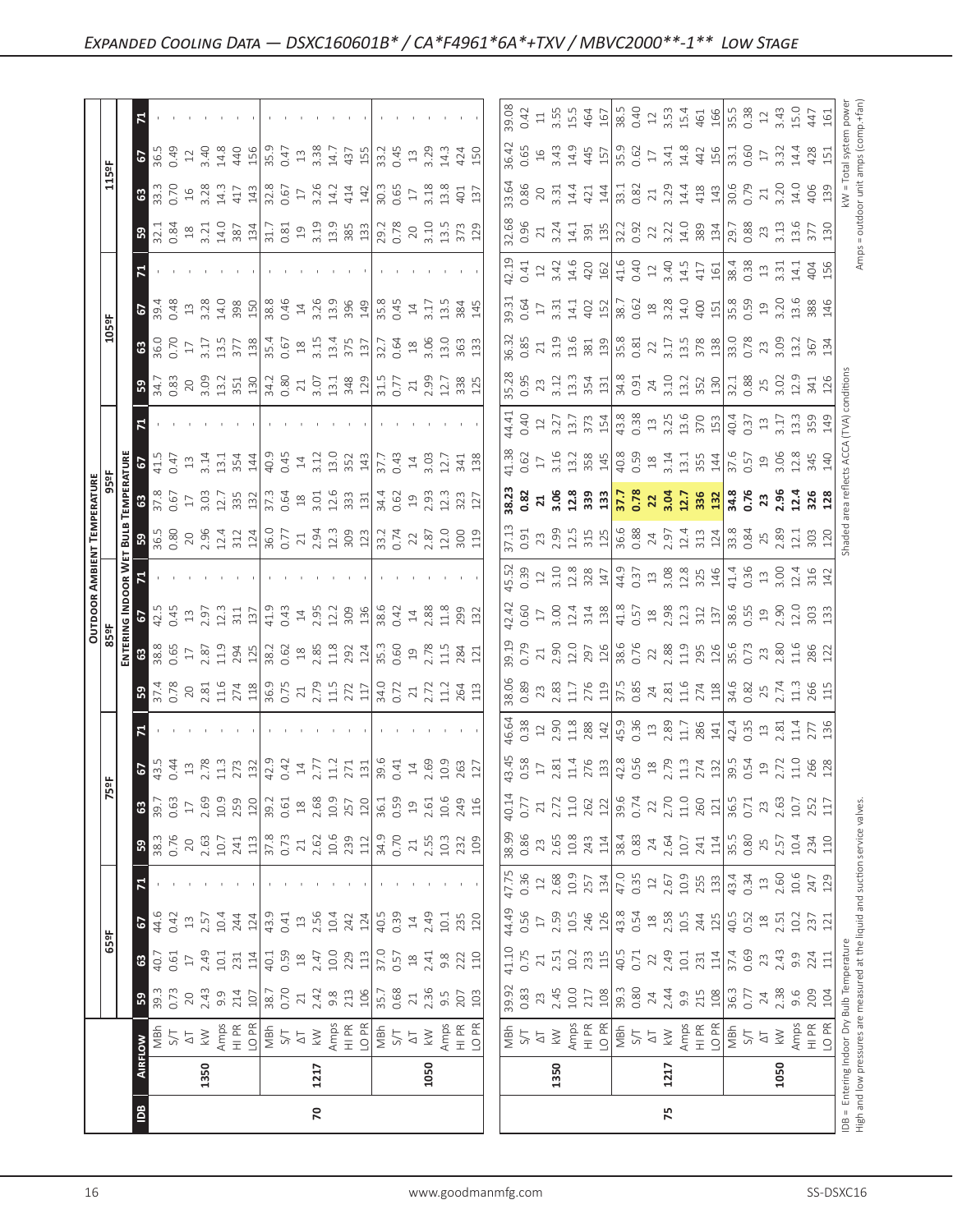|                                              |                                                                                                                                                                                                                                                                                                                     | 80                                                                                                                                                                                                                                                                                                                                                                                                                                                                                                                                                  |      |                                                                                                                                                                                                                                                                                                                                                                                                          |            |                                                                                                                                                                                                                                                                                                                                                                     |                                              |
|----------------------------------------------|---------------------------------------------------------------------------------------------------------------------------------------------------------------------------------------------------------------------------------------------------------------------------------------------------------------------|-----------------------------------------------------------------------------------------------------------------------------------------------------------------------------------------------------------------------------------------------------------------------------------------------------------------------------------------------------------------------------------------------------------------------------------------------------------------------------------------------------------------------------------------------------|------|----------------------------------------------------------------------------------------------------------------------------------------------------------------------------------------------------------------------------------------------------------------------------------------------------------------------------------------------------------------------------------------------------------|------------|---------------------------------------------------------------------------------------------------------------------------------------------------------------------------------------------------------------------------------------------------------------------------------------------------------------------------------------------------------------------|----------------------------------------------|
|                                              | 1350<br>$\frac{8}{2}$                                                                                                                                                                                                                                                                                               | 1217                                                                                                                                                                                                                                                                                                                                                                                                                                                                                                                                                | 1050 | 1350                                                                                                                                                                                                                                                                                                                                                                                                     | 1217<br>85 | 1050                                                                                                                                                                                                                                                                                                                                                                | IDB = Entering Indoc<br>High and low pressur |
|                                              | <b>BIAD</b>                                                                                                                                                                                                                                                                                                         |                                                                                                                                                                                                                                                                                                                                                                                                                                                                                                                                                     |      | $\begin{array}{ l l l l l }\hline \frac{1}{2} & \frac{1}{2} & \frac{1}{2} & \frac{1}{2} & \frac{1}{2} & \frac{1}{2} & \frac{1}{2} & \frac{1}{2} & \frac{1}{2} & \frac{1}{2} & \frac{1}{2} \\ \hline \frac{1}{2} & \frac{1}{2} & \frac{1}{2} & \frac{1}{2} & \frac{1}{2} & \frac{1}{2} & \frac{1}{2} & \frac{1}{2} & \frac{1}{2} & \frac{1}{2} & \frac{1}{2} & \frac{1}{2} & \frac{1}{2} & \frac{1}{2$    |            |                                                                                                                                                                                                                                                                                                                                                                     |                                              |
|                                              | B                                                                                                                                                                                                                                                                                                                   |                                                                                                                                                                                                                                                                                                                                                                                                                                                                                                                                                     |      | $\begin{array}{c c}\n\hline\n41.34 \\ 0.96 \\ 2.50 \\ 2.50 \\ 10.1 \\ 210 \\ 100 \\ 70.92 \\ 0.92 \\ 28\n\end{array}$                                                                                                                                                                                                                                                                                    |            | $\begin{array}{c}\n 2.48 \\  10.1 \\  2.19 \\  3.7 \\  6.88 \\  0.9 \\  0.4 \\  0.8 \\  0.3 \\  0.4 \\  0.5 \\  0.1 \\  0.6 \\  1.0 \\  0.4 \\  0.5 \\  0.7 \\  0.5 \\  0.7 \\  0.6 \\  0.7 \\  0.6 \\  0.7 \\  0.8 \\  0.7 \\  0.8 \\  0.7 \\  0.8 \\  0.7 \\  0.8 \\  0.7 \\  0.8 \\  0.7 \\  0.8 \\  0.7 \\  0.8 \\  0.7 \\  0.8 \\  0.7 \\  0.8 \\  0.7 \\  0.$ | $\triangleq$                                 |
|                                              | 3                                                                                                                                                                                                                                                                                                                   | $\begin{array}{l} 11 \\ 41 \\ 83 \\ 44 \\ 55 \\ \end{array}$ $\begin{array}{l} 2 \\ 2 \\ 2 \\ 3 \\ 4 \\ 5 \\ \end{array}$ $\begin{array}{l} 2 \\ 2 \\ 2 \\ 3 \\ 4 \\ 5 \\ \end{array}$ $\begin{array}{l} 2 \\ 2 \\ 2 \\ 3 \\ 4 \\ 5 \\ \end{array}$ $\begin{array}{l} 2 \\ 2 \\ 2 \\ 3 \\ 4 \\ 5 \\ \end{array}$ $\begin{array}{l} 2 \\ 2 \\ 2 \\ 3 \\ 4 \\ 5 \\ \end{array}$ $\begin{array}{l} 2 \\ 2 \\ 2 \\ 3 \\ $                                                                                                                               |      | $\begin{bmatrix} 1 & 1 & 1 & 1 & 1 \\ 1 & 1 & 1 & 1 & 1 \\ 1 & 1 & 1 & 1 & 1 \\ 1 & 1 & 1 & 1 & 1 \\ 1 & 1 & 1 & 1 & 1 \\ 1 & 1 & 1 & 1 & 1 \\ 1 & 1 & 1 & 1 & 1 \\ 1 & 1 & 1 & 1 & 1 \\ 1 & 1 & 1 & 1 & 1 \\ 1 & 1 & 1 & 1 & 1 \\ 1 & 1 & 1 & 1 & 1 \\ 1 & 1 & 1 & 1 & 1 \\ 1 & 1 & 1 & 1 & 1 \\ 1 & 1 & 1 & 1 & 1 \\ 1 & $                                                                             |            |                                                                                                                                                                                                                                                                                                                                                                     | ratu                                         |
| $\frac{1}{25}$                               | $\sqrt{2}$                                                                                                                                                                                                                                                                                                          | $\begin{array}{l} 43.6 \\ 45.6 \\ 36.7 \\ 47.6 \\ 58.6 \\ 69.6 \\ 71.0 \\ 72.0 \\ 73.0 \\ 74.0 \\ 75.0 \\ 76.0 \\ 77.0 \\ 78.0 \\ 79.0 \\ 79.0 \\ 79.0 \\ 79.0 \\ 79.0 \\ 79.0 \\ 79.0 \\ 79.0 \\ 79.0 \\ 79.0 \\ 79.0 \\ 79.0 \\ 79.0 \\ 79.0 \\ 79.0 \\ 79.0 \\ 79.0 \\ 79.0 \\ 79.0 \\ 79.0 \\ 79.0 \\ 79$                                                                                                                                                                                                                                       |      |                                                                                                                                                                                                                                                                                                                                                                                                          |            |                                                                                                                                                                                                                                                                                                                                                                     |                                              |
|                                              | $\mathbf{z}$                                                                                                                                                                                                                                                                                                        |                                                                                                                                                                                                                                                                                                                                                                                                                                                                                                                                                     |      | $\begin{bmatrix} 8 & 8 & 8 \\ 0 & 6 & 8 \\ 0 & 8 & 1 \end{bmatrix} \begin{bmatrix} 8 & 1 \\ 7 & 11 \\ 11 & 11 \\ 13 & 14 \\ 14 & 15 \\ 15 & 16 \\ 16 & 16 \\ 17 & 11 \\ 18 & 19 \\ 19 & 10 \\ 10 & 10 \\ 11 & 11 \\ 12 & 13 & 10 \\ 13 & 14 & 10 \\ 14 & 10 & 10 \\ 15 & 10 & 10 \\ 16 & 10 & 10 \\ 17 & 11 & 10 \\ 18 & 10 & 10$                                                                        |            |                                                                                                                                                                                                                                                                                                                                                                     |                                              |
|                                              | 39.68<br>0.95<br>$\mathbb{B}$                                                                                                                                                                                                                                                                                       | $\begin{array}{l} 2.68 \\ 2.62 \\ 2.63 \\ 2.44 \\ 2.45 \\ 2.56 \\ 2.57 \\ 2.57 \\ 2.58 \\ 2.59 \\ 2.59 \\ 2.51 \\ 2.51 \\ 2.52 \\ 2.53 \\ 2.54 \\ 2.54 \\ 2.55 \\ 2.57 \\ 2.57 \\ 2.59 \\ 2.51 \\ 2.54 \\ 2.53 \\ 2.55 \\ 2.57 \\ 2.57 \\ 2.58 \\ 2.59 \\ 2.59 \\ 2.59 \\ 2.59 \\ 2.59 \\ 2.59 \\ 2.59 \\ 2.$                                                                                                                                                                                                                                       |      | $\begin{bmatrix} 8 & 8 & 8 \\ 9 & 3 & 8 \\ 0 & 9 & 1 \end{bmatrix}$ $\begin{bmatrix} 8 & 1 & 1 \\ 7 & 1 & 1 \\ 7 & 1 & 1 \end{bmatrix}$ $\begin{bmatrix} 8 & 1 & 1 \\ 8 & 1 & 1 \\ 8 & 1 & 1 \end{bmatrix}$ $\begin{bmatrix} 8 & 1 & 1 \\ 8 & 1 & 1 \\ 8 & 1 & 1 \end{bmatrix}$ $\begin{bmatrix} 8 & 1 & 1 \\ 7 & 1 & 1 \\ 8 & 1 & 1 \end{bmatrix}$ $\begin{bmatrix} 1 & 1 & 1 \\$                       |            |                                                                                                                                                                                                                                                                                                                                                                     |                                              |
|                                              | 63                                                                                                                                                                                                                                                                                                                  | $\begin{array}{l} 43.89\\ 0.80\\ 8.81\\ 7.11\\ 7.11\\ 7.11\\ 8.12\\ 8.12\\ 1.23\\ 8.12\\ 8.12\\ 8.12\\ 8.12\\ 8.12\\ 8.12\\ 8.12\\ 8.12\\ 8.12\\ 8.12\\ 8.12\\ 8.12\\ 8.12\\ 8.12\\ 8.12\\ 8.12\\ 8.12\\ 8.12\\ 8.12\\ 8.12\\ 8.12\\ 8.12\\ 8.12\\ 8.12\\ 8.12\\ 8.12\\ 8$                                                                                                                                                                                                                                                                          |      | $\begin{array}{c c}\n1.16 \\ 0.96 \\ 2.76 \\ 1.12 \\ 2.67 \\ 2.67 \\ 2.67 \\ 2.69 \\ 2.8\n\end{array}$                                                                                                                                                                                                                                                                                                   |            |                                                                                                                                                                                                                                                                                                                                                                     |                                              |
|                                              | $\sqrt{2}$                                                                                                                                                                                                                                                                                                          | $\begin{array}{l} 37.72 \rightarrow 0.72 \rightarrow 0.72 \rightarrow 0.72 \rightarrow 0.72 \rightarrow 0.72 \rightarrow 0.72 \rightarrow 0.72 \rightarrow 0.72 \rightarrow 0.72 \rightarrow 0.72 \rightarrow 0.72 \rightarrow 0.72 \rightarrow 0.72 \rightarrow 0.72 \rightarrow 0.72 \rightarrow 0.72 \rightarrow 0.72 \rightarrow 0.72 \rightarrow 0.72 \rightarrow 0.72 \rightarrow 0.72 \rightarrow 0.72 \rightarrow 0.72 \rightarrow 0.72 \rightarrow 0.72 \rightarrow 0.72 \rightarrow 0.72 \rightarrow 0.72 \rightarrow 0.72 \rightarrow 0$ |      | $\begin{bmatrix} \frac{1}{4} & \frac{1}{4} & \frac{1}{4} & \frac{1}{4} & \frac{1}{4} & \frac{1}{4} & \frac{1}{4} & \frac{1}{4} & \frac{1}{4} & \frac{1}{4} & \frac{1}{4} & \frac{1}{4} & \frac{1}{4} & \frac{1}{4} & \frac{1}{4} & \frac{1}{4} & \frac{1}{4} & \frac{1}{4} & \frac{1}{4} & \frac{1}{4} & \frac{1}{4} & \frac{1}{4} & \frac{1}{4} & \frac{1}{4} & \frac{1}{4} & \frac{1}{4} & \frac{1}{4$ |            |                                                                                                                                                                                                                                                                                                                                                                     |                                              |
|                                              | $\mathbb{E}$                                                                                                                                                                                                                                                                                                        | $\begin{array}{l} 5.3 \\ 6.5 \\ 7.3 \\ 8.4 \end{array}$ $\begin{array}{l} 2.3 \\ 2.3 \\ 2.4 \end{array}$ $\begin{array}{l} 2.3 \\ 2.3 \\ 2.4 \end{array}$ $\begin{array}{l} 2.3 \\ 2.3 \\ 2.4 \end{array}$ $\begin{array}{l} 2.3 \\ 2.3 \\ 2.4 \end{array}$ $\begin{array}{l} 2.3 \\ 2.4 \\ 2.4 \end{array}$ $\begin{array}{l} 2.3 \\ 2.4 \\ 2.4 \end{array}$ $\begin{array}{l} 2.3 \\$                                                                                                                                                             |      |                                                                                                                                                                                                                                                                                                                                                                                                          |            |                                                                                                                                                                                                                                                                                                                                                                     |                                              |
|                                              | $\mathbb{R}$                                                                                                                                                                                                                                                                                                        |                                                                                                                                                                                                                                                                                                                                                                                                                                                                                                                                                     |      |                                                                                                                                                                                                                                                                                                                                                                                                          |            |                                                                                                                                                                                                                                                                                                                                                                     |                                              |
|                                              |                                                                                                                                                                                                                                                                                                                     |                                                                                                                                                                                                                                                                                                                                                                                                                                                                                                                                                     |      |                                                                                                                                                                                                                                                                                                                                                                                                          |            |                                                                                                                                                                                                                                                                                                                                                                     |                                              |
| OUTDOOR AMBIENT<br>85ºF<br>립의                | 42.29<br>0.74                                                                                                                                                                                                                                                                                                       | $\frac{1}{2}$ $\frac{1}{2}$ $\frac{1}{2}$ $\frac{1}{2}$ $\frac{1}{2}$ $\frac{1}{2}$ $\frac{1}{2}$ $\frac{1}{2}$ $\frac{1}{2}$ $\frac{1}{2}$ $\frac{1}{2}$ $\frac{1}{2}$ $\frac{1}{2}$ $\frac{1}{2}$ $\frac{1}{2}$ $\frac{1}{2}$ $\frac{1}{2}$ $\frac{1}{2}$ $\frac{1}{2}$ $\frac{1}{2}$ $\frac{1}{2}$ $\frac{1}{2}$                                                                                                                                                                                                                                 |      |                                                                                                                                                                                                                                                                                                                                                                                                          |            |                                                                                                                                                                                                                                                                                                                                                                     |                                              |
|                                              | $\frac{1}{2}$ $\frac{1}{2}$ $\frac{1}{2}$ $\frac{1}{2}$ $\frac{1}{2}$ $\frac{1}{2}$ $\frac{1}{2}$ $\frac{1}{2}$ $\frac{1}{2}$ $\frac{1}{2}$ $\frac{1}{2}$ $\frac{1}{2}$ $\frac{1}{2}$ $\frac{1}{2}$ $\frac{1}{2}$ $\frac{1}{2}$ $\frac{1}{2}$ $\frac{1}{2}$ $\frac{1}{2}$ $\frac{1}{2}$ $\frac{1}{2}$ $\frac{1}{2}$ |                                                                                                                                                                                                                                                                                                                                                                                                                                                                                                                                                     |      |                                                                                                                                                                                                                                                                                                                                                                                                          |            |                                                                                                                                                                                                                                                                                                                                                                     |                                              |
| <b>TEMPERATURE</b><br>959F<br><u>ដ្ឋី  ន</u> |                                                                                                                                                                                                                                                                                                                     | $\begin{bmatrix} 1 & 0 & 0 & 0 \\ 0 & 0 & 0 & 0 \\ 0 & 0 & 0 & 0 \\ 0 & 0 & 0 & 0 \\ 0 & 0 & 0 & 0 \\ 0 & 0 & 0 & 0 \\ 0 & 0 & 0 & 0 \\ 0 & 0 & 0 & 0 \\ 0 & 0 & 0 & 0 \\ 0 & 0 & 0 & 0 \\ 0 & 0 & 0 & 0 \\ 0 & 0 & 0 & 0 \\ 0 & 0 & 0 & 0 & 0 \\ 0 & 0 & 0 & 0 & 0 \\ 0 & 0 & 0 & 0 & 0 \\ 0 & 0 & 0 & 0 & 0 \\ 0 & 0 & 0 & $                                                                                                                                                                                                                      |      |                                                                                                                                                                                                                                                                                                                                                                                                          |            |                                                                                                                                                                                                                                                                                                                                                                     |                                              |
|                                              | 0.77                                                                                                                                                                                                                                                                                                                |                                                                                                                                                                                                                                                                                                                                                                                                                                                                                                                                                     |      |                                                                                                                                                                                                                                                                                                                                                                                                          |            |                                                                                                                                                                                                                                                                                                                                                                     |                                              |
|                                              | $\mathbb{E}$                                                                                                                                                                                                                                                                                                        | $\frac{41}{35}$ $\frac{15}{2}$ $\frac{15}{2}$ $\frac{15}{2}$ $\frac{15}{2}$ $\frac{15}{2}$ $\frac{15}{2}$ $\frac{15}{2}$ $\frac{15}{2}$ $\frac{15}{2}$ $\frac{15}{2}$ $\frac{15}{2}$ $\frac{15}{2}$ $\frac{15}{2}$ $\frac{15}{2}$ $\frac{15}{2}$ $\frac{15}{2}$ $\frac{15}{2}$ $\frac{15}{2}$ $\frac{15}{2}$                                                                                                                                                                                                                                        |      |                                                                                                                                                                                                                                                                                                                                                                                                          |            |                                                                                                                                                                                                                                                                                                                                                                     |                                              |
|                                              | 1.00                                                                                                                                                                                                                                                                                                                | $\frac{1}{2}$                                                                                                                                                                                                                                                                                                                                                                                                                                                                                                                                       |      |                                                                                                                                                                                                                                                                                                                                                                                                          |            |                                                                                                                                                                                                                                                                                                                                                                     |                                              |
|                                              |                                                                                                                                                                                                                                                                                                                     | $\frac{38}{23}$ $\frac{37}{23}$ $\frac{38}{23}$ $\frac{38}{23}$ $\frac{1}{24}$ $\frac{1}{23}$ $\frac{35}{23}$ $\frac{36}{23}$ $\frac{37}{23}$ $\frac{37}{23}$ $\frac{37}{23}$ $\frac{37}{23}$ $\frac{37}{23}$ $\frac{37}{23}$ $\frac{37}{23}$ $\frac{37}{23}$ $\frac{37}{23}$ $\frac{37}{23}$ $\frac{37}{$                                                                                                                                                                                                                                          |      |                                                                                                                                                                                                                                                                                                                                                                                                          |            |                                                                                                                                                                                                                                                                                                                                                                     |                                              |
| $\frac{1059F}{F}$                            | 0.79<br>5                                                                                                                                                                                                                                                                                                           | $\frac{1}{2}$ $\frac{1}{2}$ $\frac{1}{2}$ $\frac{1}{2}$ $\frac{1}{2}$ $\frac{1}{2}$ $\frac{1}{2}$ $\frac{1}{2}$ $\frac{1}{2}$ $\frac{1}{2}$ $\frac{1}{2}$ $\frac{1}{2}$ $\frac{1}{2}$ $\frac{1}{2}$ $\frac{1}{2}$ $\frac{1}{2}$ $\frac{1}{2}$ $\frac{1}{2}$ $\frac{1}{2}$ $\frac{1}{2}$ $\frac{1}{2}$ $\frac{1}{2}$                                                                                                                                                                                                                                 |      |                                                                                                                                                                                                                                                                                                                                                                                                          |            |                                                                                                                                                                                                                                                                                                                                                                     |                                              |
|                                              | $\mathbf{z}$                                                                                                                                                                                                                                                                                                        |                                                                                                                                                                                                                                                                                                                                                                                                                                                                                                                                                     |      | $\begin{bmatrix} 1 & 1 & 1 & 1 & 1 \\ 1 & 1 & 1 & 1 & 1 \\ 1 & 1 & 1 & 1 & 1 \\ 1 & 1 & 1 & 1 & 1 \\ 1 & 1 & 1 & 1 & 1 \\ 1 & 1 & 1 & 1 & 1 \\ 1 & 1 & 1 & 1 & 1 \\ 1 & 1 & 1 & 1 & 1 \\ 1 & 1 & 1 & 1 & 1 \\ 1 & 1 & 1 & 1 & 1 \\ 1 & 1 & 1 & 1 & 1 \\ 1 & 1 & 1 & 1 & 1 \\ 1 & 1 & 1 & 1 & 1 \\ 1 & 1 & 1 & 1 & 1 \\ 1 & $                                                                             |            |                                                                                                                                                                                                                                                                                                                                                                     |                                              |
|                                              | $\mathbb{B}$                                                                                                                                                                                                                                                                                                        |                                                                                                                                                                                                                                                                                                                                                                                                                                                                                                                                                     |      | $\begin{array}{l} 13.83 \\ 13.9 \end{array}$ $\begin{array}{l} 52.9 \\ 13.9 \end{array}$ $\begin{array}{l} 54.9 \\ 13.9 \end{array}$ $\begin{array}{l} 54.9 \\ 13.9 \end{array}$ $\begin{array}{l} 54.9 \\ 13.9 \end{array}$ $\begin{array}{l} 54.9 \\ 13.9 \end{array}$ $\begin{array}{l} 54.9 \\ 13.9 \end{array}$ $\begin{array}{l} 54.9 \\ 13.9 \end{array}$ $\begin{array}{l} 54.$                  |            |                                                                                                                                                                                                                                                                                                                                                                     |                                              |
|                                              | $\frac{3}{6}$                                                                                                                                                                                                                                                                                                       |                                                                                                                                                                                                                                                                                                                                                                                                                                                                                                                                                     |      |                                                                                                                                                                                                                                                                                                                                                                                                          |            |                                                                                                                                                                                                                                                                                                                                                                     |                                              |
| $\frac{125eF}{2}$                            | 3 <sup>2</sup>                                                                                                                                                                                                                                                                                                      | 36.80 0 46 11 9 9 9 9 0 1 2 3 4 5 6 9 9 0 1 2 3 4 5 6 7 8 9 9 9 1 3 4 5 6 7 9 9 9 9 9 1 4 5 6 7 9 9 9 9 9 1 7                                                                                                                                                                                                                                                                                                                                                                                                                                       |      |                                                                                                                                                                                                                                                                                                                                                                                                          |            |                                                                                                                                                                                                                                                                                                                                                                     |                                              |
|                                              |                                                                                                                                                                                                                                                                                                                     |                                                                                                                                                                                                                                                                                                                                                                                                                                                                                                                                                     |      |                                                                                                                                                                                                                                                                                                                                                                                                          |            | $\begin{array}{l} \n 183.88 \quad 0.72 \\ \n 39.89 \quad 0.73 \quad 0.73 \quad 0.74 \quad 0.75 \quad 0.77 \\ \n 30.81 \quad 0.74 \quad 0.75 \quad 0.77 \quad 0.77 \quad 0.77 \quad 0.77 \quad 0.77 \quad 0.77 \quad 0.77 \quad 0.77 \quad 0.77 \quad 0.77 \quad 0.77 \quad 0.77 \quad 0.77 \quad 0.77 \quad 0.77 \quad 0.77 \quad 0.77 \quad 0.77 \quad 0$          | $22$ $3,49$<br>$15.3$<br>$456$               |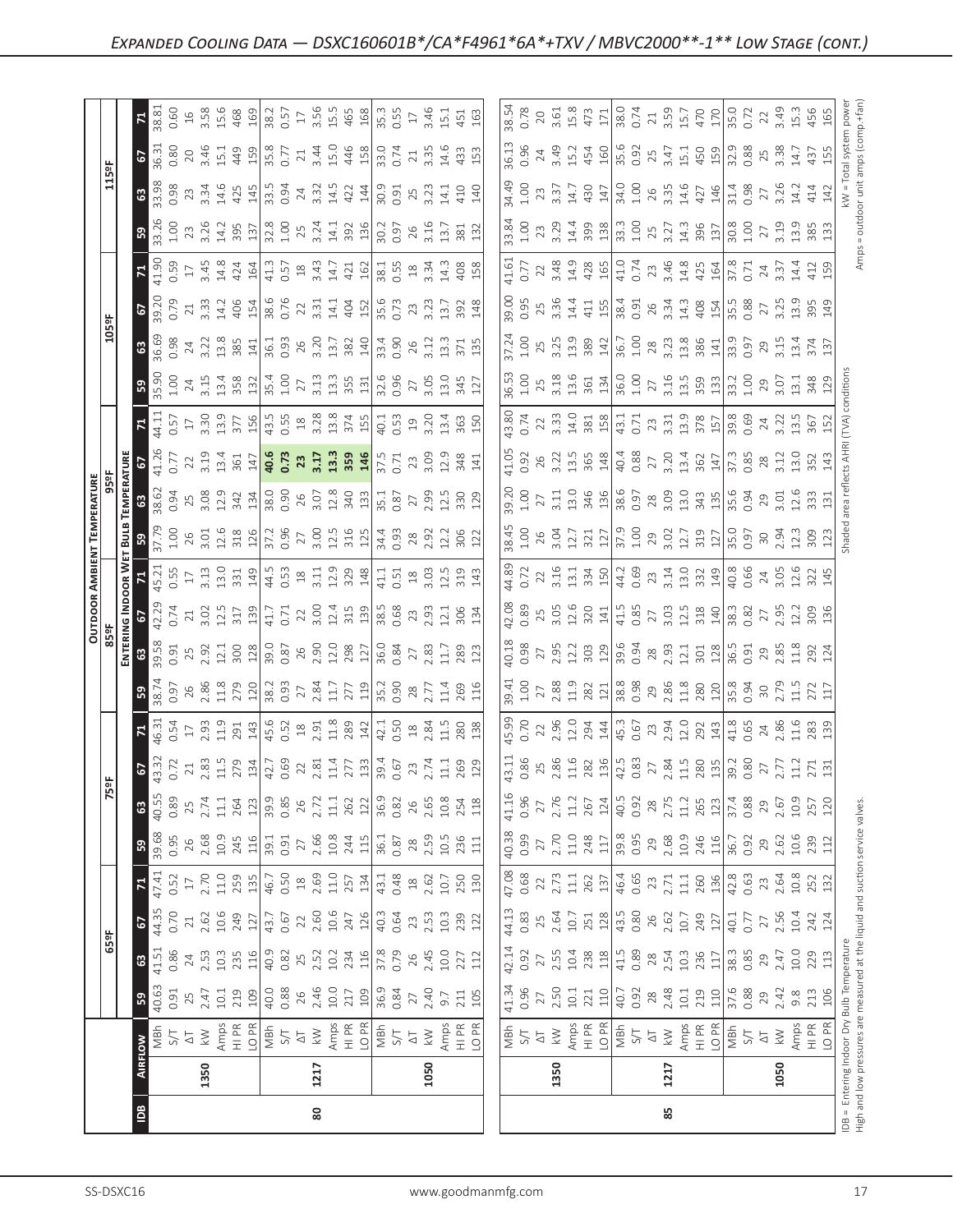|           | $\Xi$               |                    | $\mathbf{r}$                                                                                                                                                                                                                                                                                                                                                                                                                                                                                                 |                                                           |                                                                                                                                                                                                                                                                                                                                                                                                                                          | 75                                                                                                                                                                                                                                                                                                                                                                                                                                                                                              |                                                                                                                                                                                                                                        |
|-----------|---------------------|--------------------|--------------------------------------------------------------------------------------------------------------------------------------------------------------------------------------------------------------------------------------------------------------------------------------------------------------------------------------------------------------------------------------------------------------------------------------------------------------------------------------------------------------|-----------------------------------------------------------|------------------------------------------------------------------------------------------------------------------------------------------------------------------------------------------------------------------------------------------------------------------------------------------------------------------------------------------------------------------------------------------------------------------------------------------|-------------------------------------------------------------------------------------------------------------------------------------------------------------------------------------------------------------------------------------------------------------------------------------------------------------------------------------------------------------------------------------------------------------------------------------------------------------------------------------------------|----------------------------------------------------------------------------------------------------------------------------------------------------------------------------------------------------------------------------------------|
|           | FLOW                | 2025               | 1800                                                                                                                                                                                                                                                                                                                                                                                                                                                                                                         | 1575                                                      | 2025                                                                                                                                                                                                                                                                                                                                                                                                                                     | 1800                                                                                                                                                                                                                                                                                                                                                                                                                                                                                            | 1575                                                                                                                                                                                                                                   |
|           |                     |                    |                                                                                                                                                                                                                                                                                                                                                                                                                                                                                                              |                                                           | $\begin{array}{ l l }\hline\hline\mathbf{g} & \mathbf{g} & \mathbf{g} \\ \hline\mathbf{g} & \mathbf{g} & \mathbf{g} \\ \hline\mathbf{g} & \mathbf{g} & \mathbf{g} \\ \hline\mathbf{g} & \mathbf{g} & \mathbf{g} \\ \hline\mathbf{g} & \mathbf{g} & \mathbf{g} \\ \hline\mathbf{g} & \mathbf{g} & \mathbf{g} \\ \hline\mathbf{g} & \mathbf{g} & \mathbf{g} \\ \hline\mathbf{g} & \mathbf{g} & \mathbf{g} \\ \hline\mathbf{g} & \mathbf{g$ | $\begin{array}{rcl}\n\ddots & \text{if } & \text{if } & \text{if } & \text{if } & \text{if } & \text{if } & \text{if } & \text{if } & \text{if } & \text{if } & \text{if } & \text{if } & \text{if } & \text{if } & \text{if } & \text{if } & \text{if } & \text{if } & \text{if } & \text{if } & \text{if } & \text{if } & \text{if } & \text{if } & \text{if } & \text{if } & \text{if } & \text{if } & \text{if } & \text{if } & \text{if } & \text{if } & \text{if } & \text{if } & \text{$ | $\begin{array}{c}\n\begin{array}{c}\n\overline{1} & \text{if } \overline{1} \\ \overline{1} & \text{if } \overline{1} \\ \overline{1} & \text{if } \overline{1} \\ \overline{1} & \text{if } \overline{1} \\ \end{array}\n\end{array}$ |
|           | ြို့                |                    | $35.35 \times 10.75 \times 10.75 \times 10.75 \times 10.75 \times 10.75 \times 10.75 \times 10.75 \times 10.75 \times 10.75 \times 10.75 \times 10.75 \times 10.75 \times 10.75 \times 10.75 \times 10.75 \times 10.75 \times 10.75 \times 10.75 \times 10.75 \times 10.75 \times 10.75 \times 10.75 \times 10.75 \times 10.75 \times 10.75 \times 10.75 \times 10.7$                                                                                                                                        |                                                           | $\begin{array}{ l } \hline 56.81 \\ 0.84 \\ 2.2 \\ 3.60 \\ 14.3 \\ 2.9 \\ \hline \end{array}$                                                                                                                                                                                                                                                                                                                                            | $14.82$<br>$0.81$<br>$0.81$<br>$0.31$                                                                                                                                                                                                                                                                                                                                                                                                                                                           |                                                                                                                                                                                                                                        |
| <b>GS</b> | 5<br>3 <sup>o</sup> |                    |                                                                                                                                                                                                                                                                                                                                                                                                                                                                                                              |                                                           | $\begin{array}{c} 63.30 \\ 0.57 \\ 16 \\ 3.81 \\ 15.0 \\ 265 \\ 12 \end{array}$<br>58.48<br>0.76<br>20<br>3.68<br>14.51<br>251                                                                                                                                                                                                                                                                                                           |                                                                                                                                                                                                                                                                                                                                                                                                                                                                                                 |                                                                                                                                                                                                                                        |
|           | $\mathbf{z}$        |                    |                                                                                                                                                                                                                                                                                                                                                                                                                                                                                                              |                                                           | $\begin{array}{c cc}\n\hline\n67.94 \\ 0.37 \\ 1.3 \\ 1.94 \\ 1.5.6 \\ 276 \\ \hline\n\end{array}$                                                                                                                                                                                                                                                                                                                                       |                                                                                                                                                                                                                                                                                                                                                                                                                                                                                                 |                                                                                                                                                                                                                                        |
|           | ြို့                |                    | $\begin{array}{l} \left[ \begin{array}{l} 4.6 \\ 4.7 \end{array} \right] \end{array} \begin{array}{l} \begin{array}{l} 2 \\ 3 \end{array} \end{array} \begin{array}{l} \begin{array}{l} 2 \\ 2 \end{array} \end{array} \begin{array}{l} \begin{array}{l} 2 \\ 2 \end{array} \end{array} \begin{array}{l} \begin{array}{l} 2 \\ 2 \end{array} \end{array} \begin{array}{l} \begin{array}{l} 2 \\ 2 \end{array} \end{array} \begin{array}{l} \begin{array}{l} 2 \\ 2 \end{array} \end{array} \begin{array}{l}$ | 249<br>106                                                | $\begin{array}{ l } \hline 55.48 \\ 0.88 \\ 2.2 \\ 3.90 \\ 15.4 \\ 262 \\ \hline \end{array}$                                                                                                                                                                                                                                                                                                                                            | 3.87<br>15.3<br>259<br>$\frac{3}{3}$ .<br>0.82<br>23                                                                                                                                                                                                                                                                                                                                                                                                                                            | $4.8$<br>$25$<br>$10$<br>$\frac{1}{4}$ = $\frac{1}{4}$ $\frac{1}{4}$ $\frac{1}{4}$ $\frac{1}{4}$ $\frac{1}{4}$<br>$0.\overline{8}$<br>$2.\overline{3}$<br>$3.\overline{7}$                                                             |
|           | 3                   | 56.5<br>0.64<br>17 | $\begin{array}{c} 3.956 \\ 3.170 \\ 2.710 \\ 3.61 \\ 4.91 \\ 5.61 \\ 6.61 \\ 7.71 \\ 7.71 \\ 7.71 \\ 7.71 \\ 7.71 \\ 7.71 \\ 7.71 \\ 7.71 \\ 7.71 \\ 7.71 \\ 7.71 \\ 7.71 \\ 7.71 \\ 7.71 \\ 7.72 \\ 7.73 \\ 7.73 \\ 7.74 \\ 7.75 \\ 7.75 \\ 7.75 \\ 7.75 \\ 7.75 \\ 7.75 \\ 7.75 \\ 7.75 \\ 7.75 \\ 7.75 \\$                                                                                                                                                                                                | $\begin{array}{c} 3.82 \\ 15.0 \\ 268 \\ 112 \end{array}$ | 20<br>3.99<br>15.8<br>282<br>118<br>57.12<br>0.78                                                                                                                                                                                                                                                                                                                                                                                        | $\begin{array}{c} 3.95 \\ 15.6 \\ 279 \\ 111 \\ 51.2 \\ 0.72 \end{array}$<br>55.5<br>0.75<br>21                                                                                                                                                                                                                                                                                                                                                                                                 |                                                                                                                                                                                                                                        |
|           | 5                   |                    |                                                                                                                                                                                                                                                                                                                                                                                                                                                                                                              |                                                           |                                                                                                                                                                                                                                                                                                                                                                                                                                          |                                                                                                                                                                                                                                                                                                                                                                                                                                                                                                 |                                                                                                                                                                                                                                        |
|           |                     |                    |                                                                                                                                                                                                                                                                                                                                                                                                                                                                                                              |                                                           | $\begin{bmatrix} 66.88 & 7 & 7 & 3 \\ 60.38 & 7 & 4.2 & 3 \\ 4.2 & 16.3 & 7 & 3 \\ 16.3 & 7 & 3 & 4 \\ 6.4 & 7 & 6 & 5 \\ 6.5 & 7 & 7 & 3 & 5 \\ 7 & 8 & 1 & 3 & 5 \\ 8 & 1 & 1 & 3 & 5 \\ 10 & 10 & 10 & 15 \\ 11 & 10 & 10 & 15 \\ 12 & 11 & 11 & 15 \\ 13 & 12 & 13 & 15 \\ 14 & 13 & 14 & 15 \\ 15 & 15$                                                                                                                             |                                                                                                                                                                                                                                                                                                                                                                                                                                                                                                 |                                                                                                                                                                                                                                        |
|           | ြို့                |                    | $\begin{array}{l} 33.65 & 0.73 \\ 35.65 & 0.73 \\ 35.67 & 0.73 \\ 35.67 & 0.73 \\ 35.67 & 35.67 \\ 35.67 & 35.67 \\ 35.67 & 35.67 \\ 35.67 & 35.67 \\ 35.67 & 35.67 \\ 35.67 & 35.67 \\ 35.67 & 35.67 \\ 35.67 & 35.67 \\ 35.67 & 35.67 \\ 35.67 & 35.67 \\ 35.67 & 35.67 \\ 35.67 &$                                                                                                                                                                                                                        |                                                           |                                                                                                                                                                                                                                                                                                                                                                                                                                          |                                                                                                                                                                                                                                                                                                                                                                                                                                                                                                 |                                                                                                                                                                                                                                        |
|           | ឨ៓៓៲៓               |                    |                                                                                                                                                                                                                                                                                                                                                                                                                                                                                                              |                                                           |                                                                                                                                                                                                                                                                                                                                                                                                                                          |                                                                                                                                                                                                                                                                                                                                                                                                                                                                                                 |                                                                                                                                                                                                                                        |
|           | $\frac{1}{2}$       |                    |                                                                                                                                                                                                                                                                                                                                                                                                                                                                                                              |                                                           |                                                                                                                                                                                                                                                                                                                                                                                                                                          |                                                                                                                                                                                                                                                                                                                                                                                                                                                                                                 |                                                                                                                                                                                                                                        |
|           | 17                  |                    |                                                                                                                                                                                                                                                                                                                                                                                                                                                                                                              |                                                           |                                                                                                                                                                                                                                                                                                                                                                                                                                          |                                                                                                                                                                                                                                                                                                                                                                                                                                                                                                 |                                                                                                                                                                                                                                        |
|           | <u> ដ្ឋី  ន</u>     |                    | $\begin{array}{l} 5.89\\ 0.82\\ 0.94\\ 3.53\\ 0.86\\ 0.87\\ 0.86\\ 0.87\\ 0.87\\ 0.87\\ 0.87\\ 0.87\\ 0.87\\ 0.87\\ 0.87\\ 0.87\\ 0.87\\ 0.87\\ 0.87\\ 0.87\\ 0.87\\ 0.87\\ 0.87\\ 0.87\\ 0.87\\ 0.87\\ 0.87\\ 0.87\\ 0.87\\ 0.87\\ 0.87\\ 0.87\\ 0.87\\ 0.87\\ 0.87\\ 0.$                                                                                                                                                                                                                                   |                                                           |                                                                                                                                                                                                                                                                                                                                                                                                                                          |                                                                                                                                                                                                                                                                                                                                                                                                                                                                                                 |                                                                                                                                                                                                                                        |
|           | ∃ ឌ                 |                    | $3.88$ $2.44$ $3.84$ $3.81$ $3.81$ $3.81$ $3.81$ $3.81$ $3.81$ $3.81$ $3.81$ $3.81$ $3.81$ $3.81$ $3.81$ $3.81$ $3.81$ $3.81$ $3.81$ $3.81$ $3.81$ $3.81$ $3.81$ $3.81$ $3.81$ $3.81$ $3.81$ $3.81$ $3.81$ $3.81$ $3.81$ $3.8$                                                                                                                                                                                                                                                                               |                                                           |                                                                                                                                                                                                                                                                                                                                                                                                                                          |                                                                                                                                                                                                                                                                                                                                                                                                                                                                                                 |                                                                                                                                                                                                                                        |
| ျွီး      | $\frac{3}{6}$       |                    | $\begin{array}{l} 59.5 \\ 0.4 \\ 4.5 \\ 3.8 \\ 5.9 \\ \end{array} \begin{array}{l} 24 \\ 24 \\ 25 \\ 26 \\ 27 \\ 28 \\ 29 \\ 20 \\ 20 \\ 24 \\ 26 \\ 27 \\ 28 \\ 29 \\ 20 \\ 24 \\ 26 \\ 27 \\ 28 \\ 29 \\ 20 \\ 24 \\ 24 \\ 25 \\ 26 \\ 27 \\ 28 \\ 29 \\ 29 \\ 20 \\ 24 \\ 25 \\ 27 \\ 28 \\ 29 \\ 29 \\ 20 \\ 24 \\ 25 \\ 26 \\ 27 \\ 28 \\ 29 \\ 29$                                                                                                                                                     |                                                           |                                                                                                                                                                                                                                                                                                                                                                                                                                          |                                                                                                                                                                                                                                                                                                                                                                                                                                                                                                 |                                                                                                                                                                                                                                        |
|           |                     |                    |                                                                                                                                                                                                                                                                                                                                                                                                                                                                                                              |                                                           |                                                                                                                                                                                                                                                                                                                                                                                                                                          |                                                                                                                                                                                                                                                                                                                                                                                                                                                                                                 |                                                                                                                                                                                                                                        |
|           |                     |                    | $4589$ $459$ $578$ $579$ $579$ $579$ $579$ $579$ $579$ $579$ $579$ $579$ $579$ $579$ $579$ $579$ $579$ $579$ $579$ $579$ $579$ $579$ $579$ $579$ $579$ $579$ $579$ $579$ $579$ $579$ $579$ $579$ $579$ $579$ $579$ $579$ $579$                                                                                                                                                                                                                                                                               |                                                           |                                                                                                                                                                                                                                                                                                                                                                                                                                          |                                                                                                                                                                                                                                                                                                                                                                                                                                                                                                 |                                                                                                                                                                                                                                        |
|           | 63                  |                    | $\begin{array}{l} 23.75 & \text{A} & \text{A} & \text{B} & \text{C} \\ 25.75 & \text{A} & \text{A} & \text{B} & \text{A} \\ 25.75 & \text{A} & \text{A} & \text{B} & \text{A} \\ 25.75 & \text{A} & \text{A} & \text{B} & \text{B} \end{array}$                                                                                                                                                                                                                                                              |                                                           |                                                                                                                                                                                                                                                                                                                                                                                                                                          |                                                                                                                                                                                                                                                                                                                                                                                                                                                                                                 |                                                                                                                                                                                                                                        |
|           | $\overline{6}$      |                    |                                                                                                                                                                                                                                                                                                                                                                                                                                                                                                              |                                                           |                                                                                                                                                                                                                                                                                                                                                                                                                                          |                                                                                                                                                                                                                                                                                                                                                                                                                                                                                                 |                                                                                                                                                                                                                                        |
|           |                     |                    |                                                                                                                                                                                                                                                                                                                                                                                                                                                                                                              |                                                           |                                                                                                                                                                                                                                                                                                                                                                                                                                          |                                                                                                                                                                                                                                                                                                                                                                                                                                                                                                 |                                                                                                                                                                                                                                        |
|           | ြို့                |                    | 45 8 8 7 5 1 5 9 1 4 8 8 9 4 5 9 1 9 1 9 2 8 9 5 7 9 4 5 9 1 9 4 5 9 7 9 9 4 5 9 9 9 9 9 9 9 9 9 9 9 1 9 9 1 9                                                                                                                                                                                                                                                                                                                                                                                               |                                                           |                                                                                                                                                                                                                                                                                                                                                                                                                                          |                                                                                                                                                                                                                                                                                                                                                                                                                                                                                                 |                                                                                                                                                                                                                                        |
|           | ි                   |                    | $4.515$ $\frac{1}{2}$ $\frac{1}{2}$ $\frac{1}{2}$ $\frac{1}{2}$ $\frac{1}{2}$ $\frac{1}{2}$ $\frac{1}{2}$ $\frac{1}{2}$ $\frac{1}{2}$ $\frac{1}{2}$ $\frac{1}{2}$ $\frac{1}{2}$ $\frac{1}{2}$ $\frac{1}{2}$ $\frac{1}{2}$ $\frac{1}{2}$ $\frac{1}{2}$ $\frac{1}{2}$ $\frac{1}{2}$ $\frac{1}{2}$ $\frac{1}{2}$ $\frac$                                                                                                                                                                                        |                                                           |                                                                                                                                                                                                                                                                                                                                                                                                                                          |                                                                                                                                                                                                                                                                                                                                                                                                                                                                                                 |                                                                                                                                                                                                                                        |
|           | $\sqrt{2}$          |                    | $\begin{bmatrix} 0 & 0 & 0 & 0 & 0 \\ 0 & 0 & 0 & 0 & 0 \\ 0 & 0 & 0 & 0 & 0 \\ 0 & 0 & 0 & 0 & 0 \\ 0 & 0 & 0 & 0 & 0 \\ 0 & 0 & 0 & 0 & 0 \\ 0 & 0 & 0 & 0 & 0 \\ 0 & 0 & 0 & 0 & 0 \\ 0 & 0 & 0 & 0 & 0 \\ 0 & 0 & 0 & 0 & 0 \\ 0 & 0 & 0 & 0 & 0 \\ 0 & 0 & 0 & 0 & 0 \\ 0 & 0 & 0 & 0 & 0 \\ 0 & 0 & 0 & 0 & 0 \\ 0 & $                                                                                                                                                                                 |                                                           |                                                                                                                                                                                                                                                                                                                                                                                                                                          |                                                                                                                                                                                                                                                                                                                                                                                                                                                                                                 |                                                                                                                                                                                                                                        |
|           |                     |                    |                                                                                                                                                                                                                                                                                                                                                                                                                                                                                                              |                                                           |                                                                                                                                                                                                                                                                                                                                                                                                                                          |                                                                                                                                                                                                                                                                                                                                                                                                                                                                                                 |                                                                                                                                                                                                                                        |
|           |                     |                    |                                                                                                                                                                                                                                                                                                                                                                                                                                                                                                              |                                                           |                                                                                                                                                                                                                                                                                                                                                                                                                                          |                                                                                                                                                                                                                                                                                                                                                                                                                                                                                                 |                                                                                                                                                                                                                                        |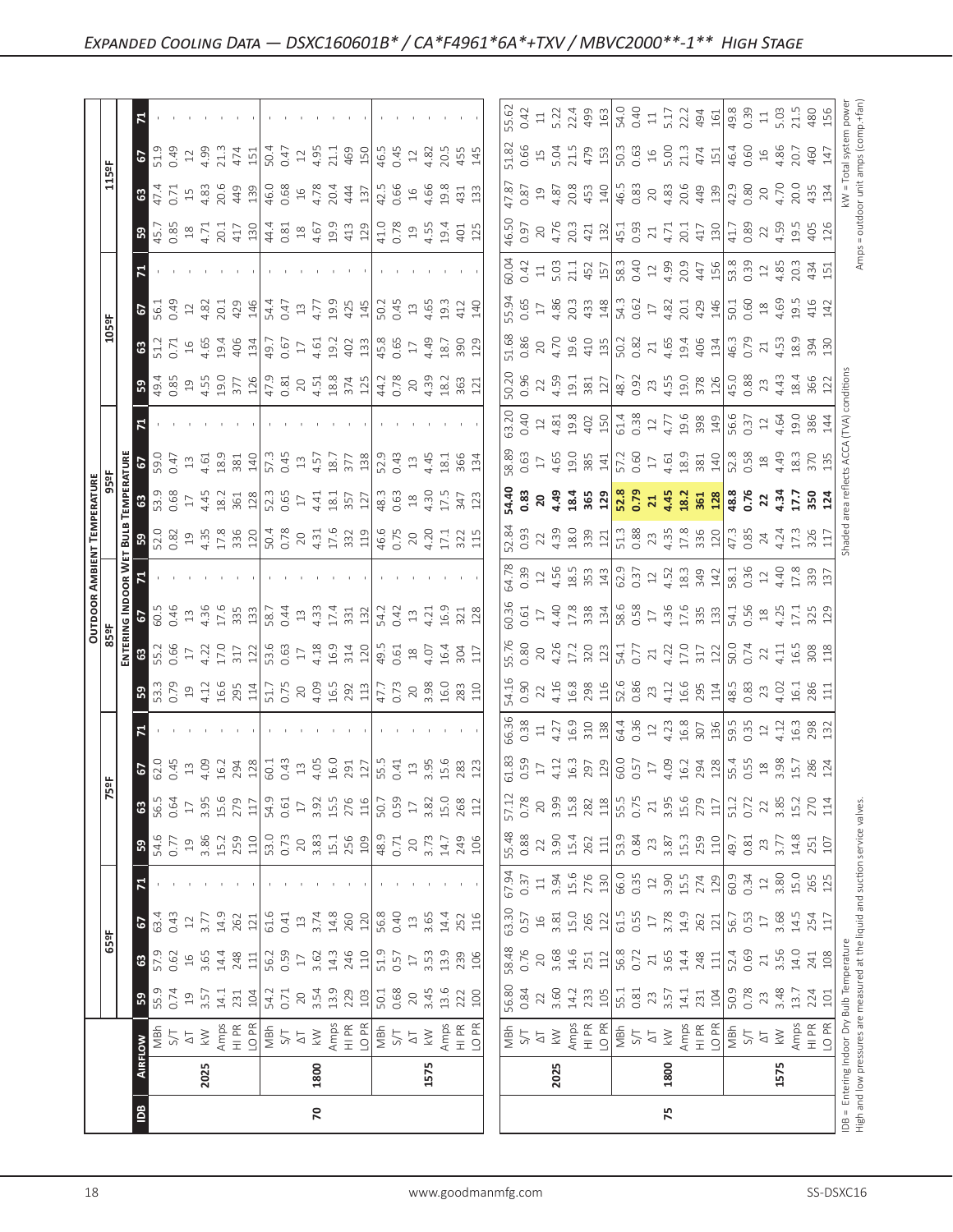| $\frac{8}{2}$                                            | 80                                                                                                                                                                                                                                                                                                                                                                                                            |      |      | 85                                                                                                                                                                                                                                                                                                                                                                                                    |      |
|----------------------------------------------------------|---------------------------------------------------------------------------------------------------------------------------------------------------------------------------------------------------------------------------------------------------------------------------------------------------------------------------------------------------------------------------------------------------------------|------|------|-------------------------------------------------------------------------------------------------------------------------------------------------------------------------------------------------------------------------------------------------------------------------------------------------------------------------------------------------------------------------------------------------------|------|
| 2025                                                     | 1800                                                                                                                                                                                                                                                                                                                                                                                                          | 1575 | 2025 | 1800                                                                                                                                                                                                                                                                                                                                                                                                  | 1575 |
| FLOW<br>  MBh                                            | $\begin{array}{l} 5\overline{)71} \\ 5\overline{)41} \\ 6\overline{)41} \\ 7\overline{)51} \\ 8\overline{)41} \\ 1\overline{)51} \\ 1\overline{)51} \\ 1\overline{)51} \\ 1\overline{)51} \\ 1\overline{)51} \\ 1\overline{)51} \\ 1\overline{)51} \\ 1\overline{)51} \\ 1\overline{)51} \\ 1\overline{)51} \\ 1\overline{)51} \\ 1\overline{)51} \\ 1\overline{)51} \\ 1\overline{)51} \\ 1\over$            |      |      | $\begin{array}{ l l l l }\hline \frac{1}{2} & \frac{1}{2} & \frac{1}{2} & \frac{1}{2} & \frac{1}{2} & \frac{1}{2} & \frac{1}{2} & \frac{1}{2} & \frac{1}{2} & \frac{1}{2} & \frac{1}{2} & \frac{1}{2} & \frac{1}{2} & \frac{1}{2} & \frac{1}{2} & \frac{1}{2} & \frac{1}{2} & \frac{1}{2} & \frac{1}{2} & \frac{1}{2} & \frac{1}{2} & \frac{1}{2} & \frac{1}{2} & \frac{1}{2} & \frac{1}{2} & \frac{$ |      |
| 3                                                        |                                                                                                                                                                                                                                                                                                                                                                                                               |      |      | $\begin{array}{l} \  \  \, 88\, \, 22\, \\ \  \  0.93\, \\ \  \  2\, \\ \  \  0.94\, \\ \  \  0.95\, \\ \  \  0.96\, \\ \  \  0.97\, \\ \  \  0.97\, \\ \  \  0.97\, \\ \  \  0.97\, \\ \  \  0.97\, \\ \  \  0.97\, \\ \  \  0.97\, \\ \  \  0.97\, \\ \  \  0.97\, \\ \  \  0.97\, \\ \  \  0.97\, \\ \  \  $                                                                                       |      |
| $\frac{1}{25}$<br>$\mathbf{G}$                           | $\begin{array}{l} 55.87\\ 3.87\\ 3.77\\ 7.77\\ 7.77\\ 7.79\\ 7.71\\ 7.73\\ 7.73\\ 7.73\\ 7.73\\ 7.73\\ 7.73\\ 7.73\\ 7.73\\ 7.73\\ 7.73\\ 7.73\\ 7.73\\ 7.73\\ 7.73\\ 7.73\\ 7.73\\ 7.73\\ 7.73\\ 7.73\\ 7.73\\ 7.73\\ 7.73\\ 7.73\\ 7.73\\ 7.73\\ 7.73\\ 7.73\\ 7.73\\ 7$                                                                                                                                    |      |      | $\begin{bmatrix} 69.36 & 0.000 & 0.000 & 0.000 & 0.000 & 0.000 & 0.000 & 0.000 & 0.000 & 0.000 & 0.000 & 0.000 & 0.000 & 0.000 & 0.000 & 0.000 & 0.000 & 0.000 & 0.000 & 0.000 & 0.000 & 0.000 & 0.000 & 0.000 & 0.000 & 0.000 & 0.000 & 0.000 & 0.000 & 0.000 & 0.0$                                                                                                                                 |      |
| 3 <sup>2</sup>                                           | $\begin{array}{l} 63.71 \\ 63.72 \\ 65.73 \\ 75.74 \\ 75.75 \\ 75.75 \\ 75.76 \\ 75.77 \\ 75.77 \\ 75.77 \\ 75.77 \\ 75.77 \\ 75.77 \\ 75.77 \\ 75.77 \\ 75.77 \\ 75.77 \\ 75.77 \\ 75.77 \\ 75.77 \\ 75.77 \\ 75.77 \\ 75.77 \\ 75.77 \\ 75.77 \\ 75.77 \\ 75.77 \\ 75.77 \\ 75.77 \\ 75.77 \\ 75$                                                                                                           |      |      | $\begin{bmatrix} 8 & 8 & 3 & 4 & 8 & 7 & 7 & 8 & 8 & 7 & 8 & 7 & 8 & 7 & 8 & 7 & 8 & 7 & 8 & 7 & 8 & 7 & 8 & 7 & 8 & 7 & 8 & 7 & 8 & 7 & 8 & 7 & 8 & 7 & 8 & 7 & 8 & 7 & 8 & 7 & 8 & 7 & 8 & 7 & 8 & 7 & 8 & 7 & 8 & 7 & 8 & 7 & 8 & 7 & 8 & 8 & 7 & 8 & 7 & 8 & 8 & 7 & 8 & 7 & 8 & 8 & 7 & 8 & 8 & 7 & 8 & $                                                                                        |      |
| $\mathbf{z}$                                             | $\begin{array}{l} 6.33\\ 6.92\\ 6.93\\ 7.34\\ 8.95\\ 8.96\\ 8.97\\ 12.83\\ 13.83\\ 14.83\\ 15.83\\ 16.83\\ 17.83\\ 18.83\\ 19.83\\ 19.84\\ 19.83\\ 19.84\\ 19.84\\ 19.84\\ 19.84\\ 19.84\\ 19.84\\ 19.84\\ 19.84\\ 19.84\\ 19.84\\ 19.84\\ 19.84\\ 19.84\\ 19.84\\ 19$                                                                                                                                        |      |      | $\begin{bmatrix} 6 & 6 & 6 & 6 \\ 6 & 6 & 6 & 6 \\ 6 & 6 & 6 & 6 \\ 6 & 6 & 6 & 6 \\ 6 & 6 & 6 & 6 \\ 6 & 6 & 6 & 6 \\ 6 & 6 & 6 & 6 \\ 6 & 6 & 6 & 6 & 6 \\ 6 & 6 & 6 & 6 & 6 \\ 7 & 8 & 6 & 6 & 6 \\ 8 & 9 & 10 & 10 & 10 \\ 10 & 10 & 10 & 10 & 10 \\ 11 & 11 & 12 & 13 & 11 \\ 12 & 13 & 14 & 15 & 12 \\ 13 & 15$                                                                                 |      |
| B                                                        | $\begin{array}{l} 6.96 \, \mathrm{C} \\ 0.9 \, \mathrm{C} \\ 0.9 \, \mathrm{C} \\ 0.9 \, \mathrm{C} \\ 0.9 \, \mathrm{C} \\ 0.9 \, \mathrm{C} \\ 0.9 \, \mathrm{C} \\ 0.9 \, \mathrm{C} \\ 0.9 \, \mathrm{C} \\ 0.9 \, \mathrm{C} \\ 0.9 \, \mathrm{C} \\ 0.9 \, \mathrm{C} \\ 0.9 \, \mathrm{C} \\ 0.9 \, \mathrm{C} \\ 0.9 \, \mathrm{C} \\ 0.9 \, \mathrm{C} \\ 0.9 \, \mathrm{C} \\ 0.9 \, \mathrm$       |      |      |                                                                                                                                                                                                                                                                                                                                                                                                       |      |
| 63                                                       | $\begin{array}{l} 57.96 \\ 0.97 \\ 4.02 \\ 0.03 \\ 0.04 \\ 0.05 \\ 0.07 \\ 0.08 \\ 0.09 \\ 0.09 \\ 0.09 \\ 0.09 \\ 0.09 \\ 0.09 \\ 0.09 \\ 0.09 \\ 0.01 \\ 0.03 \\ 0.03 \\ 0.03 \\ 0.01 \\ 0.03 \\ 0.03 \\ 0.03 \\ 0.01 \\ 0.03 \\ 0.03 \\ 0.03 \\ 0.01 \\ 0.03 \\ 0.03 \\ 0.03 \\ 0.03 \\ 0.03 \\ 0.03 \\ 0$                                                                                                 |      |      |                                                                                                                                                                                                                                                                                                                                                                                                       |      |
| 5 <sup>2</sup>                                           | $\begin{array}{l} 65.73 \\ 0.72 \end{array} \begin{array}{l} 74.76 \\ 44.76 \end{array} \begin{array}{l} 80 \\ 100 \\ 100 \end{array} \begin{array}{l} 100 \\ 100 \\ 100 \end{array} \begin{array}{l} 100 \\ 100 \\ 100 \end{array} \begin{array}{l} 100 \\ 100 \\ 100 \end{array} \begin{array}{l} 100 \\ 100 \\ 100 \end{array} \begin{array}{l} 100 \\ 100 \\ 100 \end{array} \begin{array}{l} 100 \\ 100$ |      |      |                                                                                                                                                                                                                                                                                                                                                                                                       |      |
| $\mathbb{R}$                                             | 0.5<br>1 4 3 5 7 1 3 3 9 9 9 0 1 2 3 9 9 9 9 9 0 1 4 3 9 9 1 9 9 9 0 1 4 4 5 9 9 1 9 9 1 4 5 9 7 1                                                                                                                                                                                                                                                                                                            |      |      |                                                                                                                                                                                                                                                                                                                                                                                                       |      |
| $5^{\circ}$                                              |                                                                                                                                                                                                                                                                                                                                                                                                               |      |      |                                                                                                                                                                                                                                                                                                                                                                                                       |      |
|                                                          | $36.33 \times 34.21 \times 35.33 \times 35.33 \times 35.33 \times 35.33 \times 35.33 \times 35.33 \times 35.33 \times 35.33 \times 35.33 \times 35.33 \times 35.33 \times 35.33 \times 35.33 \times 35.33 \times 35.33 \times 35.33 \times 35.33 \times 35.33 \times 35.33 \times 35.33 \times 35.33 \times 35.33 \times 35.33 \times 35.33 \times 35.33 \times 35.3$                                         |      |      |                                                                                                                                                                                                                                                                                                                                                                                                       |      |
| OUTDOOR /<br>85ºF<br>60.18<br>$\frac{25}{15}$            | $\begin{array}{l} 0.25 & 0.75 & 0.75 & 0.75 & 0.75 & 0.75 & 0.75 & 0.75 & 0.75 & 0.75 & 0.75 & 0.75 & 0.75 & 0.75 & 0.75 & 0.75 & 0.75 & 0.75 & 0.75 & 0.75 & 0.75 & 0.75 & 0.75 & 0.75 & 0.75 & 0.75 & 0.75 & 0.75 & 0.75 & 0.75 & 0.75 & 0.75 & 0.75 & 0.75 & 0.75 & 0.$                                                                                                                                    |      |      | $\begin{bmatrix} 88 & 8\\ 98 & 8\\ 0 & 9\\ 0 & 9\\ 0 & 9\\ 0 & 4 & 3\\ 0 & 1 & 3\\ 0 & 1 & 1\\ 0 & 1 & 1\\ 0 & 1 & 1\\ 0 & 1 & 1 & 1\\ 0 & 1 & 1 & 1\\ 0 & 1 & 1 & 1\\ 0 & 1 & 1 & 1\\ 0 & 1 & 1 & 1\\ 0 & 1 & 1 & 1\\ 0 & 1 & 1 & 1\\ 0 & 1 & 1 & 1\\ 0 & 1 & 1 & 1\\ 0 & 1 & 1 & 1\\ 0 & 1 & 1 & 1 & 1\\ 0$                                                                                         |      |
| AMBIE<br>$\epsilon$ E                                    |                                                                                                                                                                                                                                                                                                                                                                                                               |      |      | $\begin{bmatrix} 88.0 & 10.0 & 10.0 & 10.0 & 10.0 & 10.0 & 10.0 & 10.0 & 10.0 & 10.0 & 10.0 & 10.0 & 10.0 & 10.0 & 10.0 & 10.0 & 10.0 & 10.0 & 10.0 & 10.0 & 10.0 & 10.0 & 10.0 & 10.0 & 10.0 & 10.0 & 10.0 & 10.0 & 10.0 & 10.0 & 10.0 & 10.0 & 10.0 & 10.0 & 10.0 & 10.$                                                                                                                            |      |
| <u>TEMPERATURE</u><br>BIOPERATURE<br>불 3<br><u> នី ឌ</u> | $\begin{bmatrix} 1 & 3 & 4 & 3 \\ 1 & 4 & 3 & 3 \\ 4 & 3 & 4 & 3 \\ 5 & 6 & 7 & 8 \\ 6 & 7 & 8 & 9 \\ 7 & 8 & 9 & 9 \\ 8 & 9 & 9 & 1 \\ 10 & 10 & 10 & 10 \\ 11 & 11 & 10 & 10 \\ 12 & 13 & 10 & 10 \\ 13 & 10 & 10 & 10 \\ 14 & 10 & 10 & 10 \\ 15 & 11 & 10 & 10 \\ 16 & 11 & 10 & 10 \\ 17 & 10 & 10 & 10 \\ 1$                                                                                            |      |      |                                                                                                                                                                                                                                                                                                                                                                                                       |      |
|                                                          |                                                                                                                                                                                                                                                                                                                                                                                                               |      |      |                                                                                                                                                                                                                                                                                                                                                                                                       |      |
| $\mathbf{E}$                                             |                                                                                                                                                                                                                                                                                                                                                                                                               |      |      |                                                                                                                                                                                                                                                                                                                                                                                                       |      |
| $rac{0}{23}$<br>ြို့                                     | $\begin{array}{l} 4.93 \overline{10} \\ 19.3 \overline{10} \\ 21.3 \overline{10} \\ 23.3 \overline{10} \\ 24.3 \overline{10} \\ 25.3 \overline{10} \\ 26.3 \overline{10} \\ 27.3 \overline{10} \\ 28.3 \overline{10} \\ 21.3 \overline{10} \\ 21.3 \overline{10} \\ 21.3 \overline{10} \\ 21.3 \overline{10} \\ 22.3 \overline{10} \\ 21.3 \overline{10} \\ 22.3 \overline{10} \\ 21.3$                       |      |      |                                                                                                                                                                                                                                                                                                                                                                                                       |      |
| $\mathbf{G}$                                             |                                                                                                                                                                                                                                                                                                                                                                                                               |      |      |                                                                                                                                                                                                                                                                                                                                                                                                       |      |
| 5<br>$105$ <sup>e</sup> F                                | 03 0 9 9 9 9 9 0 1 2 0 1 2 4 9 0 1 2 4 7 8 9 0 1 2 4 7 8 9 0 1 2 7 0 1 2 9 0 1 2 7 0 1 2 4 7 1 2 7 0 1 2 7 1 2                                                                                                                                                                                                                                                                                                |      |      |                                                                                                                                                                                                                                                                                                                                                                                                       |      |
| $\mathbf{z}$                                             | $\begin{array}{l} 0.66 \\ 0.67 \\ 0.68 \end{array} \begin{array}{l} 0.77 \\ 0.77 \\ 0.77 \end{array} \begin{array}{l} 0.77 \\ 0.77 \\ 0.77 \end{array} \begin{array}{l} 0.77 \\ 0.77 \\ 0.77 \end{array} \begin{array}{l} 0.77 \\ 0.77 \\ 0.77 \end{array} \begin{array}{l} 0.77 \\ 0.77 \\ 0.77 \end{array} \begin{array}{l} 0.77 \\ 0.77 \\ 0.77 \end{array} \begin{array}{l} 0.77 \\ 0.7$                  |      |      |                                                                                                                                                                                                                                                                                                                                                                                                       |      |
| $\mathbb{R}$                                             | $\frac{1}{100}$ $\frac{1}{20}$ $\frac{1}{20}$ $\frac{1}{20}$ $\frac{1}{20}$ $\frac{1}{20}$ $\frac{1}{20}$ $\frac{1}{20}$ $\frac{1}{20}$ $\frac{1}{20}$ $\frac{1}{20}$ $\frac{1}{20}$ $\frac{1}{20}$ $\frac{1}{20}$ $\frac{1}{20}$ $\frac{1}{20}$ $\frac{1}{20}$ $\frac{1}{20}$                                                                                                                                |      |      |                                                                                                                                                                                                                                                                                                                                                                                                       |      |
| $\frac{3}{6}$                                            |                                                                                                                                                                                                                                                                                                                                                                                                               |      |      |                                                                                                                                                                                                                                                                                                                                                                                                       |      |
| 3 <sup>2</sup><br>$\frac{125}{5}$                        |                                                                                                                                                                                                                                                                                                                                                                                                               |      |      |                                                                                                                                                                                                                                                                                                                                                                                                       |      |
|                                                          |                                                                                                                                                                                                                                                                                                                                                                                                               |      |      |                                                                                                                                                                                                                                                                                                                                                                                                       |      |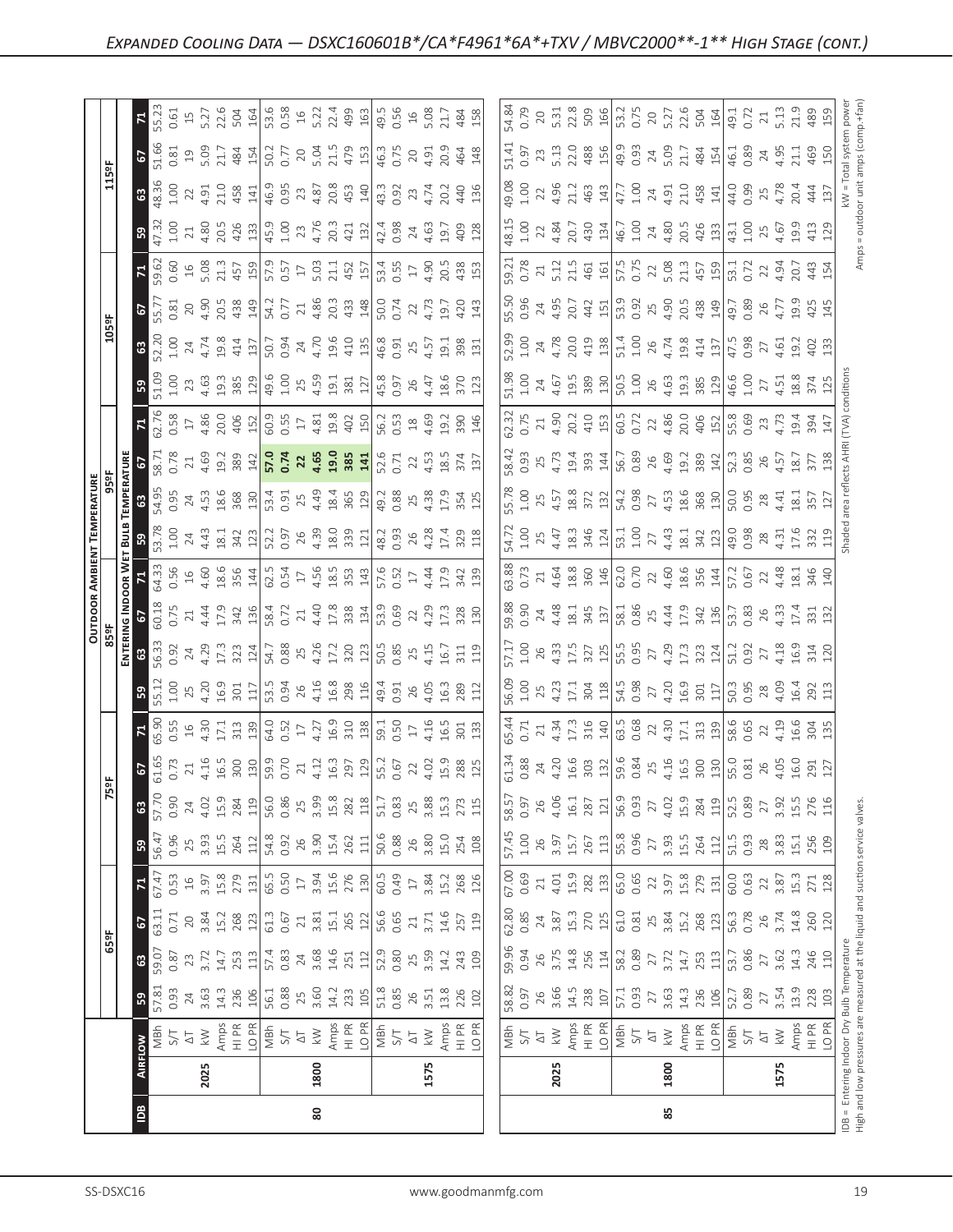

### *Energy Star-Certified Combinations ^*

| <b>OUTDOOR</b> | <b>INDOOR UNITS</b>             |                 |                    | <b>COOLING RATINGS</b> |                   |                  |            | AHRI#   |  |
|----------------|---------------------------------|-----------------|--------------------|------------------------|-------------------|------------------|------------|---------|--|
| <b>UNIT</b>    | <b>COILS/AIR HANDLERS</b>       | <b>FURNACES</b> | TOTAL <sup>1</sup> | SENS. <sup>1</sup>     | SEER <sup>2</sup> | EER <sup>3</sup> | <b>CFM</b> |         |  |
| DSXC160241A*   | CA*F3636*6D*+MBVC1200**-1A*+TXV |                 | 24,000             | 17,600                 | 16.0              | 13.0             | 820        | 4392752 |  |
| DSXC160361A*   | CA*F3743*6D*+MBVC1600**-1A*+TXV |                 | 35,000             | 25,200                 | 16.0              | 12.5             | 1,100      | 4415027 |  |
| DSXC160481B*   | CA*F4860*6D*+MBVC2000**-1A*+TXV |                 | 47.000             | 35.200                 | 16.0              | 12.5             | 1,600      | 4559576 |  |

^ Proper sizing and installation of equipment is critical to achieving optimal performance. Split system air conditioners and heat pumps must be matched with appropriate coil components to meet ENERGY STAR criteria. Ask your contractor for details or visit www.energystar.gov. The www.energystar.gov website provides up to date system combinations certified to meet ENERGY STAR requirements.

- ² Seasonal Energy Efficiency Ratio; Certified per AHRI 210/240 @ 80°F/ 67°F/ 95°F
- ³ Energy Efficiency Ratio @ 80°F/ 67°F/ 95°F

#### **Notes**

- Always check the S&R plate for electrical data on the unit being installed.
- When matching the outdoor unit to the indoor unit, use the piston supplied with the outdoor unit or that specified on the piston kit chart supplied with the indoor unit.
- EEP Order from Service Dept. Part No. B13707-38 or new Solid State Board B13707-35S. Part No. B13707-38 is not interchangeable with B13707-35S. The Goodman Gas Furnace contains the EEP cooling time delay

 $1$  BTU/h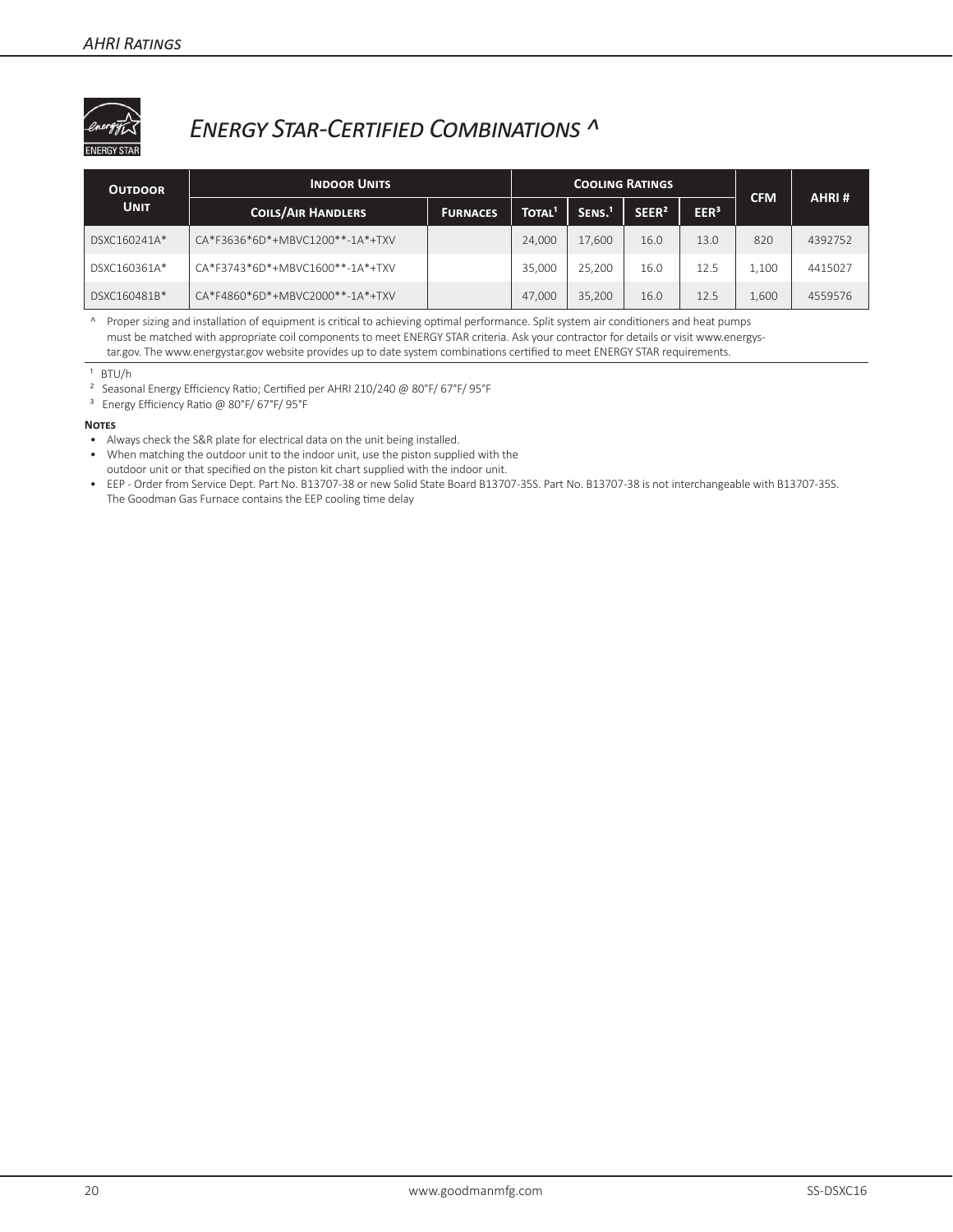| <b>OUTDOOR</b> | <b>INDOOR UNITS</b>             |                 | <b>COOLING RATINGS</b> |                    |                   |                  |            |         |
|----------------|---------------------------------|-----------------|------------------------|--------------------|-------------------|------------------|------------|---------|
| <b>UNIT</b>    | <b>COILS/AIR HANDLERS</b>       | <b>FURNACES</b> | TOTAL <sup>1</sup>     | SENS. <sup>1</sup> | SEER <sup>2</sup> | EER <sup>3</sup> | <b>CFM</b> | AHRI#   |
|                | AVPTC30C14A*                    |                 | 23,000                 | 16,800             | 16.0              | 12.5             | 830        | 5924460 |
|                | AVPTC31C14A*                    |                 | 23,400                 | 17,100             | 16.0              | 13.0             | 870        | 8996166 |
|                | CA*F3636*6D*+TXV                | G*EC960402BNA*  | 24.000                 | 17,600             | 16.0              | 13.0             | 850        | 7366061 |
|                | CA*F3636*6D*+TXV                | A*VC960803BNA*  | 24,000                 | 17,600             | 16.0              | 13.0             | 810        | 7356252 |
|                | CA*F3636*6D*+TXV                | G*VC960803BNA*  | 24,000                 | 17,600             | 16.0              | 13.0             | 810        | 7356110 |
|                | CA*F3636*6D*+TXV                | A*EC960402BNA*  | 24,000                 | 17,600             | 16.0              | 13.0             | 850        | 7366100 |
|                | CA*F3636*6D*+TXV                | A*EC960603BNA*  | 24,000                 | 17,600             | 16.0              | 13.0             | 800        | 7366103 |
|                | CA*F3636*6D*+TXV                | G*VC960603BNA*  | 24,000                 | 17,600             | 16.0              | 13.0             | 815        | 7356105 |
|                | CA*F3636*6D*+TXV                | G*VM970803BNA*  | 24,000                 | 17,600             | 16.0              | 13.0             | 810        | 7356181 |
|                | CA*F3636*6D*+TXV                | G*VM970603BNA*  | 24,000                 | 17,600             | 16.0              | 13.0             | 815        | 7356176 |
|                | CA*F3636*6D*+TXV                | A*VC960403BNA*  | 24,000                 | 17,600             | 16.0              | 13.0             | 810        | 7356242 |
|                | CA*F3636*6D*+TXV                | G*VC80604B*B*   | 24,000                 | 17,600             | 16.0              | 13.0             | 820        | 5038827 |
|                | CA*F3636*6D*+TXV                | A*VC960603BNA*  | 24,000                 | 17,600             | 16.0              | 13.0             | 815        | 7356247 |
|                | CA*F3636*6D*+TXV                | A*VM970603BNA*  | 24,000                 | 17,600             | 16.0              | 13.0             | 815        | 7356318 |
|                | CA*F3636*6D*+TXV                | A*VC80604B*B*   | 24,000                 | 17,600             | 16.0              | 13.0             | 820        | 5039091 |
|                | CA*F3636*6D*+TXV                | A*EC960803BNA*  | 24,000                 | 17,600             | 16.0              | 13.0             | 800        | 7366106 |
|                | CA*F3636*6D*+TXV                | A*EC960302BNA*  | 24,000                 | 17,600             | 16.0              | 13.0             | 800        | 7366097 |
|                | CA*F3636*6D*+TXV                | A*VM970803BNA*  | 24,000                 | 17,600             | 16.0              | 13.0             | 810        | 7356323 |
|                | CA*F3636*6D*+TXV                | G*VC960403BNA*  | 24,000                 | 17,600             | 16.0              | 13.0             | 810        | 7356100 |
|                | CA*F3636*6D*+TXV                | G*EC960603BNA*  | 24,000                 | 17,600             | 16.0              | 13.0             | 800        | 7366064 |
|                | CA*F3636*6D*+TXV                | G*EC960302BNA*  | 24,000                 | 17,600             | 16.0              | 13.0             | 800        | 7366058 |
|                | CA*F3636*6D*+TXV                | ADVC80603B*B*   | 24,000                 | 17,600             | 16.0              | 13.0             | 810        | 6497622 |
|                | CA*F3636*6D*+TXV                | G*EC960803BNA*  | 24,000                 | 17,600             | 16.0              | 13.0             | 800        | 7366067 |
| DSXC16         | CA*F3642*6D*+TXV                | G*VC80604B*B*   | 24,000                 | 17,600             | 16.0              | 13.0             | 820        | 5039220 |
| 0241A*         | CA*F3642*6D*+TXV                | A*VC80604B*B*   | 24,000                 | 17,600             | 16.0              | 13.0             | 820        | 5039010 |
|                | CAPT3131*4A*                    | G*VC960603BNA*  | 23,400                 | 17,100             | 15.5              | 12.5             | 815        | 7356106 |
|                | CAPT3131*4A*                    | G*VC960803BNA*  | 23,400                 | 17,100             | 15.5              | 12.5             | 810        | 7356111 |
|                | CAPT3131*4A*                    | A*VC960803BNA*  | 23,400                 | 17,100             | 15.5              | 12.5             | 810        | 7356253 |
|                | CAPT3131*4A*                    | A*VC960603BNA*  | 23,400                 | 17,100             | 15.5              | 12.5             | 815        | 7356248 |
|                | CAPT3131*4A*                    | G*VM970803BNA*  | 23,400                 | 17,100             | 15.5              | 12.5             | 810        | 7356182 |
|                | CAPT3131*4A*                    | G*VC960403BNA*  | 23,400                 | 17,100             | 15.5              | 12.5             | 810        | 7356101 |
|                | CAPT3131*4A*                    | G*VM970603BNA*  | 23,400                 | 17,100             | 15.5              | 12.5             | 815        | 7356177 |
|                | CAPT3131*4A*                    | A*VM970603BNA*  | 23,400                 | 17,100             | 15.5              | 12.5             | 815        | 7356319 |
|                | CAPT3131*4A*                    | A*VC960403BNA*  | 23,400                 | 17,100             | 15.5              | 12.5             | 810        | 7356243 |
|                | CAPT3131*4A*                    | A*VM970803BNA*  | 23,400                 | 17,100             | 15.5              | 12.5             | 810        | 7356324 |
|                | CAPT3743*4A*                    | G*EC960803BNA*  | 24,200                 | 17,700             | 16.0              | 13.0             | 800        | 7366068 |
|                | CAPT3743*4A*                    | G*EC960603BNA*  | 24,200                 | 17,700             | 16.0              | 13.0             | 800        | 7366065 |
|                | CAPT3743*4A*                    | G*EC960402BNA*  | 24,200                 | 17,700             | 16.0              | 13.0             | 850        | 7366062 |
|                | CAPT3743*4A*                    | A*EC960402BNA*  | 24,200                 | 17,700             | 16.0              | 13.0             | 850        | 7366101 |
|                | CAPT3743*4A*                    | G*EC960302BNA*  | 24,200                 | 17,700             | 16.0              | 13.0             | 800        | 7366059 |
|                | CAPT3743*4A*                    | A*EC960302BNA*  | 24,200                 | 17,700             | 16.0              | 13.0             | 800        | 7366098 |
|                | CAPT3743*4A*                    | A*EC960803BNA*  | 24,200                 | 17,700             | 16.0              | 13.0             | 800        | 7366107 |
|                | CAPT3743*4A*                    | A*EC960603BNA*  | 24,200                 | 17,700             | 16.0              | 13.0             | 800        | 7366104 |
|                | CHPF3636B6C*+MBVC1200**-1A*+TXV |                 | 24,000                 | 17,600             | 16.0              | 13.0             | 820        | 3653937 |
|                | CHPF3636B6C*+TXV                | A*EC960803BNA*  | 24,000                 | 17,600             | 16.0              | 13.0             | 800        | 7366108 |
|                | CHPF3636B6C*+TXV                | A*VM970803BNA*  | 24,000                 | 17,600             | 16.0              | 13.0             | 810        | 7356325 |
|                | CHPF3636B6C*+TXV                | A*EC960402BNA*  | 24,000                 | 17,600             | 16.0              | 13.0             | 850        | 7366102 |
|                | CHPF3636B6C*+TXV                | G*EC960302BNA*  | 24,000                 | 17,600             | 16.0              | 13.0             | 800        | 7366060 |

See Notes on Page 22.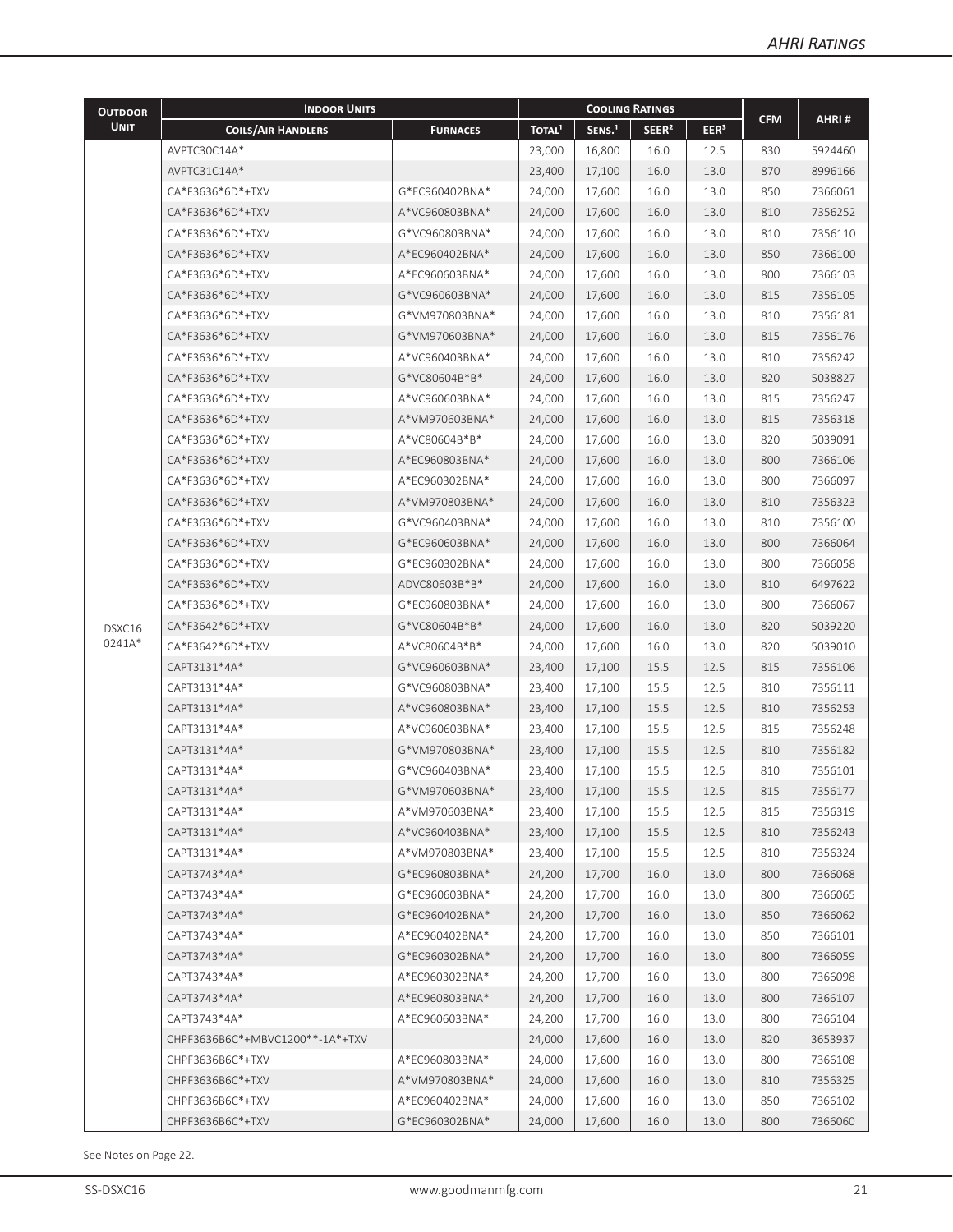| <b>OUTDOOR</b>   | <b>INDOOR UNITS</b>       |                 | <b>COOLING RATINGS</b> |                    |                   |                  |            |         |
|------------------|---------------------------|-----------------|------------------------|--------------------|-------------------|------------------|------------|---------|
| <b>UNIT</b>      | <b>COILS/AIR HANDLERS</b> | <b>FURNACES</b> | TOTAL <sup>1</sup>     | SENS. <sup>1</sup> | SEER <sup>2</sup> | EER <sup>3</sup> | <b>CFM</b> | AHRI#   |
|                  | CHPF3636B6C*+TXV          | A*VC80604B*B*   | 24,000                 | 17,600             | 16.0              | 13.0             | 820        | 5039103 |
|                  | CHPF3636B6C*+TXV          | G*VC960803BNA*  | 24,000                 | 17,600             | 16.0              | 13.0             | 810        | 7356112 |
|                  | CHPF3636B6C*+TXV          | G*VC960603BNA*  | 24,000                 | 17,600             | 16.0              | 13.0             | 815        | 7356107 |
|                  | CHPF3636B6C*+TXV          | G*VM970803BNA*  | 24,000                 | 17,600             | 16.0              | 13.0             | 810        | 7356183 |
|                  | CHPF3636B6C*+TXV          | G*VC80604B*B*   | 24,000                 | 17,600             | 16.0              | 13.0             | 820        | 5039090 |
|                  | CHPF3636B6C*+TXV          | G*VC960403BNA*  | 24.000                 | 17,600             | 16.0              | 13.0             | 810        | 7356102 |
|                  | CHPF3636B6C*+TXV          | G*EC960803BNA*  | 24,000                 | 17,600             | 16.0              | 13.0             | 800        | 7366069 |
|                  | CHPF3636B6C*+TXV          | A*VC960603BNA*  | 24,000                 | 17,600             | 16.0              | 13.0             | 815        | 7356249 |
|                  | CHPF3636B6C*+TXV          | G*EC960603BNA*  | 24,000                 | 17,600             | 16.0              | 13.0             | 800        | 7366066 |
|                  | CHPF3636B6C*+TXV          | G*EC960402BNA*  | 24,000                 | 17,600             | 16.0              | 13.0             | 850        | 7366063 |
|                  | CHPF3636B6C*+TXV          | A*EC960302BNA*  | 24,000                 | 17,600             | 16.0              | 13.0             | 800        | 7366099 |
|                  | CHPF3636B6C*+TXV          | A*VM970603BNA*  | 24,000                 | 17,600             | 16.0              | 13.0             | 815        | 7356320 |
|                  | CHPF3636B6C*+TXV          | G*VM970603BNA*  | 24,000                 | 17,600             | 16.0              | 13.0             | 815        | 7356178 |
|                  | CHPF3636B6C*+TXV          | A*VC960803BNA*  | 24,000                 | 17,600             | 16.0              | 13.0             | 810        | 7356254 |
|                  | CHPF3636B6C*+TXV          | A*EC960603BNA*  | 24,000                 | 17,600             | 16.0              | 13.0             | 800        | 7366105 |
|                  | CHPF3636B6C*+TXV          | A*VC960403BNA*  | 24,000                 | 17,600             | 16.0              | 13.0             | 810        | 7356244 |
|                  | CSCF3036N6D*+TXV          | A*VC960803BNA*  | 24,000                 | 17,600             | 15.5              | 12.5             | 810        | 7356255 |
|                  | CSCF3036N6D*+TXV          | A*VC80604B*B*   | 24,000                 | 17,600             | 16.0              | 13.0             | 820        | 6497642 |
|                  | CSCF3036N6D*+TXV          | G*VM970603BNA*  | 24,000                 | 17,600             | 15.5              | 12.5             | 815        | 7356179 |
| DSXC16<br>0241A* | CSCF3036N6D*+TXV          | A*VM970603BNA*  | 24,000                 | 17,600             | 15.5              | 12.5             | 815        | 7356321 |
| (cont.)          | CSCF3036N6D*+TXV          | A*VC960603BNA*  | 24,000                 | 17,600             | 15.5              | 12.5             | 815        | 7356250 |
|                  | CSCF3036N6D*+TXV          | G*VC960803BNA*  | 24,000                 | 17,600             | 15.5              | 12.5             | 810        | 7356113 |
|                  | CSCF3036N6D*+TXV          | G*VC80604B*B*   | 24,000                 | 17,600             | 16.0              | 13.0             | 820        | 6497646 |
|                  | CSCF3036N6D*+TXV          | G*VC960603BNA*  | 24,000                 | 17,600             | 15.5              | 12.5             | 815        | 7356108 |
|                  | CSCF3036N6D*+TXV          | A*VM970803BNA*  | 24,000                 | 17,600             | 15.5              | 12.5             | 810        | 7356326 |
|                  | CSCF3036N6D*+TXV          | A*VC960403BNA*  | 24,000                 | 17,600             | 15.5              | 12.5             | 810        | 7356245 |
|                  | CSCF3036N6D*+TXV          | G*VM970803BNA*  | 24,000                 | 17,600             | 15.5              | 12.5             | 810        | 7356184 |
|                  | CSCF3036N6D*+TXV          | G*VC960403BNA*  | 24,000                 | 17,600             | 15.5              | 12.5             | 810        | 7356103 |
|                  | CSCF3642N6D*+TXV          | A*VM970603BNA*  | 24,000                 | 17,600             | 16.0              | 13.0             | 815        | 7356322 |
|                  | CSCF3642N6D*+TXV          | A*VC80604B*B*   | 24,000                 | 17,600             | 16.0              | 13.0             | 820        | 5948539 |
|                  | CSCF3642N6D*+TXV          | A*VM970803BNA*  | 24,000                 | 17,600             | 16.0              | 13.0             | 810        | 7356327 |
|                  | CSCF3642N6D*+TXV          | A*VC960403BNA*  | 24,000                 | 17,600             | 16.0              | 13.0             | 810        | 7356246 |
|                  | CSCF3642N6D*+TXV          | G*VC960803BNA*  | 24,000                 | 17,600             | 16.0              | 13.0             | 810        | 7356114 |
|                  | CSCF3642N6D*+TXV          | G*VC960403BNA*  | 24,000                 | 17,600             | 16.0              | 13.0             | 810        | 7356104 |
|                  | CSCF3642N6D*+TXV          | G*VM970803BNA*  | 24,000                 | 17,600             | 16.0              | 13.0             | 810        | 7356185 |
|                  | CSCF3642N6D*+TXV          | G*VC80604B*B*   | 24,000                 | 17,600             | 16.0              | 13.0             | 820        | 5948540 |
|                  | CSCF3642N6D*+TXV          | G*VM970603BNA*  | 24,000                 | 17,600             | 16.0              | 13.0             | 815        | 7356180 |
|                  | CSCF3642N6D*+TXV          | A*VC960803BNA*  | 24,000                 | 17,600             | 16.0              | 13.0             | 810        | 7356256 |
|                  | CSCF3642N6D*+TXV          | A*VC960603BNA*  | 24,000                 | 17,600             | 16.0              | 13.0             | 815        | 7356251 |
|                  | CSCF3642N6D*+TXV          | G*VC960603BNA*  | 24,000                 | 17,600             | 16.0              | 13.0             | 815        | 7356109 |

 $1$  BTU/h

² Seasonal Energy Efficiency Ratio; Certified per AHRI 210/240 @ 80°F/ 67°F/ 95°F

³ Energy Efficiency Ratio @ 80°F/ 67°F/ 95°F

#### **Notes**

• Always check the S&R plate for electrical data on the unit being installed.

- When matching the outdoor unit to the indoor unit, use the piston supplied with the outdoor unit or that specified on the piston kit chart supplied with the indoor unit.
- EEP Order from Service Dept. Part No. B13707-38 or new Solid State Board B13707-35S. Part No. B13707-38 is not interchangeable with B13707-35S. The Goodman brand gas furnace contains the EEP cooling time delay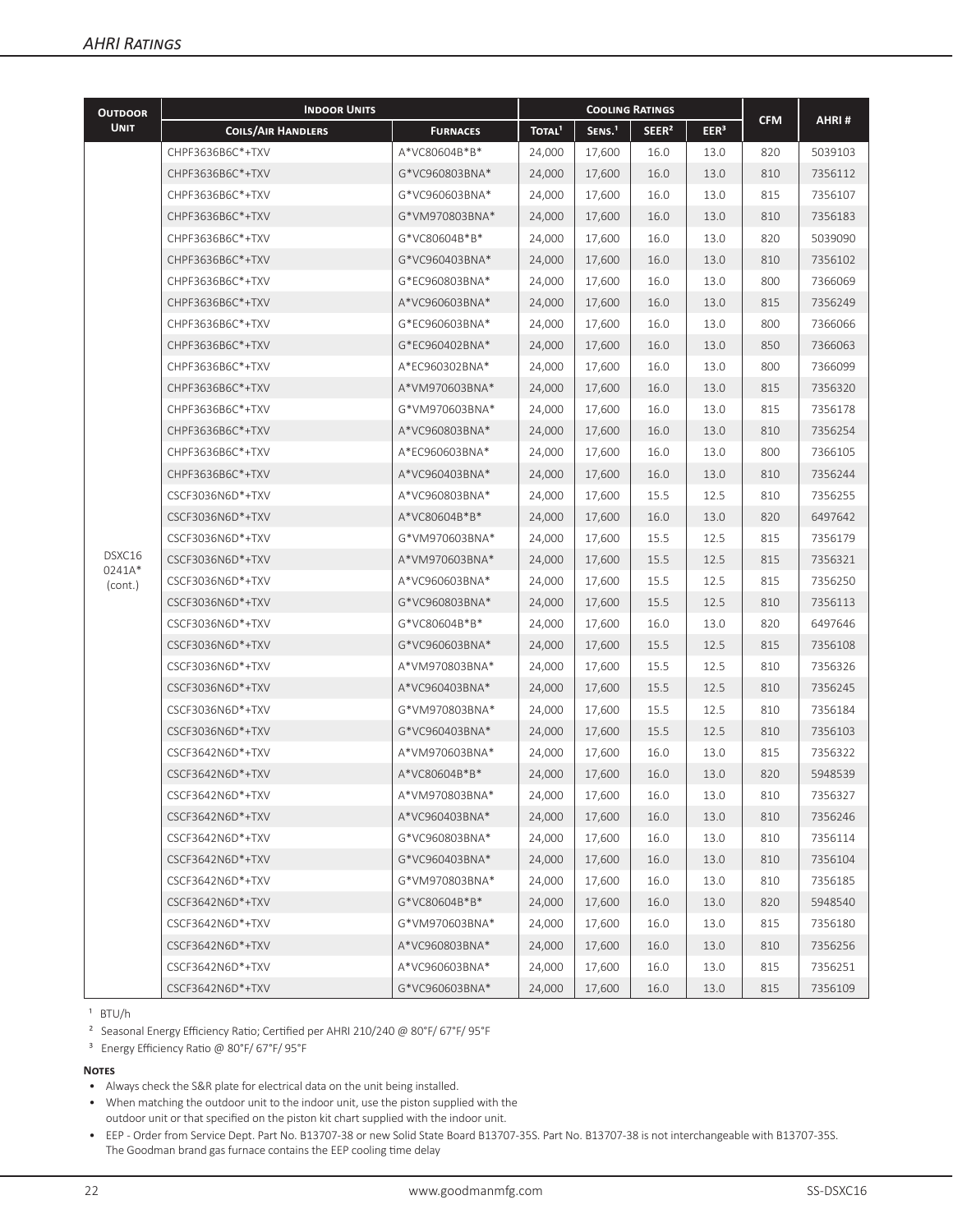| <b>OUTDOOR</b>   | <b>INDOOR UNITS</b>             | <b>COOLING RATINGS</b><br><b>CFM</b> |                    |                    |                   |                  |                |         |
|------------------|---------------------------------|--------------------------------------|--------------------|--------------------|-------------------|------------------|----------------|---------|
| <b>UNIT</b>      | <b>COILS/AIR HANDLERS</b>       | <b>FURNACES</b>                      | TOTAL <sup>1</sup> | SENS. <sup>1</sup> | SEER <sup>2</sup> | EER <sup>3</sup> |                | AHRI#   |
|                  | AVPTC37C14A*                    |                                      | 34,600             | 24,800             | 15.0              | 12.2             | 1,130          | 8996168 |
|                  | AVPTC37D14A*                    |                                      | 35,000             | 25,200             | 15.0              | 12.2             | 1,145          | 8996167 |
|                  | AVPTC42D14A*                    |                                      | 35,000             | 25,200             | 16.0              | 12.2             | 1,200          | 5924363 |
|                  | AVPTC48C14A*                    |                                      | 34,400             | 24,800             | 15.0              | 12.2             | 1,100          | 7079238 |
|                  | AVPTC48D14A*                    |                                      | 36,000             | 25,800             | 16.0              | 12.5             | 1,200          | 5924364 |
|                  | AVPTC49D14A*                    |                                      | 36,000             | 25,800             | 16.0              | 12.5             | 1,200          | 8996169 |
|                  | CA*F3642*6D*+MBVC1600**-1A*+TXV |                                      | 35,000             | 25,200             | 16.0              | 12.5             | 1,200          | 3880067 |
|                  | CA*F3642*6D*+TXV                | G*VC80805C*B*                        | 35,000             | 25,200             | 16.0              | 12.5             | 1,190          | 6497664 |
|                  | CA*F3642*6D*+TXV                | ADVC80805C*B*                        | 35,000             | 25,200             | 16.0              | 12.5             | 1,190          | 6497663 |
|                  | CA*F3642*6D*+TXV                | ADVC80603B*B*                        | 34,000             | 24,400             | 16.0              | 12.5             | 1,190          | 6497662 |
|                  | CA*F3642*6D*+TXV                | A*VC80805C*B*                        | 35,000             | 25,200             | 16.0              | 12.5             | 1,190          | 6497652 |
|                  | CA*F3743*6D*+TXV                | G*EC961205DNA*                       | 34,800             | 25,000             | 15.5              | 12.3             | 1,250          | 7366084 |
|                  | CA*F3743*6D*+TXV                | A*VC80805C*B*                        | 35,000             | 25,200             | 16.0              | 12.5             | 1,190          | 6497670 |
|                  | CA*F3743*6D*+TXV                | G*VC961205DNA*                       | 34,200             | 24,600             | 15.5              | 12.2             | 1,115          | 7356140 |
|                  | CA*F3743*6D*+TXV                | A*VM970804CNA*                       | 34,600             | 24,800             | 16.0              | 12.2             | 1,125          | 7356338 |
|                  | CA*F3743*6D*+TXV                | G*VC80805C*B*                        | 35,000             | 25,200             | 16.0              | 12.5             | 1,190          | 6497677 |
|                  | CA*F3743*6D*+TXV                | G*EC961004CNA*                       | 34,800             | 25,000             | 16.0              | 12.3             | 1,150          | 7366079 |
|                  | CA*F3743*6D*+TXV                | ADVC80805C*B*                        | 35,000             | 25,200             | 16.0              | 12.5             | 1,190          | 6497676 |
|                  | CA*F3743*6D*+TXV                | A*VC81005C*B*                        | 35,000             | 25,200             | 16.0              | 12.5             | 1,200          | 8005815 |
|                  | CA*F3743*6D*+TXV                | A*VC961205DNA*                       | 34,200             | 24,600             | 15.5              | 12.2             | 1,115          | 7356282 |
|                  | CA*F3743*6D*+TXV                | G*VC81005C*B*                        | 35,000             | 25,200             | 16.0              | 12.5             | 1,200          | 8005816 |
|                  | CA*F3743*6D*+TXV                | G*VC80604B*B*                        | 34,000             | 24,400             | 16.0              | 12.5             | 1,220          | 5039113 |
|                  | CA*F3743*6D*+TXV                | A*EC961205DNA*                       | 34,800             | 25,000             | 15.5              | 12.3             |                | 7366123 |
|                  | CA*F3743*6D*+TXV                | A*VC960804CNA*                       | 34,600             | 24,800             | 16.0              | 12.2             | 1,250<br>1,125 | 7356272 |
| DSXC16<br>0361A* |                                 | A*VC80604B*B*                        |                    |                    |                   |                  |                |         |
|                  | CA*F3743*6D*+TXV                |                                      | 34,000             | 24,400             | 16.0              | 12.5             | 1,220          | 5038932 |
|                  | CA*F3743*6D*+TXV                | A*VM971205DNA*                       | 34,200             | 24,600             | 15.5              | 12.2             | 1,115          | 7356348 |
|                  | CA*F3743*6D*+TXV                | G*VM971205DNA*                       | 34,200             | 24,600             | 15.5              | 12.2             | 1,115          | 7356206 |
|                  | CA*F3743*6D*+TXV                | A*EC961004CNA*                       | 34,800             | 25,000             | 16.0              | 12.3             | 1,150          | 7366118 |
|                  | CA*F4860*6D*+TXV                | A*VC80805C*B*                        | 35,000             | 25,200             | 16.0              | 12.5             | 1,190          | 6497678 |
|                  | CA*F4860*6D*+TXV                | G*VC80604B*B*                        | 34,600             | 24,800             | 16.0              | 12.5             | 1,220          | 5039221 |
|                  | CA*F4860*6D*+TXV                | ADVC80805C*B*                        | 35,000             | 25,200             | 16.0              | 12.5             | 1,190          | 6497689 |
|                  | CA*F4860*6D*+TXV                | G*VC80805C*B*                        | 35,000             | 25,200             | 16.0              | 12.5             | 1,190          | 6497690 |
|                  | CA*F4860*6D*+TXV                | A*VC80604B*B*                        | 34,600             | 24,800             | 16.0              | 12.5             | 1,220          | 5039011 |
|                  | CA*F4961*6D*+TXV                | A*VC961005CNA*                       | 35,000             | 25,200             | 16.0              | 13.0             | 1,200          | 7356278 |
|                  | CA*F4961*6D*+TXV                | A*VC960804CNA*                       | 35,000             | 25,200             | 16.0              | 13.0             | 1,125          | 7356273 |
|                  | CA*F4961*6D*+TXV                | A*EC961004CNA*                       | 35,000             | 25,200             | 16.0              | 12.5             | 1,150          | 7366119 |
|                  | CA*F4961*6D*+TXV                | G*VC961205DNA*                       | 35,000             | 25,200             | 16.0              | 13.0             | 1,115          | 7356141 |
|                  | CA*F4961*6D*+TXV                | G*VC960804CNA*                       | 35,000             | 25,200             | 16.0              | 13.0             | 1,125          | 7356131 |
|                  | CA*F4961*6D*+TXV                | G*VM970804CNA*                       | 35,000             | 25,200             | 16.0              | 13.0             | 1,125          | 7356197 |
|                  | CA*F4961*6D*+TXV                | A*VM971005CNA*                       | 35,000             | 25,200             | 16.0              | 13.0             | 1,200          | 7356344 |
|                  | CA*F4961*6D*+TXV                | G*VM971005CNA*                       | 35,000             | 25,200             | 16.0              | 13.0             | 1,200          | 7356202 |
|                  | CA*F4961*6D*+TXV                | A*VC961205DNA*                       | 35,000             | 25,200             | 16.0              | 13.0             | 1,115          | 7356283 |
|                  | CA*F4961*6D*+TXV                | A*VM970804CNA*                       | 35,000             | 25,200             | 16.0              | 12.2             | 1,125          | 7356339 |
|                  | CA*F4961*6D*+TXV                | G*EC961205DNA*                       | 35,000             | 25,200             | 16.0              | 12.2             | 1,250          | 7366085 |
|                  | CA*F4961*6D*+TXV                | G*EC961004CNA*                       | 35,000             | 25,200             | 16.0              | 12.5             | 1,150          | 7366080 |
|                  | CA*F4961*6D*+TXV                | A*EC961205DNA*                       | 35,000             | 25,200             | 16.0              | 12.2             | 1,250          | 7366124 |
|                  | CA*F4961*6D*+TXV                | G*VM971205DNA*                       | 35,000             | 25,200             | 16.0              | 13.0             | 1,115          | 7356207 |
|                  | CA*F4961*6D*+TXV                | A*VM971205DNA*                       | 35,000             | 25,200             | 16.0              | 13.0             | 1,115          | 7356349 |

See Notes on Page 22.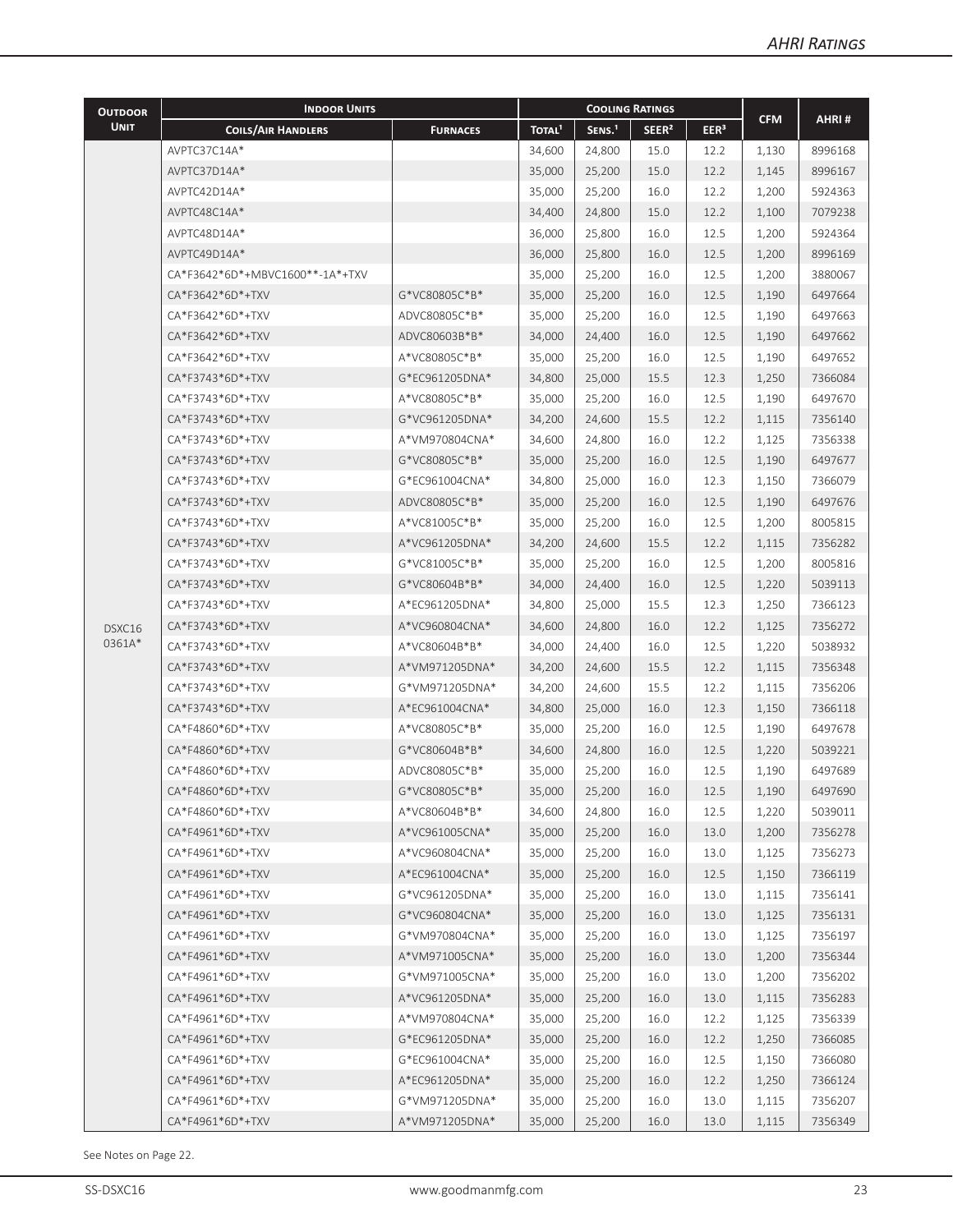| <b>OUTDOOR</b> | <b>INDOOR UNITS</b>             |                 | <b>COOLING RATINGS</b> |                    |                   |                  |            |         |  |
|----------------|---------------------------------|-----------------|------------------------|--------------------|-------------------|------------------|------------|---------|--|
| <b>UNIT</b>    | <b>COILS/AIR HANDLERS</b>       | <b>FURNACES</b> | TOTAL <sup>1</sup>     | SENS. <sup>1</sup> | SEER <sup>2</sup> | EER <sup>3</sup> | <b>CFM</b> | AHRI#   |  |
|                | CAPT3743*4A*                    | A*EC961004CNA*  | 34,600                 | 24,800             | 15.5              | 12.2             | 1,150      | 7366120 |  |
|                | CAPT3743*4A*                    | A*VM971205DNA*  | 34,200                 | 24,600             | 15.5              | 12.2             | 1,115      | 7356350 |  |
|                | CAPT3743*4A*                    | G*VC961205DNA*  | 34,200                 | 24,600             | 15.5              | 12.2             | 1,115      | 7356142 |  |
|                | CAPT3743*4A*                    | G*VM971205DNA*  | 34,200                 | 24,600             | 15.5              | 12.2             | 1,115      | 7356208 |  |
|                | CHPF3642C6C*+MBVC1600**-1A*+TXV |                 | 34,600                 | 24,800             | 16.0              | 12.5             | 1,200      | 3654024 |  |
|                | CHPF3642C6C*+TXV                | G*VC80805C*B*   | 34,600                 | 24,800             | 16.0              | 12.5             | 1,190      | 6497693 |  |
|                | CHPF3642C6C*+TXV                | A*VC80805C*B*   | 34,600                 | 24,800             | 16.0              | 12.5             | 1,190      | 6497691 |  |
|                | CHPF3642D6C*+MBVC2000**-1A*+TXV |                 | 35,000                 | 25,200             | 16.0              | 12.8             | 1,200      | 3654036 |  |
|                | CHPF3743C6B*+MBVC1600**-1A*+TXV |                 | 34,600                 | 24,800             | 16.0              | 12.5             | 1,200      | 3654042 |  |
|                | CHPF3743C6B*+TXV                | A*EC961004CNA*  | 34,600                 | 24,800             | 15.5              | 12.2             | 1,150      | 7366121 |  |
|                | CHPF3743C6B*+TXV                | G*VC80805C*B*   | 34,600                 | 24,800             | 16.0              | 12.5             | 1,190      | 6497713 |  |
|                | CHPF3743C6B*+TXV                | A*VC80805C*B*   | 34,600                 | 24,800             | 16.0              | 12.5             | 1,190      | 6497702 |  |
|                | CHPF3743D6B*+MBVC2000**-1A*+TXV |                 | 35,000                 | 25,200             | 16.0              | 12.8             | 1,200      | 3654056 |  |
|                | CHPF3743D6B*+TXV                | A*EC961205DNA*  | 34,600                 | 24,800             | 15.5              | 12.2             | 1,250      | 7366126 |  |
|                | CHPF3743D6B*+TXV                | A*VC961205DNA*  | 34,200                 | 24,600             | 15.5              | 12.2             | 1,115      | 7356285 |  |
|                | CHPF3743D6B*+TXV                | G*VC961205DNA*  | 34,200                 | 24,600             | 15.5              | 12.2             | 1,115      | 7356143 |  |
|                | CHPF3743D6B*+TXV                | G*VC80604B*B*   | 34,000                 | 24,400             | 16.0              | 12.5             | 1,220      | 5038828 |  |
|                | CHPF3743D6B*+TXV                | A*VM971205DNA*  | 34,200                 | 24,600             | 15.5              | 12.2             | 1,115      | 7356351 |  |
|                | CHPF3743D6B*+TXV                | G*EC961205DNA*  | 34,600                 | 24,800             | 15.5              | 12.2             | 1,250      | 7366087 |  |
|                | CHPF3743D6B*+TXV                | A*VC80805C*B*   | 34,000                 | 24,400             | 16.0              | 12.5             | 1,190      | 6497714 |  |
| DSXC16         | CHPF3743D6B*+TXV                | G*VC80805C*B*   | 34,000                 | 24,400             | 16.0              | 12.5             | 1,190      | 6497725 |  |
| 0361A*         | CHPF3743D6B*+TXV                | G*VM971205DNA*  | 34,200                 | 24,600             | 15.5              | 12.2             | 1,115      | 7356209 |  |
|                | CHPF3743D6B*+TXV                | A*VC80604B*B*   | 34,000                 | 24,400             | 16.0              | 12.5             | 1,220      | 5039094 |  |
|                | CHPF4860D6D*+TXV                | A*VC80604B*B*   | 34,600                 | 24,800             | 16.0              | 12.5             | 1,220      | 5039095 |  |
|                | CHPF4860D6D*+TXV                | G*VM971005CNA*  | 34,600                 | 24,800             | 15.5              | 12.5             | 1,200      | 7356204 |  |
|                | CHPF4860D6D*+TXV                | G*VM971205DNA*  | 34,200                 | 24,600             | 15.5              | 12.5             | 1,115      | 7356210 |  |
|                | CHPF4860D6D*+TXV                | G*VC961005CNA*  | 34,600                 | 24,800             | 15.5              | 12.5             | 1,200      | 7356138 |  |
|                | CHPF4860D6D*+TXV                | A*VC961005CNA*  | 34,600                 | 24,800             | 15.5              | 12.5             | 1,200      | 7356280 |  |
|                | CHPF4860D6D*+TXV                | G*VC961205DNA*  | 34,200                 | 24,600             | 15.5              | 12.5             | 1,115      | 7356144 |  |
|                | CHPF4860D6D*+TXV                | G*VC80805C*B*   | 34,600                 | 24,800             | 16.0              | 12.5             | 1,190      | 6497737 |  |
|                | CHPF4860D6D*+TXV                | G*VC80604B*B*   | 34,600                 | 24,800             | 16.0              | 12.5             | 1,220      | 5038829 |  |
|                | CHPF4860D6D*+TXV                | A*VM971005CNA*  | 34,600                 | 24,800             | 15.5              | 12.5             | 1,200      | 7356346 |  |
|                | CHPF4860D6D*+TXV                | A*VC960603BNA*  | 35,000                 | 25,200             | 15.5              | 12.2             | 1,100      | 9060494 |  |
|                | CHPF4860D6D*+TXV                | A*VC961205DNA*  | 34,200                 | 24,600             | 15.5              | 12.5             | 1,115      | 7356286 |  |
|                | CHPF4860D6D*+TXV                | A*VM971205DNA*  | 34,200                 | 24,600             | 15.5              | 12.5             | 1,115      | 7356352 |  |
|                | CHPF4860D6D*+TXV                | A*VC80805C*B*   | 34,600                 | 24,800             | 16.0              | 12.5             | 1,190      | 6497726 |  |
|                | CSCF3642N6D*+TXV                | A*VC960804CNA*  | 34,600                 | 24,800             | 15.5              | 12.2             | 1,125      | 7356276 |  |
|                | CSCF3642N6D*+TXV                | A*VM970804CNA*  | 34,600                 | 24,800             | 15.5              | 12.2             | 1,125      | 7356342 |  |
|                | CSCF4860N6D*+TXV                | G*VC961205DNA*  | 34,200                 | 24,600             | 15.5              | 12.2             | 1,115      | 7356145 |  |
|                | CSCF4860N6D*+TXV                | G*VM971205DNA*  | 34,200                 | 24,600             | 15.5              | 12.2             | 1,115      | 7356211 |  |
|                | CSCF4860N6D*+TXV                | A*VM971205DNA*  | 34,200                 | 24,600             | 15.5              | 12.2             | 1,115      | 7356353 |  |
|                | CSCF4860N6D*+TXV                | A*VC961205DNA*  | 34,200                 | 24,600             | 15.5              | 12.2             | 1,115      | 7356287 |  |

 $1$  BTU/h

² Seasonal Energy Efficiency Ratio; Certified per AHRI 210/240 @ 80°F/ 67°F/ 95°F

³ Energy Efficiency Ratio @ 80°F/ 67°F/ 95°F

#### **Notes**

• Always check the S&R plate for electrical data on the unit being installed.

- When matching the outdoor unit to the indoor unit, use the piston supplied with the outdoor unit or that specified on the piston kit chart supplied with the indoor unit.
- EEP Order from Service Dept. Part No. B13707-38 or new Solid State Board B13707-35S. Part No. B13707-38 is not interchangeable with B13707-35S. The Goodman brand gas furnace contains the EEP cooling time delay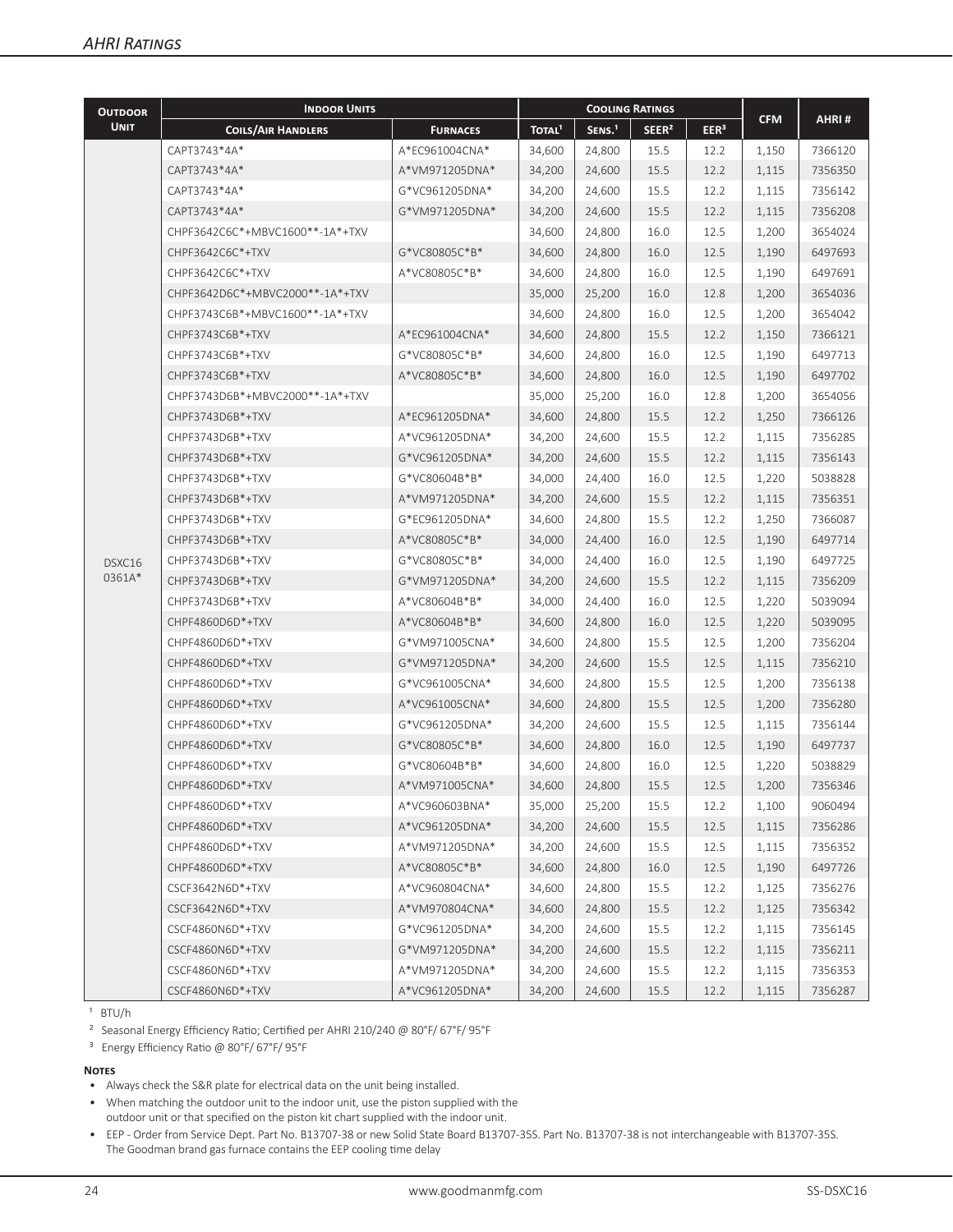| <b>INDOOR UNITS</b><br><b>COOLING RATINGS</b><br><b>OUTDOOR</b>                                                                                  |            |         |  |
|--------------------------------------------------------------------------------------------------------------------------------------------------|------------|---------|--|
| <b>UNIT</b><br>SENS. <sup>1</sup><br><b>COILS/AIR HANDLERS</b><br>TOTAL <sup>1</sup><br>SEER <sup>2</sup><br>EER <sup>3</sup><br><b>FURNACES</b> | <b>CFM</b> | AHRI#   |  |
| AVPTC48C14A*<br>45,500<br>34,200<br>14.5<br>11.7                                                                                                 | 1,450      | 7079240 |  |
| 15.5<br>AVPTC48D14A*<br>46,000<br>34,600<br>12.0                                                                                                 | 1,575      | 5924365 |  |
| AVPTC59C14A*<br>46,000<br>15.0<br>34,600<br>12.0                                                                                                 | 1,490      | 8996170 |  |
| AVPTC59D14A*<br>45,500<br>15.5<br>34,200<br>12.0                                                                                                 | 1,580      | 8996171 |  |
| AVPTC60D14A*<br>16.0<br>45,500<br>34,200<br>12.0                                                                                                 | 1,430      | 6687799 |  |
| 16.0<br>AVPTC61D14A*<br>46,000<br>34,600<br>12.5                                                                                                 | 1,450      | 8996172 |  |
| CA*F4860*6D*+EEP+TXV<br>14.5<br>47,000<br>35,200<br>12.0                                                                                         | 1,675      | 5357203 |  |
| CA*F4860*6D*+MBVC1600**-1A*+TXV<br>15.0<br>46,000<br>34,600<br>12.0                                                                              | 1,600      | 6497743 |  |
| CA*F4860*6D*+TXV<br>G*VM971005CNA*<br>45,500<br>15.0<br>34,200<br>12.0                                                                           | 1,400      | 7356217 |  |
| CA*F4860*6D*+TXV<br>G*VC960804CNA*<br>45,500<br>15.0<br>34,200<br>12.0                                                                           | 1,400      | 7356146 |  |
| CA*F4860*6D*+TXV<br>G*VC81005C*B*<br>46,000<br>16.0<br>12.0<br>34,600                                                                            | 1,370      | 5039097 |  |
| 15.5<br>CA*F4860*6D*+TXV<br>A*VM971205DNA*<br>46,000<br>34,600<br>12.0                                                                           | 1,450      | 7356364 |  |
| CA*F4860*6D*+TXV<br>G*VM970804CNA*<br>45,500<br>34,200<br>15.0<br>12.0                                                                           | 1,400      | 7356212 |  |
| CA*F4860*6D*+TXV<br>A*VC960804CNA*<br>15.0<br>45,500<br>34,200<br>12.0                                                                           | 1,400      | 7356288 |  |
| CA*F4860*6D*+TXV<br>G*VC961005CNA*<br>15.0<br>45,500<br>34,200<br>12.0                                                                           | 1,400      | 7356151 |  |
| CA*F4860*6D*+TXV<br>A*VC80604B*B*<br>15.0<br>45,500<br>34,200<br>12.0                                                                            | 1,400      | 5039115 |  |
| CA*F4860*6D*+TXV<br>15.0<br>A*VC961005CNA*<br>45,500<br>34,200<br>12.0                                                                           | 1,400      | 7356293 |  |
| CA*F4860*6D*+TXV<br>ADVC80805C*B*<br>46,000<br>16.0<br>34,600<br>12.3                                                                            | 1,380      | 5039098 |  |
| CA*F4860*6D*+TXV<br>ADVC81005C*B*<br>46,000<br>34,600<br>16.0<br>12.0                                                                            | 1,410      | 5039099 |  |
| CA*F4860*6D*+TXV<br>A*VM971005CNA*<br>45,500<br>34,200<br>15.0<br>12.0                                                                           | 1,400      | 7356359 |  |
| CA*F4860*6D*+TXV<br>A*VC81005C*B*<br>46,000<br>34,600<br>16.0<br>12.0                                                                            | 1,370      | 5038813 |  |
| CA*F4860*6D*+TXV<br>A*VM970804CNA*<br>45,500<br>34,200<br>15.0<br>12.0                                                                           | 1,400      | 7356354 |  |
| CA*F4860*6D*+TXV<br>A*VC961205DNA*<br>15.5<br>46,000<br>34,600<br>12.0                                                                           | 1,450      | 7356298 |  |
| CA*F4860*6D*+TXV<br>G*VC961205DNA*<br>15.5<br>46,000<br>34,600<br>12.0<br>DSXC16                                                                 | 1,450      | 7356156 |  |
| 0481B*<br>15.5<br>CA*F4860*6D*+TXV<br>G*VM971205DNA*<br>12.0<br>46,000<br>34,600                                                                 | 1,450      | 7356222 |  |
| 16.0<br>CA*F4860*6D*+TXV<br>A*VC80805C*B*<br>46,000<br>34,600<br>12.3                                                                            | 1,390      | 5038832 |  |
| G*VC80604B*B*<br>CA*F4860*6D*+TXV<br>45,500<br>34,200<br>15.0<br>12.0                                                                            | 1,400      | 5039096 |  |
| G*VC80805C*B*<br>CA*F4860*6D*+TXV<br>46,000<br>34,600<br>16.0<br>12.3                                                                            | 1,390      | 5039223 |  |
| CA*F4961*6D*+EEP+TXV<br>48,000<br>36,000<br>14.5<br>12.0                                                                                         | 1,675      | 5357204 |  |
| CA*F4961*6D*+MBVC1600**-1A*+TXV<br>15.0<br>46,000<br>34,600<br>12.0                                                                              | 1,400      | 4431661 |  |
| CA*F4961*6D*+MBVC2000**-1A*+TXV<br>47,000<br>35,200<br>16.0<br>12.5                                                                              | 1,400      | 4431662 |  |
| CA*F4961*6D*+TXV<br>46,000<br>34,600<br>A*VC80604B*B*<br>16.0<br>12.3                                                                            | 1,400      | 5039101 |  |
| 47,000<br>CA*F4961*6D*+TXV<br>A*VC80805C*B*<br>35,200<br>16.0<br>12.5                                                                            | 1,390      | 5038814 |  |
| A*VM970804CNA*<br>46,500<br>35,000<br>15.5<br>CA*F4961*6D*+TXV<br>12.0                                                                           | 1,400      | 7356355 |  |
| G*VM970804CNA*<br>46,500<br>15.5<br>CA*F4961*6D*+TXV<br>35,000<br>12.0                                                                           | 1,400      | 7356213 |  |
| 47,000<br>CA*F4961*6D*+TXV<br>ADVC80805C*B*<br>35,200<br>16.0<br>12.5                                                                            | 1,380      | 5038811 |  |
| CA*F4961*6D*+TXV<br>G*VC81005C*B*<br>46,500<br>35,000<br>16.0<br>12.0                                                                            | 1,370      | 5039012 |  |
| CA*F4961*6D*+TXV<br>A*VM971205DNA*<br>47,000<br>35,200<br>16.0<br>12.0                                                                           | 1,450      | 7356365 |  |
| CA*F4961*6D*+TXV<br>G*EC961205DNA*<br>46,500<br>35,000<br>15.5<br>12.0                                                                           | 1,520      | 7366091 |  |
| G*EC961004CNA*<br>46,500<br>35,000<br>15.5<br>CA*F4961*6D*+TXV<br>12.0                                                                           | 1,550      | 7366088 |  |
| CA*F4961*6D*+TXV<br>A*EC961004CNA*<br>46,500<br>35,000<br>15.5<br>12.0                                                                           | 1,550      | 7366127 |  |
| A*VC960804CNA*<br>46,500<br>35,000<br>15.5<br>CA*F4961*6D*+TXV<br>12.0                                                                           | 1,400      | 7356289 |  |
| G*VC80805C*B*<br>47,000<br>CA*F4961*6D*+TXV<br>35,200<br>16.0<br>12.5                                                                            | 1,390      | 5038933 |  |
| A*VC81005C*B*<br>CA*F4961*6D*+TXV<br>46,500<br>35,000<br>16.0<br>12.0                                                                            | 1,370      | 5039225 |  |
| 47,000<br>CA*F4961*6D*+TXV<br>A*VC961205DNA*<br>35,200<br>16.0<br>12.0                                                                           | 1,450      | 7356299 |  |
| CA*F4961*6D*+TXV<br>A*VC961005CNA*<br>46,500<br>35,000<br>15.5<br>12.0                                                                           | 1,400      | 7356294 |  |
| CA*F4961*6D*+TXV<br>G*VC961005CNA*<br>46,500<br>35,000<br>15.5<br>12.0                                                                           | 1,400      | 7356152 |  |
| G*VM971205DNA*<br>47,000<br>35,200<br>16.0<br>CA*F4961*6D*+TXV<br>12.0                                                                           | 1,450      | 7356223 |  |

See Notes on Page 24.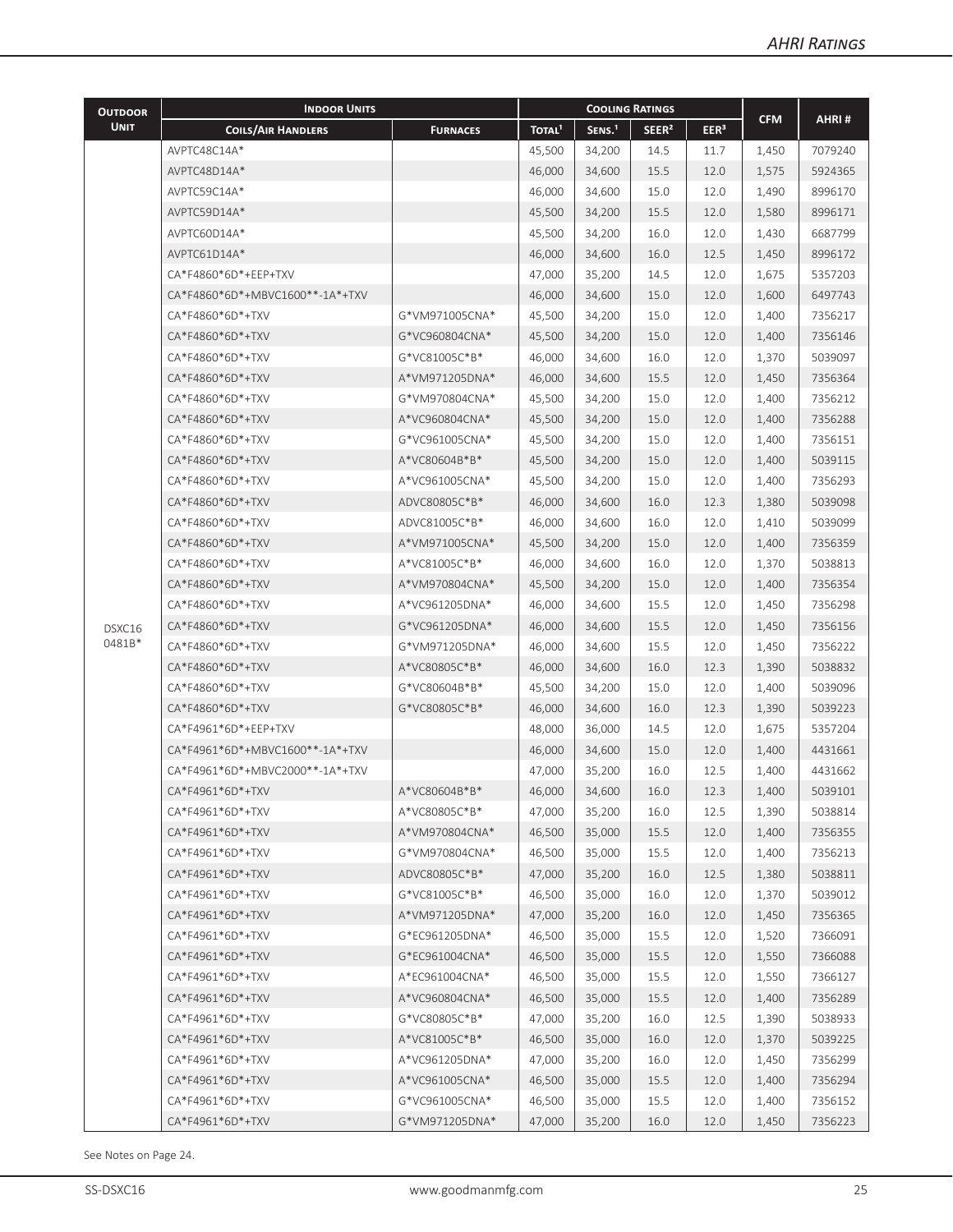| <b>OUTDOOR</b>    | <b>INDOOR UNITS</b>             |                 | <b>COOLING RATINGS</b> |                    |                   |                  |            |         |
|-------------------|---------------------------------|-----------------|------------------------|--------------------|-------------------|------------------|------------|---------|
| <b>UNIT</b>       | <b>COILS/AIR HANDLERS</b>       | <b>FURNACES</b> | TOTAL <sup>1</sup>     | SENS. <sup>1</sup> | SEER <sup>2</sup> | EER <sup>3</sup> | <b>CFM</b> | AHRI#   |
|                   | CA*F4961*6D*+TXV                | G*VC960804CNA*  | 46,500                 | 35,000             | 15.5              | 12.0             | 1,400      | 7356147 |
|                   | CA*F4961*6D*+TXV                | A*EC961205DNA*  | 46,500                 | 35,000             | 15.5              | 12.0             | 1,520      | 7366130 |
|                   | CA*F4961*6D*+TXV                | G*VC961205DNA*  | 47,000                 | 35,200             | 16.0              | 12.0             | 1,450      | 7356157 |
|                   | CA*F4961*6D*+TXV                | G*VC80604B*B*   | 46,000                 | 34,600             | 16.0              | 12.3             | 1,400      | 5039100 |
|                   | CA*F4961*6D*+TXV                | ADVC81005C*B*   | 46,500                 | 35,000             | 16.0              | 12.0             | 1,410      | 5038936 |
|                   | CA*F4961*6D*+TXV                | G*VM971005CNA*  | 46,500                 | 35,000             | 15.5              | 12.0             | 1,400      | 7356218 |
|                   | CA*F4961*6D*+TXV                | A*VM971005CNA*  | 46,500                 | 35,000             | 15.5              | 12.0             | 1,400      | 7356360 |
|                   | CAPT4961*4A*                    | A*VC961205DNA*  | 47,000                 | 35,200             | 15.5              | 12.0             | 1,450      | 7356300 |
|                   | CAPT4961*4A*                    | G*VM971005CNA*  | 46,500                 | 35,000             | 15.0              | 12.0             | 1,400      | 7356219 |
|                   | CAPT4961*4A*                    | A*VM971005CNA*  | 46,500                 | 35,000             | 15.0              | 12.0             | 1,400      | 7356361 |
|                   | CAPT4961*4A*                    | A*VC961005CNA*  | 46,500                 | 35,000             | 15.0              | 12.0             | 1,400      | 7356295 |
|                   | CAPT4961*4A*                    | G*VC961005CNA*  | 46,500                 | 35,000             | 15.0              | 12.0             | 1,400      | 7356153 |
|                   | CAPT4961*4A*                    | A*VC960804CNA*  | 46,500                 | 35,000             | 15.0              | 12.0             | 1,400      | 7356290 |
|                   | CAPT4961*4A*                    | G*VM970804CNA*  | 46,500                 | 35,000             | 15.0              | 12.0             | 1,400      | 7356214 |
|                   | CAPT4961*4A*                    | A*EC961004CNA*  | 46,500                 | 35,000             | 15.0              | 12.0             | 1,550      | 7366128 |
|                   | CAPT4961*4A*                    | G*VC961205DNA*  | 47,000                 | 35,200             | 15.5              | 12.0             | 1,450      | 7356158 |
|                   | CAPT4961*4A*                    | A*VM971205DNA*  | 47,000                 | 35,200             | 15.5              | 12.0             | 1,450      | 7356366 |
|                   | CAPT4961*4A*                    | A*EC961205DNA*  | 46,500                 | 35,000             | 15.0              | 12.0             | 1,520      | 7366131 |
|                   | CAPT4961*4A*                    | G*VM971205DNA*  | 47,000                 | 35,200             | 15.5              | 12.0             | 1,450      | 7356224 |
|                   | CAPT4961*4A*                    | A*VM970804CNA*  | 46,500                 | 35,000             | 15.0              | 12.0             | 1,400      | 7356356 |
|                   | CAPT4961*4A*                    | G*EC961205DNA*  | 46,500                 | 35,000             | 15.0              | 12.0             | 1,520      | 7366092 |
|                   | CAPT4961*4A*                    | G*VC960804CNA*  | 46,500                 | 35,000             | 15.0              | 12.0             | 1,400      | 7356148 |
|                   | CAPT4961*4A*                    | G*EC961004CNA*  | 46,500                 | 35,000             | 15.0              | 12.0             | 1,550      | 7366089 |
| DSXC16            | CHPF4860D6D*+EEP+TXV            |                 | 48,000                 | 36,000             | 14.5              | 12.0             | 1,675      | 5357205 |
| 0481B*<br>(cont.) | CHPF4860D6D*+MBVC1600**-1A*+TXV |                 | 46,000                 | 34,600             | 15.0              | 12.0             | 1,400      | 4172507 |
|                   | CHPF4860D6D*+MBVC2000**-1A*+TXV |                 | 47,000                 | 35,200             | 16.0              | 12.5             | 1,400      | 4172508 |
|                   | CHPF4860D6D*+TXV                | A*EC961004CNA*  | 46,000                 | 34,600             | 15.5              | 12.0             | 1,550      | 7366129 |
|                   | CHPF4860D6D*+TXV                | G*VM971205DNA*  | 47,000                 | 35,200             | 15.5              | 12.0             | 1,450      | 7356225 |
|                   | CHPF4860D6D*+TXV                | G*VC961205DNA*  | 47,000                 | 35,200             | 15.5              | 12.0             | 1,450      | 7356159 |
|                   | CHPF4860D6D*+TXV                | G*VM971005CNA*  | 46,000                 | 34,600             | 15.5              | 12.0             | 1,400      | 7356220 |
|                   | CHPF4860D6D*+TXV                | A*EC961205DNA*  | 46,000                 | 34,600             | 15.5              | 12.0             | 1,520      | 7366132 |
|                   | CHPF4860D6D*+TXV                | G*VC960804CNA*  | 46,000                 | 34,600             | 15.5              | 12.0             | 1,400      | 7356149 |
|                   | CHPF4860D6D*+TXV                | A*VC961005CNA*  | 46,000                 | 34,600             | 15.5              | 12.0             | 1,400      | 7356296 |
|                   | CHPF4860D6D*+TXV                | G*VC80805C*B*   | 45,500                 | 34,200             | 15.5              | 12.0             | 1,390      | 5039224 |
|                   | CHPF4860D6D*+TXV                | A*VC81005C*B*   | 45,500                 | 34,200             | 15.5              | 12.0             | 1,370      | 5039226 |
|                   | CHPF4860D6D*+TXV                | A*VC80805C*B*   | 45,500                 | 34,200             | 15.5              | 12.0             | 1,390      | 5038833 |
|                   | CHPF4860D6D*+TXV                | A*VC960804CNA*  | 46,000                 | 34,600             | 15.5              | 12.0             | 1,400      | 7356291 |
|                   | CHPF4860D6D*+TXV                | A*VM971205DNA*  | 47,000                 | 35,200             | 15.5              | 12.0             | 1,450      | 7356367 |
|                   | CHPF4860D6D*+TXV                | A*VM971005CNA*  | 46,000                 | 34,600             | 15.5              | 12.0             | 1,400      | 7356362 |
|                   | CHPF4860D6D*+TXV                | G*VM970804CNA*  | 46,000                 | 34,600             | 15.5              | 12.0             | 1,400      | 7356215 |
|                   | CHPF4860D6D*+TXV                | G*VC80604B*B*   | 45,500                 | 34,200             | 15.5              | 12.0             | 1,400      | 5038812 |
|                   | CHPF4860D6D*+TXV                | G*EC961205DNA*  | 46,000                 | 34,600             | 15.5              | 12.0             | 1,520      | 7366093 |
|                   | CHPF4860D6D*+TXV                | G*EC961004CNA*  | 46,000                 | 34,600             | 15.5              | 12.0             | 1,550      | 7366090 |
|                   | CHPF4860D6D*+TXV                | G*VC81005C*B*   | 45,500                 | 34,200             | 15.5              | 12.0             | 1,370      | 5038830 |
|                   | CHPF4860D6D*+TXV                | A*VC961205DNA*  | 47,000                 | 35,200             | 15.5              | 12.0             | 1,450      | 7356301 |
|                   | CHPF4860D6D*+TXV                | G*VC961005CNA*  | 46,000                 | 34,600             | 15.5              | 12.0             | 1,400      | 7356154 |
|                   | CHPF4860D6D*+TXV                | A*VM970804CNA*  | 46,000                 | 34,600             | 15.5              | 12.0             | 1,400      | 7356357 |
|                   | CHPF4860D6D*+TXV                | A*VC80604B*B*   | 45,500                 | 34,200             | 15.5              | 12.0             | 1,400      | 5039102 |

See Notes on Page 28.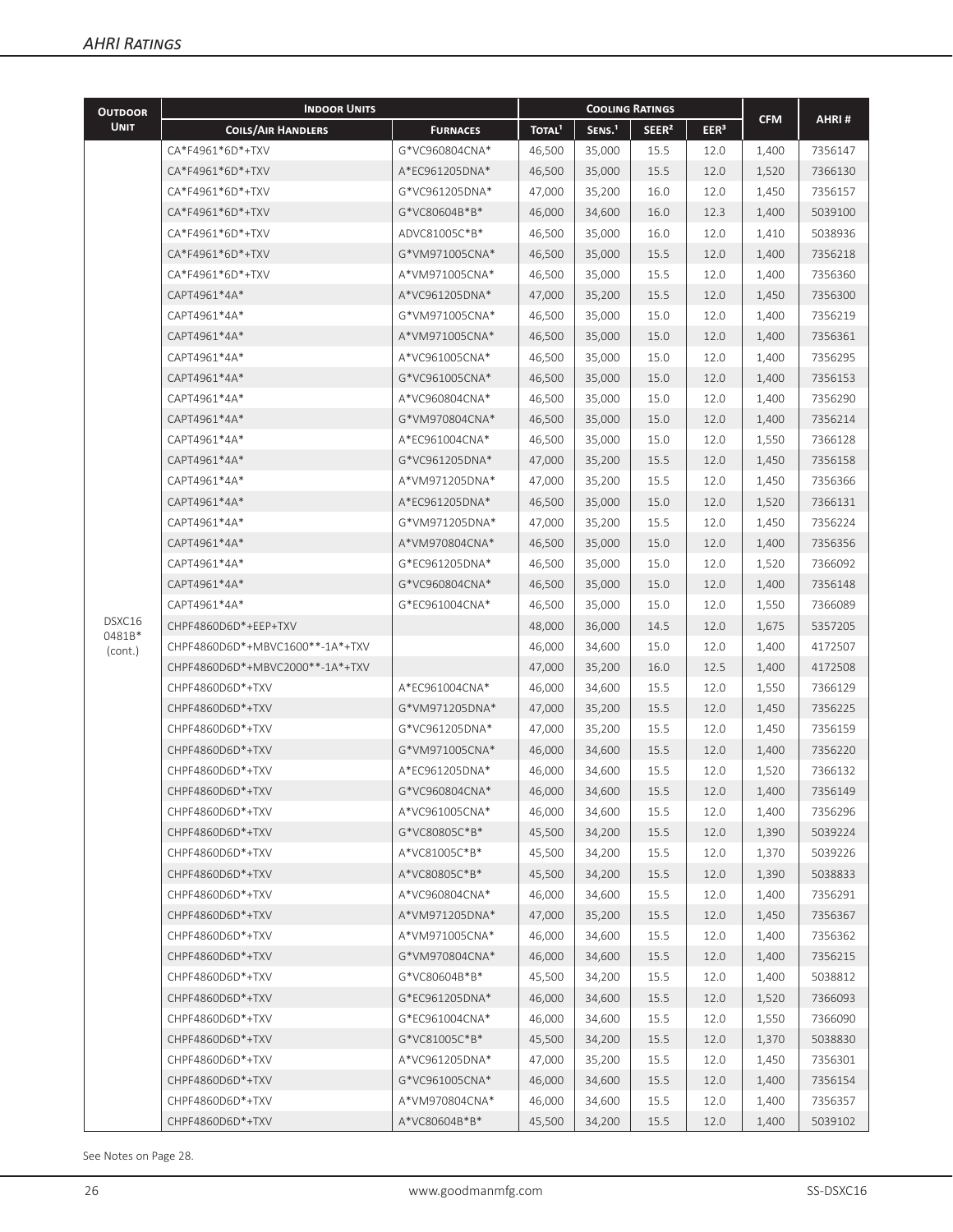| <b>CFM</b><br><b>UNIT</b><br>TOTAL <sup>1</sup><br>SENS. <sup>1</sup><br>SEER <sup>2</sup><br>EER <sup>3</sup><br><b>COILS/AIR HANDLERS</b><br><b>FURNACES</b><br>CSCF4860N6D*+EEP+TXV<br>48,000<br>36,000<br>14.5<br>5357206<br>12.0<br>1,675<br>CSCF4860N6D*+TXV<br>G*VM971205DNA*<br>15.5<br>46,000<br>34,600<br>12.0<br>1,450<br>7356226<br>15.0<br>7356216<br>CSCF4860N6D*+TXV<br>G*VM970804CNA*<br>45,500<br>34,200<br>12.0<br>1,400<br>G*VC961005CNA*<br>45,500<br>15.0<br>7356155<br>CSCF4860N6D*+TXV<br>34,200<br>12.0<br>1,400<br>45,500<br>15.0<br>7356358<br>CSCF4860N6D*+TXV<br>A*VM970804CNA*<br>34,200<br>12.0<br>1,400<br>G*VC961205DNA*<br>15.5<br>7356160<br>CSCF4860N6D*+TXV<br>46,000<br>34,600<br>12.0<br>1,450<br>DSXC16<br>0481B*<br>15.5<br>7356302<br>CSCF4860N6D*+TXV<br>A*VC961205DNA*<br>46,000<br>34,600<br>12.0<br>1,450<br>(cont.)<br>45,500<br>15.0<br>7356221<br>CSCF4860N6D*+TXV<br>G*VM971005CNA*<br>34,200<br>12.0<br>1,400<br>15.0<br>7356297<br>CSCF4860N6D*+TXV<br>A*VC961005CNA*<br>45,500<br>34,200<br>12.0<br>1,400<br>A*VC960804CNA*<br>45,500<br>15.0<br>7356292<br>CSCF4860N6D*+TXV<br>34,200<br>12.0<br>1,400<br>15.5<br>12.0<br>7356368<br>CSCF4860N6D*+TXV<br>A*VM971205DNA*<br>46,000<br>34,600<br>1,450<br>15.0<br>CSCF4860N6D*+TXV<br>A*VM971005CNA*<br>45,500<br>34,200<br>12.0<br>1,400<br>7356363<br>7356150<br>CSCF4860N6D*+TXV<br>G*VC960804CNA*<br>45,500<br>34,200<br>15.0<br>12.0<br>1,400<br>AVPTC60D14A*<br>57,000<br>42,500<br>15.5<br>5924366<br>12.0<br>1,780<br>AVPTC61D14A*<br>15.5<br>8996173<br>56,000<br>41,500<br>12.0<br>1,795<br>CA*F4860*6D*+MBVC2000**-1A*+TXV<br>55,500<br>15.5<br>3880338<br>41,000<br>12.0<br>1,800<br>ADVC80805C*B*<br>55,500<br>15.5<br>5039105<br>CA*F4860*6D*+TXV<br>41,000<br>12.0<br>1,580<br>CA*F4860*6D*+TXV<br>A*VM971205DNA*<br>55,000<br>15.5<br>7356379<br>41,000<br>12.0<br>1,600<br>CA*F4860*6D*+TXV<br>G*VM971205DNA*<br>55,000<br>15.5<br>7356237<br>41,000<br>12.0<br>1,600<br>15.0<br>7356232<br>CA*F4860*6D*+TXV<br>G*VM971005CNA*<br>55,000<br>41,000<br>11.7<br>1,600<br>CA*F4860*6D*+TXV<br>A*VC80805C*B*<br>55,500<br>15.5<br>5038937<br>41,000<br>12.0<br>1,590<br>CA*F4860*6D*+TXV<br>A*VC81005C*B*<br>55,500<br>15.5<br>5038965<br>41,000<br>12.0<br>1,610<br>CA*F4860*6D*+TXV<br>G*VC81005C*B*<br>55,500<br>15.5<br>12.0<br>5039227<br>41,000<br>1,610<br>CA*F4860*6D*+TXV<br>55,000<br>15.5<br>7356313<br>A*VC961205DNA*<br>41,000<br>12.0<br>1,600<br>CA*F4860*6D*+TXV<br>G*VC80805C*B*<br>15.5<br>12.0<br>5039104<br>55,500<br>41,000<br>1,590<br>15.0<br>CA*F4860*6D*+TXV<br>G*VM970804CNA*<br>55,000<br>41,000<br>11.7<br>1,550<br>7356227<br>CA*F4860*6D*+TXV<br>15.5<br>7356171<br>G*VC961205DNA*<br>55,000<br>41,000<br>12.0<br>1,600<br>CA*F4860*6D*+TXV<br>ADVC81005C*B*<br>55,500<br>15.5<br>5038834<br>41,000<br>12.0<br>1,550<br>CA*F4961*6D*+EEP+TXV<br>14.0<br>5357207<br>56,000<br>41,500<br>11.8<br>1,550<br>CA*F4961*6D*+MBVC2000**-1A*+TXV<br>57,000<br>42,500<br>16.0<br>12.3<br>1,800<br>4431664<br>DSXC16<br>G*VM971005CNA*<br>15.5<br>7356233<br>CA*F4961*6D*+TXV<br>55,000<br>41,000<br>11.7<br>1,600<br>0601B*<br>CA*F4961*6D*+TXV<br>G*VC960804CNA*<br>55,000<br>41,000<br>1,550<br>15.5<br>11.7<br>7356162<br>G*VC80805C*B*<br>56,000<br>41,500<br>15.5<br>5038815<br>CA*F4961*6D*+TXV<br>12.3<br>1,590<br>A*VC81005C*B*<br>56,000<br>41,500<br>15.5<br>5038835<br>CA*F4961*6D*+TXV<br>12.0<br>1,610<br>15.5<br>CA*F4961*6D*+TXV<br>ADVC80805C*B*<br>56,000<br>41,500<br>12.3<br>1,580<br>5039116<br>55,000<br>41,000<br>15.5<br>CA*F4961*6D*+TXV<br>A*VM971205DNA*<br>12.0<br>1,600<br>7356380<br>7356172<br>CA*F4961*6D*+TXV<br>G*VC961205DNA*<br>55,000<br>41,000<br>15.5<br>12.0<br>1,600<br>CA*F4961*6D*+TXV<br>G*VM971205DNA*<br>55,000<br>41,000<br>15.5<br>12.0<br>7356238<br>1,600<br>CA*F4961*6D*+TXV<br>G*VC81005C*B*<br>56,000<br>41,500<br>15.5<br>12.0<br>5038964<br>1,610<br>A*VM970804CNA*<br>55,000<br>41,000<br>15.5<br>CA*F4961*6D*+TXV<br>11.7<br>1,550<br>7356370<br>CA*F4961*6D*+TXV<br>ADVC81005C*B*<br>56,000<br>41,500<br>15.5<br>12.0<br>1,550<br>5039013<br>G*VM970804CNA*<br>55,000<br>15.5<br>11.7<br>7356228<br>CA*F4961*6D*+TXV<br>41,000<br>1,550<br>A*VC80805C*B*<br>56,000<br>15.5<br>5038966<br>CA*F4961*6D*+TXV<br>41,500<br>12.3<br>1,590<br>CA*F4961*6D*+TXV<br>A*VM971005CNA*<br>55,000<br>15.5<br>11.7<br>7356375<br>41,000<br>1,600<br>CA*F4961*6D*+TXV<br>56,000<br>15.5<br>7366133<br>A*EC961205DNA*<br>41,500<br>11.7<br>1,520<br>CA*F4961*6D*+TXV<br>G*EC961205DNA*<br>56,000<br>41,500<br>15.5<br>11.7<br>1,520<br>7366094<br>CA*F4961*6D*+TXV<br>G*VC961005CNA*<br>55,000<br>41,000<br>15.5<br>7356167<br>11.7<br>1,600<br>CA*F4961*6D*+TXV | <b>OUTDOOR</b> | <b>INDOOR UNITS</b> |                | <b>COOLING RATINGS</b> |        |      |      |       |         |
|-----------------------------------------------------------------------------------------------------------------------------------------------------------------------------------------------------------------------------------------------------------------------------------------------------------------------------------------------------------------------------------------------------------------------------------------------------------------------------------------------------------------------------------------------------------------------------------------------------------------------------------------------------------------------------------------------------------------------------------------------------------------------------------------------------------------------------------------------------------------------------------------------------------------------------------------------------------------------------------------------------------------------------------------------------------------------------------------------------------------------------------------------------------------------------------------------------------------------------------------------------------------------------------------------------------------------------------------------------------------------------------------------------------------------------------------------------------------------------------------------------------------------------------------------------------------------------------------------------------------------------------------------------------------------------------------------------------------------------------------------------------------------------------------------------------------------------------------------------------------------------------------------------------------------------------------------------------------------------------------------------------------------------------------------------------------------------------------------------------------------------------------------------------------------------------------------------------------------------------------------------------------------------------------------------------------------------------------------------------------------------------------------------------------------------------------------------------------------------------------------------------------------------------------------------------------------------------------------------------------------------------------------------------------------------------------------------------------------------------------------------------------------------------------------------------------------------------------------------------------------------------------------------------------------------------------------------------------------------------------------------------------------------------------------------------------------------------------------------------------------------------------------------------------------------------------------------------------------------------------------------------------------------------------------------------------------------------------------------------------------------------------------------------------------------------------------------------------------------------------------------------------------------------------------------------------------------------------------------------------------------------------------------------------------------------------------------------------------------------------------------------------------------------------------------------------------------------------------------------------------------------------------------------------------------------------------------------------------------------------------------------------------------------------------------------------------------------------------------------------------------------------------------------------------------------------------------------------------------------------------------------------------------------------------------------------------------------------------------------------------------------------------------------------------------------------------------------------------------------------------------------------------------------------------------------------------------------------------------------------------------------------------------------------------------------------------------------------------------------------------|----------------|---------------------|----------------|------------------------|--------|------|------|-------|---------|
|                                                                                                                                                                                                                                                                                                                                                                                                                                                                                                                                                                                                                                                                                                                                                                                                                                                                                                                                                                                                                                                                                                                                                                                                                                                                                                                                                                                                                                                                                                                                                                                                                                                                                                                                                                                                                                                                                                                                                                                                                                                                                                                                                                                                                                                                                                                                                                                                                                                                                                                                                                                                                                                                                                                                                                                                                                                                                                                                                                                                                                                                                                                                                                                                                                                                                                                                                                                                                                                                                                                                                                                                                                                                                                                                                                                                                                                                                                                                                                                                                                                                                                                                                                                                                                                                                                                                                                                                                                                                                                                                                                                                                                                                                                                                               |                |                     |                |                        |        |      |      |       | AHRI#   |
|                                                                                                                                                                                                                                                                                                                                                                                                                                                                                                                                                                                                                                                                                                                                                                                                                                                                                                                                                                                                                                                                                                                                                                                                                                                                                                                                                                                                                                                                                                                                                                                                                                                                                                                                                                                                                                                                                                                                                                                                                                                                                                                                                                                                                                                                                                                                                                                                                                                                                                                                                                                                                                                                                                                                                                                                                                                                                                                                                                                                                                                                                                                                                                                                                                                                                                                                                                                                                                                                                                                                                                                                                                                                                                                                                                                                                                                                                                                                                                                                                                                                                                                                                                                                                                                                                                                                                                                                                                                                                                                                                                                                                                                                                                                                               |                |                     |                |                        |        |      |      |       |         |
|                                                                                                                                                                                                                                                                                                                                                                                                                                                                                                                                                                                                                                                                                                                                                                                                                                                                                                                                                                                                                                                                                                                                                                                                                                                                                                                                                                                                                                                                                                                                                                                                                                                                                                                                                                                                                                                                                                                                                                                                                                                                                                                                                                                                                                                                                                                                                                                                                                                                                                                                                                                                                                                                                                                                                                                                                                                                                                                                                                                                                                                                                                                                                                                                                                                                                                                                                                                                                                                                                                                                                                                                                                                                                                                                                                                                                                                                                                                                                                                                                                                                                                                                                                                                                                                                                                                                                                                                                                                                                                                                                                                                                                                                                                                                               |                |                     |                |                        |        |      |      |       |         |
|                                                                                                                                                                                                                                                                                                                                                                                                                                                                                                                                                                                                                                                                                                                                                                                                                                                                                                                                                                                                                                                                                                                                                                                                                                                                                                                                                                                                                                                                                                                                                                                                                                                                                                                                                                                                                                                                                                                                                                                                                                                                                                                                                                                                                                                                                                                                                                                                                                                                                                                                                                                                                                                                                                                                                                                                                                                                                                                                                                                                                                                                                                                                                                                                                                                                                                                                                                                                                                                                                                                                                                                                                                                                                                                                                                                                                                                                                                                                                                                                                                                                                                                                                                                                                                                                                                                                                                                                                                                                                                                                                                                                                                                                                                                                               |                |                     |                |                        |        |      |      |       |         |
|                                                                                                                                                                                                                                                                                                                                                                                                                                                                                                                                                                                                                                                                                                                                                                                                                                                                                                                                                                                                                                                                                                                                                                                                                                                                                                                                                                                                                                                                                                                                                                                                                                                                                                                                                                                                                                                                                                                                                                                                                                                                                                                                                                                                                                                                                                                                                                                                                                                                                                                                                                                                                                                                                                                                                                                                                                                                                                                                                                                                                                                                                                                                                                                                                                                                                                                                                                                                                                                                                                                                                                                                                                                                                                                                                                                                                                                                                                                                                                                                                                                                                                                                                                                                                                                                                                                                                                                                                                                                                                                                                                                                                                                                                                                                               |                |                     |                |                        |        |      |      |       |         |
|                                                                                                                                                                                                                                                                                                                                                                                                                                                                                                                                                                                                                                                                                                                                                                                                                                                                                                                                                                                                                                                                                                                                                                                                                                                                                                                                                                                                                                                                                                                                                                                                                                                                                                                                                                                                                                                                                                                                                                                                                                                                                                                                                                                                                                                                                                                                                                                                                                                                                                                                                                                                                                                                                                                                                                                                                                                                                                                                                                                                                                                                                                                                                                                                                                                                                                                                                                                                                                                                                                                                                                                                                                                                                                                                                                                                                                                                                                                                                                                                                                                                                                                                                                                                                                                                                                                                                                                                                                                                                                                                                                                                                                                                                                                                               |                |                     |                |                        |        |      |      |       |         |
|                                                                                                                                                                                                                                                                                                                                                                                                                                                                                                                                                                                                                                                                                                                                                                                                                                                                                                                                                                                                                                                                                                                                                                                                                                                                                                                                                                                                                                                                                                                                                                                                                                                                                                                                                                                                                                                                                                                                                                                                                                                                                                                                                                                                                                                                                                                                                                                                                                                                                                                                                                                                                                                                                                                                                                                                                                                                                                                                                                                                                                                                                                                                                                                                                                                                                                                                                                                                                                                                                                                                                                                                                                                                                                                                                                                                                                                                                                                                                                                                                                                                                                                                                                                                                                                                                                                                                                                                                                                                                                                                                                                                                                                                                                                                               |                |                     |                |                        |        |      |      |       |         |
|                                                                                                                                                                                                                                                                                                                                                                                                                                                                                                                                                                                                                                                                                                                                                                                                                                                                                                                                                                                                                                                                                                                                                                                                                                                                                                                                                                                                                                                                                                                                                                                                                                                                                                                                                                                                                                                                                                                                                                                                                                                                                                                                                                                                                                                                                                                                                                                                                                                                                                                                                                                                                                                                                                                                                                                                                                                                                                                                                                                                                                                                                                                                                                                                                                                                                                                                                                                                                                                                                                                                                                                                                                                                                                                                                                                                                                                                                                                                                                                                                                                                                                                                                                                                                                                                                                                                                                                                                                                                                                                                                                                                                                                                                                                                               |                |                     |                |                        |        |      |      |       |         |
|                                                                                                                                                                                                                                                                                                                                                                                                                                                                                                                                                                                                                                                                                                                                                                                                                                                                                                                                                                                                                                                                                                                                                                                                                                                                                                                                                                                                                                                                                                                                                                                                                                                                                                                                                                                                                                                                                                                                                                                                                                                                                                                                                                                                                                                                                                                                                                                                                                                                                                                                                                                                                                                                                                                                                                                                                                                                                                                                                                                                                                                                                                                                                                                                                                                                                                                                                                                                                                                                                                                                                                                                                                                                                                                                                                                                                                                                                                                                                                                                                                                                                                                                                                                                                                                                                                                                                                                                                                                                                                                                                                                                                                                                                                                                               |                |                     |                |                        |        |      |      |       |         |
|                                                                                                                                                                                                                                                                                                                                                                                                                                                                                                                                                                                                                                                                                                                                                                                                                                                                                                                                                                                                                                                                                                                                                                                                                                                                                                                                                                                                                                                                                                                                                                                                                                                                                                                                                                                                                                                                                                                                                                                                                                                                                                                                                                                                                                                                                                                                                                                                                                                                                                                                                                                                                                                                                                                                                                                                                                                                                                                                                                                                                                                                                                                                                                                                                                                                                                                                                                                                                                                                                                                                                                                                                                                                                                                                                                                                                                                                                                                                                                                                                                                                                                                                                                                                                                                                                                                                                                                                                                                                                                                                                                                                                                                                                                                                               |                |                     |                |                        |        |      |      |       |         |
|                                                                                                                                                                                                                                                                                                                                                                                                                                                                                                                                                                                                                                                                                                                                                                                                                                                                                                                                                                                                                                                                                                                                                                                                                                                                                                                                                                                                                                                                                                                                                                                                                                                                                                                                                                                                                                                                                                                                                                                                                                                                                                                                                                                                                                                                                                                                                                                                                                                                                                                                                                                                                                                                                                                                                                                                                                                                                                                                                                                                                                                                                                                                                                                                                                                                                                                                                                                                                                                                                                                                                                                                                                                                                                                                                                                                                                                                                                                                                                                                                                                                                                                                                                                                                                                                                                                                                                                                                                                                                                                                                                                                                                                                                                                                               |                |                     |                |                        |        |      |      |       |         |
|                                                                                                                                                                                                                                                                                                                                                                                                                                                                                                                                                                                                                                                                                                                                                                                                                                                                                                                                                                                                                                                                                                                                                                                                                                                                                                                                                                                                                                                                                                                                                                                                                                                                                                                                                                                                                                                                                                                                                                                                                                                                                                                                                                                                                                                                                                                                                                                                                                                                                                                                                                                                                                                                                                                                                                                                                                                                                                                                                                                                                                                                                                                                                                                                                                                                                                                                                                                                                                                                                                                                                                                                                                                                                                                                                                                                                                                                                                                                                                                                                                                                                                                                                                                                                                                                                                                                                                                                                                                                                                                                                                                                                                                                                                                                               |                |                     |                |                        |        |      |      |       |         |
|                                                                                                                                                                                                                                                                                                                                                                                                                                                                                                                                                                                                                                                                                                                                                                                                                                                                                                                                                                                                                                                                                                                                                                                                                                                                                                                                                                                                                                                                                                                                                                                                                                                                                                                                                                                                                                                                                                                                                                                                                                                                                                                                                                                                                                                                                                                                                                                                                                                                                                                                                                                                                                                                                                                                                                                                                                                                                                                                                                                                                                                                                                                                                                                                                                                                                                                                                                                                                                                                                                                                                                                                                                                                                                                                                                                                                                                                                                                                                                                                                                                                                                                                                                                                                                                                                                                                                                                                                                                                                                                                                                                                                                                                                                                                               |                |                     |                |                        |        |      |      |       |         |
|                                                                                                                                                                                                                                                                                                                                                                                                                                                                                                                                                                                                                                                                                                                                                                                                                                                                                                                                                                                                                                                                                                                                                                                                                                                                                                                                                                                                                                                                                                                                                                                                                                                                                                                                                                                                                                                                                                                                                                                                                                                                                                                                                                                                                                                                                                                                                                                                                                                                                                                                                                                                                                                                                                                                                                                                                                                                                                                                                                                                                                                                                                                                                                                                                                                                                                                                                                                                                                                                                                                                                                                                                                                                                                                                                                                                                                                                                                                                                                                                                                                                                                                                                                                                                                                                                                                                                                                                                                                                                                                                                                                                                                                                                                                                               |                |                     |                |                        |        |      |      |       |         |
|                                                                                                                                                                                                                                                                                                                                                                                                                                                                                                                                                                                                                                                                                                                                                                                                                                                                                                                                                                                                                                                                                                                                                                                                                                                                                                                                                                                                                                                                                                                                                                                                                                                                                                                                                                                                                                                                                                                                                                                                                                                                                                                                                                                                                                                                                                                                                                                                                                                                                                                                                                                                                                                                                                                                                                                                                                                                                                                                                                                                                                                                                                                                                                                                                                                                                                                                                                                                                                                                                                                                                                                                                                                                                                                                                                                                                                                                                                                                                                                                                                                                                                                                                                                                                                                                                                                                                                                                                                                                                                                                                                                                                                                                                                                                               |                |                     |                |                        |        |      |      |       |         |
|                                                                                                                                                                                                                                                                                                                                                                                                                                                                                                                                                                                                                                                                                                                                                                                                                                                                                                                                                                                                                                                                                                                                                                                                                                                                                                                                                                                                                                                                                                                                                                                                                                                                                                                                                                                                                                                                                                                                                                                                                                                                                                                                                                                                                                                                                                                                                                                                                                                                                                                                                                                                                                                                                                                                                                                                                                                                                                                                                                                                                                                                                                                                                                                                                                                                                                                                                                                                                                                                                                                                                                                                                                                                                                                                                                                                                                                                                                                                                                                                                                                                                                                                                                                                                                                                                                                                                                                                                                                                                                                                                                                                                                                                                                                                               |                |                     |                |                        |        |      |      |       |         |
|                                                                                                                                                                                                                                                                                                                                                                                                                                                                                                                                                                                                                                                                                                                                                                                                                                                                                                                                                                                                                                                                                                                                                                                                                                                                                                                                                                                                                                                                                                                                                                                                                                                                                                                                                                                                                                                                                                                                                                                                                                                                                                                                                                                                                                                                                                                                                                                                                                                                                                                                                                                                                                                                                                                                                                                                                                                                                                                                                                                                                                                                                                                                                                                                                                                                                                                                                                                                                                                                                                                                                                                                                                                                                                                                                                                                                                                                                                                                                                                                                                                                                                                                                                                                                                                                                                                                                                                                                                                                                                                                                                                                                                                                                                                                               |                |                     |                |                        |        |      |      |       |         |
|                                                                                                                                                                                                                                                                                                                                                                                                                                                                                                                                                                                                                                                                                                                                                                                                                                                                                                                                                                                                                                                                                                                                                                                                                                                                                                                                                                                                                                                                                                                                                                                                                                                                                                                                                                                                                                                                                                                                                                                                                                                                                                                                                                                                                                                                                                                                                                                                                                                                                                                                                                                                                                                                                                                                                                                                                                                                                                                                                                                                                                                                                                                                                                                                                                                                                                                                                                                                                                                                                                                                                                                                                                                                                                                                                                                                                                                                                                                                                                                                                                                                                                                                                                                                                                                                                                                                                                                                                                                                                                                                                                                                                                                                                                                                               |                |                     |                |                        |        |      |      |       |         |
|                                                                                                                                                                                                                                                                                                                                                                                                                                                                                                                                                                                                                                                                                                                                                                                                                                                                                                                                                                                                                                                                                                                                                                                                                                                                                                                                                                                                                                                                                                                                                                                                                                                                                                                                                                                                                                                                                                                                                                                                                                                                                                                                                                                                                                                                                                                                                                                                                                                                                                                                                                                                                                                                                                                                                                                                                                                                                                                                                                                                                                                                                                                                                                                                                                                                                                                                                                                                                                                                                                                                                                                                                                                                                                                                                                                                                                                                                                                                                                                                                                                                                                                                                                                                                                                                                                                                                                                                                                                                                                                                                                                                                                                                                                                                               |                |                     |                |                        |        |      |      |       |         |
|                                                                                                                                                                                                                                                                                                                                                                                                                                                                                                                                                                                                                                                                                                                                                                                                                                                                                                                                                                                                                                                                                                                                                                                                                                                                                                                                                                                                                                                                                                                                                                                                                                                                                                                                                                                                                                                                                                                                                                                                                                                                                                                                                                                                                                                                                                                                                                                                                                                                                                                                                                                                                                                                                                                                                                                                                                                                                                                                                                                                                                                                                                                                                                                                                                                                                                                                                                                                                                                                                                                                                                                                                                                                                                                                                                                                                                                                                                                                                                                                                                                                                                                                                                                                                                                                                                                                                                                                                                                                                                                                                                                                                                                                                                                                               |                |                     |                |                        |        |      |      |       |         |
|                                                                                                                                                                                                                                                                                                                                                                                                                                                                                                                                                                                                                                                                                                                                                                                                                                                                                                                                                                                                                                                                                                                                                                                                                                                                                                                                                                                                                                                                                                                                                                                                                                                                                                                                                                                                                                                                                                                                                                                                                                                                                                                                                                                                                                                                                                                                                                                                                                                                                                                                                                                                                                                                                                                                                                                                                                                                                                                                                                                                                                                                                                                                                                                                                                                                                                                                                                                                                                                                                                                                                                                                                                                                                                                                                                                                                                                                                                                                                                                                                                                                                                                                                                                                                                                                                                                                                                                                                                                                                                                                                                                                                                                                                                                                               |                |                     |                |                        |        |      |      |       |         |
|                                                                                                                                                                                                                                                                                                                                                                                                                                                                                                                                                                                                                                                                                                                                                                                                                                                                                                                                                                                                                                                                                                                                                                                                                                                                                                                                                                                                                                                                                                                                                                                                                                                                                                                                                                                                                                                                                                                                                                                                                                                                                                                                                                                                                                                                                                                                                                                                                                                                                                                                                                                                                                                                                                                                                                                                                                                                                                                                                                                                                                                                                                                                                                                                                                                                                                                                                                                                                                                                                                                                                                                                                                                                                                                                                                                                                                                                                                                                                                                                                                                                                                                                                                                                                                                                                                                                                                                                                                                                                                                                                                                                                                                                                                                                               |                |                     |                |                        |        |      |      |       |         |
|                                                                                                                                                                                                                                                                                                                                                                                                                                                                                                                                                                                                                                                                                                                                                                                                                                                                                                                                                                                                                                                                                                                                                                                                                                                                                                                                                                                                                                                                                                                                                                                                                                                                                                                                                                                                                                                                                                                                                                                                                                                                                                                                                                                                                                                                                                                                                                                                                                                                                                                                                                                                                                                                                                                                                                                                                                                                                                                                                                                                                                                                                                                                                                                                                                                                                                                                                                                                                                                                                                                                                                                                                                                                                                                                                                                                                                                                                                                                                                                                                                                                                                                                                                                                                                                                                                                                                                                                                                                                                                                                                                                                                                                                                                                                               |                |                     |                |                        |        |      |      |       |         |
|                                                                                                                                                                                                                                                                                                                                                                                                                                                                                                                                                                                                                                                                                                                                                                                                                                                                                                                                                                                                                                                                                                                                                                                                                                                                                                                                                                                                                                                                                                                                                                                                                                                                                                                                                                                                                                                                                                                                                                                                                                                                                                                                                                                                                                                                                                                                                                                                                                                                                                                                                                                                                                                                                                                                                                                                                                                                                                                                                                                                                                                                                                                                                                                                                                                                                                                                                                                                                                                                                                                                                                                                                                                                                                                                                                                                                                                                                                                                                                                                                                                                                                                                                                                                                                                                                                                                                                                                                                                                                                                                                                                                                                                                                                                                               |                |                     |                |                        |        |      |      |       |         |
|                                                                                                                                                                                                                                                                                                                                                                                                                                                                                                                                                                                                                                                                                                                                                                                                                                                                                                                                                                                                                                                                                                                                                                                                                                                                                                                                                                                                                                                                                                                                                                                                                                                                                                                                                                                                                                                                                                                                                                                                                                                                                                                                                                                                                                                                                                                                                                                                                                                                                                                                                                                                                                                                                                                                                                                                                                                                                                                                                                                                                                                                                                                                                                                                                                                                                                                                                                                                                                                                                                                                                                                                                                                                                                                                                                                                                                                                                                                                                                                                                                                                                                                                                                                                                                                                                                                                                                                                                                                                                                                                                                                                                                                                                                                                               |                |                     |                |                        |        |      |      |       |         |
|                                                                                                                                                                                                                                                                                                                                                                                                                                                                                                                                                                                                                                                                                                                                                                                                                                                                                                                                                                                                                                                                                                                                                                                                                                                                                                                                                                                                                                                                                                                                                                                                                                                                                                                                                                                                                                                                                                                                                                                                                                                                                                                                                                                                                                                                                                                                                                                                                                                                                                                                                                                                                                                                                                                                                                                                                                                                                                                                                                                                                                                                                                                                                                                                                                                                                                                                                                                                                                                                                                                                                                                                                                                                                                                                                                                                                                                                                                                                                                                                                                                                                                                                                                                                                                                                                                                                                                                                                                                                                                                                                                                                                                                                                                                                               |                |                     |                |                        |        |      |      |       |         |
|                                                                                                                                                                                                                                                                                                                                                                                                                                                                                                                                                                                                                                                                                                                                                                                                                                                                                                                                                                                                                                                                                                                                                                                                                                                                                                                                                                                                                                                                                                                                                                                                                                                                                                                                                                                                                                                                                                                                                                                                                                                                                                                                                                                                                                                                                                                                                                                                                                                                                                                                                                                                                                                                                                                                                                                                                                                                                                                                                                                                                                                                                                                                                                                                                                                                                                                                                                                                                                                                                                                                                                                                                                                                                                                                                                                                                                                                                                                                                                                                                                                                                                                                                                                                                                                                                                                                                                                                                                                                                                                                                                                                                                                                                                                                               |                |                     |                |                        |        |      |      |       |         |
|                                                                                                                                                                                                                                                                                                                                                                                                                                                                                                                                                                                                                                                                                                                                                                                                                                                                                                                                                                                                                                                                                                                                                                                                                                                                                                                                                                                                                                                                                                                                                                                                                                                                                                                                                                                                                                                                                                                                                                                                                                                                                                                                                                                                                                                                                                                                                                                                                                                                                                                                                                                                                                                                                                                                                                                                                                                                                                                                                                                                                                                                                                                                                                                                                                                                                                                                                                                                                                                                                                                                                                                                                                                                                                                                                                                                                                                                                                                                                                                                                                                                                                                                                                                                                                                                                                                                                                                                                                                                                                                                                                                                                                                                                                                                               |                |                     |                |                        |        |      |      |       |         |
|                                                                                                                                                                                                                                                                                                                                                                                                                                                                                                                                                                                                                                                                                                                                                                                                                                                                                                                                                                                                                                                                                                                                                                                                                                                                                                                                                                                                                                                                                                                                                                                                                                                                                                                                                                                                                                                                                                                                                                                                                                                                                                                                                                                                                                                                                                                                                                                                                                                                                                                                                                                                                                                                                                                                                                                                                                                                                                                                                                                                                                                                                                                                                                                                                                                                                                                                                                                                                                                                                                                                                                                                                                                                                                                                                                                                                                                                                                                                                                                                                                                                                                                                                                                                                                                                                                                                                                                                                                                                                                                                                                                                                                                                                                                                               |                |                     |                |                        |        |      |      |       |         |
|                                                                                                                                                                                                                                                                                                                                                                                                                                                                                                                                                                                                                                                                                                                                                                                                                                                                                                                                                                                                                                                                                                                                                                                                                                                                                                                                                                                                                                                                                                                                                                                                                                                                                                                                                                                                                                                                                                                                                                                                                                                                                                                                                                                                                                                                                                                                                                                                                                                                                                                                                                                                                                                                                                                                                                                                                                                                                                                                                                                                                                                                                                                                                                                                                                                                                                                                                                                                                                                                                                                                                                                                                                                                                                                                                                                                                                                                                                                                                                                                                                                                                                                                                                                                                                                                                                                                                                                                                                                                                                                                                                                                                                                                                                                                               |                |                     |                |                        |        |      |      |       |         |
|                                                                                                                                                                                                                                                                                                                                                                                                                                                                                                                                                                                                                                                                                                                                                                                                                                                                                                                                                                                                                                                                                                                                                                                                                                                                                                                                                                                                                                                                                                                                                                                                                                                                                                                                                                                                                                                                                                                                                                                                                                                                                                                                                                                                                                                                                                                                                                                                                                                                                                                                                                                                                                                                                                                                                                                                                                                                                                                                                                                                                                                                                                                                                                                                                                                                                                                                                                                                                                                                                                                                                                                                                                                                                                                                                                                                                                                                                                                                                                                                                                                                                                                                                                                                                                                                                                                                                                                                                                                                                                                                                                                                                                                                                                                                               |                |                     |                |                        |        |      |      |       |         |
|                                                                                                                                                                                                                                                                                                                                                                                                                                                                                                                                                                                                                                                                                                                                                                                                                                                                                                                                                                                                                                                                                                                                                                                                                                                                                                                                                                                                                                                                                                                                                                                                                                                                                                                                                                                                                                                                                                                                                                                                                                                                                                                                                                                                                                                                                                                                                                                                                                                                                                                                                                                                                                                                                                                                                                                                                                                                                                                                                                                                                                                                                                                                                                                                                                                                                                                                                                                                                                                                                                                                                                                                                                                                                                                                                                                                                                                                                                                                                                                                                                                                                                                                                                                                                                                                                                                                                                                                                                                                                                                                                                                                                                                                                                                                               |                |                     |                |                        |        |      |      |       |         |
|                                                                                                                                                                                                                                                                                                                                                                                                                                                                                                                                                                                                                                                                                                                                                                                                                                                                                                                                                                                                                                                                                                                                                                                                                                                                                                                                                                                                                                                                                                                                                                                                                                                                                                                                                                                                                                                                                                                                                                                                                                                                                                                                                                                                                                                                                                                                                                                                                                                                                                                                                                                                                                                                                                                                                                                                                                                                                                                                                                                                                                                                                                                                                                                                                                                                                                                                                                                                                                                                                                                                                                                                                                                                                                                                                                                                                                                                                                                                                                                                                                                                                                                                                                                                                                                                                                                                                                                                                                                                                                                                                                                                                                                                                                                                               |                |                     |                |                        |        |      |      |       |         |
|                                                                                                                                                                                                                                                                                                                                                                                                                                                                                                                                                                                                                                                                                                                                                                                                                                                                                                                                                                                                                                                                                                                                                                                                                                                                                                                                                                                                                                                                                                                                                                                                                                                                                                                                                                                                                                                                                                                                                                                                                                                                                                                                                                                                                                                                                                                                                                                                                                                                                                                                                                                                                                                                                                                                                                                                                                                                                                                                                                                                                                                                                                                                                                                                                                                                                                                                                                                                                                                                                                                                                                                                                                                                                                                                                                                                                                                                                                                                                                                                                                                                                                                                                                                                                                                                                                                                                                                                                                                                                                                                                                                                                                                                                                                                               |                |                     |                |                        |        |      |      |       |         |
|                                                                                                                                                                                                                                                                                                                                                                                                                                                                                                                                                                                                                                                                                                                                                                                                                                                                                                                                                                                                                                                                                                                                                                                                                                                                                                                                                                                                                                                                                                                                                                                                                                                                                                                                                                                                                                                                                                                                                                                                                                                                                                                                                                                                                                                                                                                                                                                                                                                                                                                                                                                                                                                                                                                                                                                                                                                                                                                                                                                                                                                                                                                                                                                                                                                                                                                                                                                                                                                                                                                                                                                                                                                                                                                                                                                                                                                                                                                                                                                                                                                                                                                                                                                                                                                                                                                                                                                                                                                                                                                                                                                                                                                                                                                                               |                |                     |                |                        |        |      |      |       |         |
|                                                                                                                                                                                                                                                                                                                                                                                                                                                                                                                                                                                                                                                                                                                                                                                                                                                                                                                                                                                                                                                                                                                                                                                                                                                                                                                                                                                                                                                                                                                                                                                                                                                                                                                                                                                                                                                                                                                                                                                                                                                                                                                                                                                                                                                                                                                                                                                                                                                                                                                                                                                                                                                                                                                                                                                                                                                                                                                                                                                                                                                                                                                                                                                                                                                                                                                                                                                                                                                                                                                                                                                                                                                                                                                                                                                                                                                                                                                                                                                                                                                                                                                                                                                                                                                                                                                                                                                                                                                                                                                                                                                                                                                                                                                                               |                |                     |                |                        |        |      |      |       |         |
|                                                                                                                                                                                                                                                                                                                                                                                                                                                                                                                                                                                                                                                                                                                                                                                                                                                                                                                                                                                                                                                                                                                                                                                                                                                                                                                                                                                                                                                                                                                                                                                                                                                                                                                                                                                                                                                                                                                                                                                                                                                                                                                                                                                                                                                                                                                                                                                                                                                                                                                                                                                                                                                                                                                                                                                                                                                                                                                                                                                                                                                                                                                                                                                                                                                                                                                                                                                                                                                                                                                                                                                                                                                                                                                                                                                                                                                                                                                                                                                                                                                                                                                                                                                                                                                                                                                                                                                                                                                                                                                                                                                                                                                                                                                                               |                |                     |                |                        |        |      |      |       |         |
|                                                                                                                                                                                                                                                                                                                                                                                                                                                                                                                                                                                                                                                                                                                                                                                                                                                                                                                                                                                                                                                                                                                                                                                                                                                                                                                                                                                                                                                                                                                                                                                                                                                                                                                                                                                                                                                                                                                                                                                                                                                                                                                                                                                                                                                                                                                                                                                                                                                                                                                                                                                                                                                                                                                                                                                                                                                                                                                                                                                                                                                                                                                                                                                                                                                                                                                                                                                                                                                                                                                                                                                                                                                                                                                                                                                                                                                                                                                                                                                                                                                                                                                                                                                                                                                                                                                                                                                                                                                                                                                                                                                                                                                                                                                                               |                |                     |                |                        |        |      |      |       |         |
|                                                                                                                                                                                                                                                                                                                                                                                                                                                                                                                                                                                                                                                                                                                                                                                                                                                                                                                                                                                                                                                                                                                                                                                                                                                                                                                                                                                                                                                                                                                                                                                                                                                                                                                                                                                                                                                                                                                                                                                                                                                                                                                                                                                                                                                                                                                                                                                                                                                                                                                                                                                                                                                                                                                                                                                                                                                                                                                                                                                                                                                                                                                                                                                                                                                                                                                                                                                                                                                                                                                                                                                                                                                                                                                                                                                                                                                                                                                                                                                                                                                                                                                                                                                                                                                                                                                                                                                                                                                                                                                                                                                                                                                                                                                                               |                |                     |                |                        |        |      |      |       |         |
|                                                                                                                                                                                                                                                                                                                                                                                                                                                                                                                                                                                                                                                                                                                                                                                                                                                                                                                                                                                                                                                                                                                                                                                                                                                                                                                                                                                                                                                                                                                                                                                                                                                                                                                                                                                                                                                                                                                                                                                                                                                                                                                                                                                                                                                                                                                                                                                                                                                                                                                                                                                                                                                                                                                                                                                                                                                                                                                                                                                                                                                                                                                                                                                                                                                                                                                                                                                                                                                                                                                                                                                                                                                                                                                                                                                                                                                                                                                                                                                                                                                                                                                                                                                                                                                                                                                                                                                                                                                                                                                                                                                                                                                                                                                                               |                |                     |                |                        |        |      |      |       |         |
|                                                                                                                                                                                                                                                                                                                                                                                                                                                                                                                                                                                                                                                                                                                                                                                                                                                                                                                                                                                                                                                                                                                                                                                                                                                                                                                                                                                                                                                                                                                                                                                                                                                                                                                                                                                                                                                                                                                                                                                                                                                                                                                                                                                                                                                                                                                                                                                                                                                                                                                                                                                                                                                                                                                                                                                                                                                                                                                                                                                                                                                                                                                                                                                                                                                                                                                                                                                                                                                                                                                                                                                                                                                                                                                                                                                                                                                                                                                                                                                                                                                                                                                                                                                                                                                                                                                                                                                                                                                                                                                                                                                                                                                                                                                                               |                |                     |                |                        |        |      |      |       |         |
|                                                                                                                                                                                                                                                                                                                                                                                                                                                                                                                                                                                                                                                                                                                                                                                                                                                                                                                                                                                                                                                                                                                                                                                                                                                                                                                                                                                                                                                                                                                                                                                                                                                                                                                                                                                                                                                                                                                                                                                                                                                                                                                                                                                                                                                                                                                                                                                                                                                                                                                                                                                                                                                                                                                                                                                                                                                                                                                                                                                                                                                                                                                                                                                                                                                                                                                                                                                                                                                                                                                                                                                                                                                                                                                                                                                                                                                                                                                                                                                                                                                                                                                                                                                                                                                                                                                                                                                                                                                                                                                                                                                                                                                                                                                                               |                |                     |                |                        |        |      |      |       |         |
|                                                                                                                                                                                                                                                                                                                                                                                                                                                                                                                                                                                                                                                                                                                                                                                                                                                                                                                                                                                                                                                                                                                                                                                                                                                                                                                                                                                                                                                                                                                                                                                                                                                                                                                                                                                                                                                                                                                                                                                                                                                                                                                                                                                                                                                                                                                                                                                                                                                                                                                                                                                                                                                                                                                                                                                                                                                                                                                                                                                                                                                                                                                                                                                                                                                                                                                                                                                                                                                                                                                                                                                                                                                                                                                                                                                                                                                                                                                                                                                                                                                                                                                                                                                                                                                                                                                                                                                                                                                                                                                                                                                                                                                                                                                                               |                |                     |                |                        |        |      |      |       |         |
|                                                                                                                                                                                                                                                                                                                                                                                                                                                                                                                                                                                                                                                                                                                                                                                                                                                                                                                                                                                                                                                                                                                                                                                                                                                                                                                                                                                                                                                                                                                                                                                                                                                                                                                                                                                                                                                                                                                                                                                                                                                                                                                                                                                                                                                                                                                                                                                                                                                                                                                                                                                                                                                                                                                                                                                                                                                                                                                                                                                                                                                                                                                                                                                                                                                                                                                                                                                                                                                                                                                                                                                                                                                                                                                                                                                                                                                                                                                                                                                                                                                                                                                                                                                                                                                                                                                                                                                                                                                                                                                                                                                                                                                                                                                                               |                |                     |                |                        |        |      |      |       |         |
|                                                                                                                                                                                                                                                                                                                                                                                                                                                                                                                                                                                                                                                                                                                                                                                                                                                                                                                                                                                                                                                                                                                                                                                                                                                                                                                                                                                                                                                                                                                                                                                                                                                                                                                                                                                                                                                                                                                                                                                                                                                                                                                                                                                                                                                                                                                                                                                                                                                                                                                                                                                                                                                                                                                                                                                                                                                                                                                                                                                                                                                                                                                                                                                                                                                                                                                                                                                                                                                                                                                                                                                                                                                                                                                                                                                                                                                                                                                                                                                                                                                                                                                                                                                                                                                                                                                                                                                                                                                                                                                                                                                                                                                                                                                                               |                |                     |                |                        |        |      |      |       |         |
|                                                                                                                                                                                                                                                                                                                                                                                                                                                                                                                                                                                                                                                                                                                                                                                                                                                                                                                                                                                                                                                                                                                                                                                                                                                                                                                                                                                                                                                                                                                                                                                                                                                                                                                                                                                                                                                                                                                                                                                                                                                                                                                                                                                                                                                                                                                                                                                                                                                                                                                                                                                                                                                                                                                                                                                                                                                                                                                                                                                                                                                                                                                                                                                                                                                                                                                                                                                                                                                                                                                                                                                                                                                                                                                                                                                                                                                                                                                                                                                                                                                                                                                                                                                                                                                                                                                                                                                                                                                                                                                                                                                                                                                                                                                                               |                |                     |                |                        |        |      |      |       |         |
|                                                                                                                                                                                                                                                                                                                                                                                                                                                                                                                                                                                                                                                                                                                                                                                                                                                                                                                                                                                                                                                                                                                                                                                                                                                                                                                                                                                                                                                                                                                                                                                                                                                                                                                                                                                                                                                                                                                                                                                                                                                                                                                                                                                                                                                                                                                                                                                                                                                                                                                                                                                                                                                                                                                                                                                                                                                                                                                                                                                                                                                                                                                                                                                                                                                                                                                                                                                                                                                                                                                                                                                                                                                                                                                                                                                                                                                                                                                                                                                                                                                                                                                                                                                                                                                                                                                                                                                                                                                                                                                                                                                                                                                                                                                                               |                |                     |                |                        |        |      |      |       |         |
|                                                                                                                                                                                                                                                                                                                                                                                                                                                                                                                                                                                                                                                                                                                                                                                                                                                                                                                                                                                                                                                                                                                                                                                                                                                                                                                                                                                                                                                                                                                                                                                                                                                                                                                                                                                                                                                                                                                                                                                                                                                                                                                                                                                                                                                                                                                                                                                                                                                                                                                                                                                                                                                                                                                                                                                                                                                                                                                                                                                                                                                                                                                                                                                                                                                                                                                                                                                                                                                                                                                                                                                                                                                                                                                                                                                                                                                                                                                                                                                                                                                                                                                                                                                                                                                                                                                                                                                                                                                                                                                                                                                                                                                                                                                                               |                |                     |                |                        |        |      |      |       |         |
|                                                                                                                                                                                                                                                                                                                                                                                                                                                                                                                                                                                                                                                                                                                                                                                                                                                                                                                                                                                                                                                                                                                                                                                                                                                                                                                                                                                                                                                                                                                                                                                                                                                                                                                                                                                                                                                                                                                                                                                                                                                                                                                                                                                                                                                                                                                                                                                                                                                                                                                                                                                                                                                                                                                                                                                                                                                                                                                                                                                                                                                                                                                                                                                                                                                                                                                                                                                                                                                                                                                                                                                                                                                                                                                                                                                                                                                                                                                                                                                                                                                                                                                                                                                                                                                                                                                                                                                                                                                                                                                                                                                                                                                                                                                                               |                |                     | A*VC960804CNA* | 55,000                 | 41,000 | 15.5 | 11.7 | 1,550 | 7356304 |

See Notes on Page 28.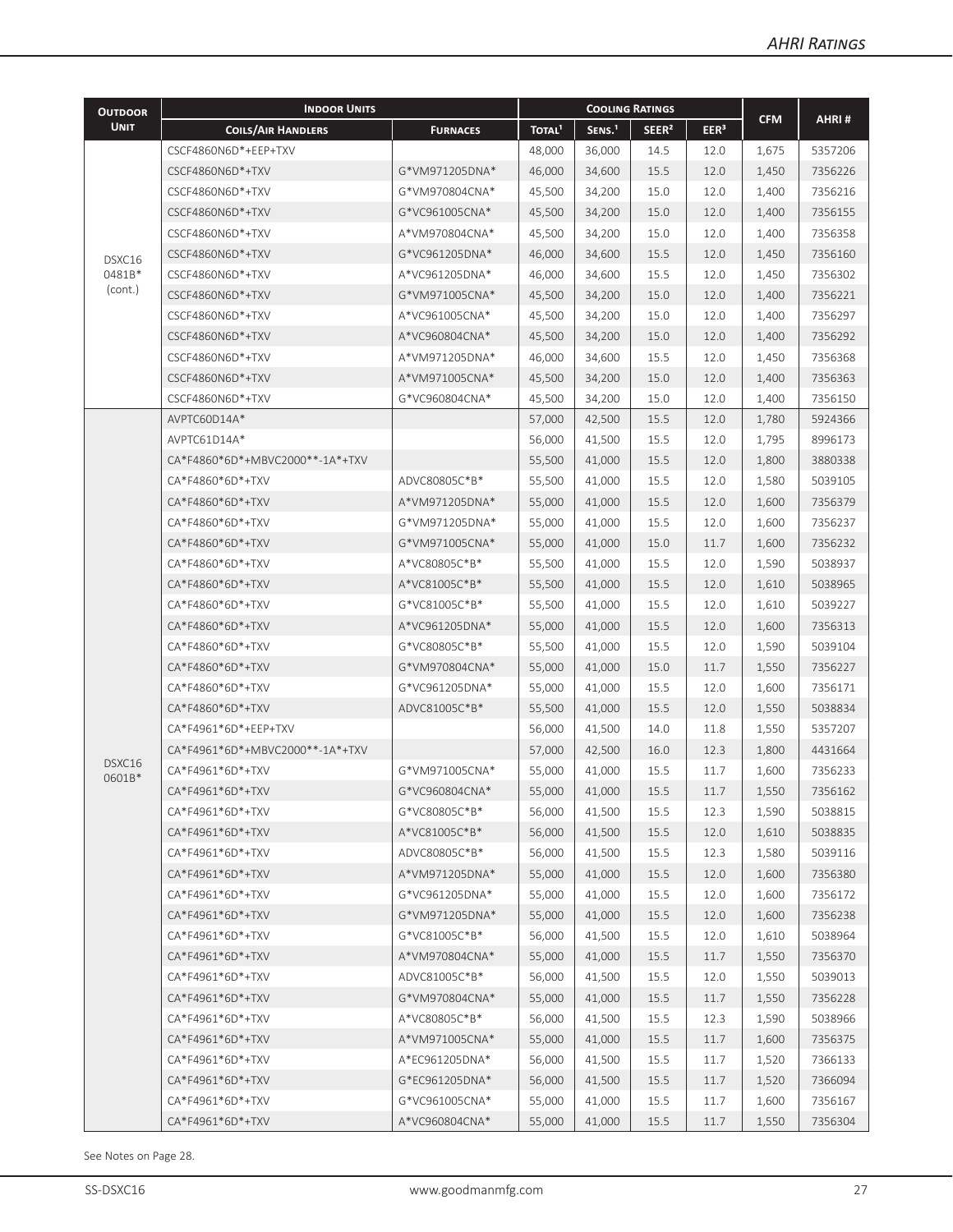| <b>OUTDOOR</b>    | <b>INDOOR UNITS</b>             |                 | <b>COOLING RATINGS</b> |                    |                   |                  |            |         |
|-------------------|---------------------------------|-----------------|------------------------|--------------------|-------------------|------------------|------------|---------|
| <b>UNIT</b>       | <b>COILS/AIR HANDLERS</b>       | <b>FURNACES</b> | TOTAL <sup>1</sup>     | SENS. <sup>1</sup> | SEER <sup>2</sup> | EER <sup>3</sup> | <b>CFM</b> | AHRI#   |
|                   | CA*F4961*6D*+TXV                | A*VC961205DNA*  | 55,000                 | 41,000             | 15.5              | 12.0             | 1,600      | 7356314 |
|                   | CA*F4961*6D*+TXV                | A*VC961005CNA*  | 55,000                 | 41,000             | 15.5              | 11.7             | 1,600      | 7356309 |
|                   | CAPT4961*4A*                    | G*VM970804CNA*  | 55,000                 | 41,000             | 15.0              | 11.7             | 1,550      | 7356229 |
|                   | CAPT4961*4A*                    | G*VM971205DNA*  | 55,000                 | 41,000             | 15.0              | 12.0             | 1,600      | 7356239 |
|                   | CAPT4961*4A*                    | G*VC961205DNA*  | 55,000                 | 41,000             | 15.0              | 12.0             | 1,600      | 7356173 |
|                   | CAPT4961*4A*                    | A*VC961205DNA*  | 55,000                 | 41,000             | 15.0              | 12.0             | 1,600      | 7356315 |
|                   | CAPT4961*4A*                    | G*VM971005CNA*  | 55,000                 | 41,000             | 15.0              | 11.7             | 1,600      | 7356234 |
|                   | CAPT4961*4A*                    | A*VM971205DNA*  | 55,000                 | 41,000             | 15.0              | 12.0             | 1,600      | 7356381 |
|                   | CAPT4961*4A*                    | G*EC961205DNA*  | 56,000                 | 41,500             | 15.0              | 11.7             | 1,520      | 7366095 |
|                   | CHPF4860D6D*+EEP+TXV            |                 | 56,000                 | 41,500             | 14.0              | 11.8             | 1,550      | 5357208 |
|                   | CHPF4860D6D*+MBVC2000**-1A*+TXV |                 | 57,000                 | 42,500             | 15.5              | 12.3             | 1,800      | 3798903 |
|                   | CHPF4860D6D*+TXV                | A*VC81005C*B*   | 56,000                 | 41,500             | 15.5              | 12.0             | 1,610      | 5038967 |
|                   | CHPF4860D6D*+TXV                | A*VM971205DNA*  | 55,000                 | 41,000             | 15.5              | 12.0             | 1,600      | 7356382 |
|                   | CHPF4860D6D*+TXV                | A*VM971005CNA*  | 55,000                 | 41,000             | 15.5              | 11.7             | 1,600      | 7356377 |
|                   | CHPF4860D6D*+TXV                | A*VC80805C*B*   | 56,000                 | 41,500             | 15.5              | 12.3             | 1,590      | 5039106 |
|                   | CHPF4860D6D*+TXV                | G*VC961205DNA*  | 55,000                 | 41,000             | 15.5              | 12.0             | 1,600      | 7356174 |
|                   | CHPF4860D6D*+TXV                | G*VC960804CNA*  | 55,000                 | 41,000             | 15.5              | 11.7             | 1,550      | 7356164 |
|                   | CHPF4860D6D*+TXV                | G*VM971005CNA*  | 55,000                 | 41,000             | 15.5              | 11.7             | 1,600      | 7356235 |
|                   | CHPF4860D6D*+TXV                | A*VC960804CNA*  | 55,000                 | 41,000             | 15.5              | 11.7             | 1,550      | 7356306 |
| DSXC16            | CHPF4860D6D*+TXV                | G*VM970804CNA*  | 55.000                 | 41,000             | 15.5              | 11.7             | 1,550      | 7356230 |
| 0601B*<br>(cont.) | CHPF4860D6D*+TXV                | G*VM971205DNA*  | 55,000                 | 41,000             | 15.5              | 12.0             | 1,600      | 7356240 |
|                   | CHPF4860D6D*+TXV                | A*VM970804CNA*  | 55,000                 | 41,000             | 15.5              | 11.7             | 1,550      | 7356372 |
|                   | CHPF4860D6D*+TXV                | G*VC81005C*B*   | 56,000                 | 41,500             | 15.5              | 12.0             | 1,610      | 5039117 |
|                   | CHPF4860D6D*+TXV                | A*VC961205DNA*  | 55,000                 | 41,000             | 15.5              | 12.0             | 1,600      | 7356316 |
|                   | CHPF4860D6D*+TXV                | A*EC961205DNA*  | 56,000                 | 41,500             | 15.5              | 11.7             | 1,520      | 7366135 |
|                   | CHPF4860D6D*+TXV                | G*VC80805C*B*   | 56,000                 | 41,500             | 15.5              | 12.3             | 1,590      | 5039014 |
|                   | CHPF4860D6D*+TXV                | A*VC961005CNA*  | 55,000                 | 41,000             | 15.5              | 11.7             | 1,600      | 7356311 |
|                   | CHPF4860D6D*+TXV                | G*EC961205DNA*  | 56,000                 | 41,500             | 15.5              | 11.7             | 1,520      | 7366096 |
|                   | CSCF4860N6D*+EEP+TXV            |                 | 56,000                 | 41,500             | 14.0              | 11.8             | 1,550      | 5357209 |
|                   | CSCF4860N6D*+TXV                | A*VC961205DNA*  | 55,000                 | 41,000             | 15.0              | 12.0             | 1,600      | 7356317 |
|                   | CSCF4860N6D*+TXV                | G*VC961205DNA*  | 55,000                 | 41,000             | 15.0              | 12.0             | 1,600      | 7356175 |
|                   | CSCF4860N6D*+TXV                | G*VM970804CNA*  | 55,000                 | 41,000             | 15.0              | 11.7             | 1,550      | 7356231 |
|                   | CSCF4860N6D*+TXV                | A*VM971205DNA*  | 55,000                 | 41,000             | 15.0              | 12.0             | 1,600      | 7356383 |
|                   | CSCF4860N6D*+TXV                | A*VC960804CNA*  | 55,000                 | 41,000             | 15.0              | 11.7             | 1,550      | 7356307 |
|                   | CSCF4860N6D*+TXV                | A*VM970804CNA*  | 55,000                 | 41,000             | 15.0              | 11.7             | 1,550      | 7356373 |
|                   | CSCF4860N6D*+TXV                | G*VC960804CNA*  | 55,000                 | 41,000             | 15.0              | 11.7             | 1,550      | 7356165 |
|                   | CSCF4860N6D*+TXV                | A*VC961005CNA*  | 55,000                 | 41,000             | 15.0              | 11.7             | 1,600      | 7356312 |
|                   | CSCF4860N6D*+TXV                | G*VM971205DNA*  | 55,000                 | 41,000             | 15.0              | 12.0             | 1,600      | 7356241 |
|                   | CSCF4860N6D*+TXV                | G*VM971005CNA*  | 55,000                 | 41,000             | 15.0              | 11.7             | 1,600      | 7356236 |
|                   | CSCF4860N6D*+TXV                | A*VM971005CNA*  | 55,000                 | 41,000             | 15.0              | 11.7             | 1,600      | 7356378 |

 $1$  BTU/h

² Seasonal Energy Efficiency Ratio; Certified per AHRI 210/240 @ 80°F/ 67°F/ 95°F

³ Energy Efficiency Ratio @ 80°F/ 67°F/ 95°F

#### **Notes**

- Always check the S&R plate for electrical data on the unit being installed.
- When matching the outdoor unit to the indoor unit, use the piston supplied with the outdoor unit or that specified on the piston kit chart supplied with the indoor unit.
- EEP Order from Service Dept. Part No. B13707-38 or new Solid State Board B13707-35S. Part No. B13707-38 is not interchangeable with B13707-35S. The Goodman brand gas furnace contains the EEP cooling time delay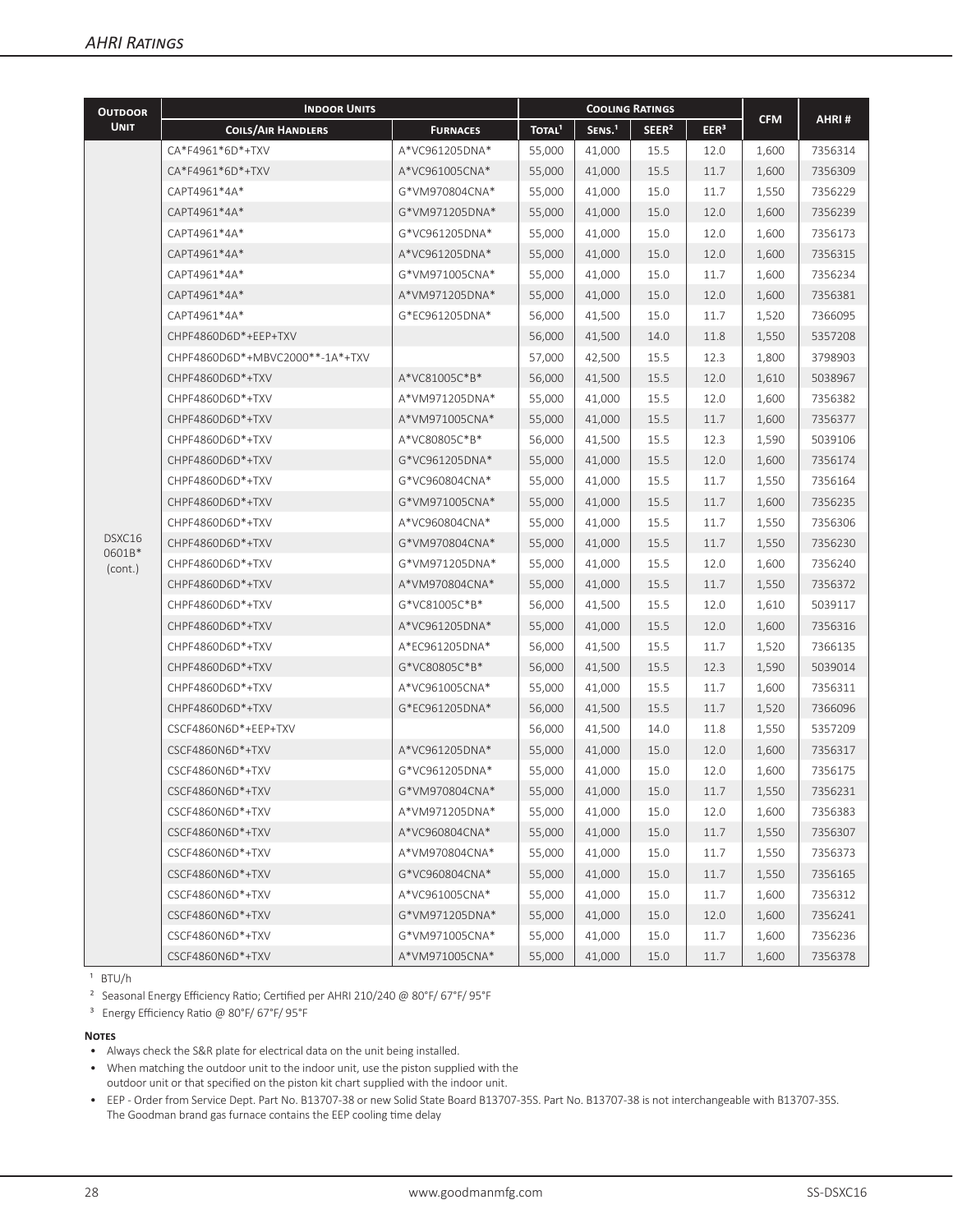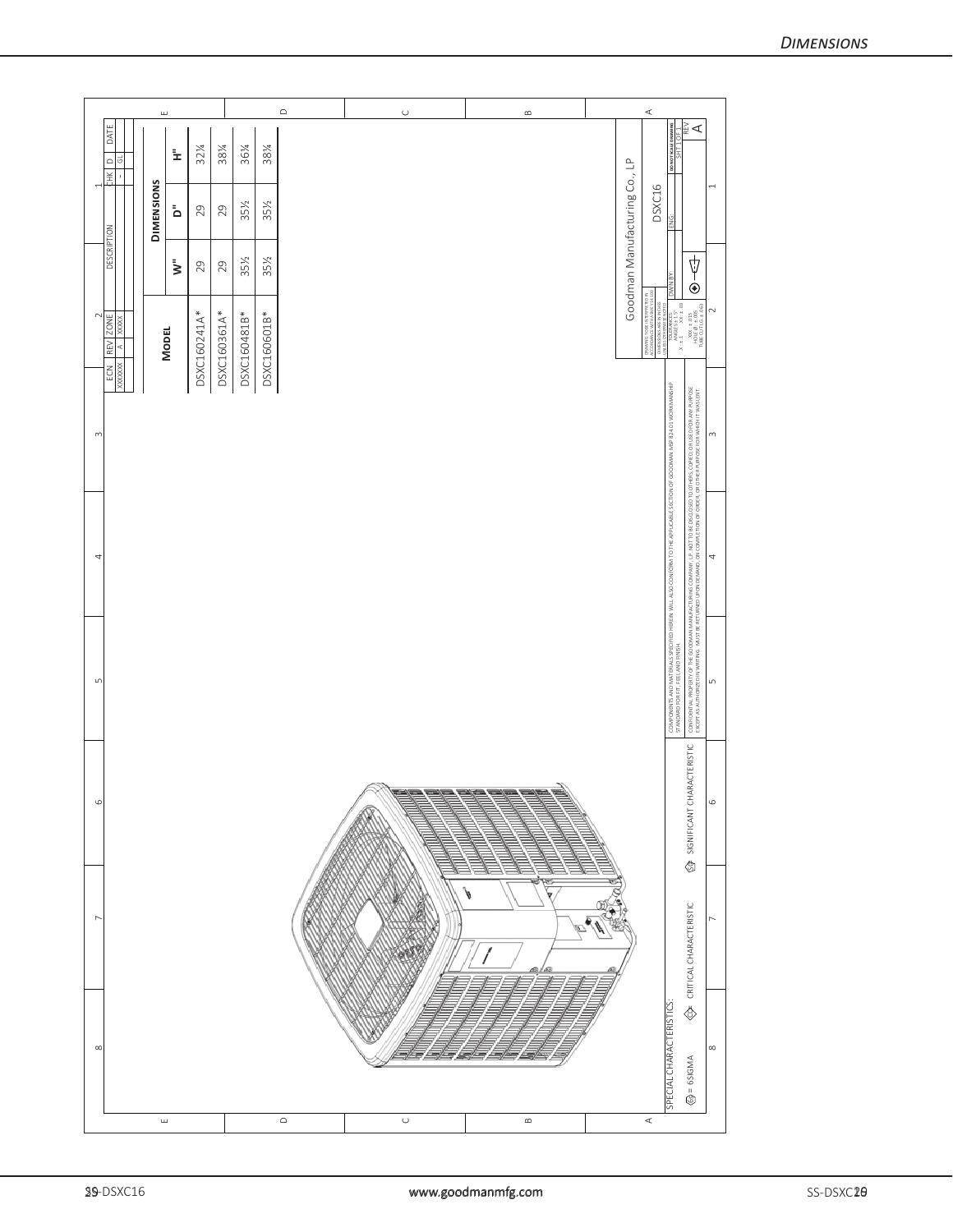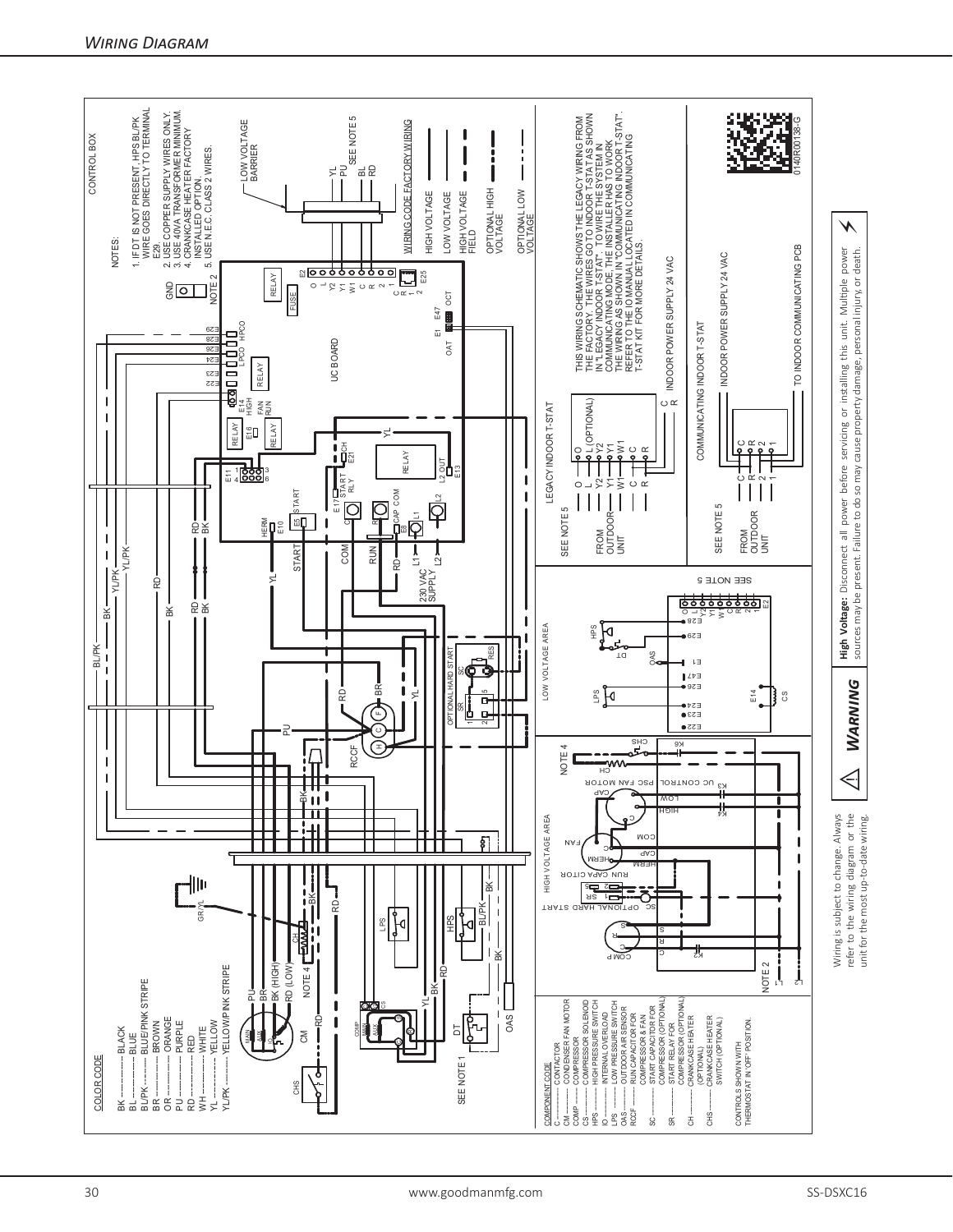| <b>MODEL</b>          | <b>DESCRIPTION</b>                    | DSXC16<br>$024**$ | DSXC16<br>$036***$ | DSXC16<br>$048**$ | DSXC16<br>$060**$ |
|-----------------------|---------------------------------------|-------------------|--------------------|-------------------|-------------------|
| ABK-20                | Anchor Bracket Kit^                   | X                 | X                  | X                 | X                 |
| ASC-01                | Anti-Short Cycle Kit                  | X                 | X                  | X                 | X                 |
| B1141643 <sup>1</sup> | 24V Transformer                       | X                 | $\chi$             | X                 | X                 |
| $CSR-U-1$             | Hard-start Kit                        | $\chi$            | $\times$           | $\chi$            |                   |
| $CSR-U-2$             | Hard-start Kit                        |                   | $\times$           |                   |                   |
| $CSR-U-3$             | Hard-start Kit                        |                   |                    |                   | X                 |
| FSK01A <sup>2</sup>   | Freeze Protection Kit                 | X                 | $\chi$             | X                 | X                 |
| LSK02A                | Liquid Line Solenoid Valve            | X                 | X                  | $\times$          | X                 |
| $OT18-60A3$           | Outdoor Thermostat/Lockout Thermostat | X                 | $\times$           | X                 | X                 |
| TX2N4                 | <b>TXV Kit</b>                        | X                 |                    |                   |                   |
| TX2N4A                | <b>TXV Kit</b>                        | X                 |                    |                   |                   |
| TX3N4 <sup>4</sup>    | <b>TXV Kit</b>                        |                   | $\times$           |                   |                   |
| TX5N4                 | <b>TXV Kit</b>                        |                   |                    | X                 | X                 |

^ Contains 20 brackets; four brackets needed to anchor unit to pad

 $1$  This component is included in the CTK01AA communicating thermostat kit.

² Installed on indoor coil

<sup>3</sup> Available in 24V legacy mode only. This feature is integrated in the communicating mode.

Note: Maximum number of installed accessories at the same time is limited by the size of the unit's control box.